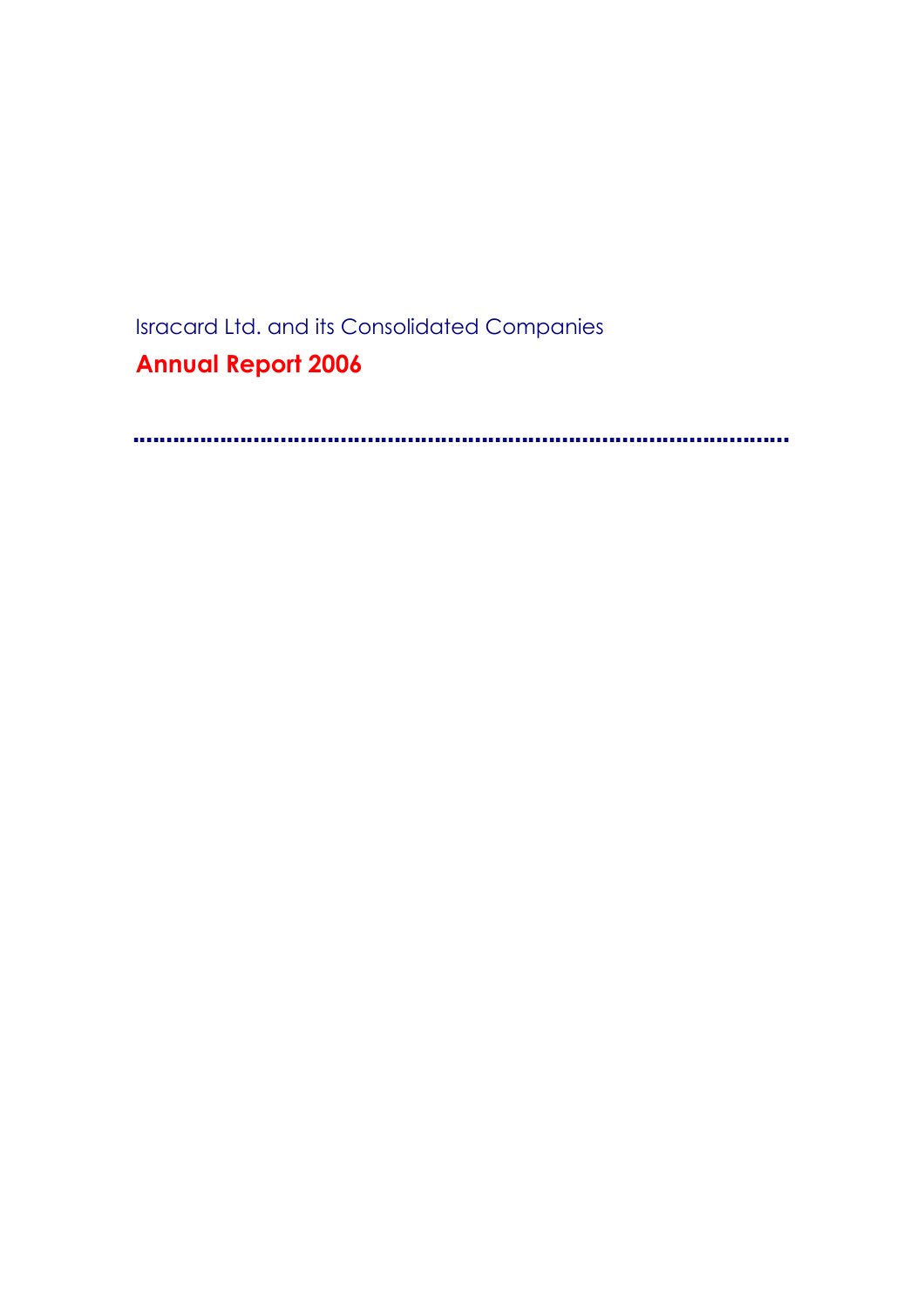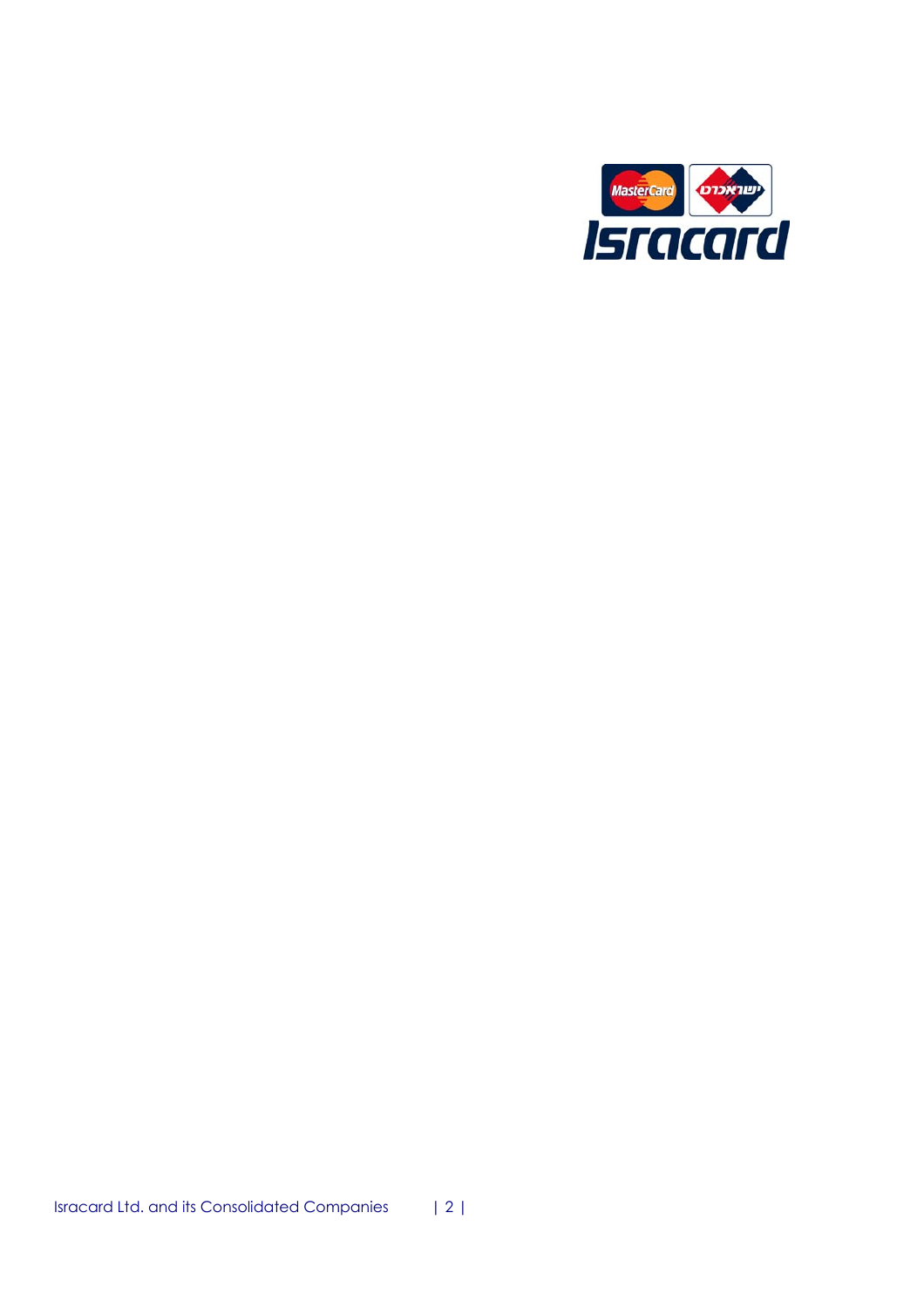

# **Table of Contents**

|                                   | Page |
|-----------------------------------|------|
|                                   |      |
| <b>Board of Directors' Report</b> |      |
|                                   |      |
| <b>Financial Statements</b>       | 35   |

,,,,,,,,,,,,,,,,,,,,,,,,,,,,,,,,,,,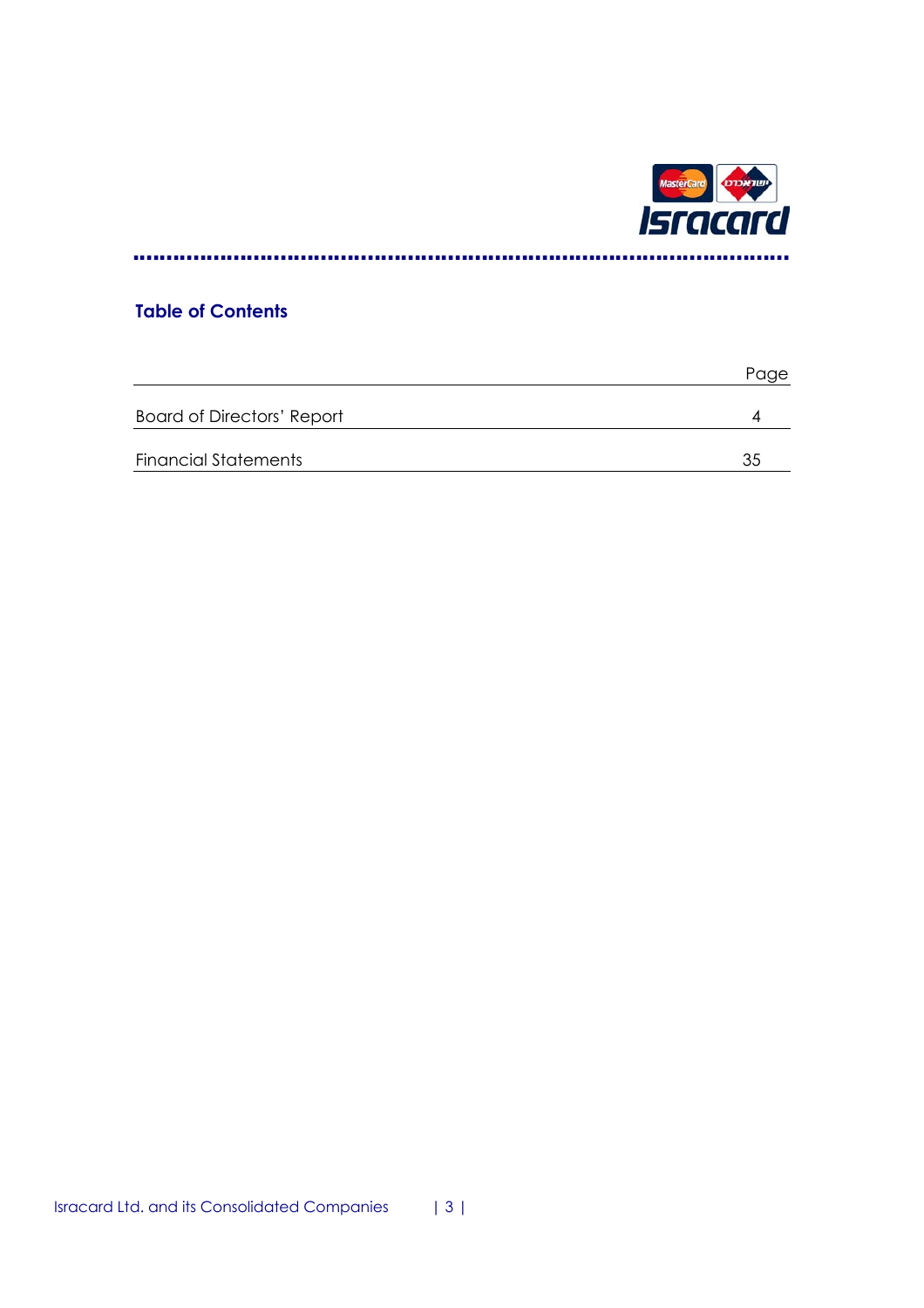Isracard Ltd. and its Consolidated Companies

# **Board of Directors' Report**

For the Year Ended December 31, 2006

,,,,,,,,,,,,,,,,,,,,,,,,,,,,,,,,,

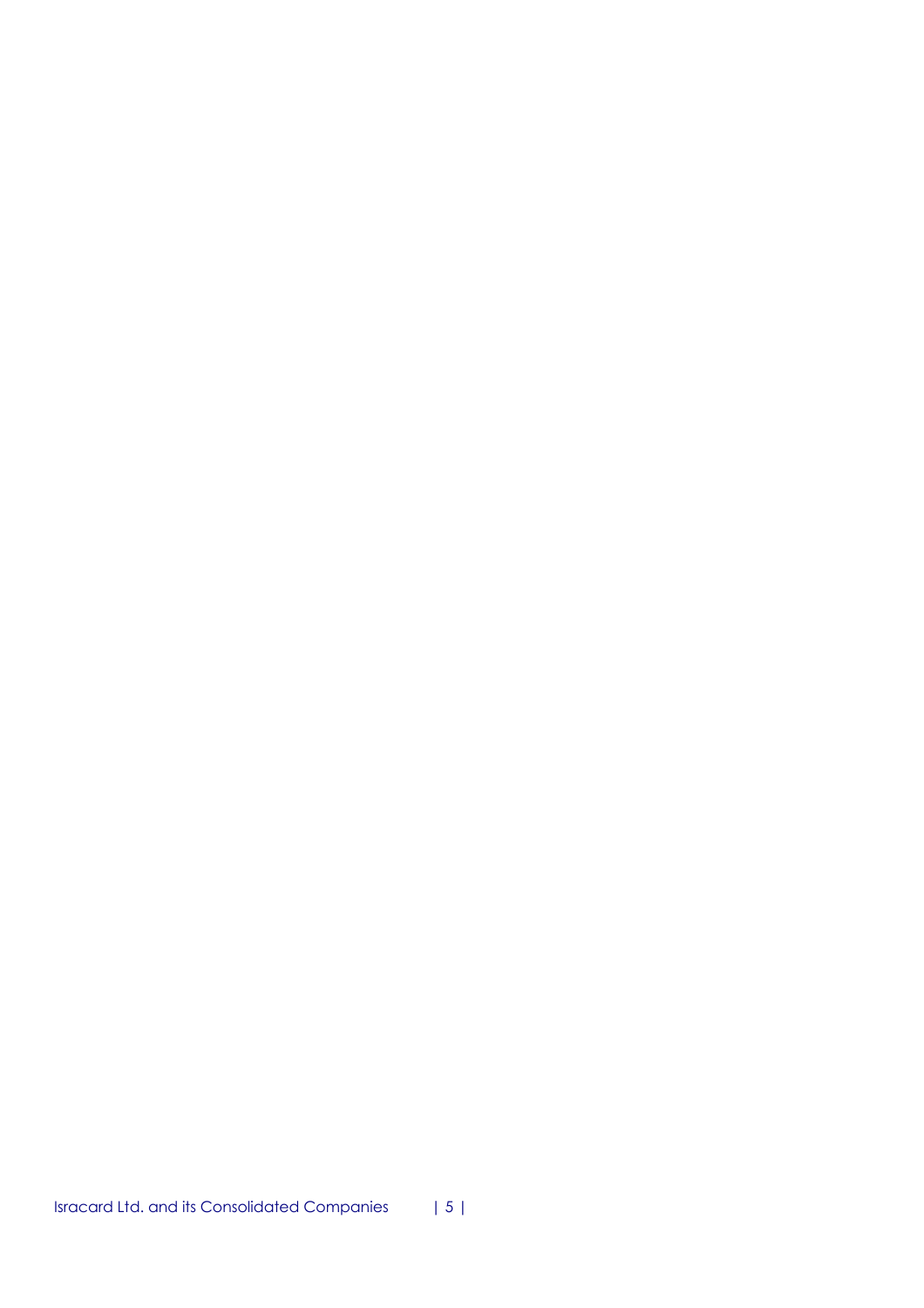

# **2006 Annual Board of Directors' Report**

At the meeting of the Board of Directors held on March 12, 2007, it was resolved to approve and publish the financial statements of Isracard Ltd. and its consolidated subsidiaries for the year ended on December 31, 2006.

#### **Economic and Financial Developments**

#### **Economic Activity**

2006 was the third year of continual growth in the Israeli economy since its emergence from the recession of 2001-2003. The war against Hezbollah in Lebanon in the third quarter influenced the economy for a limited period; its impact is currently apparent only in the area of tourism. According to estimates by the Central Bureau of Statistics, gross domestic product rose by 5%.

Growth in 2006 was influenced by favorable background conditions in the global economy and by an improvement in the condition of the average household, which led to an increase in domestic demand. Consequently, growth in the Israeli economy no longer relies almost exclusively on Israeli exports (which grew at a rate of 5.1% in 2006), but also derives from private consumption (4.6%) and investments in fixed assets (6.1%). Public consumption expenditures increased by 3.2% in 2006, mainly as a result of the increase in defense consumption due to the war in northern Israel.

The processes undergone by the Israeli economy in recent years and the global economic environment continue to support a high growth rate. Although the economy has now completed a three-year period of accelerated growth, its growth potential remains high for several reasons:

- The increase in labor productivity in the business sector over the last three years.
- ♦ The economy's high level of financial stability also contributes to firms and allows for low real interest rates.
- The global economy is growing at high rates compared to long-term averages.
- An optimistic attitude towards emerging markets has led to a significant increase in direct investments by foreigners in Israel.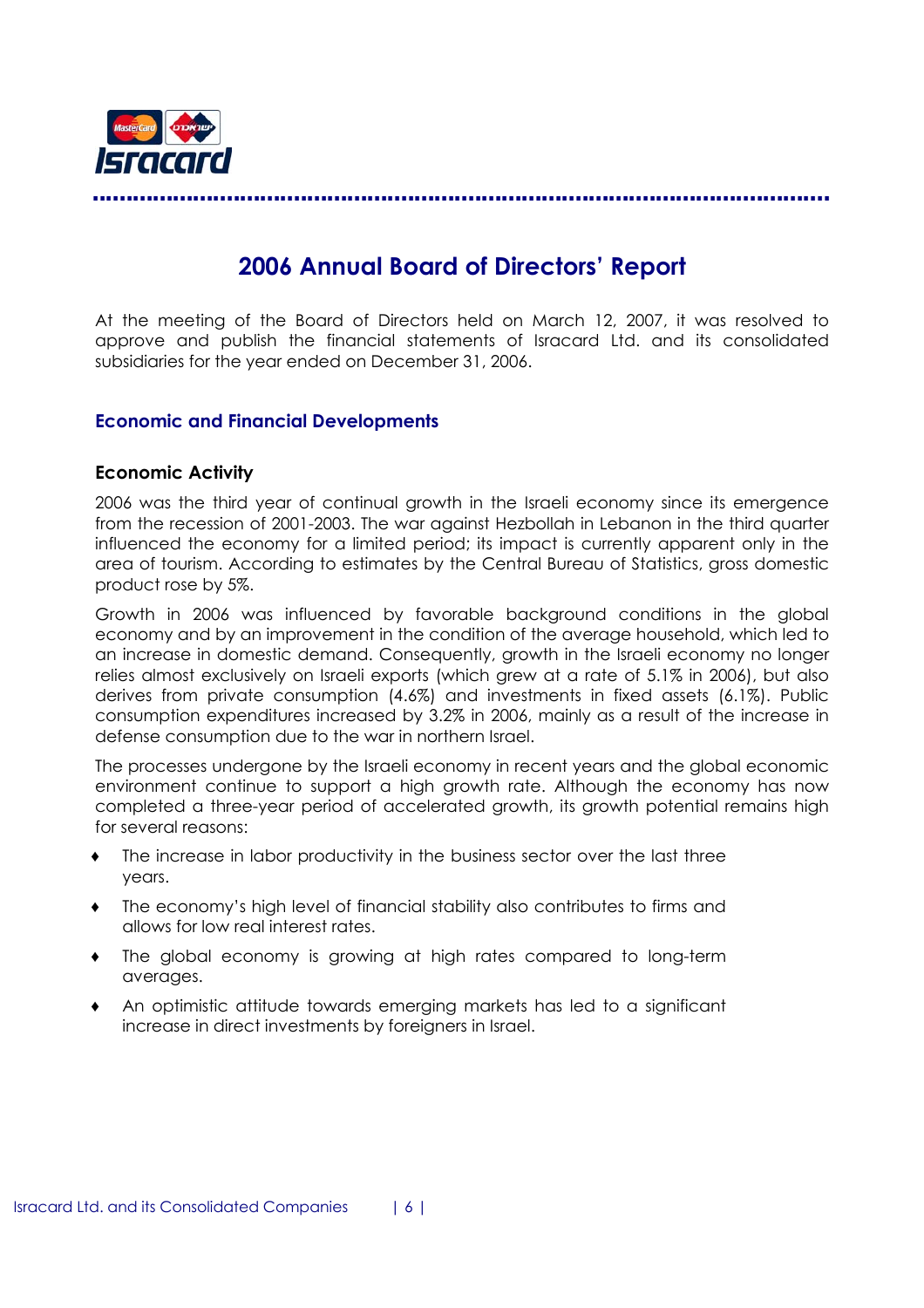## **Inflation and Exchange Rates**

The consumer price index decreased by 0.1% in 2006. The annual rate of inflation was higher than the target range in the first half of the year, but moderated subsequent to the decline in energy prices, and especially due to the strengthening of the shekel against the dollar in the second half of the year. It is important to note that even excluding these factors, inflation would have totaled less than 2%. The increase in labor productivity, high unemployment rate, moderate increase in real wages, and cheap imports from the East are factors that serve to greatly mitigate inflationary pressures.

In 2006, the shekel appreciated by 8.2% against the dollar and by 5.2% against the currency basket, but depreciated by 2.2% against the euro. 2006 was the fourth year with a large surplus in the current account, which totaled USD 7.3 billion. The economy absorbed immense capital movements in 2006, most of which were entirely independent of the short-term interest rate. Foreign investments in Israel reached a record level of USD 21.2 billion. Direct investments totaled USD 13.2 billion, while portfolio investments reached USD 8 billion. The sharp increase resulted from several large transactions, but was largely part of a worldwide trend of increased capital movements. The trend of growth in direct and financial investments abroad continued in 2006, reaching USD 19.4 billion. This increase reflects the continued trend of global diversification of asset portfolios.

### **Fiscal and Monetary Policy**

The government budget deficit totaled just NIS 5.5 billion in 2006, 0.9% of the GDP, versus a target deficit of 3% of GDP. The low deficit mainly resulted from an increase on the revenue side: excluding legislative changes, tax revenues grew at a real rate of approximately 11% year-on-year. It was possible to maintain the overall planned framework, despite the increase in expenses resulting from the war, due to a cutback across the board in most civilian government ministries and redirection of budgets to the Ministry of Defense. The ratio of government debt to GDP fell substantially, to 86% at the end of 2006 versus 95% in 2005.

The Bank of Israel interest rate increased gradually during the course of 2006, from 4.5% to 5.5% in the third quarter. In the last quarter of the year, as the inflation environment fell below the target range due to the appreciation of the shekel against the dollar and the decline in energy prices, the Bank of Israel interest rate started to drop, reaching 4.25% in February 2007. Note that the interest rate in Israel is lower than the US rate by one percent.

|                                    | 2006   | 2005   | Rate of change |
|------------------------------------|--------|--------|----------------|
| Consumer price index - December    | 102.9  | 103    | $(0.1\%)$      |
| USD exchange rate (NIS per USD 1)* | 4.225  | 4.603  | (8.2%)         |
| EUR exchange rate (NIS per EUR 1)* | 5.5643 | 5.4465 | 2.2%           |

\* As at December 31.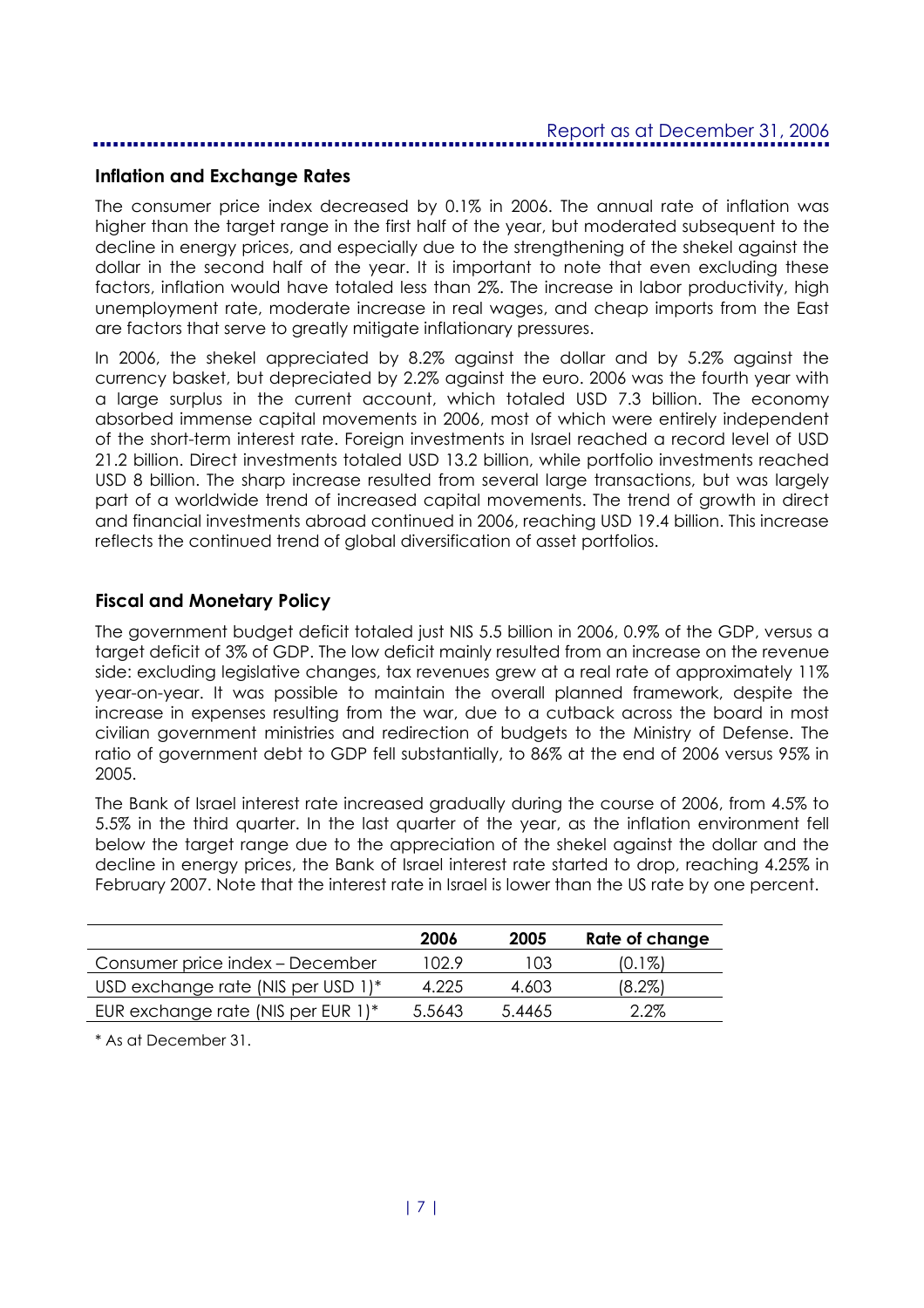

#### **Operational Data**

- The number of Isracard and MasterCard cards issued by the Company valid on December 31, 2006, is 2.4 million (2005: 2.3 million cards).
- ♦ The volume of purchases using Isracard and MasterCard cards reached NIS 56.9 billion in 2006 (2005: NIS 51.1 billion).

## **Profit and Profitability**

**The Company's net profit** totaled NIS 120 million, compared with NIS 102 million in 2005, an increase of 17.6%.

**Net return on equity** reached 20.5%, compared with 21.2% in 2005.

The increase in the Company's net profit as compared to 2005 mainly resulted from the following four factors:

- An increase of approximately 12% in the volume of activity using the Group's credit cards.
- An increase of approximately 3% in the number of customers.
- An increase in the volume of credit to customers.
- An increase in the Bank of Israel interest rate.

### **Developments in Income and Expenses**

Income totaled NIS 1,076 million, compared with NIS 958 million in 2005, an increase of 12.3%.

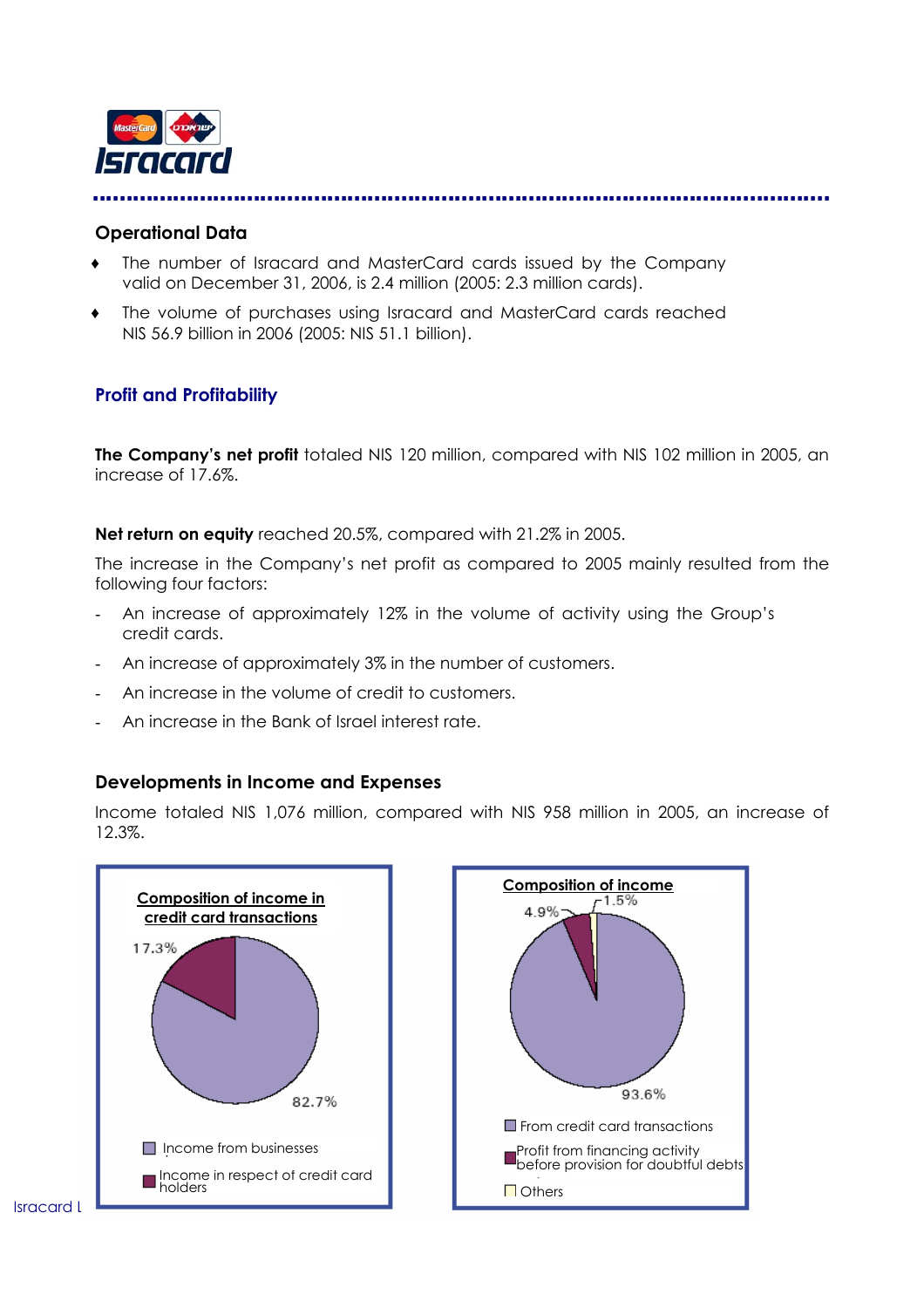## Report as at December 31, 2006

**Income from credit card transactions** totaled NIS 1,007 million, compared with NIS 905 million in 2005, an increase of 11.3%. The increase resulted from the following factors:

- Income from businesses totaled NIS 833 million, compared with NIS 753 million in 2005, an increase of 10.6%, which resulted from a 12% increase in the local volume of purchases in the Company's cards.
- Income in respect of credit card holders totaled NIS 174 million, compared with NIS 152 million in 2005, an increase of 14.5%, which resulted from an increase of approximately 3% in the number of customers as well as from the effect of the increase in the volume of purchases in the Company's cards in Israel and abroad.

**Profit from financing activity before provision for doubtful debts** totaled NIS 53 million, compared with NIS 40 million in 2005, an increase of 32.5%. The increase mainly resulted from an increase in interest rates during 2006.

**Other income** totaled NIS 16 million, compared with NIS 13 million in 2005, an increase of 23.1%.

**Expenses before payments to banks** totaled NIS 515 million, compared with NIS 436 million in 2005, an increase of 18.1%.



**Expenses including payments to banks** totaled NIS 901 million, compared with NIS 800 million in 2005, an increase of 12.6%.

**The provision for doubtful debts** totaled NIS 4 million. In 2005, the provision for doubtful debts was less than NIS 0.5 million.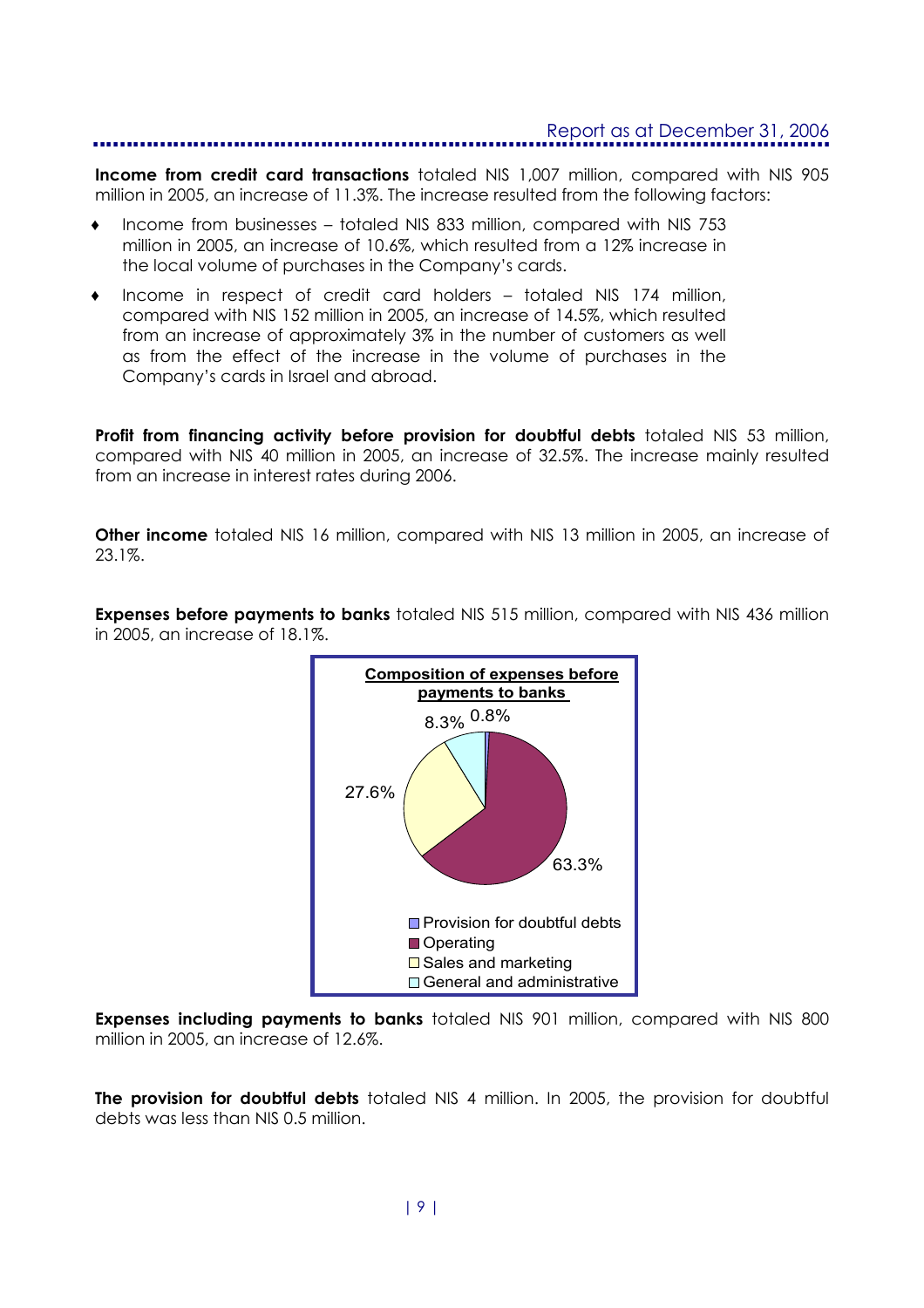

**Operating expenses, including the payment of interchange fees to other issuers,** totaled NIS 326 million, compared with NIS 279 million in 2005, an increase of 16.8%. The increase resulted from the following factors:

- An increase in expenses for preparation and delivery of information to customers and businesses, due to the growth in the Company's activity.
- An increase in salary and incidental expenses, mainly due to hiring of new employees in the area of customer service.
- An increase in data processing and computer maintenance expenses, due to the growth in the Company's activity.

**Expenses for interchange fees to other issuers** totaled NIS 37 million, compared with NIS 33 million in 2005, an increase of 12.1%.

**Sales and marketing expenses** totaled NIS 142 million, compared with NIS 106 million in 2005, an increase of 34%.

Most of the increase resulted from expenses aimed at retaining market share, encouraging use of the Company's products, and product promotion.

**General and administrative expenses** totaled NIS 43 million, compared with NIS 51 million in 2005, a decrease of 15.7%.

**Payments to banks** for their share in the surplus of the Company's income over its expenses totaled NIS 386 million, compared with NIS 364 million in 2005, an increase of 6%, which resulted from an increase in the surplus of income over expenses in 2006.

**The ratio of expenses to income before payments to banks** reached 47.9%, compared with 45.5% in 2005.

**Operating profit before taxes** totaled NIS 175 million, compared with NIS 158 million in 2005, an increase of 10.8%.

**The return of operating profit before taxes on equity** reached 30%, compared with 32.8% in 2005.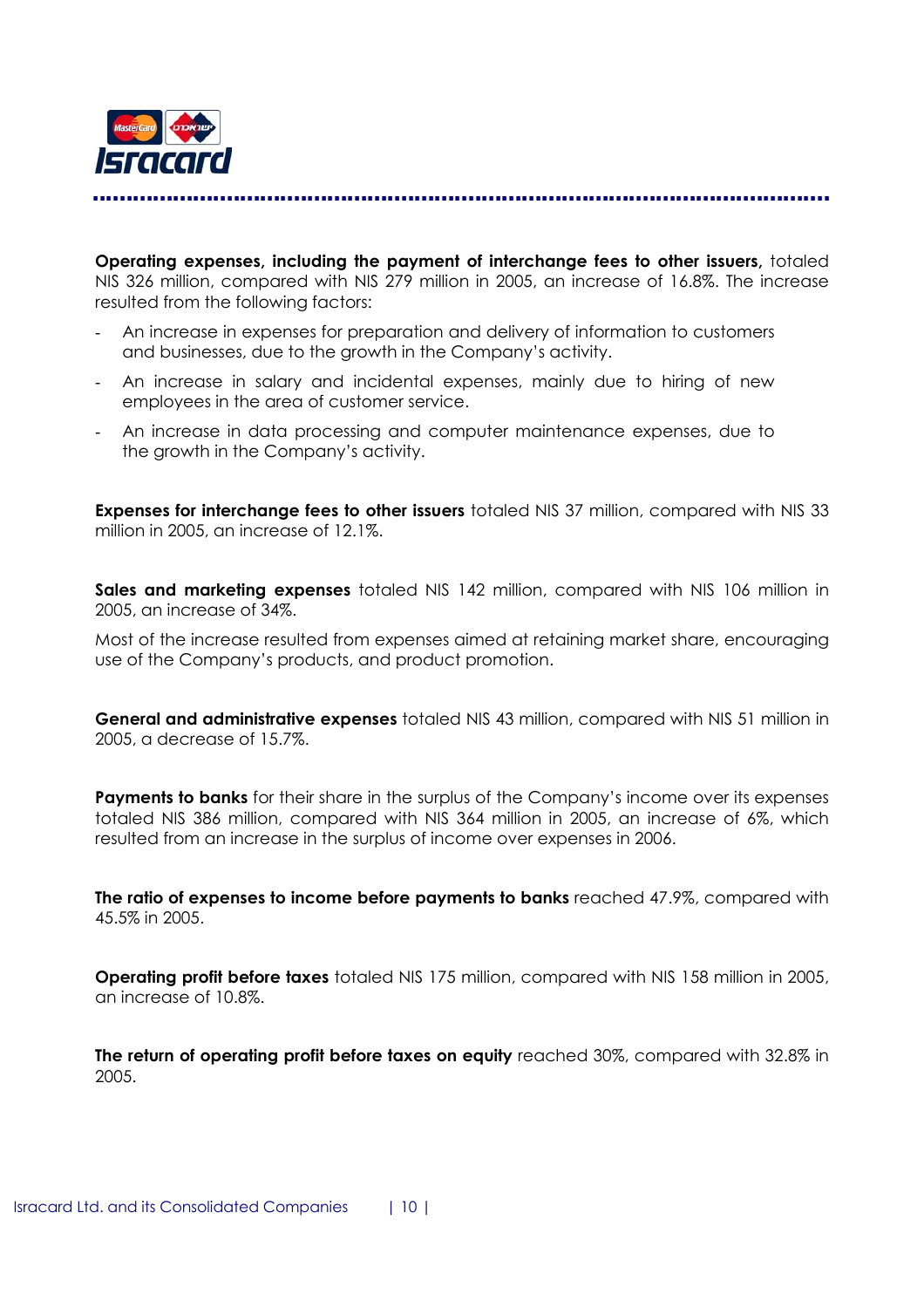## Report as at December 31, 2006

**The provision for taxes on operating profit** totaled NIS 55 million, compared with NIS 54 million in 2005. The effective rate of tax out of total operating profit before taxes reached 31.4%, compared with 34.2% in 2005. These effective tax rates are similar to the statutory tax rates in the relevant years.

**Net profit** totaled NIS 120 million, compared with NIS 102 million in 2005, an increase of 17.6%.

**Net return on equity** reached 20.5%, compared with 21.2% in 2005.

#### **The Company's Operating Segments**

#### **General**

The Company issues, clears, and operates Isracard type credit cards (a private brand owned by the Company), which are issued for use in Israel only. The Company also issues credit cards, jointly with Europay (Eurocard) Israel Ltd. ("Europay"), which combine the Isracard and **MasterCard** brands ("MasterCard cards"), and clears and operates MasterCard cards issued by the Company for use in Israel and by Europay for use abroad, under a license from **MasterCard International Incorporated**.

Credit card systems consist of an issuer, a clearer, a business and a customer (the cardholder). In some cases, the clearer is also the issuer of the credit card, whereas in other cases the clearer and the issuer are not the same entity. The Company's activity is conducted through two principal operating segments: the Issuance Segment, which handles cardholders and the Clearing Segment, which handles businesses.

#### **The Issuance Segment**

The clearer, i.e. the credit card company, issues credit cards to its customers ("credit card holders"). Credit card holders use the card as a means of payment to businesses, and the businesses provide the credit card holders with goods or services.

Customers join the credit card system by signing a credit card contract with the issuer and receiving the credit card. Credit card holders make a commitment to repay amounts owed arising from their use of the credit card.

The issuer collects various fees from the customer (the cardholder) and interchange fees or business fees from the clearer or business, respectively, for card issuance and operational services.

As noted above, the Company issues and operates Isracard type credit cards (a private brand) and MasterCard cards. In addition, the Company issues and operates a variety of other products, such as fuel cards and gift cards.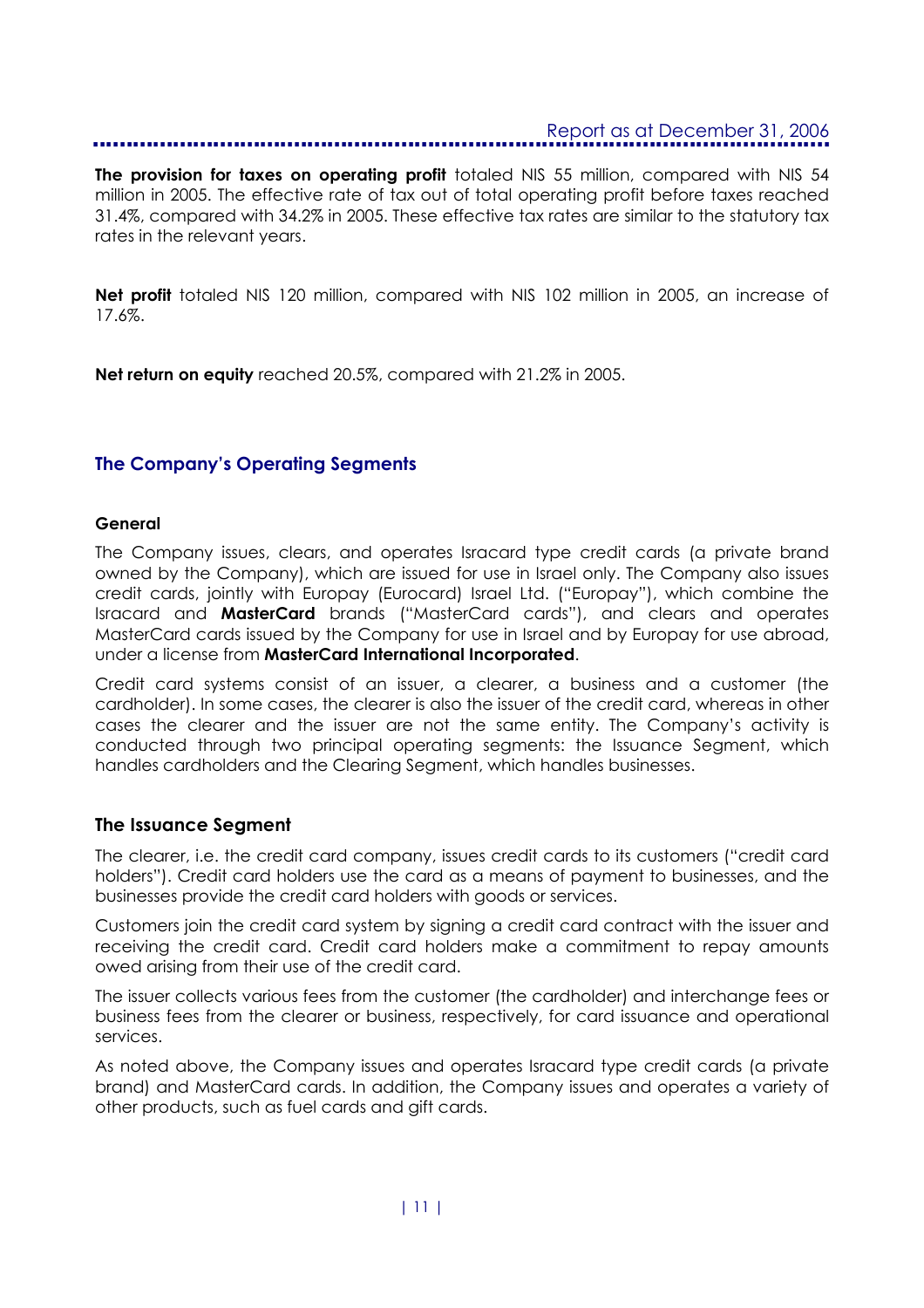

The range of different types of credit cards issued by the Company includes credit cards issued jointly with consumer, professional, and other organizations, clubs, and groups, such as "Ashmoret" cards for members of the Israel Teachers Union, HOT cards for members of the Union of Engineers and Technicians in Israel, membership cards for career military personnel, credit cards for members of the Israel Bar Association, and a range of other collaborations with various consumer clubs.

In addition, as of 2006, the Company issues cards that provide revolving credit (under the brand name **More**), allowing customers to determine the terms of repayment. The Company also operates various credit programs under the Isracredit plan and provides general purpose loans based on credit card credit lines.

The credit cards serve customers in various sectors, among them private customers, corporate employees, and corporate purchasing; including **B2B** (business-to-business payment transfers).

The Company operates a loyalty program for cardholders and conducts large-scale marketing campaigns, including joint campaigns with leading entities in various sectors.

Cards issued by the Company are distributed to account holders at banks with which the Company has agreements, including Bank Hapoalim B.M. (its parent company), Bank Yahav for Government Employees Ltd. (a related party), Bank Massad Ltd. (a related party), Bank Otsar Hahayal Ltd., Mizrahi-Tefahot Bank Ltd., First International Bank of Israel Ltd., and Bank Poaley Agudat Israel Ltd. (together – "Banks Under Arrangement").

The Company also issues cards through various other channels, including through agreements with organizations and clubs.

Competition in the Issuance Segment has increased in recent years and exists in all areas of activity and population segments within this sector.

All income and expenses related to customer recruitment and routine handling, including customer club management, were allocated to the Issuance Segment.

The main income items associated with this segment are interchange fees, membership fees, operational fees, and deferred debit fees.

Interchange fees are fees paid by clearers to issuers in respect of transactions executed in credit cards issued by the issuer and cleared by the clearer.

The main expenses associated with this segment are customer recruitment, customer club advertising and management, issuance and delivery of cards and attachments, and production and delivery of debit statements.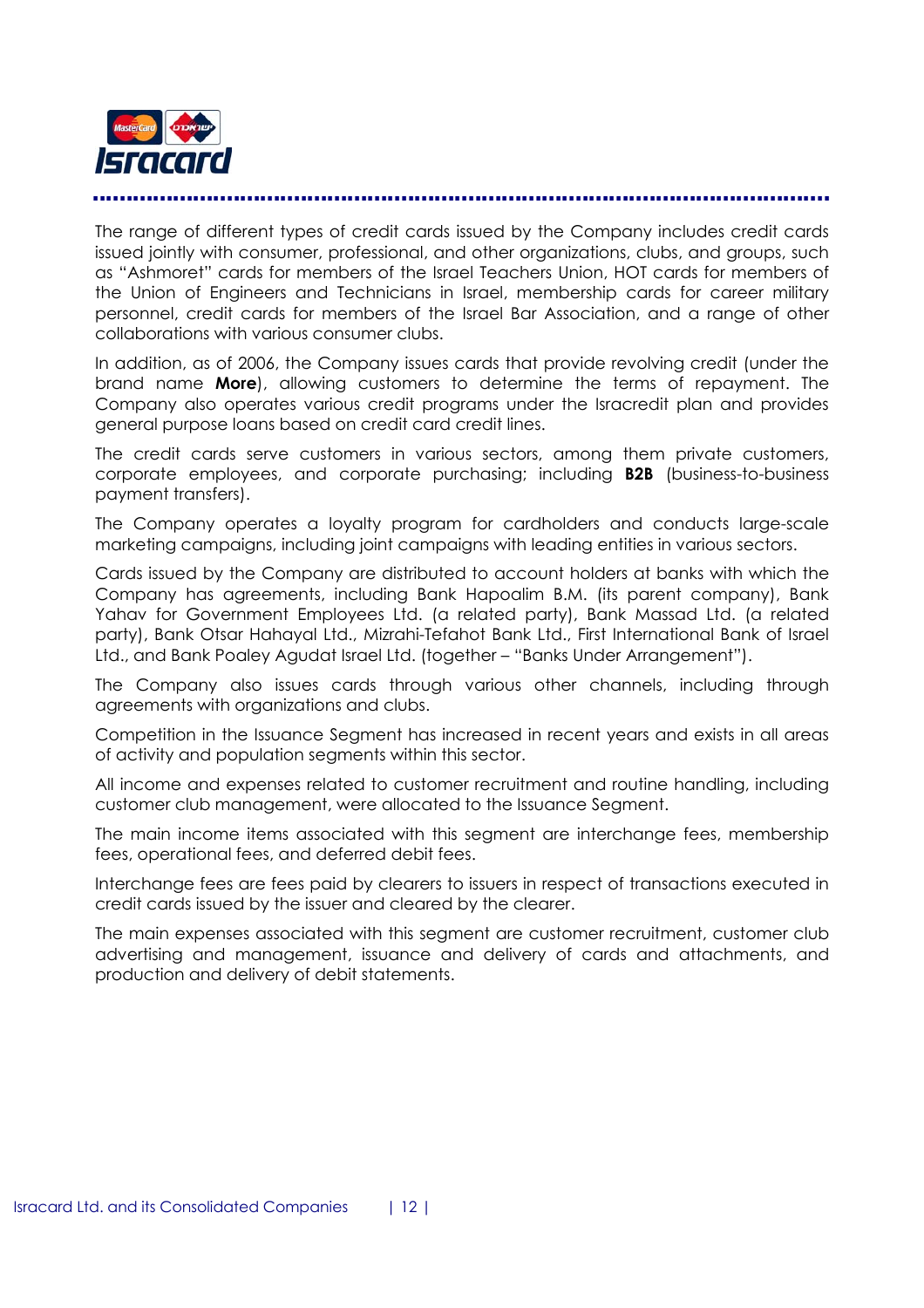## **The Clearing Segment**

Clearers enter into permanent contractual relationships with businesses in which the clearer undertakes a commitment to the business, subject to compliance with the terms of their agreement, to clear sales slips of transactions executed using a particular card; i.e., to credit the business for the consideration owed to it in respect of customers' transactions in cards of that type, subject to the fulfillment of the terms stipulated in the contract signed with it. In return for the clearing services provided to the business, the clearer charges the business a fee known as the "business fee."

The Company has clearing agreements with businesses in various industries. In addition to clearing services, it offers businesses various marketing, financial, and operational services, including the option of payment in installments, flexible crediting dates, targeted information, and joint sales promotion campaigns.

All income and expenses related to recruitment and routine handling of businesses were allocated to this segment.

The main income item in the Clearing Segment is fees from businesses, net of interchange fees which are allocated to the Issuance Segment.

The main expenses associated with the Clearing Segment are recruitment and retention of businesses, joint advertising with businesses, clearing of sales slips, and production and delivery of credit statements.

#### **Other**

Includes all of the Company's other activities, each of which does not constitute a reportable segment.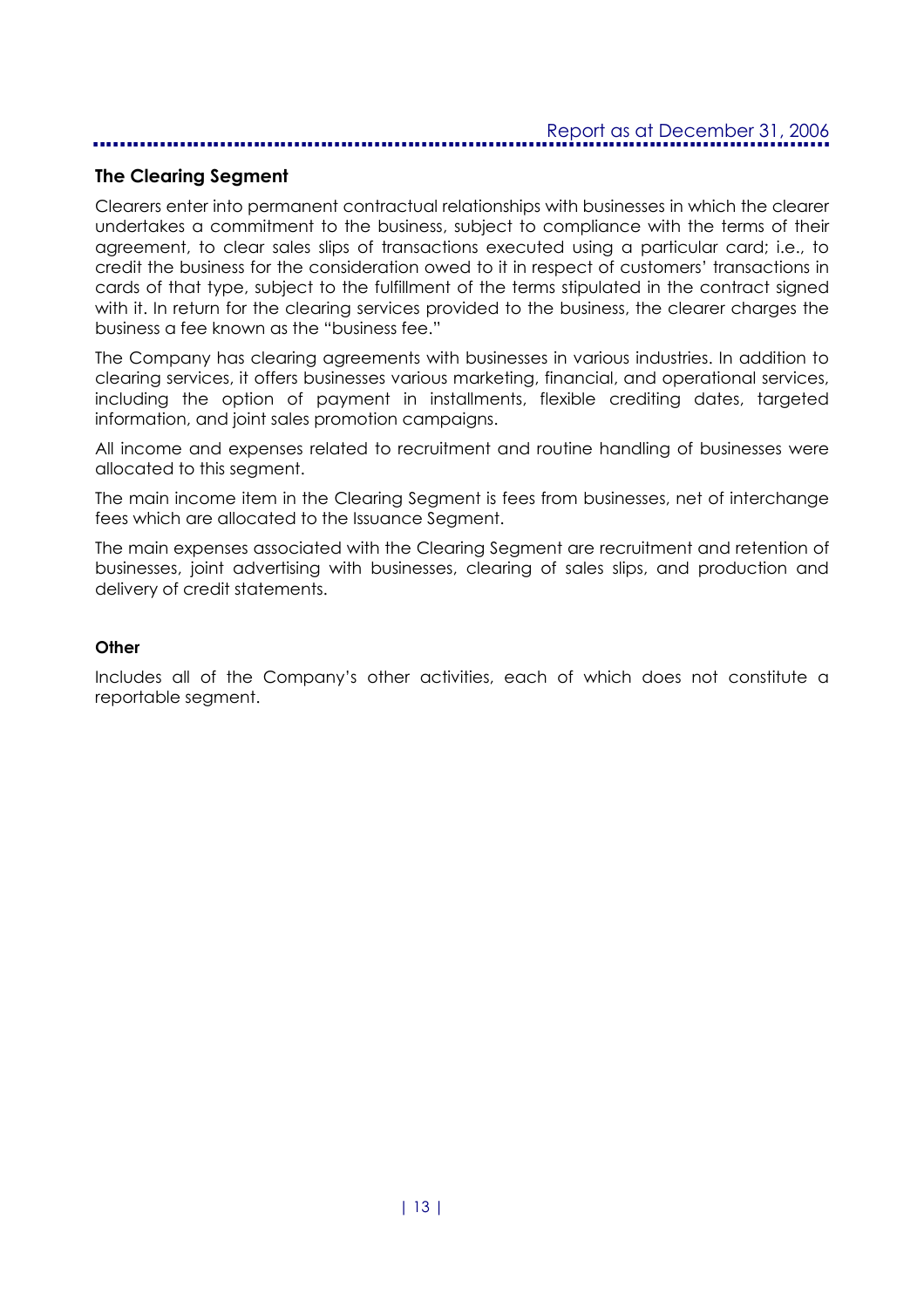

# **Quantitative Data on Operating Segments:**

|                                                                                                             |                                          | For the year ended December 31, 2006 |                          |                              |
|-------------------------------------------------------------------------------------------------------------|------------------------------------------|--------------------------------------|--------------------------|------------------------------|
|                                                                                                             | <b>Reported amounts, in NIS millions</b> |                                      |                          |                              |
|                                                                                                             | Clearing<br>Segment                      | Issuance<br>Segment                  | Other                    | Consolidated<br><b>Total</b> |
| <b>Profit and loss data:</b>                                                                                |                                          |                                      |                          |                              |
| Income                                                                                                      |                                          |                                      |                          |                              |
| Fees from externals                                                                                         | 835                                      | 172                                  | $\overline{\phantom{0}}$ | 1,007                        |
| Fees-intersegmental                                                                                         | (642)                                    | 642                                  | $\overline{\phantom{a}}$ |                              |
| <b>Total</b>                                                                                                | 193                                      | 814                                  | $\blacksquare$           | 1,007                        |
| Profit from financing activity before provision for<br>doubtful debts                                       | 14                                       | 36                                   | 3                        | 53                           |
| Other income                                                                                                |                                          | $\overline{2}$                       | 13                       | 16                           |
| <b>Total income</b>                                                                                         | 208                                      | 852                                  | 16                       | 1,076                        |
| <b>Expenses</b><br>Provision for doubtful debts                                                             | $*_{-}$                                  | $\overline{4}$                       | $\overline{\phantom{a}}$ | 4                            |
| Operating                                                                                                   | 121                                      | 201                                  | $\overline{4}$           | 326                          |
| Sales and marketing                                                                                         | 24                                       | 118                                  |                          | 142                          |
| General and administrative                                                                                  | 14                                       | 29                                   | $\overline{\phantom{a}}$ | 43                           |
| Payments to banks                                                                                           | 39                                       | 347                                  | $\equiv$                 | 386                          |
| <b>Total expenses</b>                                                                                       | 198                                      | 699                                  | 4                        | 901                          |
| <b>Operating profit before taxes</b>                                                                        | 10                                       | 153                                  | 12                       | 175                          |
| Provision for taxes on operating profit                                                                     | $\mathfrak{Z}$                           | 48                                   | $\overline{4}$           | 55                           |
| Net operating profit after taxes                                                                            | $\overline{7}$                           | 105                                  | 8                        | 120                          |
| The Company's share in operating profits<br>(losses) of equity-basis investee companies<br>after tax effect |                                          |                                      | _*                       | _*                           |
| Net profit                                                                                                  | 7                                        | 105                                  | 8                        | 120                          |

\* Amounts lower than NIS 0.5 million.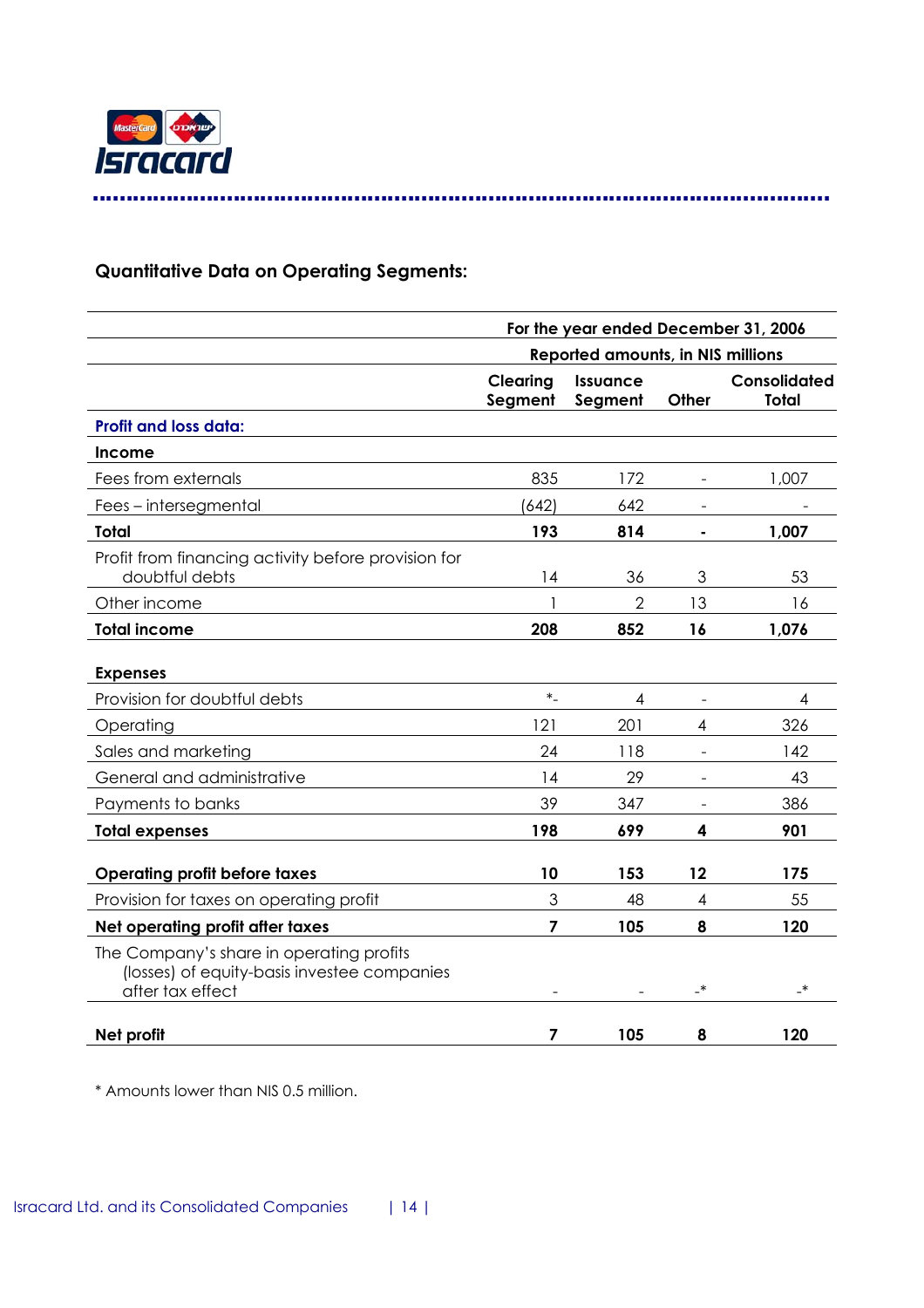# **Quantitative Data on Operating Segments (cont.):**

|                                                             | For the year ended December 31, 2006     |                                          |       |                       |
|-------------------------------------------------------------|------------------------------------------|------------------------------------------|-------|-----------------------|
|                                                             | <b>Reported amounts, in NIS millions</b> |                                          |       |                       |
| Clearing<br>Segment                                         |                                          | <i><u><b>Issuance</b></u></i><br>Segment | Other | Consolidated<br>Total |
| <b>Additional Information</b>                               |                                          |                                          |       |                       |
| Balance of assets                                           | 1,124                                    | 8,307                                    | 85    | 9,516                 |
| Of which: investments in equity-basis investee<br>companies |                                          |                                          | _*    |                       |
| <b>Balance of liabilities</b>                               | 8,599                                    | 182                                      | 31    | 8,812                 |

\* Amounts lower than NIS 0.5 million.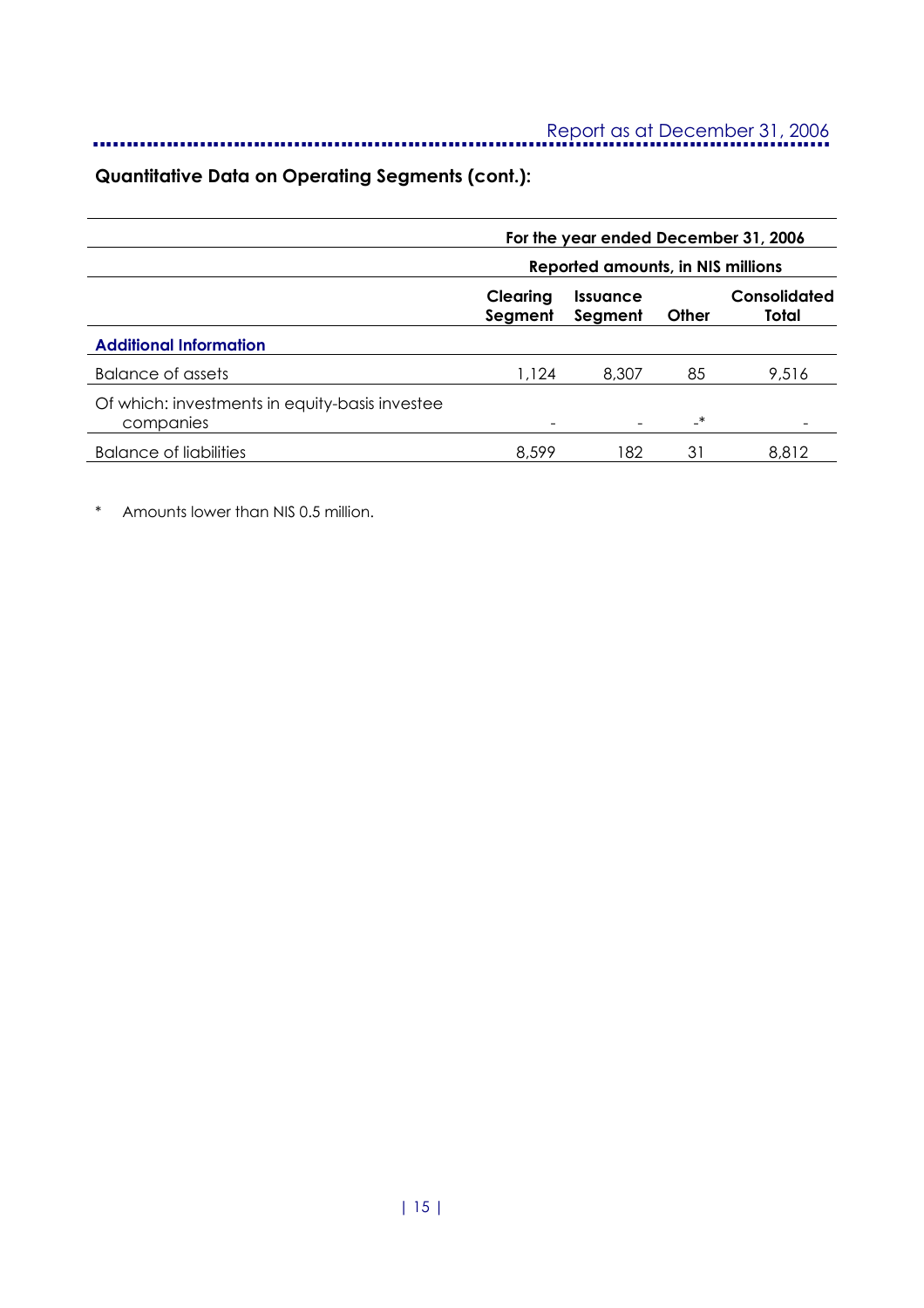

# **Quantitative Data on Operating Segments (cont.):**

|                                                                                                   | For the year ended December 31, 2005     |                            |                |                              |
|---------------------------------------------------------------------------------------------------|------------------------------------------|----------------------------|----------------|------------------------------|
|                                                                                                   | <b>Reported amounts, in NIS millions</b> |                            |                |                              |
|                                                                                                   | Clearing<br>Segment                      | <b>Issuance</b><br>Segment | Other          | Consolidated<br><b>Total</b> |
| <b>Profit and loss data:</b>                                                                      |                                          |                            |                |                              |
| Income                                                                                            |                                          |                            |                |                              |
| Fees from externals                                                                               | 753                                      | 151                        | 1              | 905                          |
| Fees-intersegmental                                                                               | (574)                                    | 574                        |                |                              |
| <b>Total</b>                                                                                      | 179                                      | 725                        | 1              | 905                          |
| Profit from financing activity before<br>provision for doubtful debts                             | 11                                       | 28                         | 1              | 40                           |
| Other income                                                                                      |                                          | $\mathbf{1}$               | 12             | 13                           |
| <b>Total income</b>                                                                               | 190                                      | 754                        | 14             | 958                          |
| <b>Expenses</b>                                                                                   |                                          |                            |                |                              |
| Provision for doubtful debts                                                                      | (1)                                      | 1                          |                |                              |
| Operating                                                                                         | 107                                      | 169                        | 3              | 279                          |
| Sales and marketing                                                                               | 19                                       | 87                         |                | 106                          |
| General and administrative                                                                        | 17                                       | 34                         | $\overline{a}$ | 51                           |
| Payments to banks                                                                                 | 38                                       | 326                        |                | 364                          |
| <b>Total expenses</b>                                                                             | 180                                      | 617                        | 3              | 800                          |
| <b>Operating profit before taxes</b>                                                              | 10                                       | 137                        | 11             | 158                          |
| Provision for taxes on operating profit                                                           | 3                                        | 47                         | $\overline{4}$ | 54                           |
| Net operating profit after taxes                                                                  | $\overline{7}$                           | 90                         | $\overline{7}$ | 104                          |
| The Company's share in operating<br>losses of equity-basis investee<br>companies after tax effect |                                          |                            | (2)            | (2)                          |
| Net profit                                                                                        | 7                                        | 90                         | 5              | 102                          |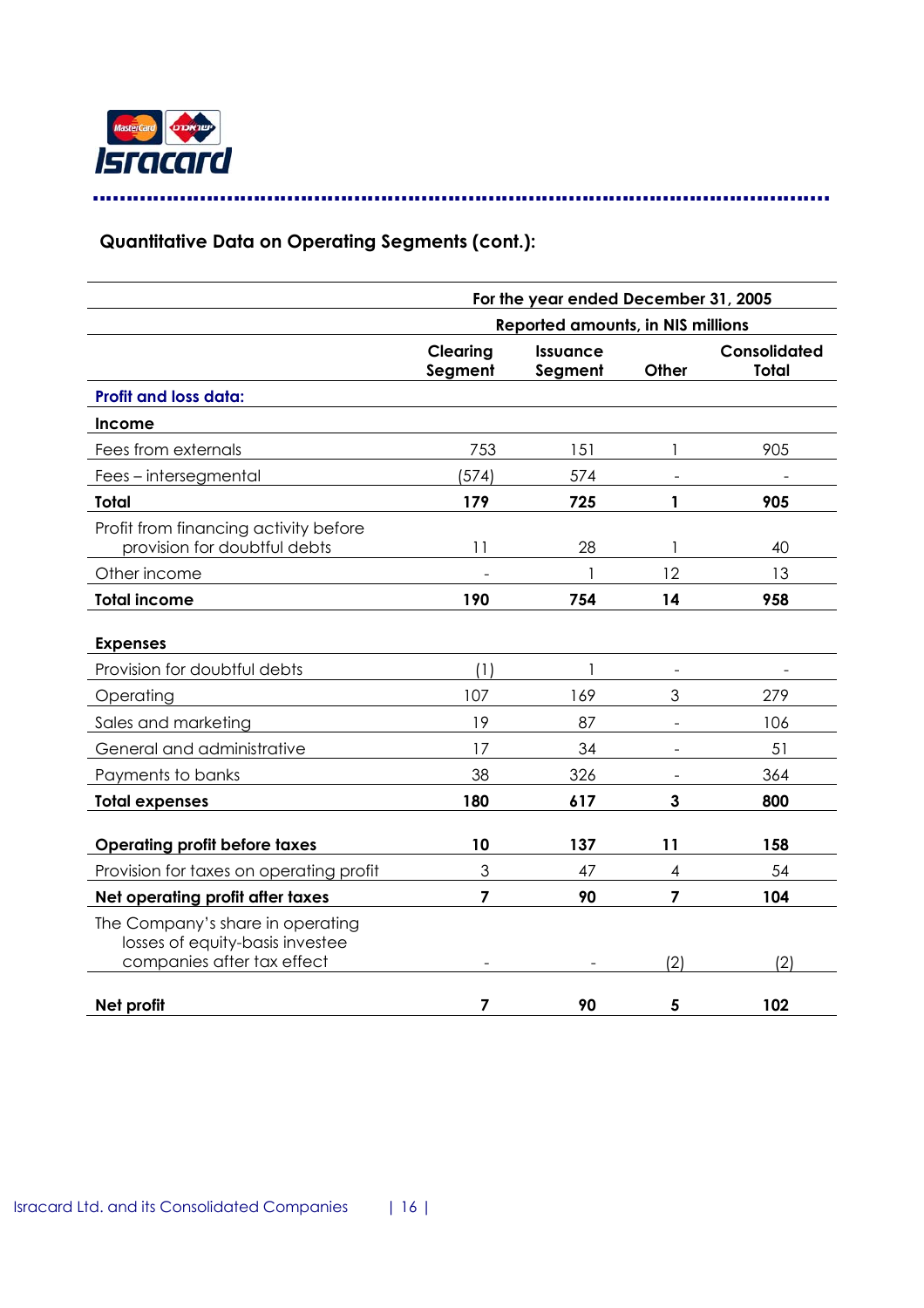|                                                                   | For the year ended December 31, 2005     |       |    |                       |
|-------------------------------------------------------------------|------------------------------------------|-------|----|-----------------------|
|                                                                   | <b>Reported amounts, in NIS millions</b> |       |    |                       |
| <b>Clearing</b><br><b>Issuance</b><br>Segment<br>Other<br>Segment |                                          |       |    | Consolidated<br>Total |
| <b>Additional Information</b>                                     |                                          |       |    |                       |
| Balance of assets                                                 | 745                                      | 7,843 | 88 | 8,676                 |
| Of which: investments in equity-basis<br>investee companies       |                                          |       | 2  | 2                     |
| Balance of liabilities                                            | 7.861                                    | 213   | 18 | 8,092                 |

# **Quantitative Data on Operating Segments (cont.):**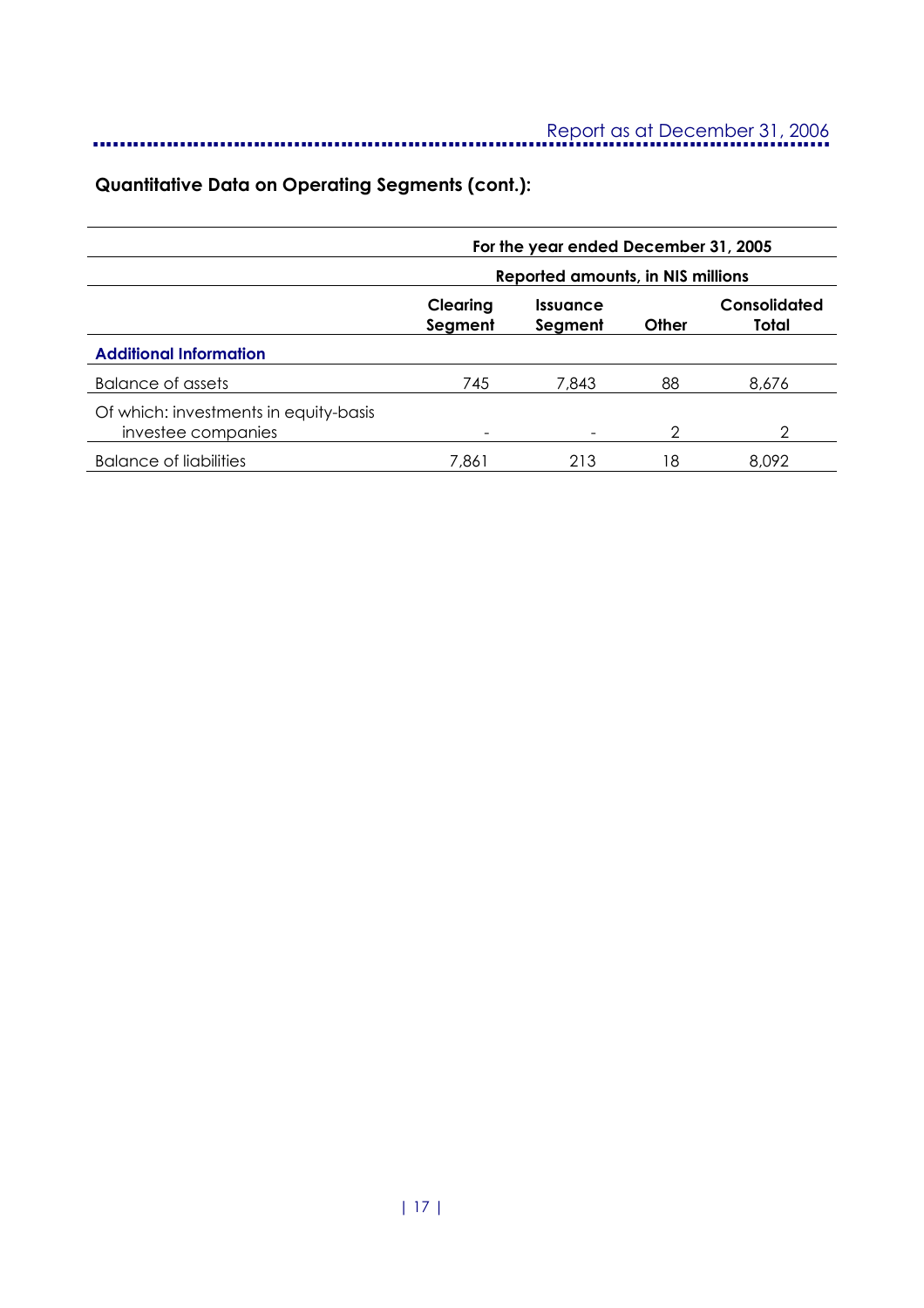

**Developments in Balance Sheet Items** 

**The consolidated balance sheet** as at December 31, 2006 totaled NIS 9,516 million, compared with NIS 8,676 million on December 31, 2005.

Set out below are the developments in the principal balance sheet items:

|                                              | December 31         |       |                     |      |
|----------------------------------------------|---------------------|-------|---------------------|------|
|                                              | 2006                | 2005  | Change              |      |
|                                              | <b>NIS millions</b> |       | <b>NIS millions</b> | %    |
| Total balance sheet                          | 9,516               | 8,676 | 840                 | 9.7  |
| Debtors in respect of credit card activity   | 7,797               | 7,143 | 654                 | 9.2  |
| Cash on hand and deposits with banks         | ,495                | 1,321 | 174                 | 13.2 |
| Creditors in respect of credit card activity | 8,412               | 7,745 | 667                 | 8.6  |
| Shareholders' equity                         | 704                 | 584   | 120                 | 20.5 |

**Debtors in respect of credit card activity** totaled NIS 7,797 million on December 31, 2006, compared with NIS 7,143 million at the end of 2005. This amount mainly includes sales slips in respect of transactions executed by cardholders and not yet repaid at the balance sheet date. The 9.2% increase resulted from an increase in the volumes of activity using the Company's credit cards.

**Cash on hand and deposits with banks** totaled NIS 1,495 million on December 31, 2006, compared with NIS 1,321 million at the end of 2005. The 13.2% increase mainly resulted from an increase in the Company's liquid means.

**Buildings and equipment** totaled NIS 159 million on December 31, 2006, similar to the balance on December 31, 2005.

**Creditors in respect of credit card activity** totaled NIS 8,412 million on December 31, 2006, compared with NIS 7,745 million at the end of 2005. This amount mainly includes balances to be paid to businesses where cardholders' transactions were executed but not yet repaid at the balance sheet date. The 8.6% increase resulted from an increase in the volumes of activity using the Company's credit cards.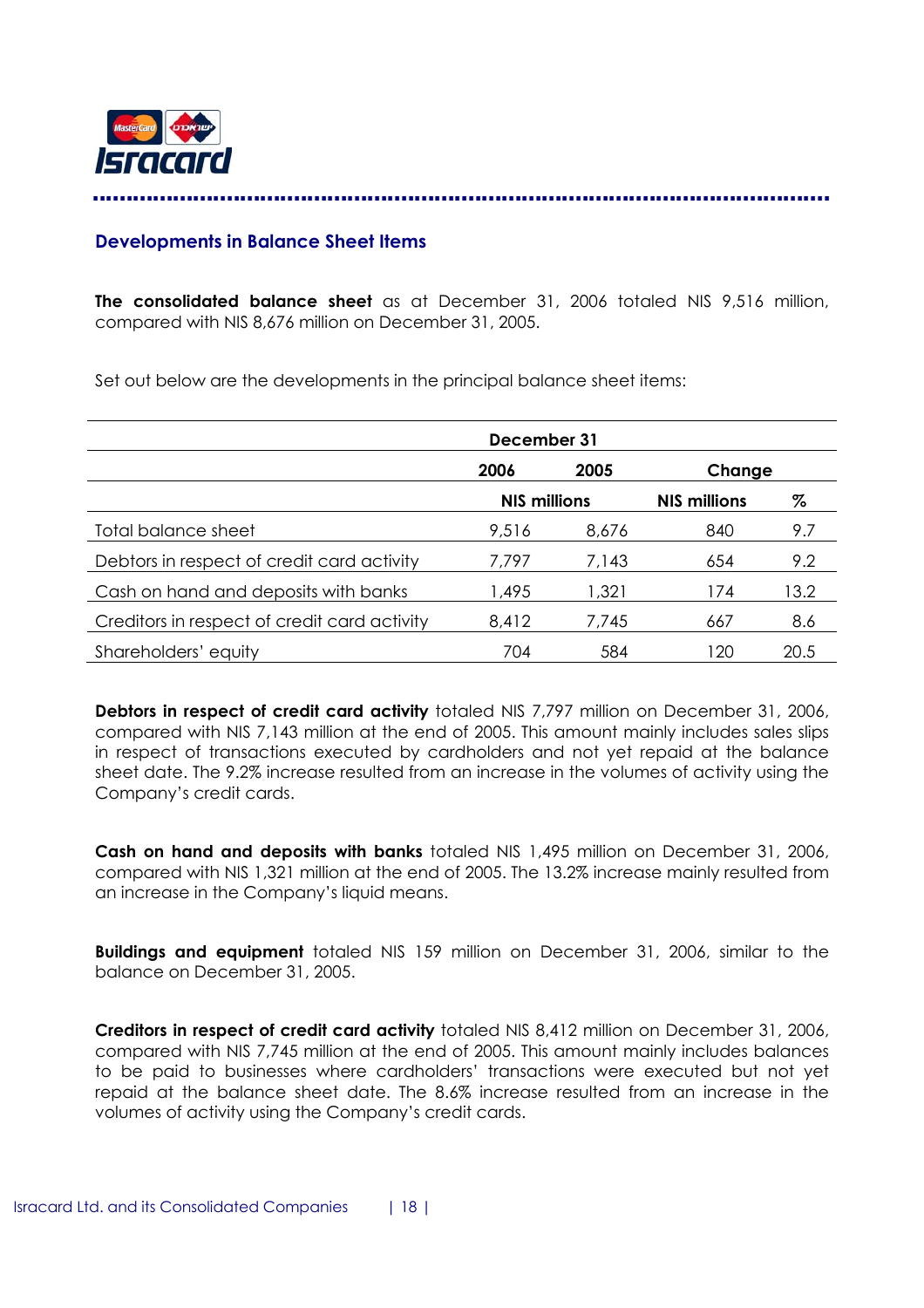**Shareholders' equity** totaled NIS 704 million on December 31, 2006, compared with NIS 584 million at the end of 2005. The 20.5% increase resulted from the Company's net profit in 2006.

**The ratio of shareholders' equity to the balance sheet** reached 7.4% on December 31, 2006, compared with 6.7% at the end of 2005.

**The ratio of capital to risk components** reached 29.6% on December 31, 2006, compared with 27.9% at the end of 2005. The minimum capital ratio required by the Bank of Israel is 9%.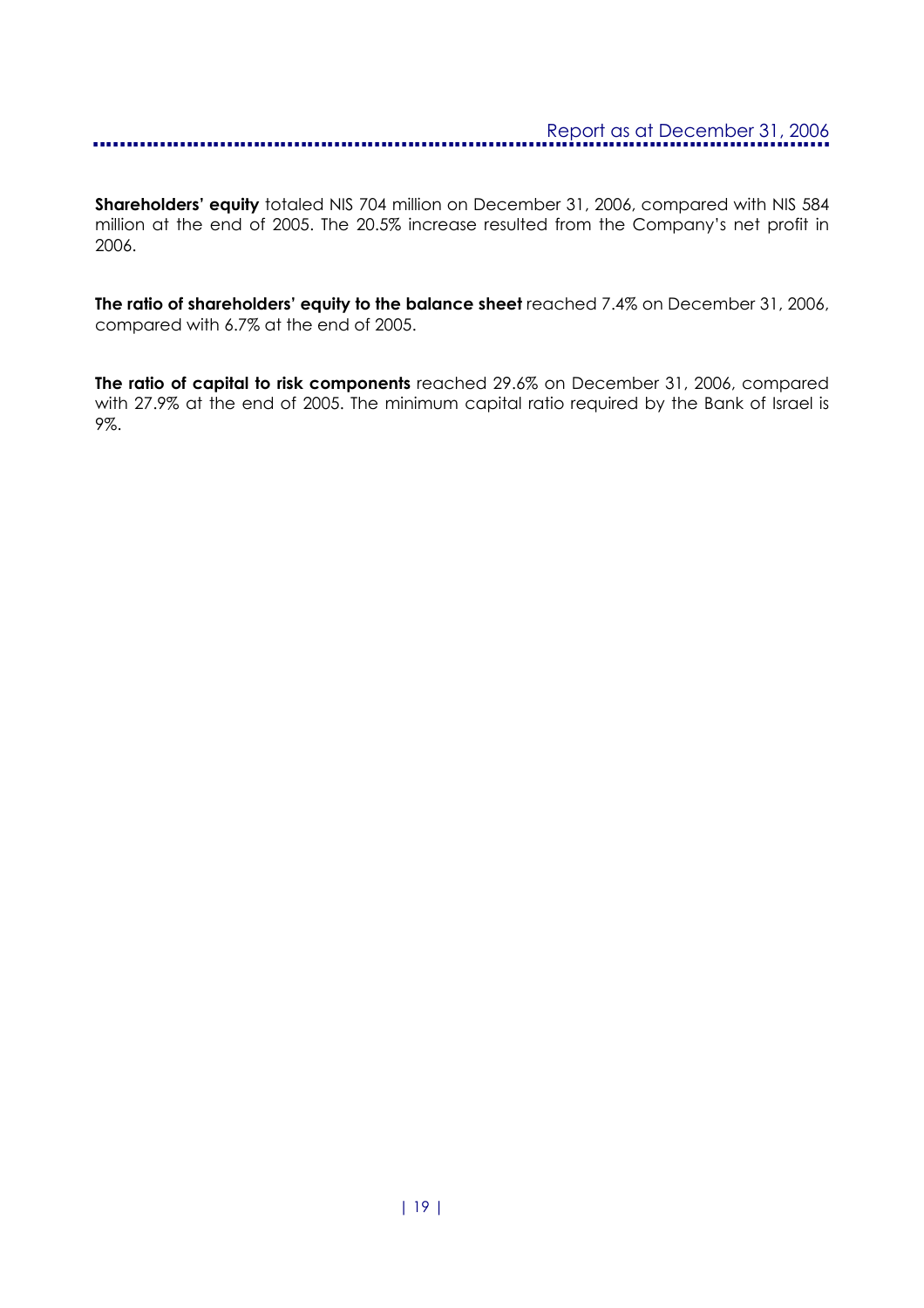

## **Investee Companies**

The Company has two subsidiaries: **Isracard Mimun Ltd. Isracard (Nechasim) 1994 Ltd.** 

**Isracard Mimun Ltd.** (hereinafter: "Isracard Mimun") was established on January 15, 2004, and is a wholly owned and controlled subsidiary of the Company. The company provides credit to holders of credit cards in the Isracard Group and to holders of American Express cards. The company supplies cardholders with a credit line which they can use to execute transactions using the revolving credit method or in order to receive loans.

The balance of credit to cardholders was NIS 139 million on December 31, 2006, compared with NIS 37 million on December 31, 2005.

**Isracard (Nechasim) 1994 Ltd.** (hereinafter: "Isracard Nechasim") was established on November 22, 1994, and is a wholly owned and controlled subsidiary of the Company.

Isracard Nechasim is the joint owner with N.T.M. Nichsei Tachbura Ltd. in equal nonspecific parts of the ownership rights to a property located on Hamasger Street in Tel Aviv, where the Company's offices are situated, among other things.

Isracard Nechasim rents most of the property to Isracard, and the remainder of the property to Bank Hapoalim and subsidiaries of Bank Hapoalim.

Additional non-material activity conducted by Isracard Nechasim includes the management of funds in deposits in respect of proceeds from the sale of gift cards by Isracard, from the date on which the funds are received until the date of payment to the business.

The balance of the investment in Isracard Nechasim was NIS 91 million on December 31, 2006, and its contribution to profit totaled NIS 5 million in 2006.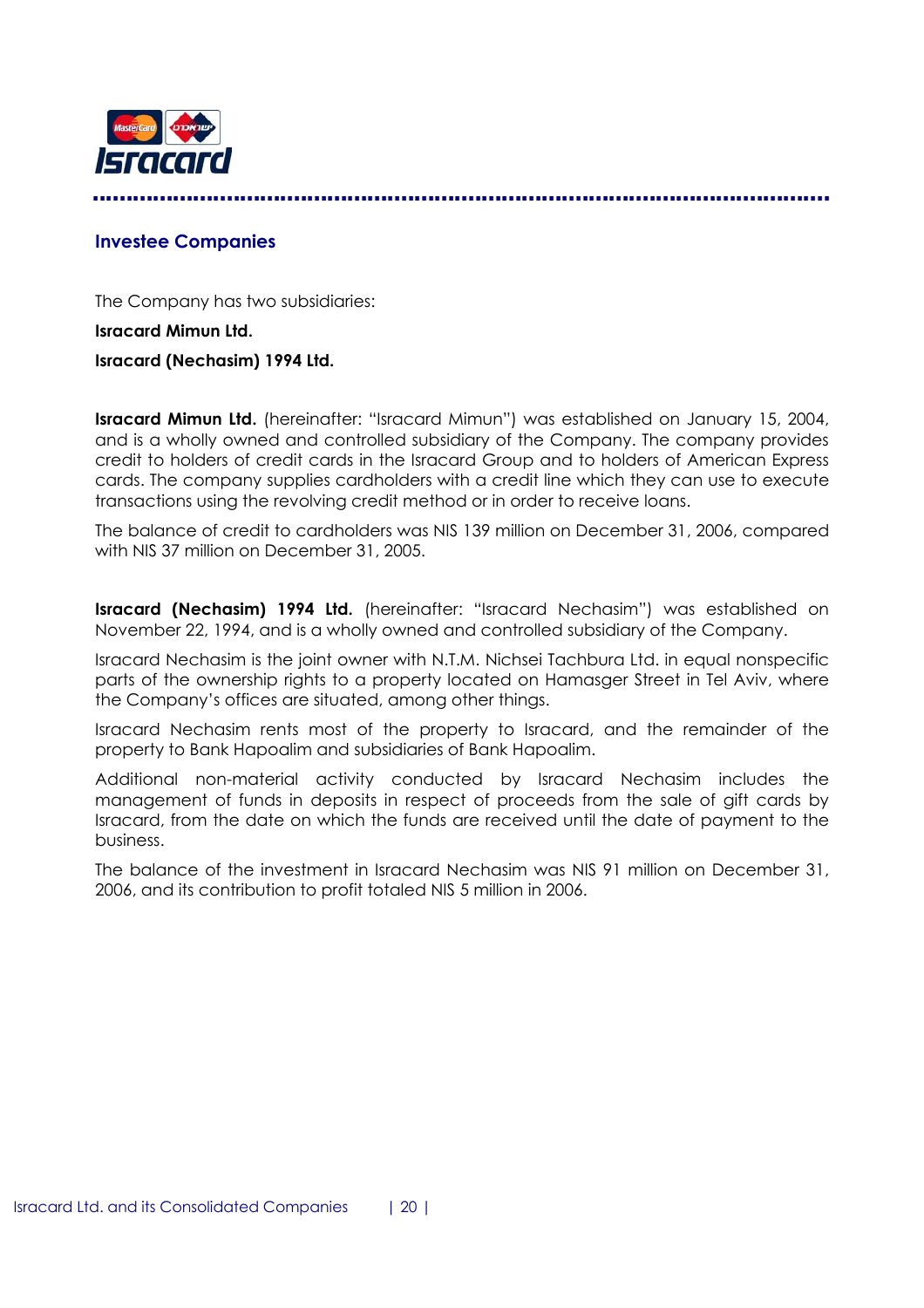### **Equity-Basis Investee Company**

**Tzameret Mimunim Ltd.** – The Company holds a 19% stake, while the remaining shares are held by Poalim Nechasim (Menayot) Ltd., which is wholly owned by Bank Hapoalim B.M.

Tzameret Mimunim is engaged in discount transactions in credit card sales slips; it provides financing services to businesses by purchasing, from the business, sales slips of credit card transactions executed with the business and undertaking its rights to receive the amounts of the sales slips. As part of the services offered by Tzameret Mimunim to the businesses with which it has agreements, it repays such transaction amounts to the businesses (net of a fee) earlier than the date at which the business would be entitled to receive the consideration for those sales slips from the clearing company.

The balance of the investment in Tzameret Mimunim was NIS 13 million on December 31, 2006, and its contribution to profit totaled an amount lower than NIS 0.5 million in 2006.

#### **Antitrust Issues and Recommendations for Additional Regulation**

In May 2005, the Antitrust Commissioner (hereinafter: the "Commissioner") declared the Company a holder of a monopoly in clearing Isracard and MasterCard charge cards. Based on the opinion of legal advisors, the Company believes it has strong arguments against the aforesaid declaration of monopoly, and the Company has appealed to the court against the declaration. In any case, the Commissioner's aforesaid declaration of monopoly will be cancelled subject to the fulfillment of the "arrangement" described below.

In August 2005, the Israel Antitrust Authority notified the Company that the Commissioner intended to impose directives upon it under Section 30 of the Restrictive Trade Practices Law. The main points of the directives, of which the Company received a draft, are as follows:

- A directive instructing the Company to allow local clearing of MasterCard credit cards by additional clearers, as well as Isracard cards (the brand owned by the Company), subject to compliance with the license terms specified by the Commissioner, as described below.
- ♦ A directive instructing the Company to sign a "domestic agreement" regulating the interaction between clearers and issuers for the purposes of clearing in Israel of the aforesaid cards, under temporary interchange fee terms (the fee paid by clearers of credit card transactions to the credit card issuers), as approved by the Antitrust Tribunal for other clearers, and a permanent interchange fee, to be approved, for the clearing of the aforesaid cards, and for clearing by the Company of Visa cards issued by the other clearers.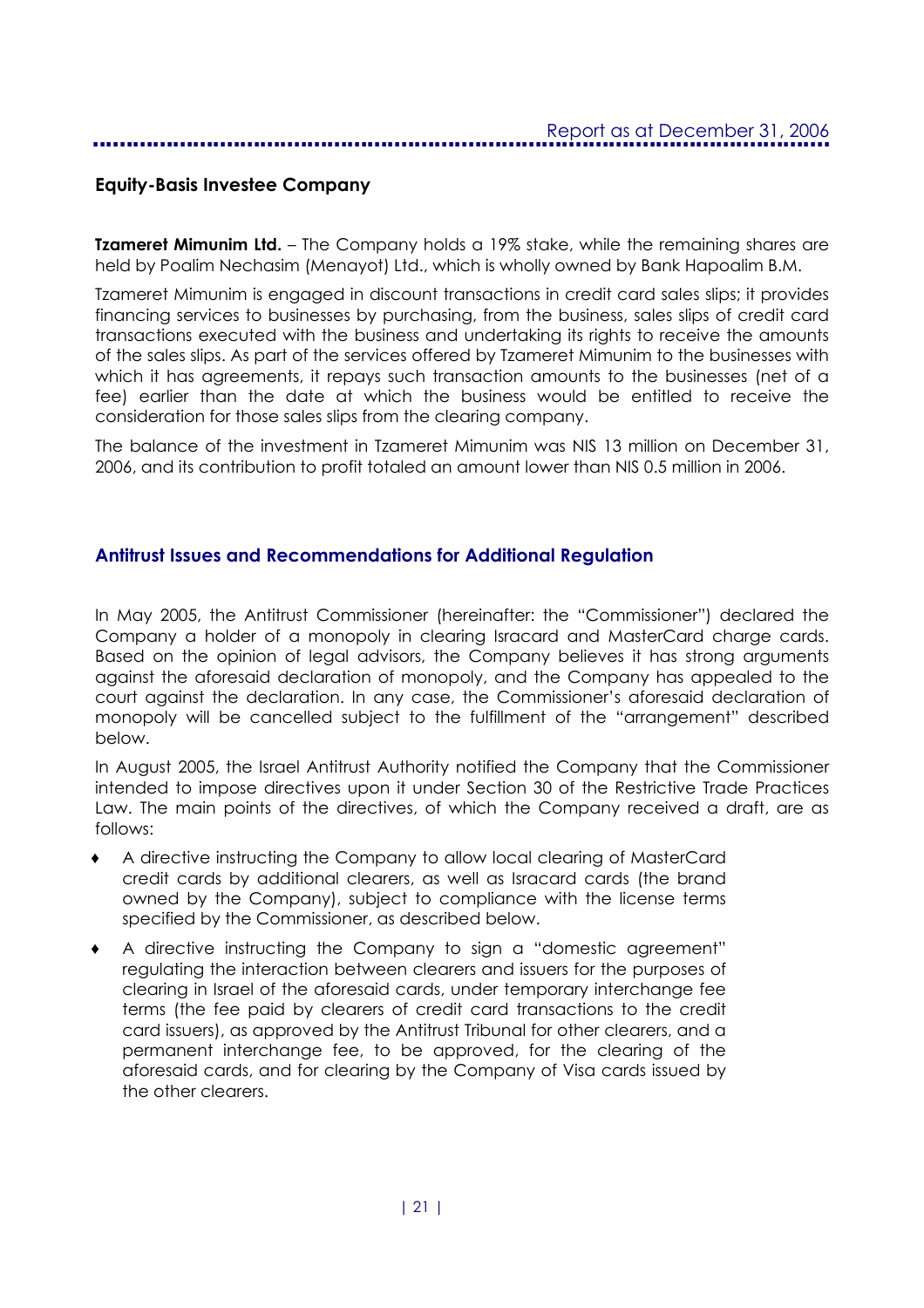

A directive instructing the Company to implement a common technical interface for the execution of local clearing.

The terms stipulated by the Commissioner for the granting of a license to clear Isracard cards include the Company's right to receive monetary remuneration for the license, and the obligation of the other clearers who apply for a license for such clearing to issue a minimum number of Isracard cards.

Based on the opinion of its legal advisors, the Company believes it has strong arguments against the issuance of the directives in the aforesaid draft, in itself, as well as against their content and extent. In October 2005, Isracard communicated this position to the Commissioner.

Following talks held between the Company, the credit card companies Leumi Card Ltd. and Cartisei Ashrai LeIsrael Ltd. (the three companies jointly, hereinafter: the "Credit Card Companies"), and the Commissioner, the Credit Card Companies reached an arrangement among themselves (hereinafter: the "Arrangement"), with the Commissioner's support, under which the Credit Card Companies will enter into a detailed domestic agreement among themselves regarding full local clearing in Israel, including the operation of an appropriate technical interface, of transactions in Visa and MasterCard credit cards. This Arrangement also includes matters that require approval of a binding arrangement from the Antitrust Tribunal. The Credit Card Companies, together with the banks that control each of them – respectively, Bank Hapoalim B.M., Bank Leumi LeIsrael B.M., Israel Discount Bank Ltd., and First International Bank of Israel Ltd. – filed a request to approve a binding agreement with the Tribunal on October 30, 2006, under the terms formulated and agreed upon with the Commissioner. According to its terms, the Arrangement will be in effect from the date of approval by the Tribunal, and will expire on July 1, 2013. Objections to the aforesaid request have been submitted. On October 31, 2006, the Tribunal granted provisional approval to the Arrangement, until a decision is reached, through a temporary permit.

The terms of the Arrangement include, inter alia: the establishment of interchange fee rates, which gradually decrease during the term of the Arrangement; commitment by the parties to petition the Tribunal for approval of an interchange fee for the period following the end of the Arrangement, should the parties wish to continue cross-clearing; the obligation of the Company, under certain conditions, to set identical fees for the same business for clearing transactions in Isracard and MasterCard cards; and various rules of conduct that will apply to the Credit Card Companies in their agreements with businesses to enter into clearing arrangements with them, including a prohibition on ligation of different cards and various prohibitions on discrimination; and in addition, a commitment by the banks listed above to apply the aforesaid rules of conduct to themselves as well, and to undertake rules of conduct in their relationships with credit card holders and with businesses that accept credit cards, essentially prohibitions on discrimination, ligation, or influence in manners prohibited in the Arrangement with regard to transferring to a particular credit card or clearing with any of the Credit Card Companies.

The Arrangement also includes a directive under which the Commissioner will cancel the declaration of the Company as the holder of a monopoly in clearing Isracard and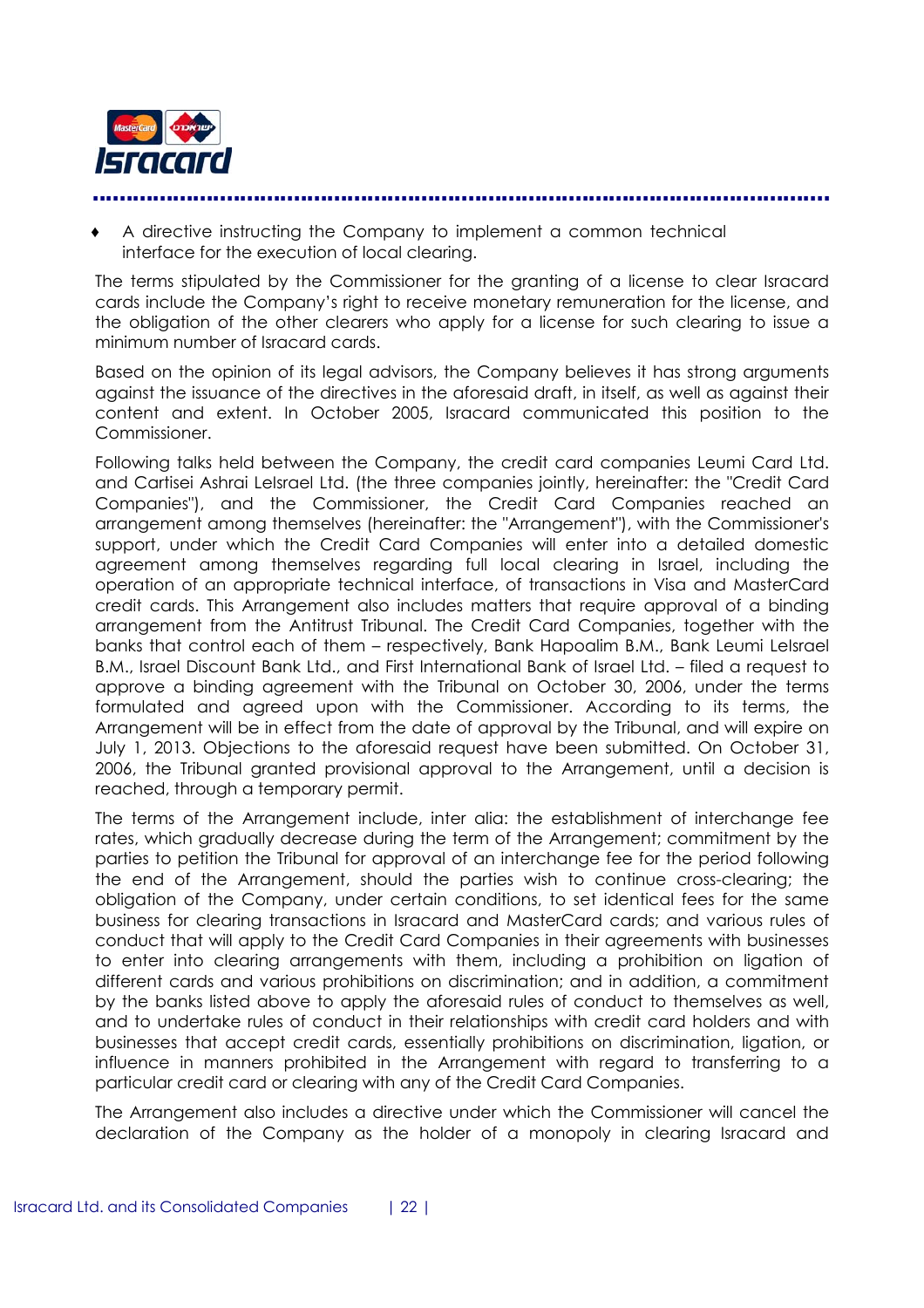MasterCard cards, under the conditions stipulated in the Arrangement, which include approval of the Arrangement by the Tribunal and the execution of cross-clearing of transactions through the technical interface.

The Company cannot estimate whether or when the request for permanent approval of the Arrangement will be granted. At this stage, the Company is preparing for implementation of the Arrangement starting in June 2007, according to the provisional permit granted by the Tribunal, as described above.

A report by an Interministerial Committee for the Examination of Market Failures in the Credit Card Industry (hereinafter: the "Committee"), headed by the Accountant-General at the Ministry of Finance, was published at the end of February 2007. The Committee believes there are market failures in the credit card market and proposes amending the Banking (Licensing) Law, 5741-1981, in order to implement the following recommendations:

- A. To appoint a qualified entity who in order to ensure competition in the area of clearing charge cards will have the authority to:
	- 1. Require mutual clearing among the three credit card companies currently operating in the Visa and MasterCard markets, as well as between the aforesaid three companies and any new company to enter these markets.
	- 2. Require issuers in a closed credit card system of significant volume to allow all clearers to clear their cards, thereby opening the clearing of these credit card systems to competition.
- B. To appoint the Supervisor of Banks as the authorized entity, and to grant him the authority to supervise issuers and clearers, including supervision of the rate of interchange fees.
- C. To encourage new suppliers to enter the field of issuing and clearing.
- D. The Committee also made recommendations regarding the discount of transactions performed using credit cards (hereinafter: "discount").

The Company estimates that the possible materialization of any of the following factors: large-scale clearing of transactions in MasterCard cards by additional clearers other than the Company; implementation of the Arrangement and its terms, including reduction of the interchange fee or equalization of clearing fees in Isracard cards to those of MasterCard cards; the declaration of a monopoly remaining in effect, in contradiction of the Arrangement, and the issuance of directives on the basis thereof; or legislation in accordance with the recommendations of the Committee regarding the clearing of transactions executed in credit cards (as opposed to its recommendations regarding discount) and the subsequent activity of existing or new competitors in the credit card market, including in brands owned and operated by the Company, may influence the Company's course of action and may have a material adverse effect on the Company's financial results in the future; however, the Company cannot estimate the extent of such an effect.

See also Note 17B to the financial statements and the auditors' report.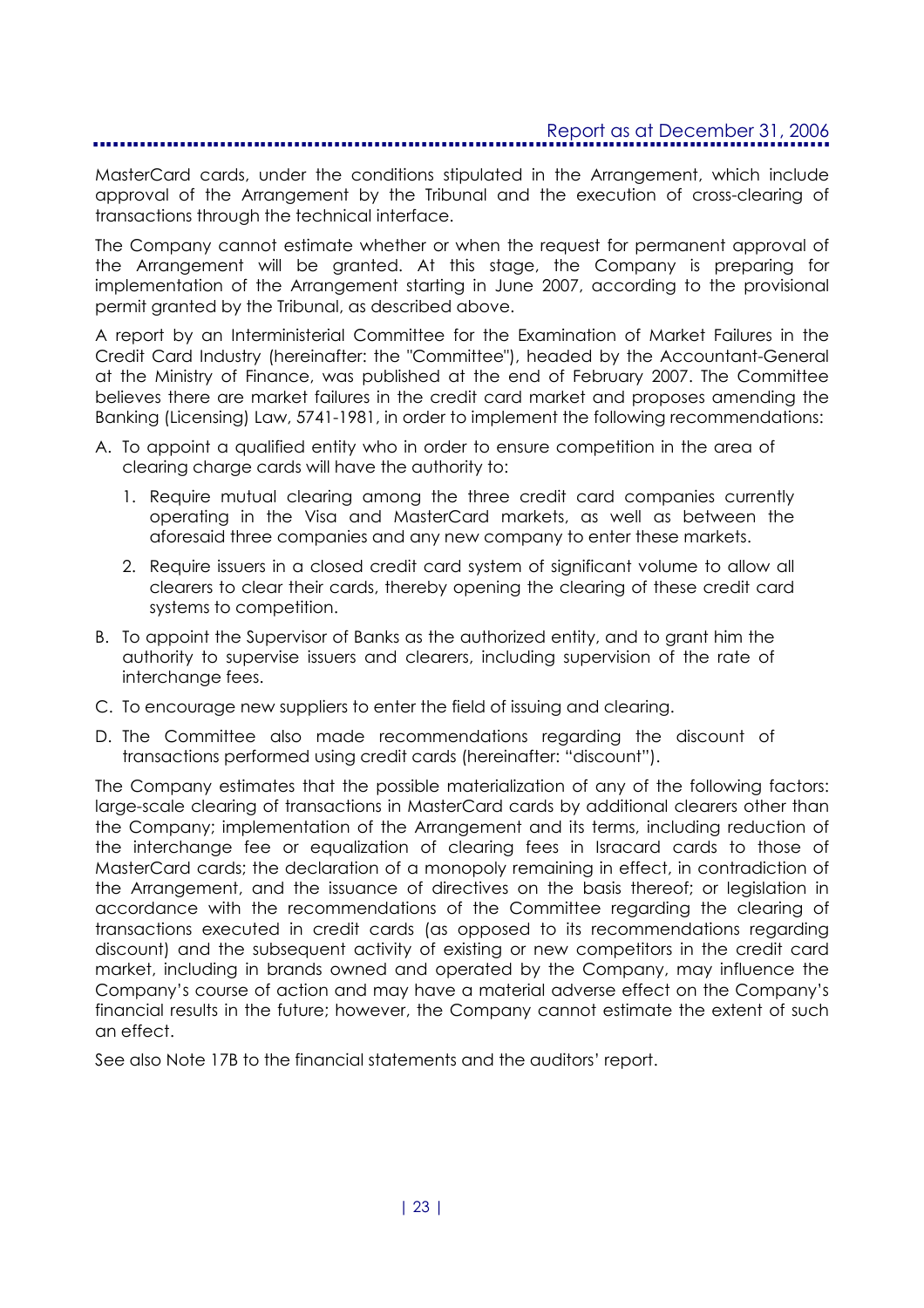

#### **Legal Claims**

Several legal claims have been filed against the Company and a consolidated company, arising from the ordinary course of their business, in the aggregate amount of approximately NIS 16 million (excluding the claim detailed below). The Company estimates that the chances of acceptance of the claimants' arguments are low; therefore, no provision was made in respect of these claims.

On February 25, 2004, a claim and a petition to certify the claim as a class action under the Banking (Service to Customers) Law, 5741-1981, were filed with the District Court of Tel Aviv against the Company. The amount of the class action suit stipulated in the claim statement is NIS 192.45 million, while the amount of the personal claim is NIS 328.30.

The claimant, who is the holder of a credit card issued to her by the Company, alleges that the Company began charging two new fees, a deferred debit fee and an operating fee, without legal and/or contractual grounds and in violation of the Banking Law, 5741-1981. The claimant has petitioned to represent holders of credit cards issued by the Company who were charged the new fees.

The remedy which the claimant has requested from the court is to direct the Company to cease charging the aforesaid fees and to refund the amounts of the fees charged until the date on which the claim was filed.

The court denied the petition to certify the claim as a class action and the claim itself in July 2006.

In the second half of October 2006, an appeal of the District Court's ruling was filed with the Supreme Court. In the opinion of the Company's legal advisors, the chances of the appeal are remote.

### **Contingent Liabilities**

1. At the balance sheet date, guarantees provided by the Company exist in the amount of approximately NIS 3 million.

#### **2. Indemnification of Directors**

The Company has undertaken a commitment to indemnify directors of the Company. The aggregate amount of the indemnification to be provided under the obligation to all directors of the Company in respect of one or more indemnification events shall not exceed 30% (thirty percent) of its shareholders' equity according to its financial statements as at June 30, 2004 (which stood at a total of NIS 440 million).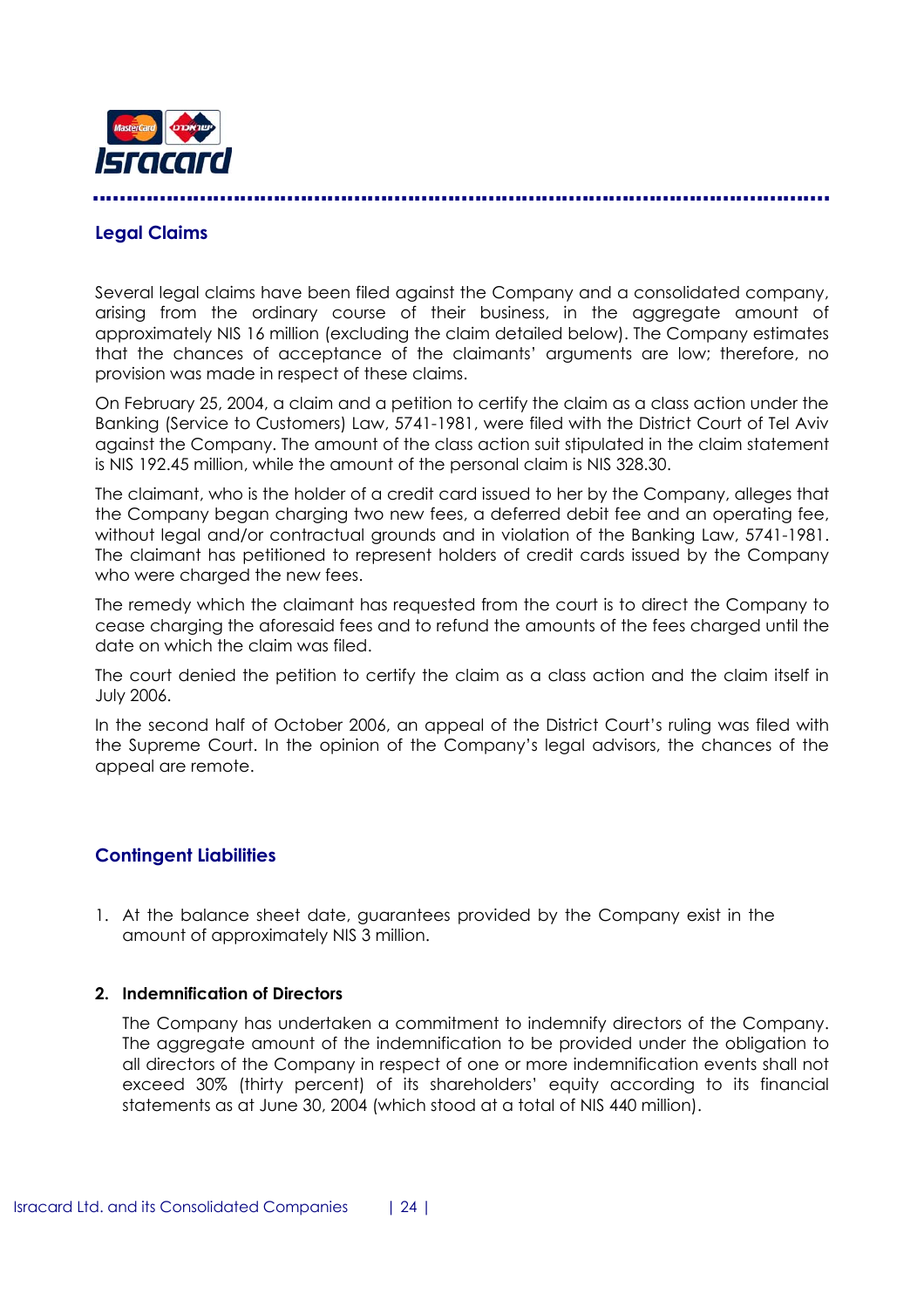### **Agreements with Sister Companies**

The Company has agreements with Europay (Eurocard) Israel Ltd., Poalim Express Ltd., and Aminit Ltd., which are sister companies (hereinafter: the "Sister Companies"), for the operation of their credit card systems.

The Company operates the issuing and clearing activity of their credit cards as well as the clearing of transactions executed in Israel using cards issued abroad.

The Sister Companies pay the Company fees and other payments, according to agreements between them, for the operation and management of the arrangement.

#### **Agreements with Banking Corporations**

#### **General**

The Company has agreements with the banks listed below with regard to the registration of customers for the Company's credit card arrangements:

Bank Hapoalim B.M. (its parent company), Bank Yahav for Government Employees Ltd. (a related party), Bank Massad Ltd. (a related party), Bank Otsar Hahayal Ltd., Bank Poaley Agudat Israel Ltd., First International Bank of Israel Ltd., and Mizrahi-Tefahot Bank Ltd ("mizrahi-Tefahot Bank") (together – "Banks Under Arrangement").

Within the agreements with the Banks Under Arrangement, each bank was granted the authority to determine which customers are found suitable to join the Company's credit card arrangement, and to recommend that the Company register such customers for the credit card arrangement. Each bank is responsible for honoring all sales slips and debits executed by its customers on the day of presentation of the sales slips or debits to the bank. Furthermore, each bank is responsible for any damage caused as a result of the loss, theft, or cancellation of a credit card used by an unauthorized party. The bank's responsibility for such damages expires after a certain period.

#### **Formula for Distribution of the Company's Surplus of Income over Expenses (the Distribution Formula)**

The agreements with the Banks Under Arrangement, excluding mizrahi-Tefahot Bank (with regard to the arrangement with mizrahi-Tefahot Bank, see below), stipulate a distribution formula (the "Distribution Formula") regarding each bank's entitlement to the Company's surplus of income over expenses. According to the Distribution Formula, each bank participates in the Company's surplus of income over current expenses in respect of the company's credit cards.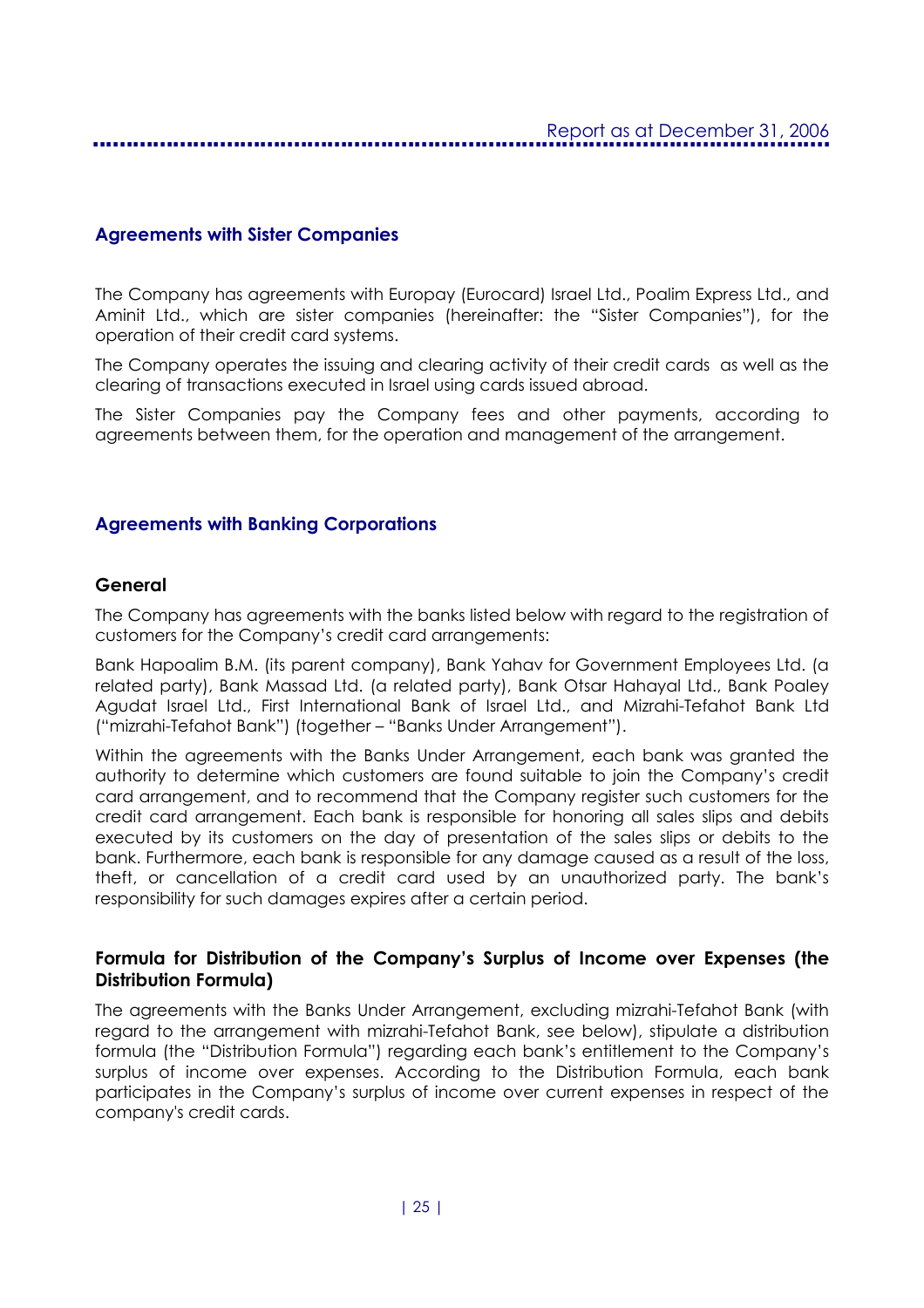

Each bank's participation rate in the surplus of income over expenses, after the distribution of membership fees, operating fees, and deferred debit fees, is based on the ratio of the turnover arising from transactions by customers of that bank to the overall turnover of the Company's customers (the "Turnover Ratio"). Account settlement is performed on a quarterly basis.

Within the agreements with the Banks Under Arrangement, each bank has undertaken an obligation to pay the Company monthly royalties, which are a certain percentage of the turnover of customers' transactions in respect of debits during the course of the month and a certain percentage of the periodic membership fees, according to the rate list. At the date of distribution of the surplus of income over expenses, each bank is also credited for income from membership fees collected from its customers. The agreements further stipulate that income in respect of operating fees and deferred debit fees collected from customers shall be divided between the banks and the Company (each bank in respect of its own customers).

### **Arrangement with Mizrahi-Tefahot Bank Regarding the Distribution Formula**

Several years ago, an amended agreement was signed between mizrahi-Tefahot Bank and the Company (the "Amended Agreement"). Until that time, the arrangement described above applied between the Company and mizrahi-Tefahot Bank.

With regard to the Distribution Formula, it was established that mizrahi-Tefahot Bank would be credited for a certain percentage of the membership fees actually collected from its customers. In addition, mizrahi-Tefahot Bank shall be entitled, under certain conditions, to receive a supplement to the amounts owed to it by the Company, according to the aforesaid Distribution Formula, up to a total equal to a certain percentage of the turnover of transactions by its customers using the Company's credit cards.

In addition, mizrahi-Tefahot Bank was granted the right to notify the Company of the cancellation of these provisions of the Amended Agreement and the reinstatement of the provisions of the Distribution Formula as stipulated in the agreements with the other Banks Under Arrangement (as in effect at the date of cancellation).

Mizrahi-Tefahot Bank, which distributes credit cards of the Company and of others to its customers, has addressed a request to the credit card companies, including the Company, to submit proposals for the operation of a branded credit card for the bank. The Company has submitted a proposal and is conducting negotiations with mizrahi-Tefahot Bank, which have yet to be concluded.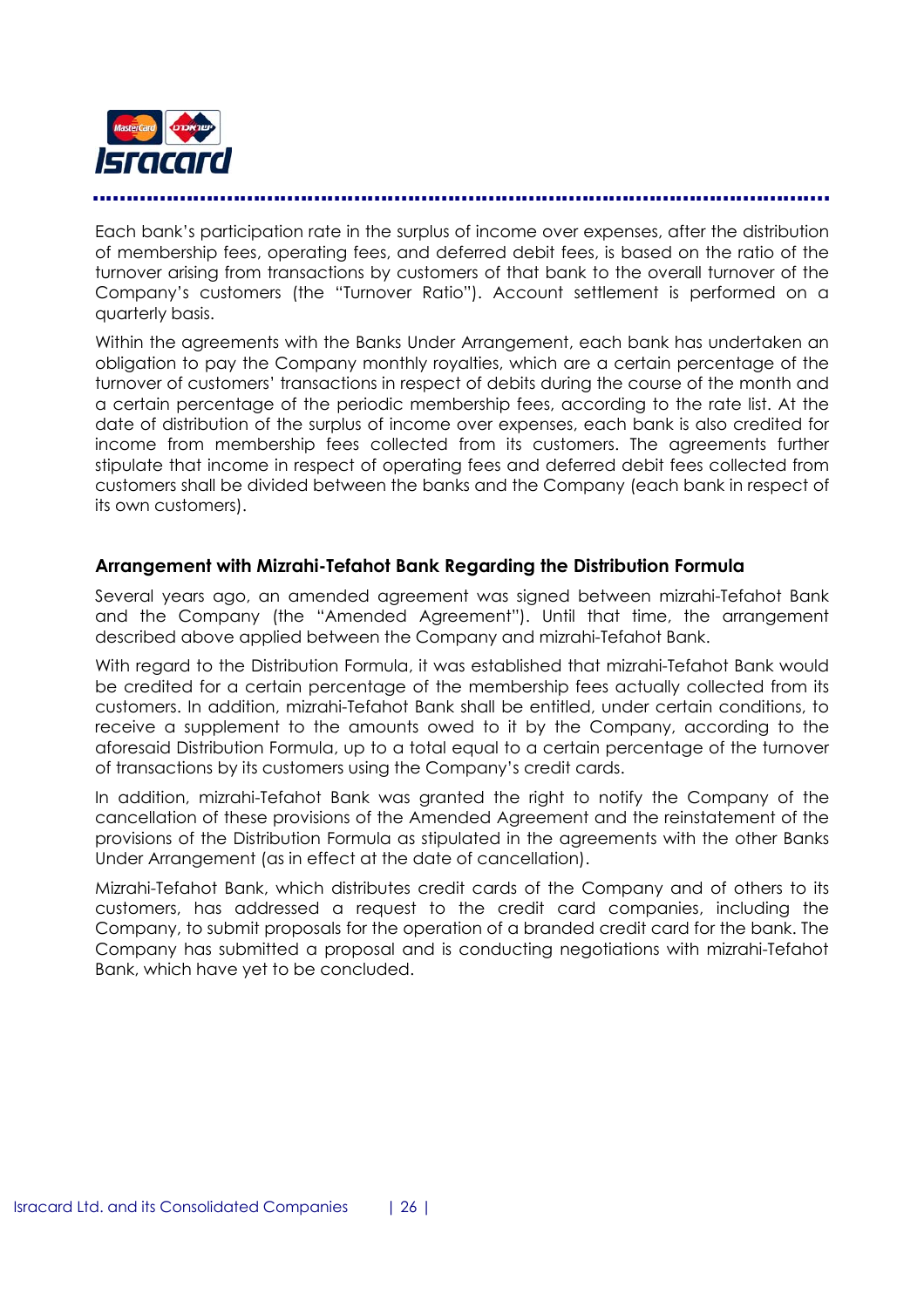#### **Human Resources**

#### **Personnel**

The total number of positions includes, in addition to employees of the Company, employees on loan from Bank Hapoalim and external personnel.

In 2006, the number of positions increased by 84 in comparison to the number of positions at the end of 2005, as a result of the expansion of the Company's activity.

|                                                 | 2006 | 2005 |
|-------------------------------------------------|------|------|
| Average number of positions on a monthly basis* | 905  | 801  |
| Total positions at year end*                    | 926  | 842  |

The calculation of the number of positions takes into account overtime for which overtime wages are paid according to specific reports (rather than on a global basis).

The increase in the total number of positions resulted from several factors:

- Expansion of the activity of the call centers and support for achievement of service objectives.
- Expansion of activity in existing areas.
- Entrance into new areas of activity in products and services (loans, **More** cards).

#### **Key Activities**

In light of the growth trend in the economy and the continued resurgence in the labor market, the Company has implemented an employee retention policy expressed through several modes of action:

- Rational salary policy.
- Creation of opportunities for promotion, study, individual development, and internal mobility.
- Cultivation of employees' relationship and identification with the Company.

In general, the state of employment within the Group is strong. This strength is influenced by a combination of several factors: atmosphere, communication between managers and employees, and investment in employee cultivation and welfare.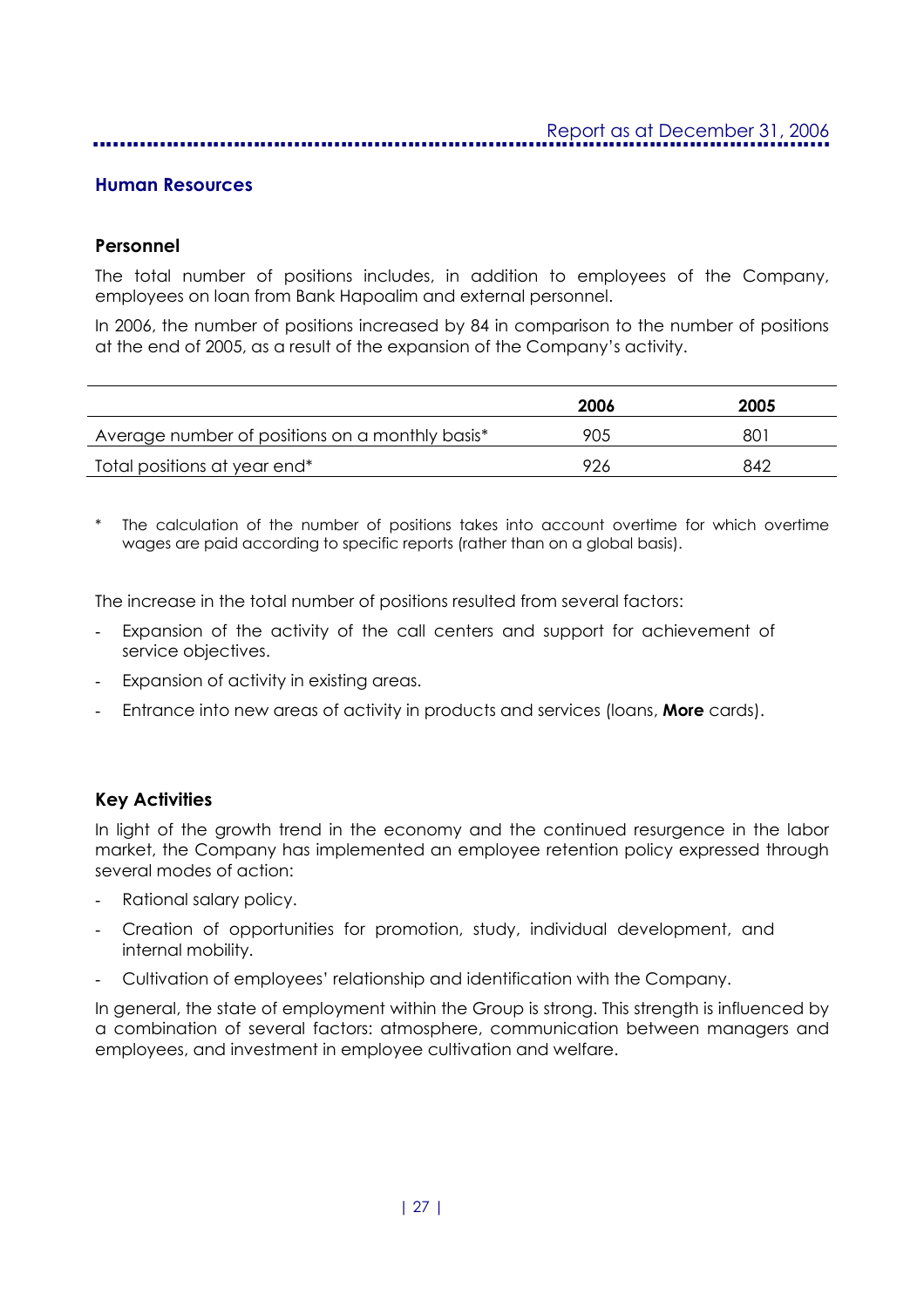

#### **Employee Opinion Survey**

The Company carried out a satisfaction survey in 2006. The survey indicated a high overall level of employee satisfaction. Employees expressed a very high sense of loyalty and strong feelings of belonging, identification, and pride. Most employees also expressed a high level of willingness to continue to work for the Company.

#### **Social Involvement and Contribution to the Community**

As the leading company in the area of credit cards in Israel, Isracard views itself as committed to proactive, leading involvement in activity for the benefit of the community.

In 2006, activity for the community was expanded and employees' awareness of this subject grew.

Particularly notable were the following activities:

- Adoption of the Nahal Patrol Regiment as part of the Friends of the IDF Association's Adopt a Soldier project, implemented through annual monetary donations for various activities for the welfare of the regiment's troops as well as joint activities with the Company's employees.
- During the war in northern Israel, Isracard and its employees carried out extensive aid activities for residents of the northern region and for IDF soldiers in the conflict zone.
- Fundraising activity for the "Matan" organization among employees and management.
- "A Loving Hug for the Children of Sderot."
- Donations and aid to children in need.

#### **Event after the Balance Sheet Date**

On March 11, 2007, Bank Hapoalim B.M. (hereinafter: the "Bank") published an immediate report announcing that it had reached an agreement with The Phoenix Holdings Ltd. (hereinafter: "The Phoenix") under which The Phoenix will acquire 25% of the shares of the Company and 25% of the shares of Europay (Eurocard) Israel Ltd., a sister company.

The consideration to be paid by The Phoenix to the Bank will be calculated based on an aggregate value of NIS 2.55 billion for the companies. In the case of an offering to the public of the companies within 15 months, the value of the transaction will be adjusted to an amount representing 90% of the value at the offering, up to an amount of NIS 2.7 billion.

Execution of the transaction is subject to due diligence and various regulatory approvals, as well as approval by the managements and boards of directors of the Bank and of The Phoenix.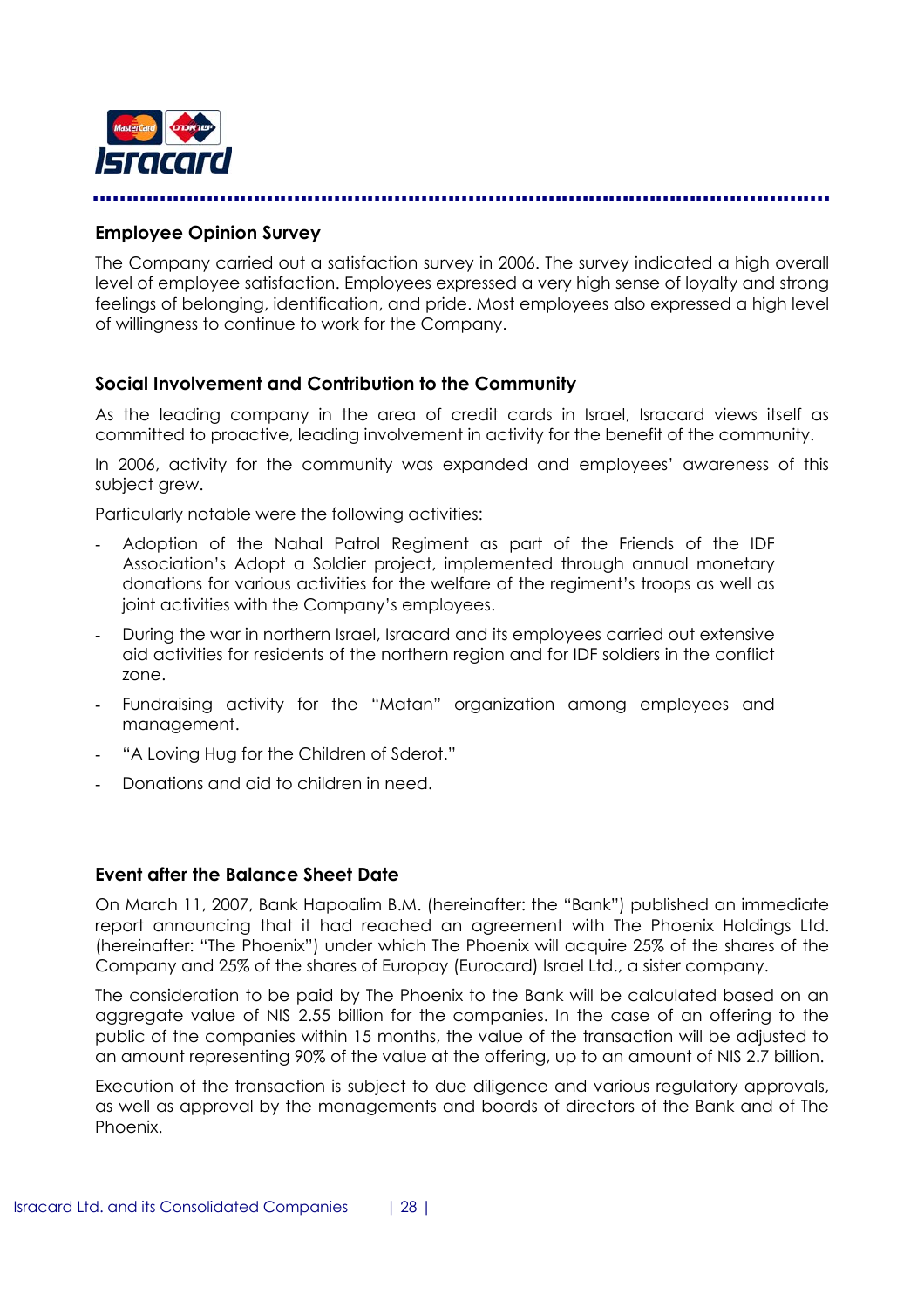#### **The Board of Directors**

In 2006, the Board of Directors of the Company continued to set forth the Company's policy and the guidelines for its activity and establish directives on various matters.

13 meetings of the Board of Directors and 11 meetings of the Audit Committee were held in 2006.

#### **Members of the Board**

| <b>Dan Dankner</b>            | Chairman of the Board of Directors of the Company.<br>Chairman of the Board of Directors of the following companies:<br>Israel Salt Industries Ltd., Europay (Eurocard) Israel Ltd., Aminit<br>Ltd., Poalim Capital Markets Ltd., Poalim Express Ltd., Poalim<br>Capital Markets and Investment Holdings Ltd., Poalim Ventures -<br>Fund Management Ltd., Poalim Capital Markets - Investment<br>House Ltd., Diur B.P. Ltd.                                                                      |
|-------------------------------|--------------------------------------------------------------------------------------------------------------------------------------------------------------------------------------------------------------------------------------------------------------------------------------------------------------------------------------------------------------------------------------------------------------------------------------------------------------------------------------------------|
|                               | Chairman of the Administrative Committee of the Poalim in the<br>Community Foundation, Chairman of Beterem Organization,<br>Chairman of the Administrative Committee of the Peretz Naftali<br>Fund.                                                                                                                                                                                                                                                                                              |
|                               | Member of the board of directors of the following companies:<br>Elran (D.D.) Investments Ltd., Intact Investments Ltd., Intact<br>Holdings Ltd., Danran Holdings Ltd., Intact Real Estate and<br>Infrastructures Ltd., Adam-Dan Investments Ltd., Dankner (D.D.)<br>Infrastructures Ltd., Leenoy Holdings Ltd., Kirur Mazon Atlit Ltd.,<br>Salt Industries Share Holdings (1998) Ltd., Bank Hapoalim B.M.,<br>Carmel Chemicals Ltd., Sheraton Moriah (Israel) Ltd., Sea Gate<br>Mariculture Ltd. |
| <b>Lilach Asher-Topilsky</b>  | Head of Marketing and Strategic Planning Division at Bank<br>Hapoalim B.M.                                                                                                                                                                                                                                                                                                                                                                                                                       |
|                               | Member of the board of directors of Europay (Eurocard) Israel<br>Ltd.                                                                                                                                                                                                                                                                                                                                                                                                                            |
| Yair Ben-David <sup>(1)</sup> | Attorney.                                                                                                                                                                                                                                                                                                                                                                                                                                                                                        |
|                               | Serves as an external director under the Bank of Israel's Proper<br>Conduct of Banking Business Directive No. 301.                                                                                                                                                                                                                                                                                                                                                                               |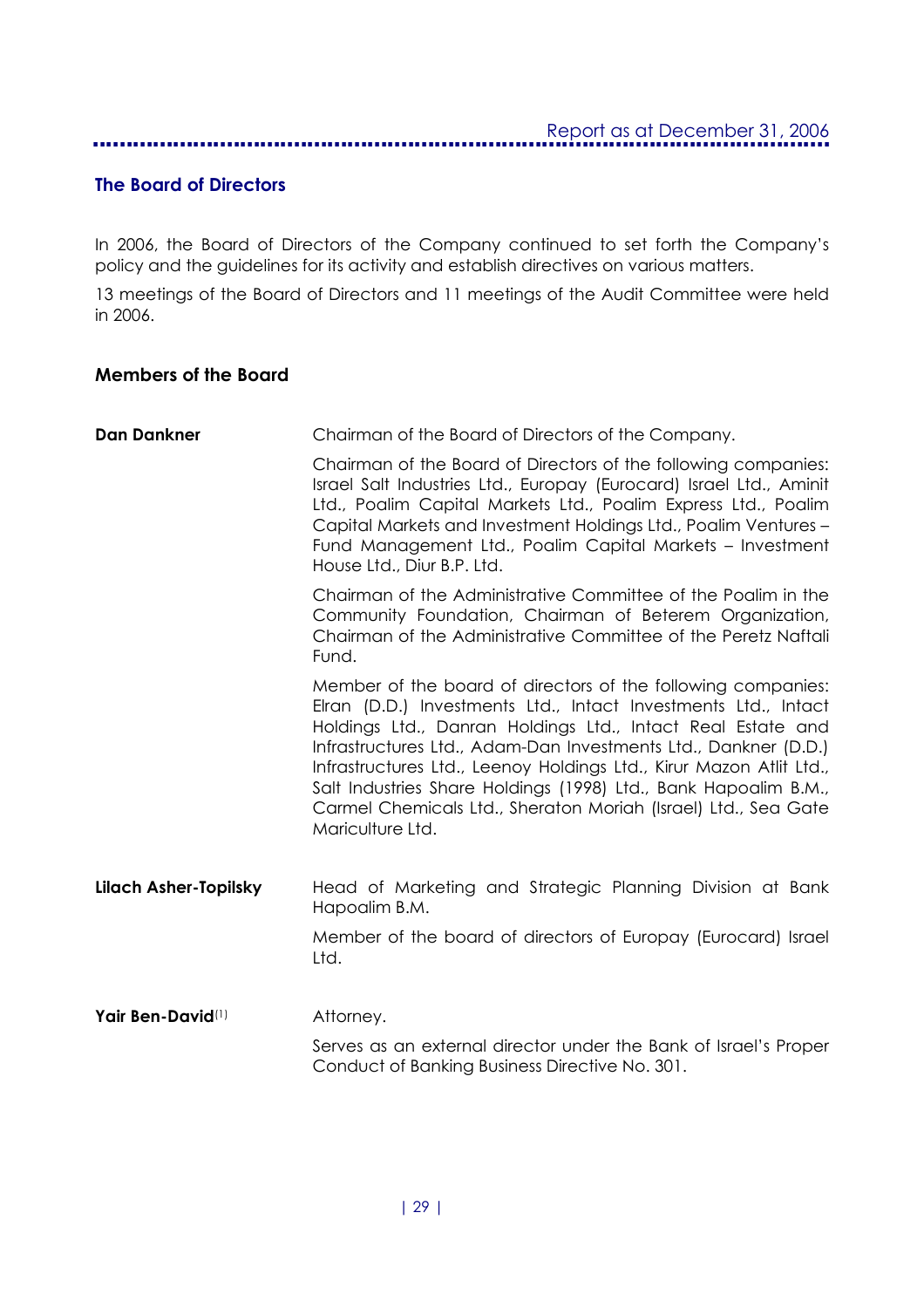

.........................

|                        | Member of the board of directors of the following companies:<br>Europay (Eurocard) Israel Ltd., Timna Copper Mines Ltd.                                                                                                                                                                               |
|------------------------|-------------------------------------------------------------------------------------------------------------------------------------------------------------------------------------------------------------------------------------------------------------------------------------------------------|
| <b>Tamar Ben-David</b> | Attorney.                                                                                                                                                                                                                                                                                             |
|                        | Serves as an external director under the Bank of Israel's Proper<br>Conduct of Banking Business Directive No. 301.                                                                                                                                                                                    |
|                        | Member of the board of directors of the following companies:<br>Deutsche Securities Israel Ltd.; Europay (Eurocard) Israel Ltd.;<br>Aminit Ltd.                                                                                                                                                       |
| <b>Jacky Wakim</b>     | Accountant.                                                                                                                                                                                                                                                                                           |
|                        | Serves as an external director under the Bank of Israel's Proper<br>Conduct of Banking Business Directive No. 301.                                                                                                                                                                                    |
|                        | Member of the board of directors of the following companies:<br>Mifal Hapayis; Local Government Economic Services Insurance<br>Agency (1992) Ltd.; Local Government Economic Services Ltd.;<br>Europay (Eurocard) Israel Ltd.; Poalim Express Ltd.; MTM -<br>Scientific Industries Center Haifa Ltd.; |
|                        | Member of the Advisory Council to the Bank of Israel.                                                                                                                                                                                                                                                 |
| <b>Ron Weksler</b>     | Head of E-Banking and Business Development Division at Bank<br>Hapoalim B.M.                                                                                                                                                                                                                          |
|                        | Member of the boards of directors of the following companies:<br>Europay (Eurocard) Israel Ltd.; MyBills Ltd.                                                                                                                                                                                         |
| <b>Eldad Kahana</b>    | Attorney at Bank Hapoalim B.M.                                                                                                                                                                                                                                                                        |
|                        | Member of the boards of directors of the following companies:<br>Europay (Eurocard) Israel Ltd.; Aminit Ltd.                                                                                                                                                                                          |
| <b>David Luzon</b>     | Member of the Board of Management of Bank Hapoalim B.M.,<br>Head of Information Technology and Operations.                                                                                                                                                                                            |
|                        | Member of the boards of directors of the following companies:<br>Europay (Eurocard) Israel Ltd.; Automated Banking Services Ltd.;<br>Bank Clearing Center Ltd.; Poalit Ltd.                                                                                                                           |
| <b>Moshe Amit</b>      | Director of companies.                                                                                                                                                                                                                                                                                |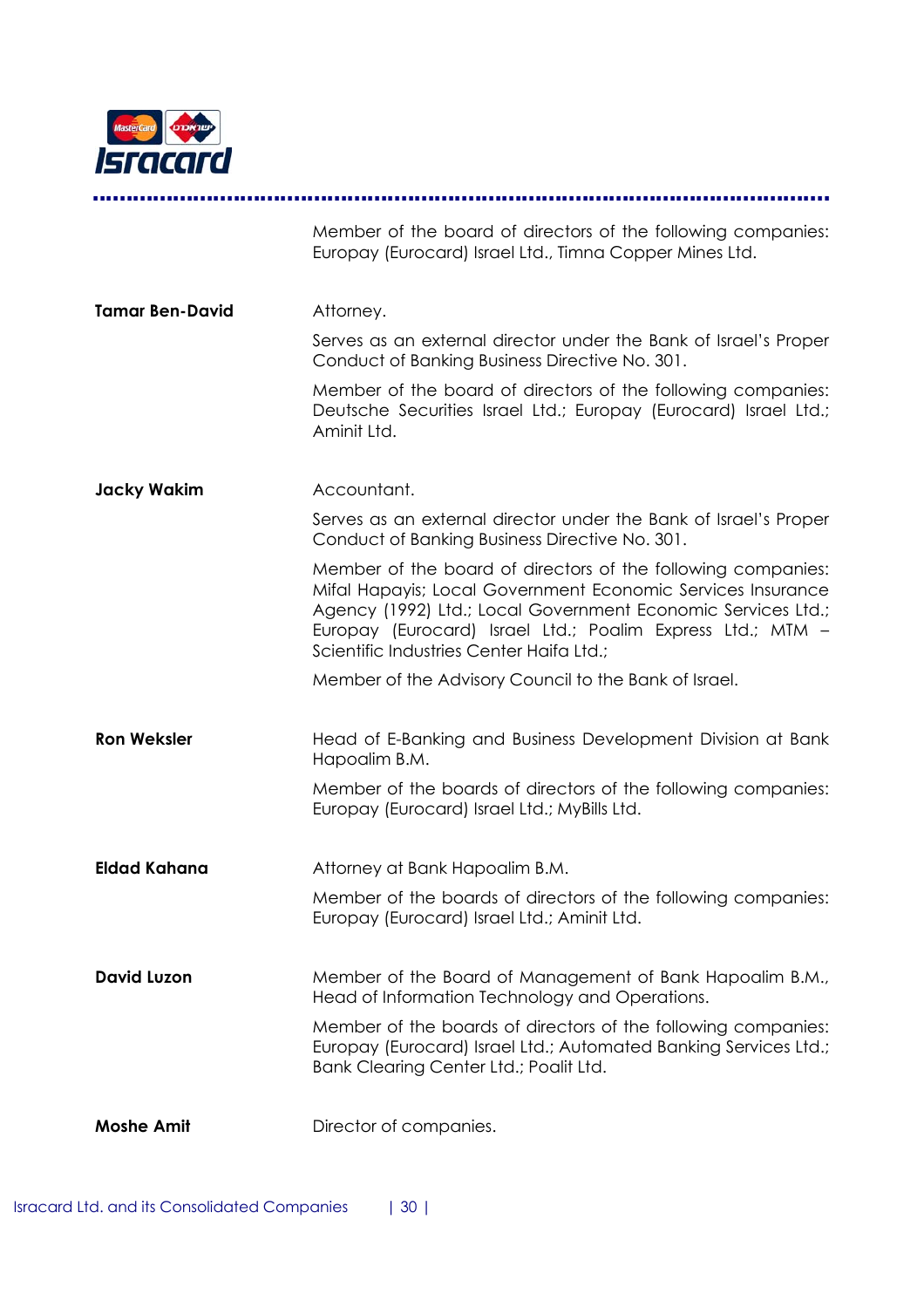|                            | Report as at December 31, 2006                                                                                                                                                                                                                                                                                           |
|----------------------------|--------------------------------------------------------------------------------------------------------------------------------------------------------------------------------------------------------------------------------------------------------------------------------------------------------------------------|
|                            | Chairman of the board of directors of the following companies:<br>Delek Israel Fuel Company Ltd., Global Factoring Ltd.                                                                                                                                                                                                  |
|                            | Member of the boards of directors of the following companies:<br>Europay (Eurocard) Israel Ltd.; Bank Hapoalim (Switzerland) Ltd.;<br>Delek Group Ltd.; Saint Lawrence Bank, Barbados; Poalim<br>Capital Markets - Investment House Ltd.; Tempo Beer Industries<br>Ltd.; Blue Square Chain Properties & Investments Ltd. |
| <b>Uriel Paz</b>           | Sharon Regional Manager at Bank Hapoalim B.M.                                                                                                                                                                                                                                                                            |
|                            | Member of the boards of directors of the following companies:<br>Europay (Eurocard) Israel Ltd.; Paz D.A. Investments.                                                                                                                                                                                                   |
| <b>Dafna Pelli</b>         | Director of companies.                                                                                                                                                                                                                                                                                                   |
|                            | Member of the boards of directors of the following companies:<br>Europay (Eurocard) Israel Ltd.; Bank Otsar Hahayal Ltd.; Member<br>of the Board of Governors of the Jerusalem College of<br>Engineering.                                                                                                                |
| <b>Zion Kenan</b>          | Deputy CEO and Member of the Board of Management of<br>Bank Hapoalim B.M., Head of Retail Banking.                                                                                                                                                                                                                       |
|                            | Member of the boards of directors of the following companies:<br>Europay (Eurocard) Israel Ltd.; Poalim Express Ltd.; Poalim Asset<br>Management (Ireland) Ltd.; PAM Holdings Ltd.; Poalim Asset<br>Management (UK) Ltd.; Bank Pozitif Credi Ve Kalkinma Bankasi<br>Anonim Sirketi.                                      |
| <b>Haim Krupsky</b>        | Chief Executive Officer of the following companies:<br>Isracard Ltd.; Europay (Eurocard) Israel Ltd.; Aminit Ltd.; Poalim<br>Express Ltd. (as of March 27, 2006). <sup>(2)</sup>                                                                                                                                         |
|                            | Chairman of the boards of directors of the following companies:<br>Tzameret Mimunim Ltd.; Isracard (Nechasim) 1994 Ltd.; Isracard<br>Mimun Ltd.                                                                                                                                                                          |
|                            | Member of the boards of directors of the following companies:<br>Europay (Eurocard) Israel Ltd.; Aminit Ltd.; Poalim Express Ltd.;<br>Store Alliance Com Ltd. <sup>(3)</sup>                                                                                                                                             |
|                            | Member of the Board of Governors of the Tel Aviv Museum of<br>Art.                                                                                                                                                                                                                                                       |
| Yacov Rozen <sup>(4)</sup> | Member of the Board of Management of Bank Hapoalim B.M.,<br>Head of Finance and Information Systems (CFO).                                                                                                                                                                                                               |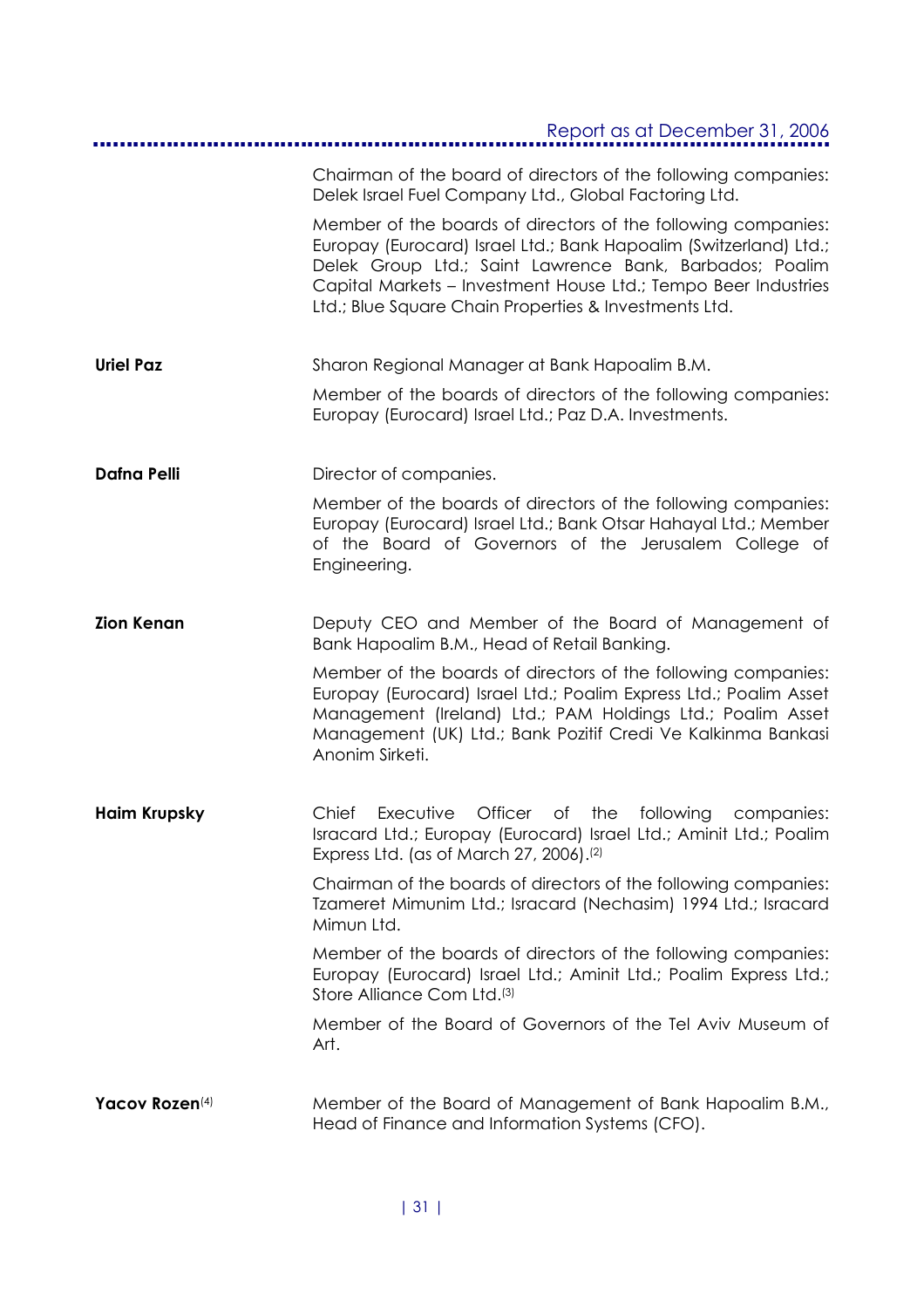

 Member of the boards of directors of the following companies: Europay (Eurocard) Israel Ltd.; Aminit Ltd.; Maalot – The Israel Securities Rating Company Ltd.; Poalim Egoz – Hevra Finansit Ltd.; Poalim Capital Markets – Investment House Ltd.; Poalim Capital Markets and Investment Holdings Ltd.; Sure-Ha International Ltd.

**Ronny Shaten Industrialist and director of companies.** 

 Serves as an external director under the Bank of Israel's Proper Conduct of Banking Business Directive No. 301.

CEO of Super Plast Ltd.

Chairman of the board of directors of the following companies: Super Plast Ltd., A.M.S. Electronics Ltd.

 Member of the board of directors of the following companies: Europay (Eurocard) Israel Ltd.; Aminit Ltd.; Poalim Express Ltd.; Newlog Ltd.; Exel – Multi Purpose Logistics Ltd.; Overseas Commerce Ltd.; Exel M.P.L. – A.V.B.A. Ltd.

#### **Isaac Behar**(5)

#### **Shy Talmon**(6)

- (1) Serves as a director as of May 1, 2006.
- (2) Until March 26, 2006, served as Deputy Chairman of the Board of Directors of Poalim Express Ltd.
- (3) Until July 2006, served as a director of MasterCard Europe sprl. Also served until that date as Chairman of the Southern Europe Sub-Regional Board of MasterCard Europe.
- (4) Serves as a director as of August 10, 2006.
- (5) Ceased to serve as a director on August 10, 2006.
- (6) Ceased to serve as a director on May 1, 2006.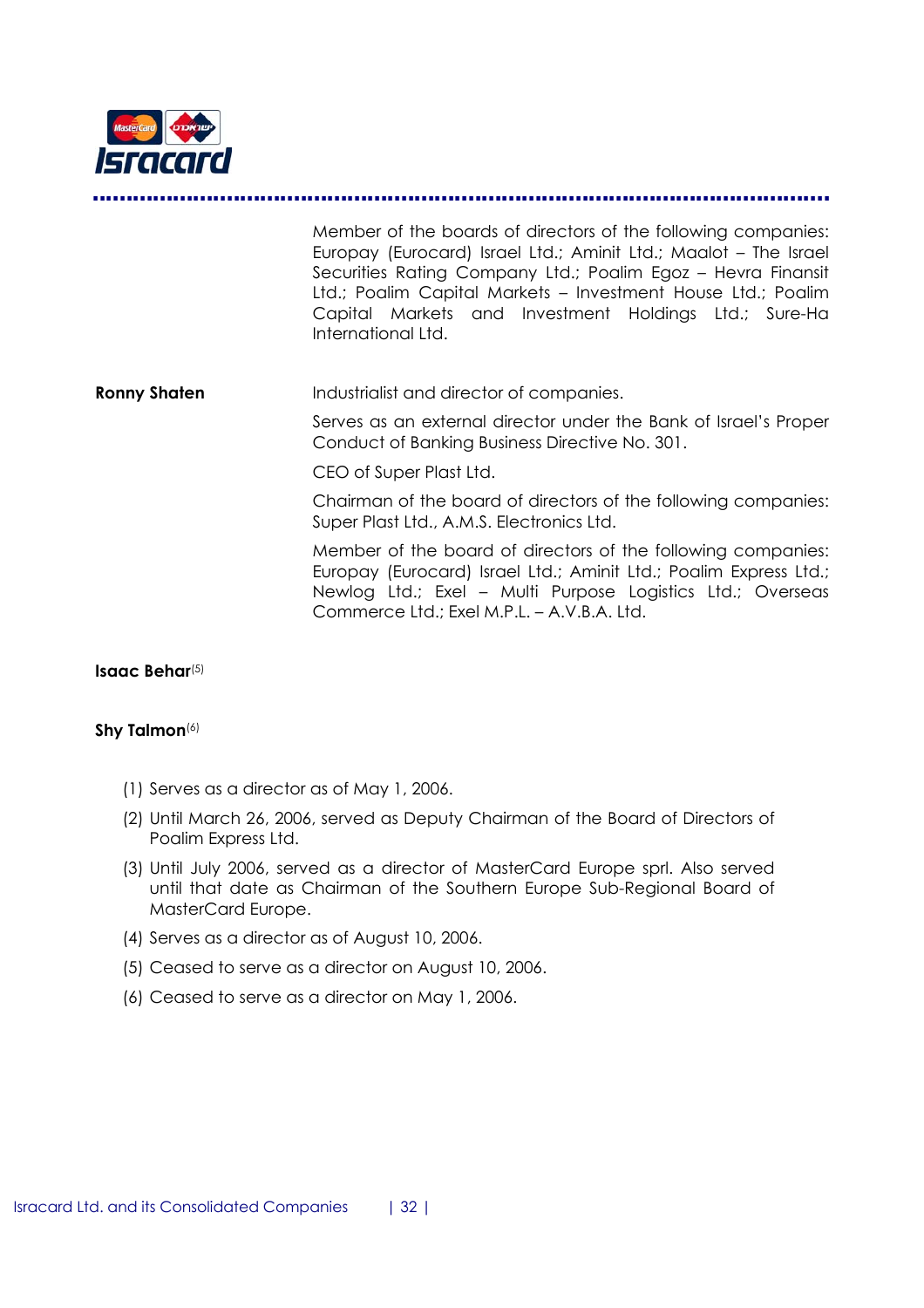Report as at December 31, 2006

## **Members of the Board of Management:**

.................................

| <b>Haim Krupsky</b>   | Chief Executive Officer                              |
|-----------------------|------------------------------------------------------|
| <b>Pinhas Shalit</b>  | Head of Finance and Administration.                  |
| <b>Ronen Zaretsky</b> | Head of Information Technology and Operations.       |
| Eli Burg              | Head of Trade and Sales                              |
| <b>Moshe Livnat</b>   | Head of Marketing and Public Relations               |
| Alberto Langa         | Head of Security                                     |
| <b>David Cohen</b>    | <b>Head of Customer Relations</b>                    |
| <b>David Doron</b>    | Head of Human Resources and Organization and Methods |
| Ami Alpan             | Head of Strategic Planning                           |
| Ayala Tidhar          | Head of Advertising, Head of Local Cards Unit        |
| <b>Ron Cohen</b>      | Head of Credit and Financial Services Unit           |

**Dan Dankner** 

Chairman of the Board of Directors

**Haim Krupsky** 

Chief Executive **Officer** 

Tel Aviv, March 12, 2007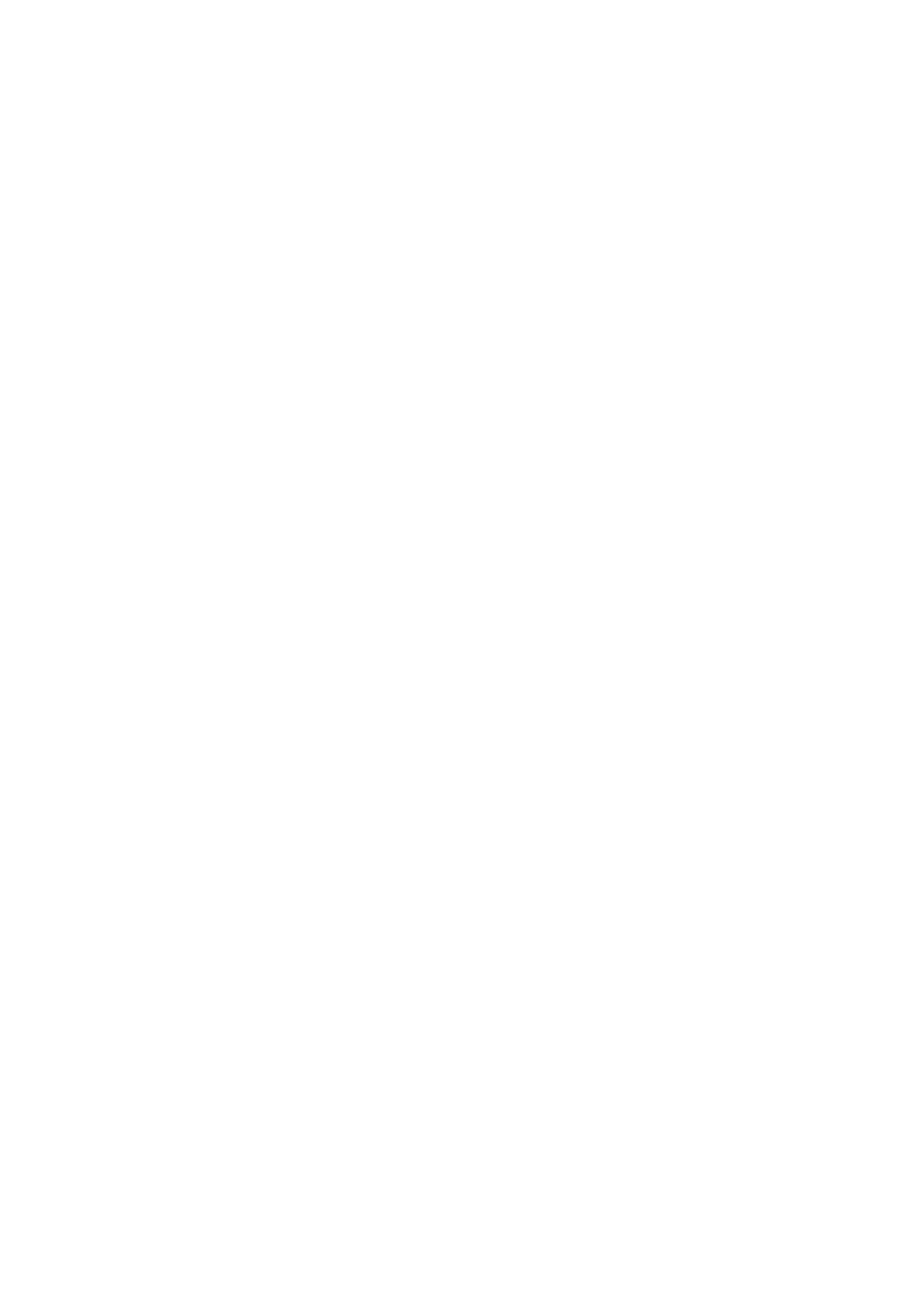Isracard Ltd. and its Consolidated Companies

# **Financial Statements**

For the Year Ended December 31, 2006

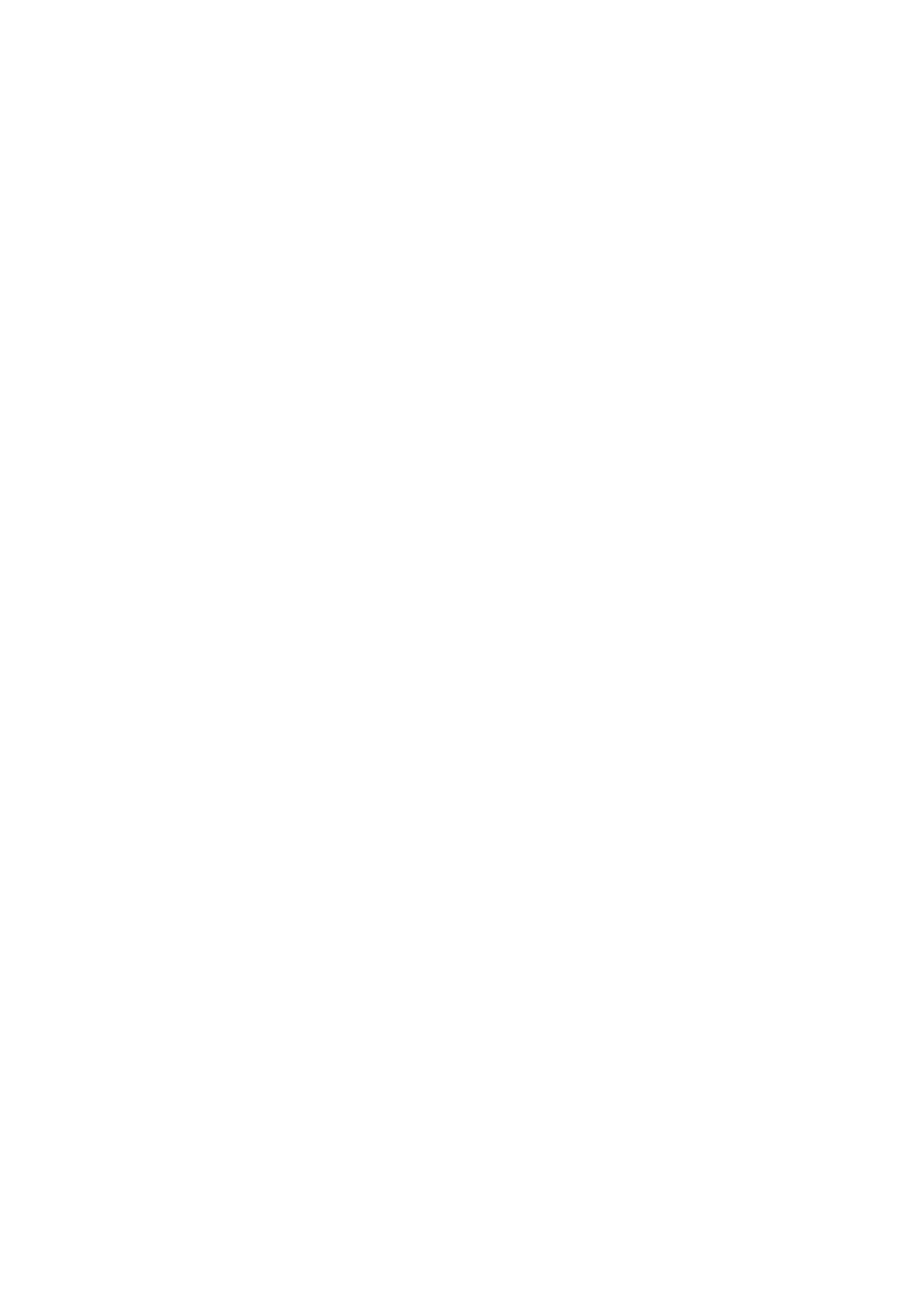

# **Table of Contents**

|                                             | Page |
|---------------------------------------------|------|
| Auditors' Report                            | 39   |
| Consolidated Balance Sheets                 | 41   |
| Consolidated Statements of Profit and Loss  | 42   |
| Reports on Changes in Shareholders' Equity  | 43   |
| <b>Consolidated Statement of Cash Flows</b> | 44   |
| Notes to the Financial Statements           | 45   |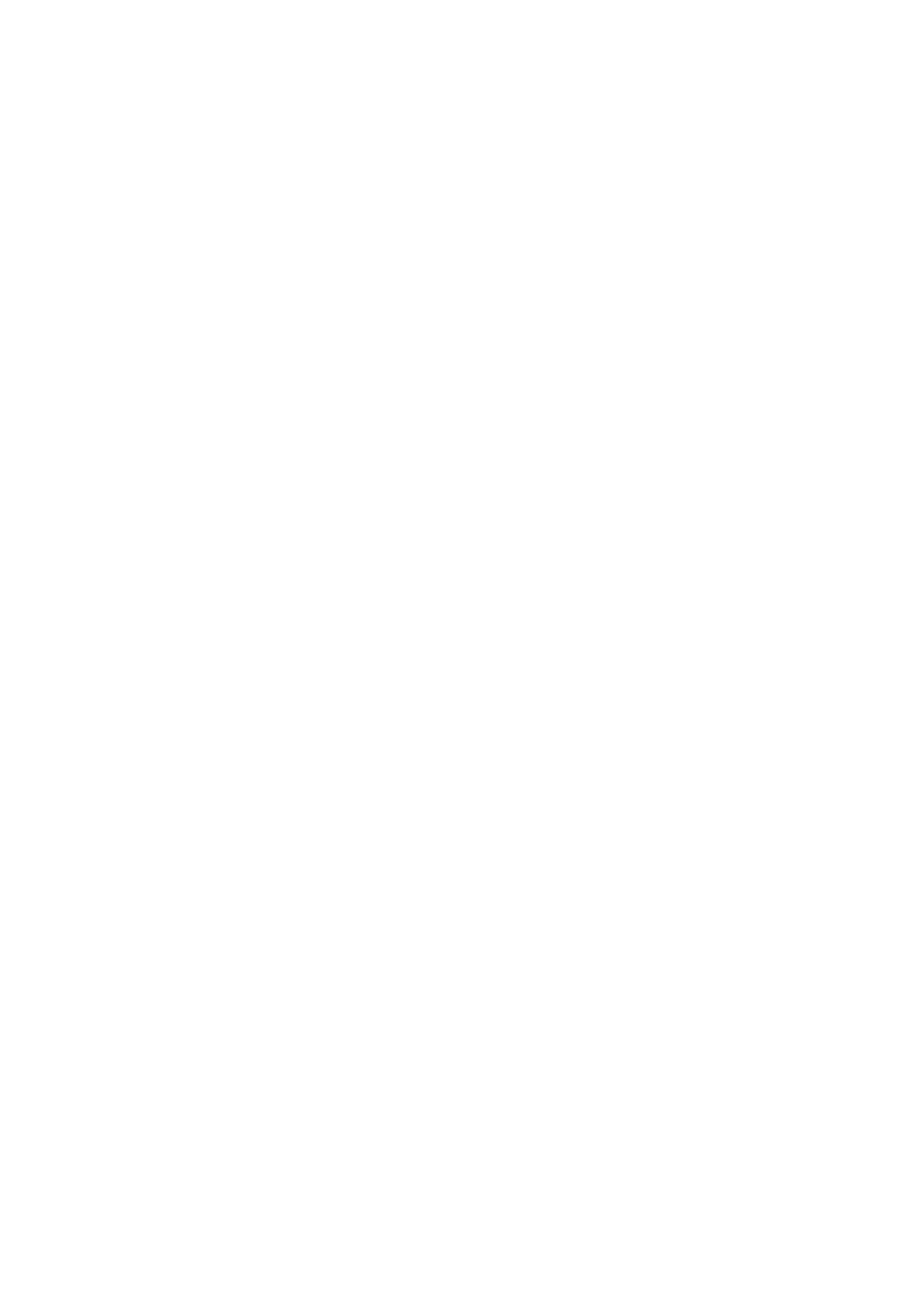



#### **Auditors' Report to the Shareholders of Isracard**

We have audited the accompanying consolidated financial statements of Isracard Ltd. (hereinafter: "the Company") and its subsidiaries: Balance Sheets as at December 31, 2006 and 2005 and the related statements of profit and loss, shareholders' equity for each of the two years, the last of which ended December 31, 2006, and cash flows for the year ended December 31, 2006. These financial statements are at the responsibility of the Company's Board of Directors and of its Management. Our responsibility is to express an opinion on these financial statements based on our audit.

We conducted our audit in accordance with Generally Accepted Auditing Standards, including standards prescribed by the Auditors Regulations (Manner of auditor's Performance) 1973. Such standards require that we plan and perform the audit to obtain reasonable assurance that the financial statements are free of material misstatement. An audit includes examining, on a test basis, evidence supporting the amounts and disclosures in the financial statements. An audit also includes assessing the accounting principles used and significant estimates made by the board of directors and by the management of the Company, as well as devaluating the overall financial statement presentation. We believe that our audit provides a reasonable basis for our opinion.

In our opinion, based on our audit the financial statements referred to above present fairly, in all material respects the consolidated financial position of the Company as at December 31, 2006 and 2005 and the results of operations, changes in shareholders' equity for each of the two years, the last of which ended December 31, 2006, and cash flows for the year ended December 31, 2006, in conformity with Generally Accepted Accounting Principles. Furthermore, in our opinion, these statements have been prepared in accordance with the directives and guidelines of the Supervisor of Banks (see note 1.B to the financial statements).

As explained in Note 2, the aforementioned financial statements are presented in reported amounts, in accordance with the accounting standards of the Israel Accounting Standards Board.

Without qualifying our opinion, we draw attention to Note 17.B Regarding Antitrust issues and Recommendations for Additional Regulation.

Ziv Haft Somekh Chaikin

Certified Public Accountants (Isr.) Certified Public Accountants (Isr.)

Tel-Aviv, March 12, 2007



Somekh Chaikin, a partnership registered under the Israeli Partnership Ordinance, is the Israeli member firm of KPMG International, a Swiss cooperative.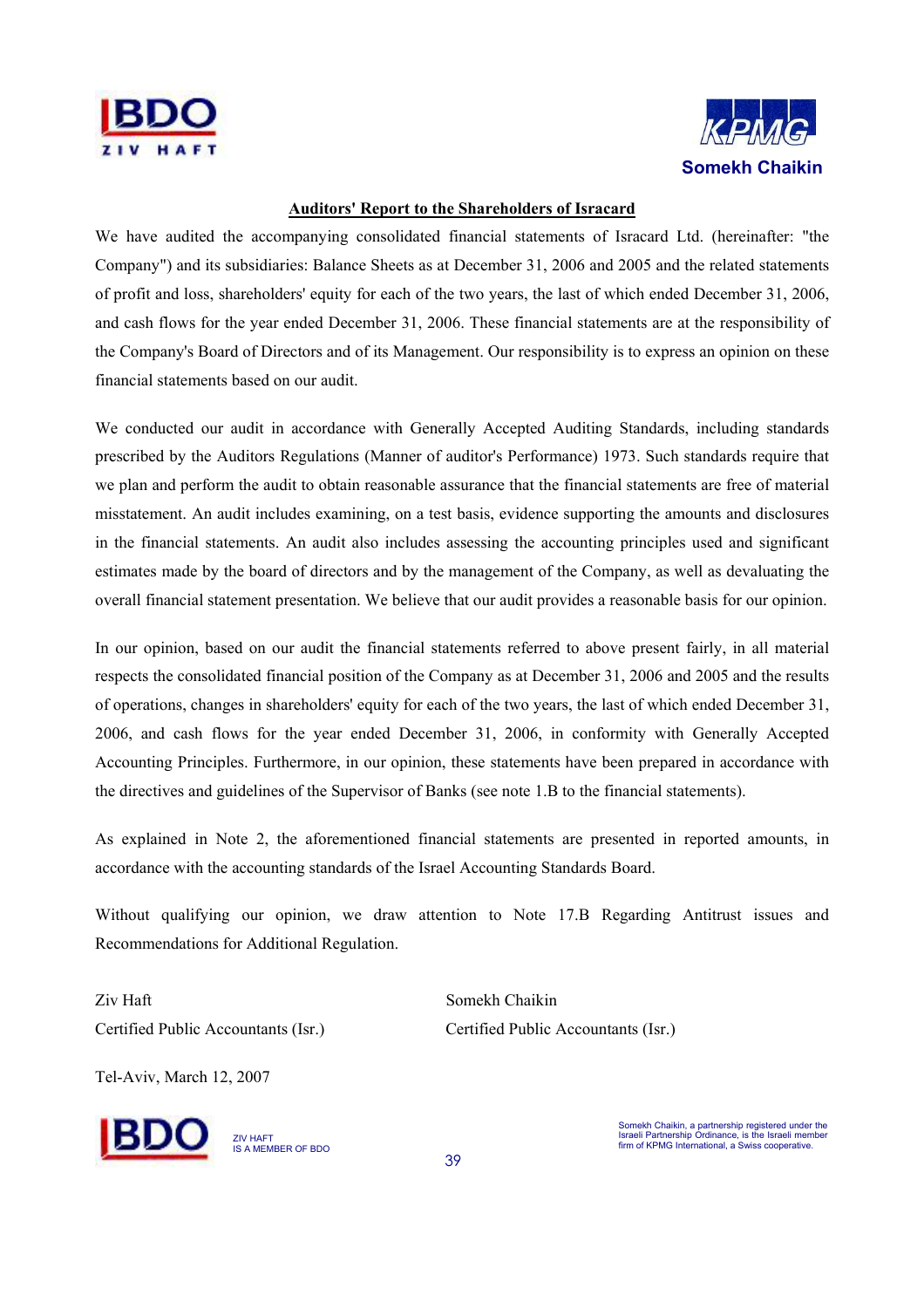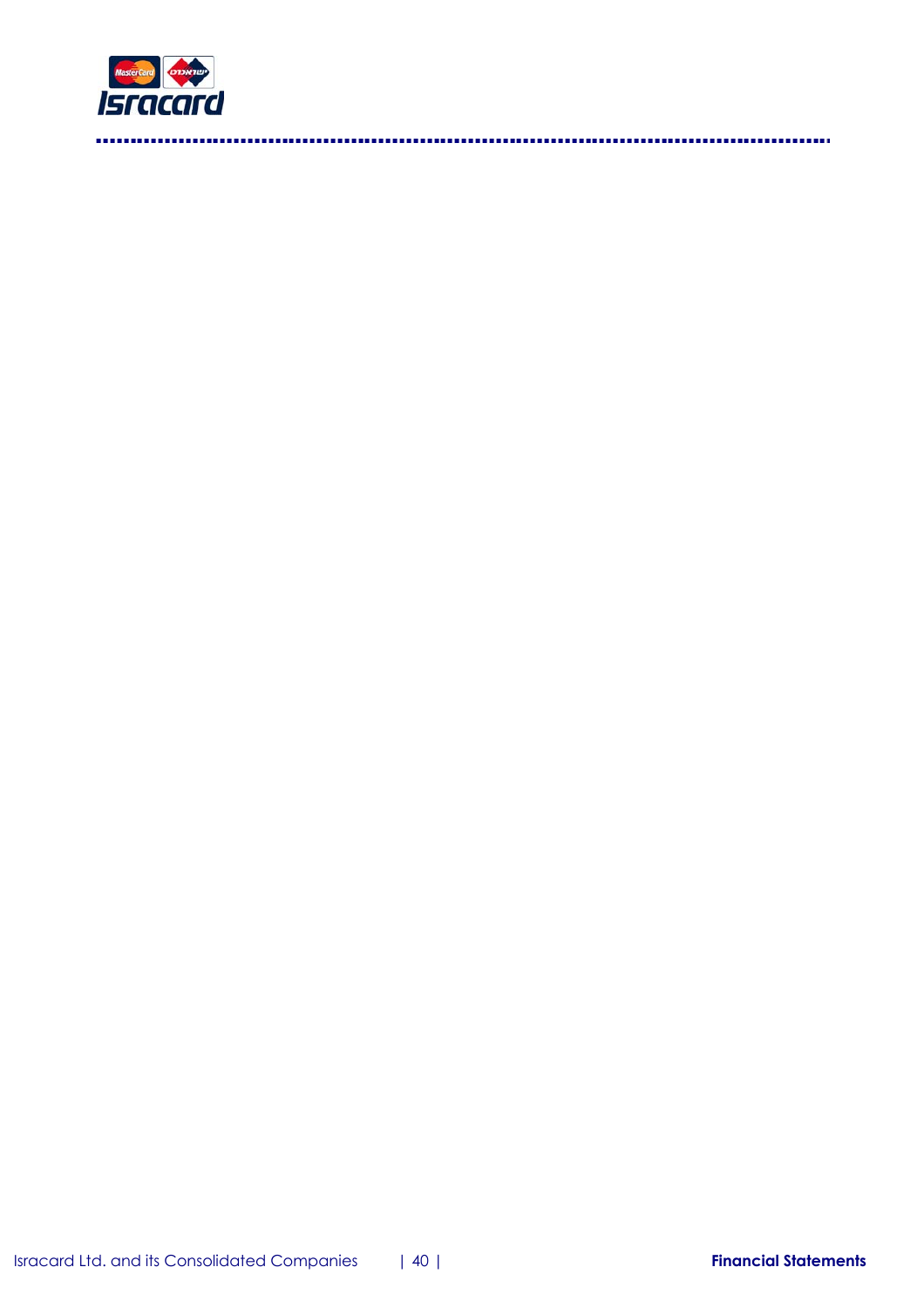## **Consolidated Balance Sheets**

Reported amounts

In NIS millions

..............

|                                                | December 31    |       |       |  |
|------------------------------------------------|----------------|-------|-------|--|
|                                                | <b>Note</b>    | 2006  | 2005  |  |
| <b>Assets</b>                                  |                |       |       |  |
| Cash on hand and deposits with banks           | 3              | 1,495 | 1,321 |  |
| Debtors in respect of credit card activity     | $\overline{4}$ | 7,797 | 7,143 |  |
| Securities                                     | 6              | 12    | 12    |  |
| Investments in equity-basis investee companies | 7              | 13    | 3     |  |
| <b>Buildings and equipment</b>                 | 8              | 159   | 155   |  |
| Other assets                                   | 9              | 40    | 42    |  |
| <b>Total assets</b>                            |                | 9,516 | 8,676 |  |
|                                                |                |       |       |  |
| <b>Liabilities</b>                             |                |       |       |  |
| Credit from banking corporations               | 10             | 4     | 4     |  |
| Creditors in respect of credit card activity   | 11             | 8,412 | 7,745 |  |
| Other liabilities                              | 12             | 396   | 343   |  |
| <b>Total liabilities</b>                       |                | 8,812 | 8,092 |  |
| Contingent liabilities and special agreements  | 17             |       |       |  |
| Shareholders' equity                           | 13             | 704   | 584   |  |
|                                                |                |       |       |  |
| <b>Total liabilities and capital</b>           |                | 9,516 | 8,676 |  |

The accompanying notes are an integral part of the financial statements.

**Dan Dankner**  Chairman of the Board of **Directors** 

**Haim Krupsky**  Chief Executive **Officer** 

**Ita Lampert**  Chief Accountant

Tel Aviv, March 12, 2007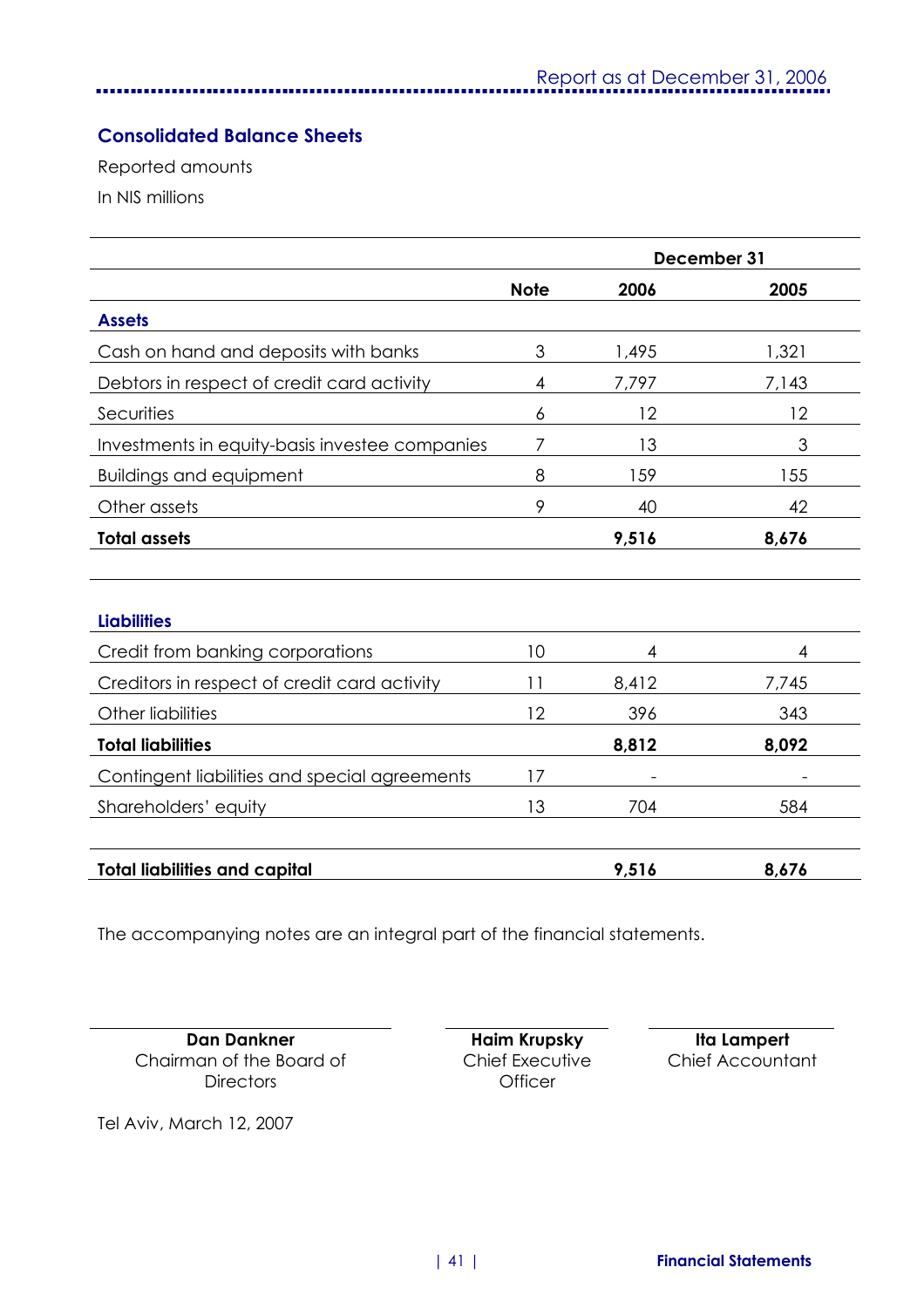

## **Consolidated Statements of Profit and Loss**

Reported amounts

In NIS millions

|                                                                                 |             |         | For the year ended<br>December 31 |
|---------------------------------------------------------------------------------|-------------|---------|-----------------------------------|
|                                                                                 | <b>Note</b> | 2006    | 2005                              |
| <b>Income</b>                                                                   |             |         |                                   |
| From credit card transactions                                                   | 20          | 1,007   | 905                               |
| Profit from financing activities before provision for<br>doubtful debts         | 21          | 53      | 40                                |
| Others                                                                          | 22          | 16      | 13                                |
| <b>Total income</b>                                                             |             | 1,076   | 958                               |
| <b>Expenses</b>                                                                 |             |         |                                   |
| Provision for doubtful debts                                                    | 5           | 4       | $*$                               |
| Operating                                                                       | 23          | 326     | 279                               |
| Sales and marketing                                                             | 24          | 142     | 106                               |
| General and administrative                                                      | 25          | 43      | 51                                |
| Payments to banks                                                               | 17G         | 386     | 364                               |
| <b>Total expenses</b>                                                           |             | 901     | 800                               |
| Operating profit before taxes                                                   |             | 175     | 158                               |
| Provision for taxes on operating profit                                         | 26          | 55      | 54                                |
| <b>Operating profit after taxes</b>                                             |             | 120     | 104                               |
| Share in net, after tax operating profits (losses) of<br>equity-basis investees |             | $\ast$  | (2)                               |
| Net profit                                                                      |             | 120     | 102                               |
| Net profit per common share (in NIS)                                            |             | 167     | 142                               |
| Number of common shares used in calculation                                     |             | 720,000 | 720,000                           |
|                                                                                 |             |         |                                   |

\* Amounts lower than NIS 0.5 million.

The accompanying notes are an integral part of the financial statements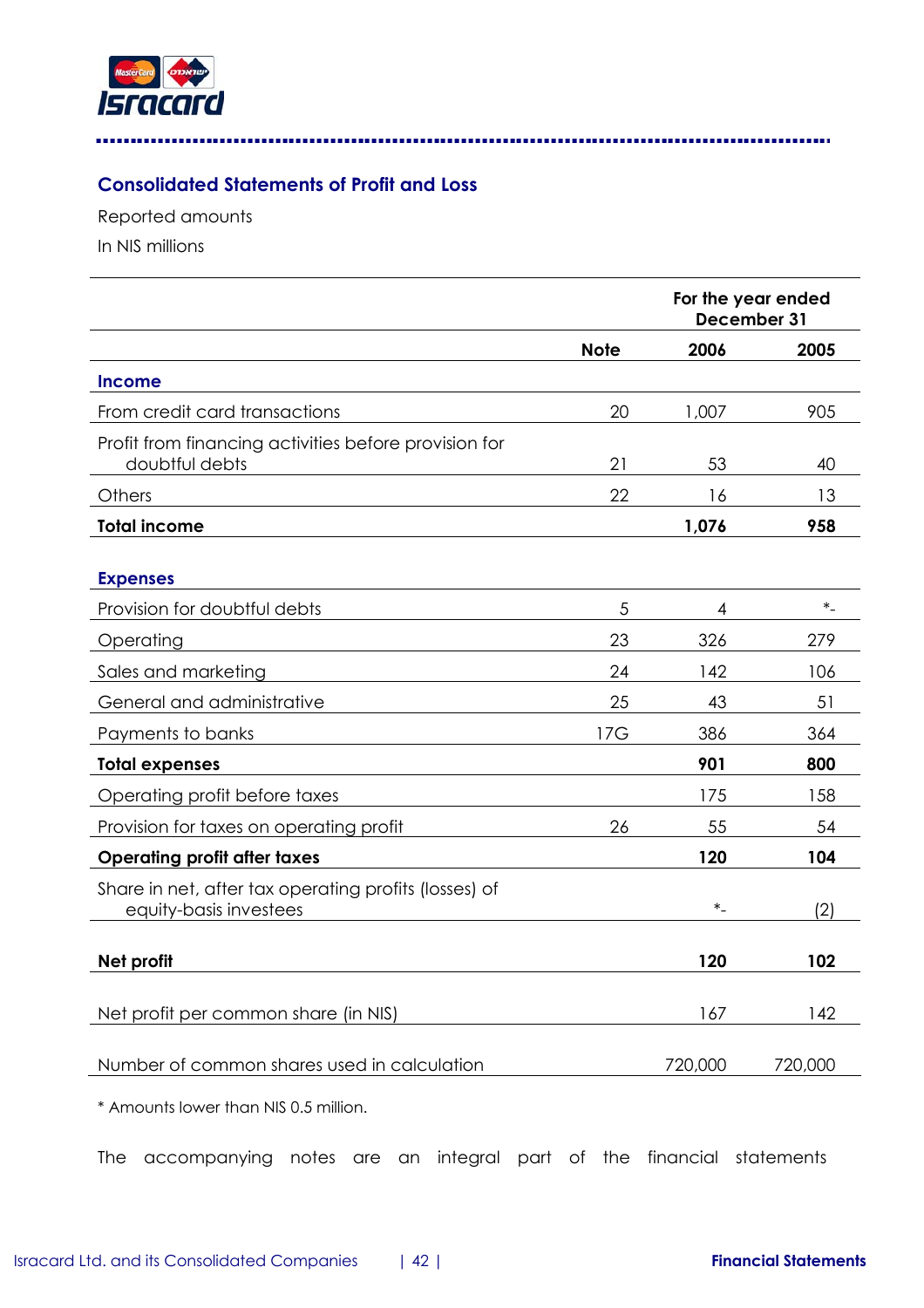# **Reports on Changes in Shareholders' Equity**

....................

Reported amounts

.....................

In NIS millions

|                                                                                                     | Share    | Other<br>reserves | Total share<br>capital capital capital and<br>capital<br>reserves | Adjustments in Retained<br>respect of<br>presentation of<br>securities<br>available for<br>sale at fair value |     | Total<br>Earnings shareholders'<br>equity |
|-----------------------------------------------------------------------------------------------------|----------|-------------------|-------------------------------------------------------------------|---------------------------------------------------------------------------------------------------------------|-----|-------------------------------------------|
| <b>Balance as at January 1, 2005</b>                                                                | $\ast$ . |                   | $\mathbf{1}$                                                      |                                                                                                               | 481 | 482                                       |
| Net profit                                                                                          |          |                   |                                                                   |                                                                                                               | 102 | 102                                       |
| Options granted to employees                                                                        |          | $*_{-}$           | $*_{-}$                                                           |                                                                                                               |     | $*$                                       |
| Adjustments in respect of<br>presentation of securities<br>available for sale at fair value,<br>net |          |                   |                                                                   | $*_{-}$                                                                                                       |     | $*$                                       |
| <b>Balance as at December 31, 2005</b>                                                              | $\ast$ . |                   | 1                                                                 | *.                                                                                                            | 583 | 584                                       |
| Net profit                                                                                          |          |                   |                                                                   |                                                                                                               | 120 | 120                                       |
| Options granted to employees                                                                        |          | $*_{-}$           | $*_{-}$                                                           |                                                                                                               |     | $*_{-}$                                   |
| Adjustments in respect of<br>presentation of securities<br>available for sale at fair value,<br>net |          |                   |                                                                   | $*_{-}$                                                                                                       |     | $*_{-}$                                   |
| <b>Balance as at December 31, 2006</b>                                                              | *.       |                   |                                                                   | *.                                                                                                            | 703 | 704                                       |

\* Amounts lower than NIS 0.5 million.

The accompanying notes are an integral part of the financial statements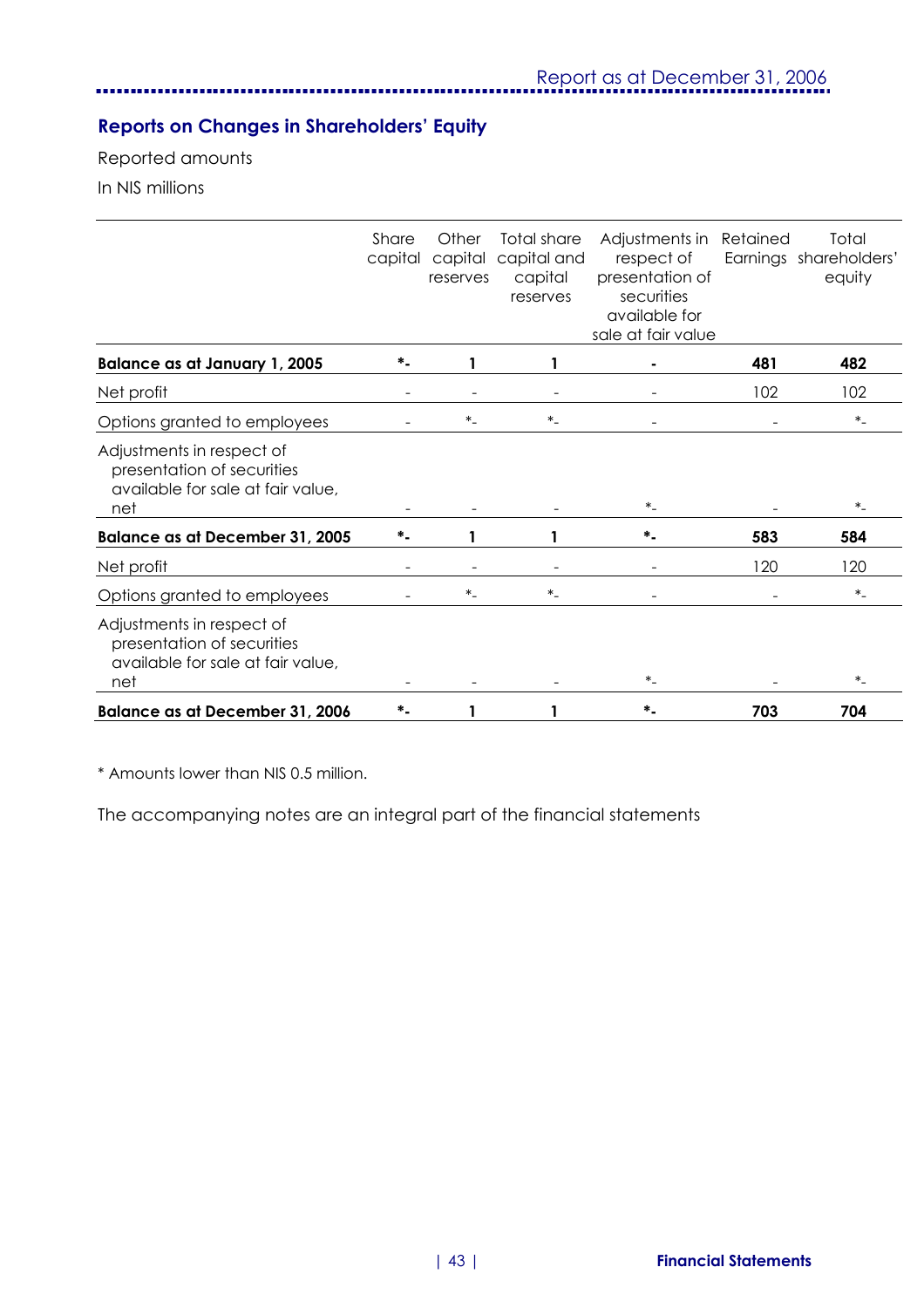

## **Consolidated Statement of Cash Flows**

Reported amounts

In NIS millions

|                                                                                       | For the year ended<br>December 31, 2006 |
|---------------------------------------------------------------------------------------|-----------------------------------------|
| <b>Cash flows from operating activity</b>                                             |                                         |
| Net profit for the year                                                               | 120                                     |
| Adjustments to reconcile net profit to net cash generated by<br>operating activities: |                                         |
| Depreciation of buildings and equipment                                               | 23                                      |
| Provision for doubtful debts                                                          | 4                                       |
| Deferred Taxes, Net                                                                   | $*_{-}$                                 |
| Revaluation of deposits with banking corporations                                     | (5)                                     |
| Decrease in other assets                                                              | 3                                       |
| Increase in other liabilities                                                         | 52                                      |
| Net cash from operating activity                                                      | 197                                     |
| Cash flows used in activity in assets                                                 |                                         |
| Deposits with banks                                                                   | (300)                                   |
| Withdrawal of deposits from banks                                                     | 312                                     |
| Credit to cardholders and businesses, net                                             | (107)                                   |
| Increase in other debtors in respect of credit card activity, net                     | (551)                                   |
| Acquisition of buildings and equipment                                                | (27)                                    |
| Capital note from investee company                                                    | (10)                                    |
| Net cash to activity in assets                                                        | (683)                                   |
| Cash flows from activity in liabilities and capital                                   |                                         |
| Increase in creditors in respect of credit card activity, net                         | 667                                     |
| Net cash from activity in liabilities and capital                                     | 667                                     |
|                                                                                       |                                         |
| Increase in cash and cash equivalents                                                 | 181                                     |
| Balance of cash and cash equivalents at beginning of year                             | 1,047                                   |
| Balance of cash and cash equivalents at end of year                                   | 1,228                                   |

\* Amounts lower than NIS 0.5 million.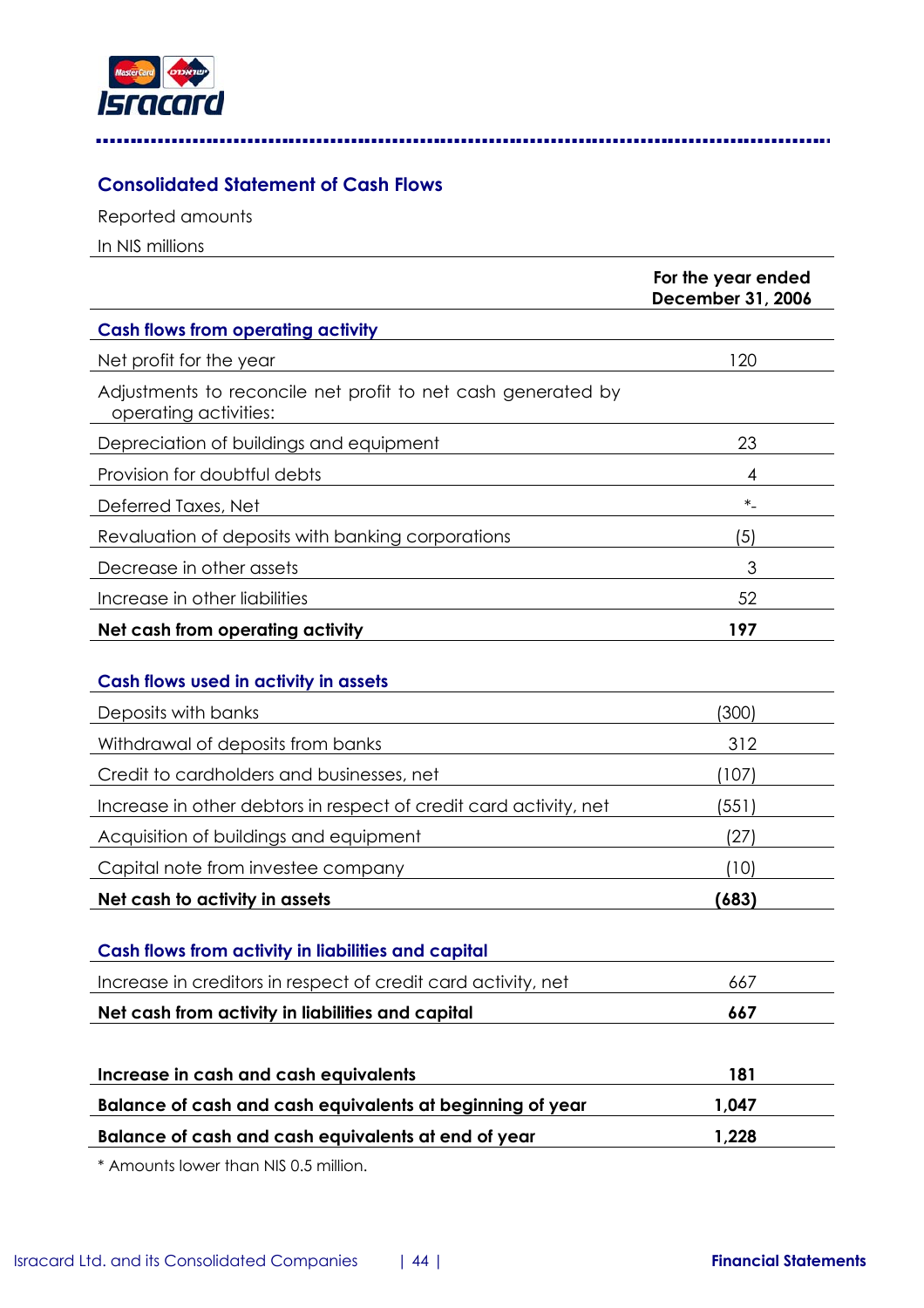## **Note 1 – General**

A. Isracard Ltd. (hereinafter: the "Company") was established in 1975 and is wholly owned by Bank Hapoalim B.M. The Company is an auxiliary corporation under the Banking (Licensing) Law, 5741-1981.

The Company is primarily engaged in issuing and clearing Isracard and MasterCard brand credit card transactions, as well as operating the credit card systems of its Sister companies: Europay (Eurocard) Israel Ltd., Poalim Express Ltd., and Aminit Ltd.

B. The financial statements were prepared in accordance with the directives and guidelines of the Supervisor of Banks with regard to financial reporting by credit card companies, opinion statements by the Institute of Certified Public Accountants in Israel, and accounting standards issued by the Israel Accounting Standards Board. Note 29 presents the Company's condensed financial statements, including the balance sheet and the statement of profit and loss. Due to the first-time implementation of the directives and guidelines of the Supervisor of Banks, the Company's financial statements as at December 31, 2005 were restated according to the aforesaid directives.

## **Note 2 – Significant Accounting Policies**

#### **A. Definitions**

In these financial statements:

- 1. The Group The Company and its consolidated companies.
- 2. The parent company Bank Hapoalim B.M.
- 3. Consolidated companies Companies whose statements are consolidated with the Company's statements.
- 4. Equity-basis investee company A company, other than a consolidated company, the Company's investment in which is included in the Company's statements based on the equity method.
- 5. Investee Company A consolidated company or an equity-basis investee company.
- 6. Related parties As defined in Opinion Statement No. 29 of the Institute of Certified Public Accountants in Israel.
- 7. Interested parties As defined in Paragraph (1) of the definition of an "interested party" of a corporation in Section 1 of the Securities Law.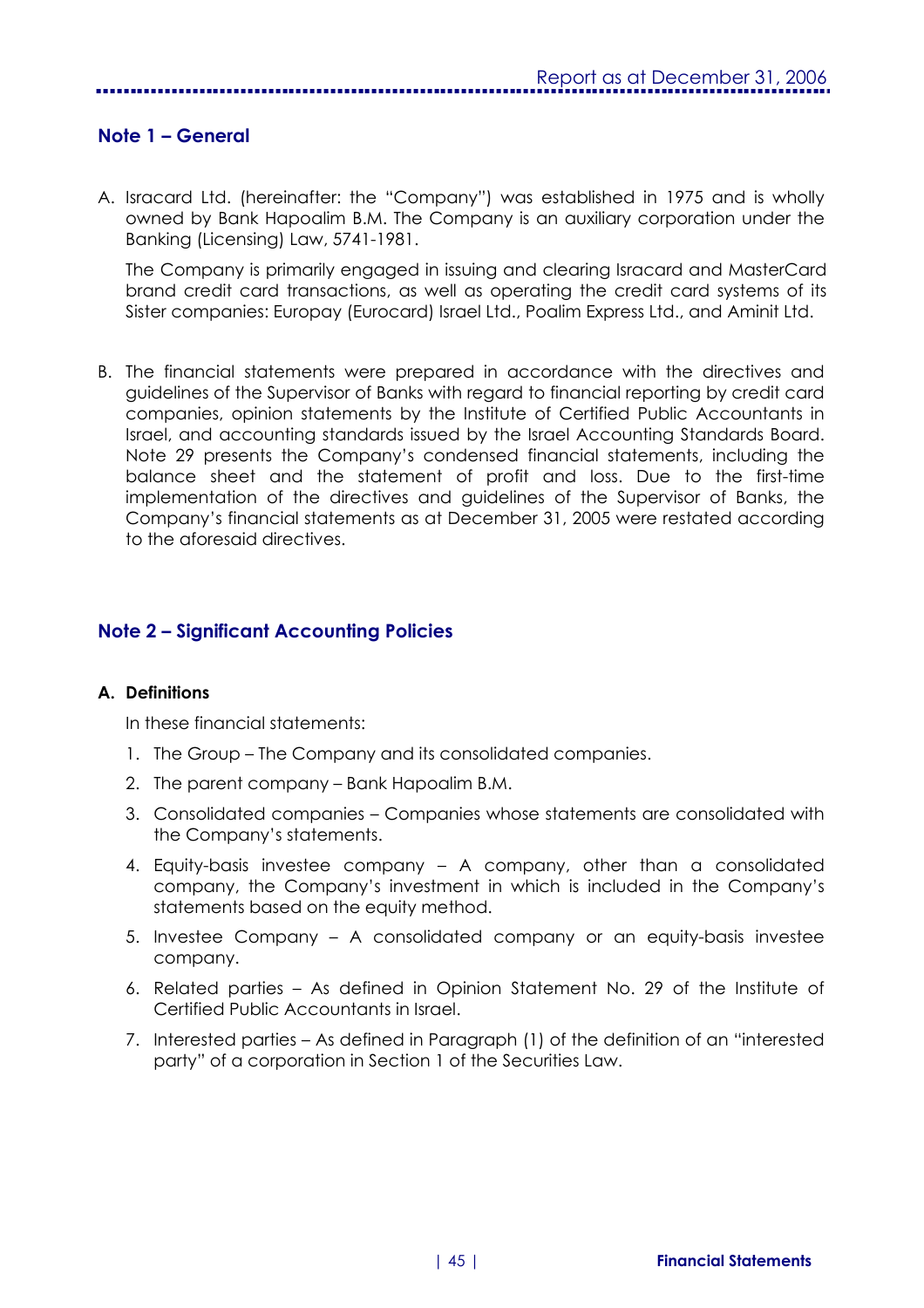

## **A. Definitions (cont.)**

- 8. Controlling shareholders As defined in the Securities Regulations (Presentation of Transactions between a Corporation and its Controlling Shareholder in the Financial Statements), 5756-1996.
- 9. CPI The consumer price index published by the Central Bureau of Statistics.
- 10. USD United States dollar.
- 11. Adjusted amount Nominal historical amount adjusted in accordance with the directives of Opinion Statements No. 23 and 34 and Opinion Statements No. 36 and 37.
- 12. Reported amount Amount adjusted to the transition date (December 31, 2003), with the addition of amounts in nominal values added subsequent to the transition date, and subtracting amounts deducted subsequent to the transition date.
- 13. Adjusted financial reporting Financial reporting based on the directives of Opinion Statements No. 23, 34, 36, 37, and 50.
- 14. Nominal financial reporting Financial reporting based on reported amounts.

#### **B. Financial Statements in Reported Amounts**

- 1. In October 2001, the Israeli Accounting Standards Board published Accounting Standard No. 12, with regard to "Cessation of Adjusting Financial Statements." In accordance with this Standard, and in accordance with Accounting Standard No. 17, of December 2002, the adjustment of financial statements ceased as of January 1, 2004. The adjusted amounts appearing in the financial statements as at December 31, 2003 were used as a starting point for nominal financial reporting as of January 1, 2004. Until December 31, 2003, the Company's financial statements were prepared based on historical cost adjusted to changes in the general purchasing power of Israeli currency (Note 29 includes a summary of the Company's data in nominal historical values).
- 2. In the past, the Company prepared its financial statements based on historical cost adjusted to the consumer price index. Amounts adjusted in the aforesaid manner included in the financial statements as at December 31, 2003 served as a starting point for nominal financial reporting as of January 1, 2004. Additions performed during the period were included at nominal values.
- 3. The amounts of non-monetary assets do not necessarily represent the exercise value or the current economic value; they reflect only the reported amounts of those assets.
- 4. In the financial statements, "cost" refers to cost in reported amounts.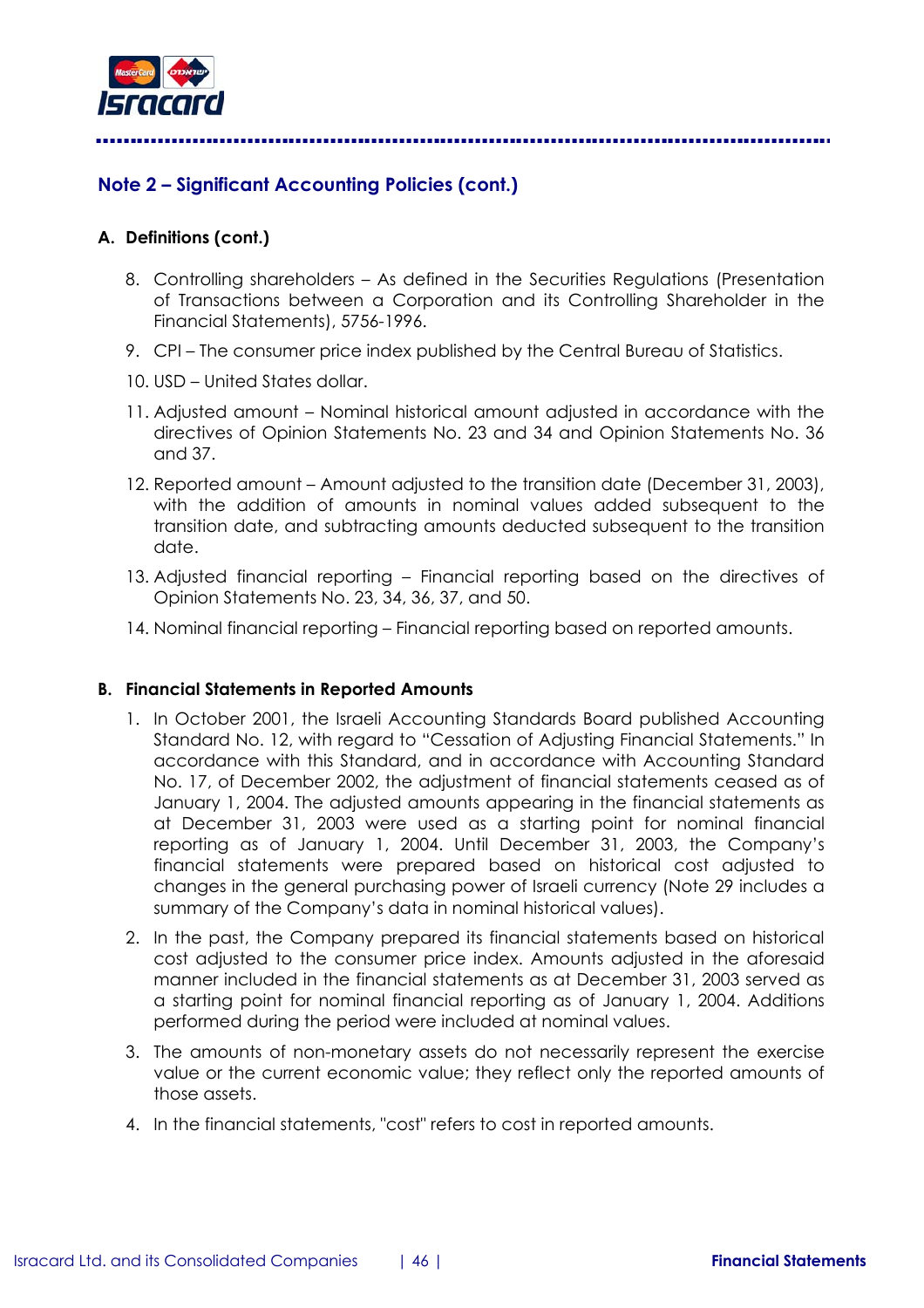## **B. Financial Statements in Reported Amounts (cont.)**

5. Balance sheets:

Non-monetary items are presented in reported amounts.

Monetary items are presented in the balance sheet at nominal historical values as at the balance sheet date. With regard to the presentation of securities, see Section D below.

6. Statements of profit and loss:

Income and expenses due to non-monetary items or from provisions included in the balance sheet are derived from the difference between the reported amount at the opening balance and the reported amount at the closing balance.

Other components of the statement of profit and loss are presented in nominal values.

## **C. Consolidation of the Financial Statements and Application of the Equity Method**

1. Principles of consolidation:

The consolidated financial statements include the financial statements of the Company as well as the financial statements of companies under its control.

Balances and transactions between consolidated companies were eliminated in the consolidated financial statements.

2. Investment in shares of an equity-basis investee – Included according to the equity method, based on the audited financial statements of that company.

With regard to decline in value of investments, see (K) below.

#### **D. Securities**

Securities held by the Company are classified by the Company as securities available for sale. Accordingly, the securities are presented in the balance sheet at fair value, a part from shares and options for purchasing of shares, for which no fair value is available, which are presented at cost. Unrealized profits or losses from adjustment to the fair value net of tax effect are recorded directly in a separate shareholders' equity item, and are transferred to the statement of profit and loss upon sale or redemption. A provision for a permanent decline in value is deducted from the balance sheet balance, and recorded to the statement of profit and loss.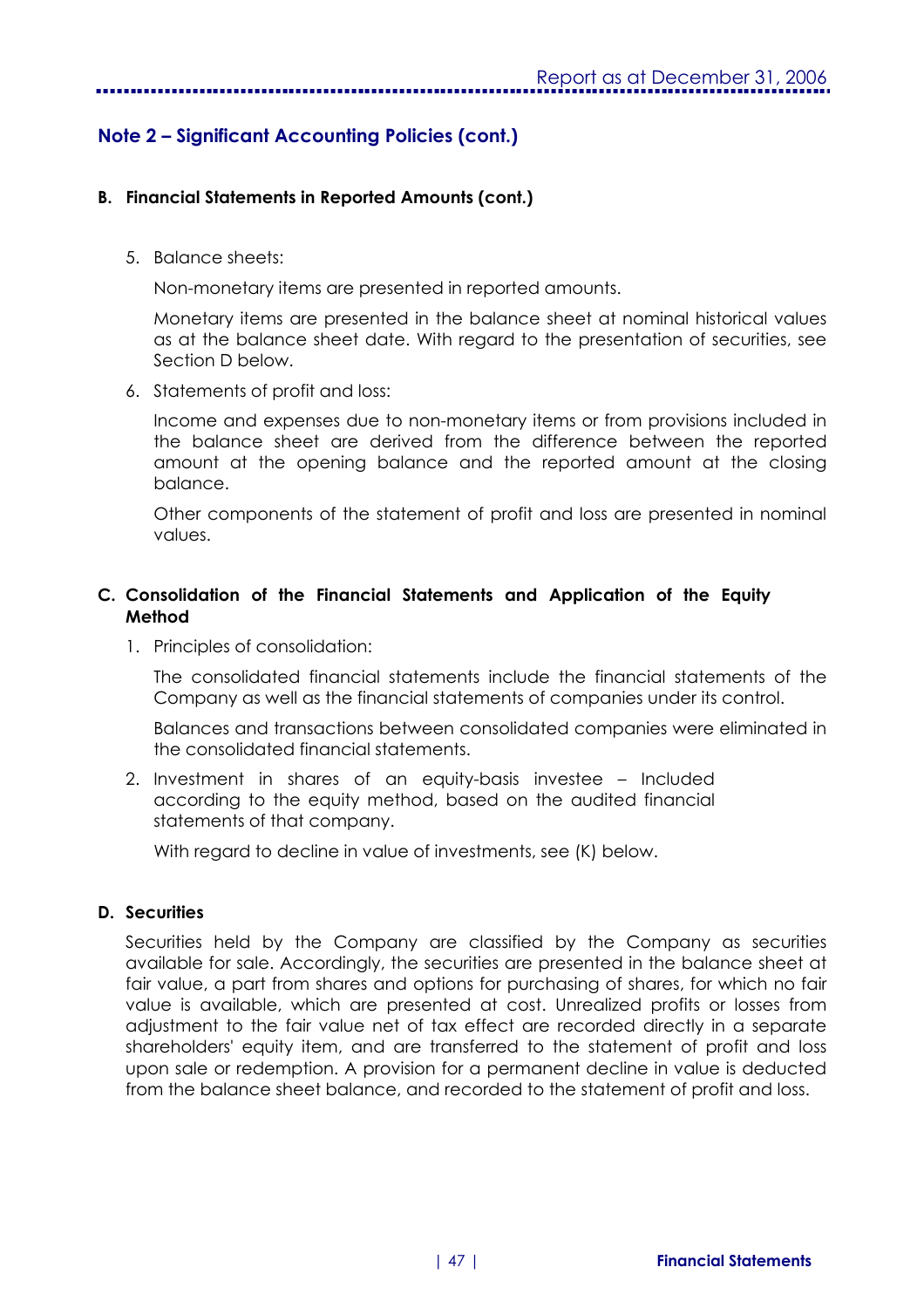

#### **E. Debtors and Creditors in Respect of Credit Card Transactions**

Upon capture of a credit card transaction, the Company includes, in its balance sheet, the debt of the cardholder, if it is the issuing company, or the debt of another issuing company, against a liability to pay the business. If the business does not receive clearing services from the Company, the Company records a liability to pay another clearing company.

#### **F. Extinguishment of Liabilities and Offsetting Financial Instruments**

- 1. Advance payments to businesses, which upon payment release the liability between the Company and the business, or the payment of which legally releases the Company from its liability to the business, constitute extinguishment of the liability to the business; therefore, such liability is not included in the balance sheet, in accordance with the directives of the American standard FAS-140.
- 2. Assets and liabilities are offset when there is an enforceable legal right and intention to offset at the time of repayment of the amounts. Accordingly, advance payments to businesses that do not fulfill the conditions for extinguishment of a liability, as noted above, are offset against liabilities to the businesses, provided that they comply with the terms for offsetting.

#### **G. Provision for Doubtful Debts**

The financial statements include specific provision for doubtful debts that adequately reflect, according to management's estimates, the loss inherent in debts whose collection is in doubt. In determining the adequacy of the provisions, the management takes into account, inter alia, risk assessments based on the information available to it with regard to debtors' financial position, the volume of their activity, evaluation of collateral received from them, and past experience. Doubtful debts which management believes there is no chance of collecting are written off, according to management's decision.

The financial statements also include a collective provision for doubtful debts, calculated based on past experience, in respect of debts not yet identified as contain risk characteristics for which a specific provision is necessary.

#### **H. Provisions for Damages from Abuse of credit cards**

The financial statements include provisions for damages arising from abuse of credit cards, such as damages caused by forgery and theft, which are included upon discovery of suspected abuse of a credit card. The amounts of the provisions are determined specifically against specific damages.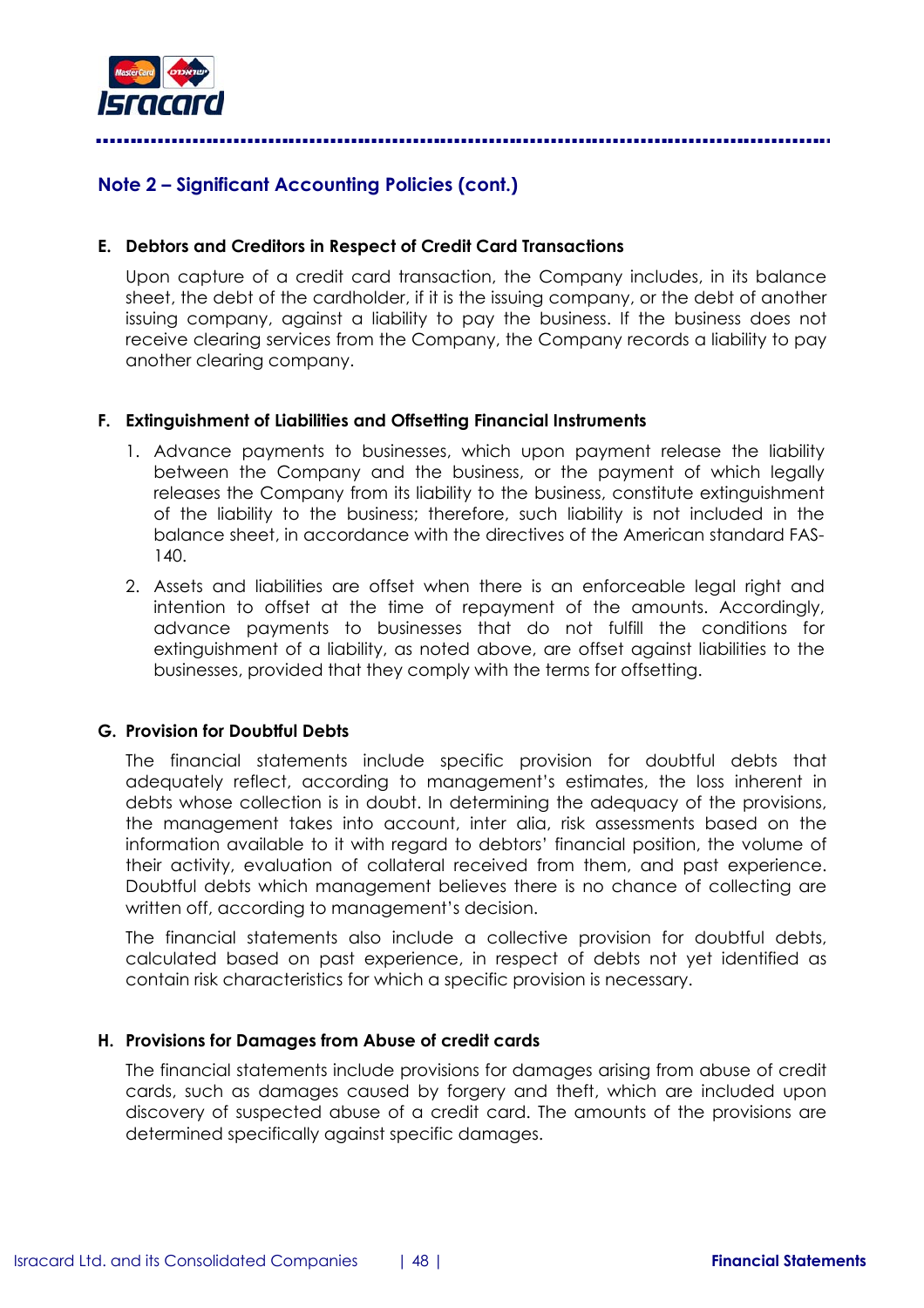#### **I. Provision for Gift Campaigns (Loyalty Programs) for Credit Card Holders**

The financial statements include a provision for gift campaigns (Stars) for cardholders. In determining the adequacy of the provision, management is basing on past experience, in order to estimate the future rate of utilization of Stars accumulated by cardholders, and the forecast cost per star, as updated from time to time.

#### **J. Buildings and Equipment**

- 1. Buildings and equipment are stated at cost, less accumulated depreciation. Depreciation is calculated using the "straight-line method" over the estimated useful lives of the assets.
- 2. Annual depreciation rates:

|                                    | %        |  |
|------------------------------------|----------|--|
| <b>Buildings and land</b>          | $0 - 2$  |  |
| Computers and peripheral equipment | 20-33    |  |
| Software costs                     | 25       |  |
| Furniture and office equipment     | $6 - 20$ |  |
| Vehicles                           | 15       |  |
| Other equipment                    | $6 - 33$ |  |

Installations and improvements to rental properties are depreciated over the course of the rental period that does not exceed the economic life span of the business.

3. Costs of the development of software for internal use are handled according to the Statement of Position of the American Institute of Certified Public Accountants, SOP 98-1. Costs of the development of software for internal use are capitalized after completion of the preliminary planning stage, when the expectation is that the project will be completed and the software will be used to fulfill its intended objectives. Capitalization is terminated when the software is essentially completed and ready for its intended use. Capitalized software development costs are depreciated using the "straight-line method" based on the estimated useful life of the software.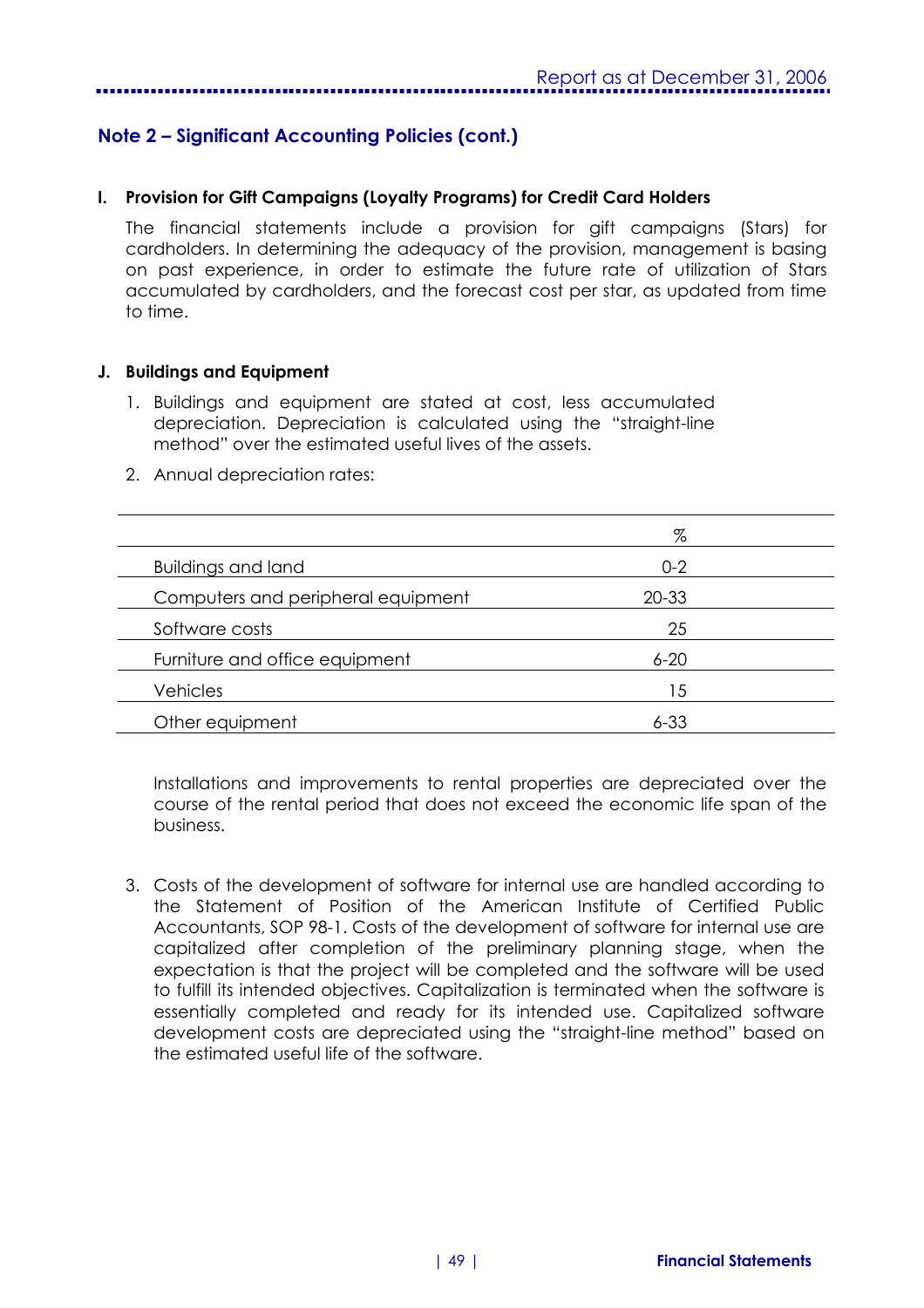

#### **K. Impairment of Assets**

The Company applies Accounting Standard No. 15 - "Impairment of Assets" (hereinafter: the "Standard"). The Standard stipulates procedures which the Company must implement in order to ensure that its assets in the consolidated balance sheet (to which the Standard applies) are not stated at an amount in excess of their recoverable amount, which is the higher of the net selling price and the usage value (the present value of the estimated future cash flows expected to derive from the use of the asset and from its realization).

The Standard applies to all assets in the consolidated balance sheet, with the exception of tax assets and monetary assets (excluding monetary assets that are investments in investee companies that are not subsidiaries). The Standard further stipulates rules for presentation and disclosure with regard to impaired assets. When the value of an asset in the consolidated balance sheet exceeds its recoverable amount, the Company recognizes a loss from decline in value in the amount of the difference between the book value of the asset and its recoverable value. A loss recognized in the aforesaid manner shall be cancelled only if changes have occurred in the estimates used to determine the recoverable amount of the asset since the date on which the last loss from impairment was recognized.

In September 2003, the Israel Accounting Standards Board published Clarification No. 1 regarding the accounting treatment of impairment of investments in investee companies that are not subsidiaries (hereinafter: the "Clarification"). The Clarification stipulates that in the reporting period subsequent to the period in which a provision for impairment in respect of an investee company that is not a subsidiary was made for the first time, the investment in the investee company should be stated at the lower of the recoverable amount and the calculation of the investment using the equity method, with the recoverable amount to be calculated in every reporting period in which there are signs that a change has occurred in the recoverable amount. Losses from impairment of investment in an investee company that is not a subsidiary which were recognized or cancelled during the period are included under the Company's share in profits (losses) of equity-basis investees.

In February 2005, the Israel Accounting Standards Board issued Clarification No. 6 regarding the accounting treatment of impairment of assets of an investee company that is not a subsidiary. The clarification requires determination of the recoverable amount for each cash-generating unit or identified asset of the equitybasis investee company for which there are signs indicating impairment or signs indicating that a loss from impairment recognized in previous years no longer exists or has decreased. Impairment or increase in value shall be examined from the perspective of the holding company.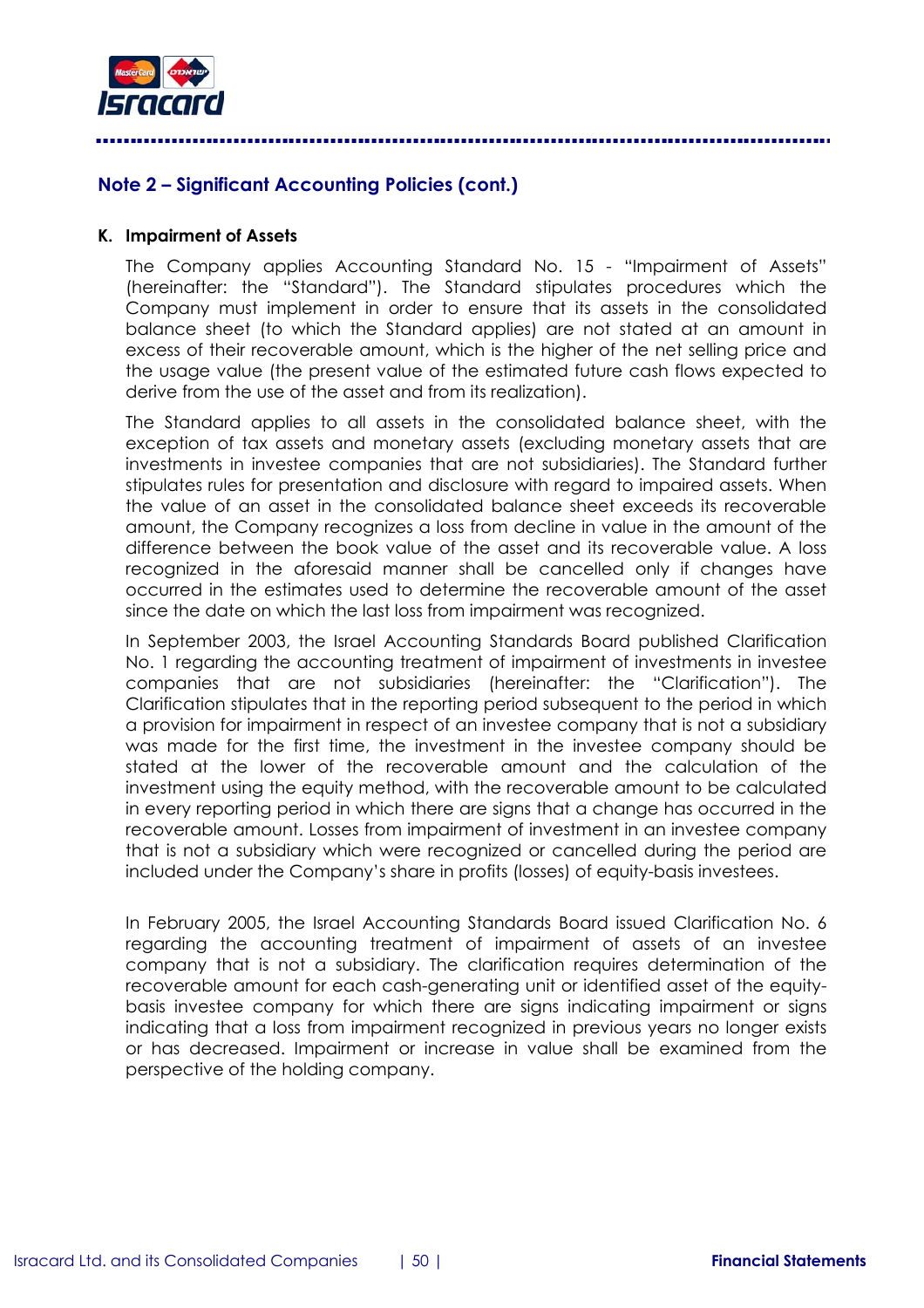#### **L. Taxes on Income**

The Company allocates taxes in respect of temporary differences. Temporary differences are differences between the value of assets and liabilities for tax purposes and their book value in the balance sheet. The aforesaid tax allocation is performed in respect of differences related to assets whose consumption or reduction may be deducted for tax purposes.

Balances of deferred taxes (asset or liability) are calculated according to the method of liability based on the tax rates that will apply at the time of utilization of the deferred taxes or at the time of exercise of the tax benefits, as known near the date of approval of the financial statements. The main reasons for which no deferred taxes were calculated are the following:

- (A)Investments in investee companies, due to the fact that the Company intends to hold these investments and does not plan to realize them.
- (B) A tax benefit receivable in respect of timing differences, where the possibility of exercising the benefit is in doubt.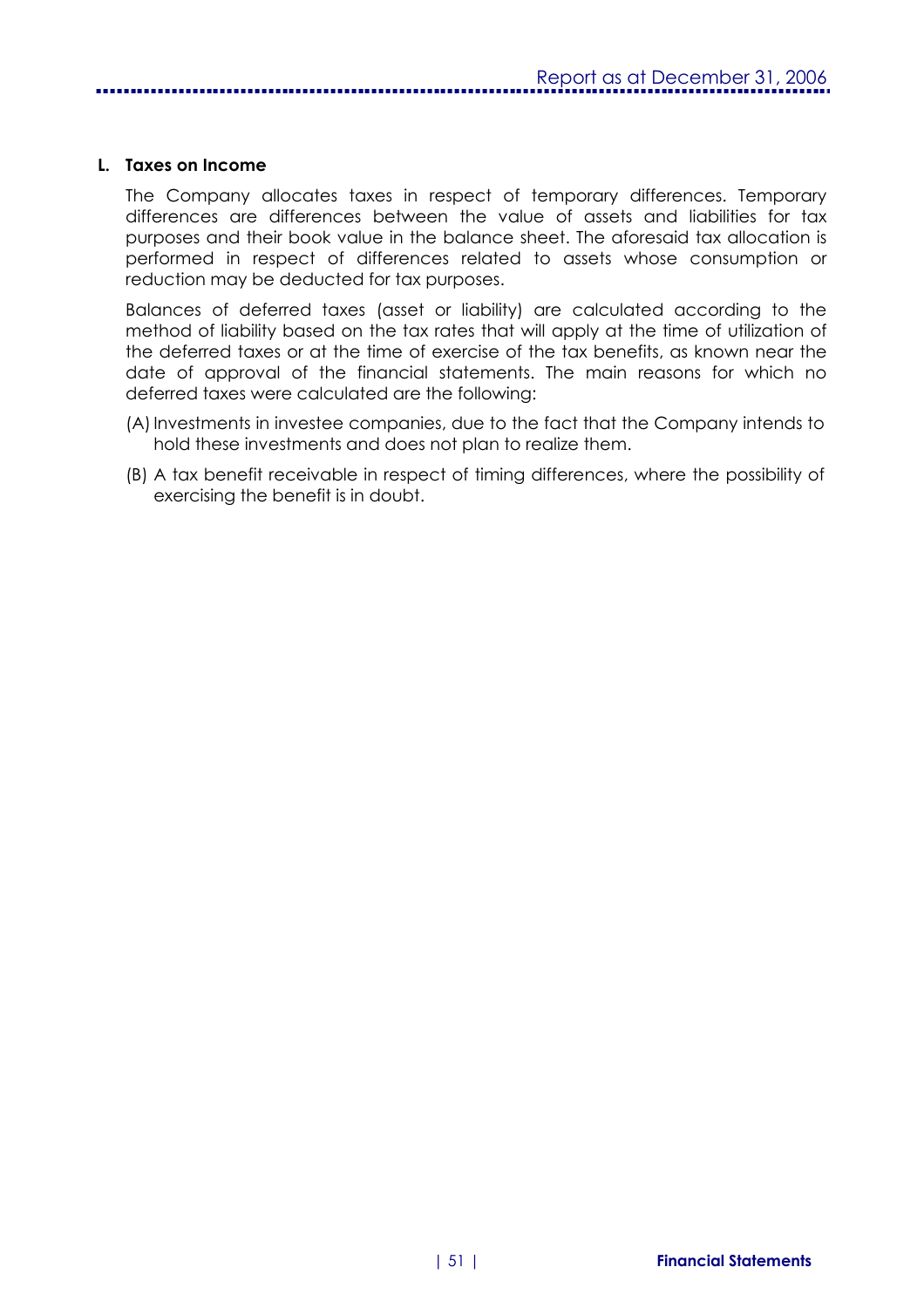

#### **M. Share-Based Payments**

The CEO of the Company and several of its employees have been granted options exercisable into shares of the parent company as well as rights to receive cash payments based on increases in the share price of the parent company on the stock market (phantom options).

As of January 1, 2006, the Company has implemented Accounting Standard No. 24, "Share-Based Payment" (hereinafter: the "Standard"). Under the directives of the Standard, the Company recognizes share-based payment transactions in the financial statements, including transactions with employees or other parties settled in capital instruments, in cash, or in other assets. Share-based payment transactions in which goods or services are received in consideration for the payment are recorded at fair value.

With regard to transactions settled in capital instruments, the Standard applies to allocations performed after March 15, 2005, but not yet vested by January 1, 2006. The Standard similarly applies to changes in the terms of transactions settled in capital instruments and executed after March 15, 2005, even if the allocations in respect of which the changes were executed occurred prior to that date. The Standard also applies to liabilities arising from share-based payment transactions existing on January 1, 2006.

The Company records the benefit created by the allocation of option notes to employees as a salary expense, with a corresponding increase in shareholders' equity, according to the fair value of the options at the allocation date, using the **Black & Scholes** model. In accordance with this policy, the benefit generated is spread over the vesting period of the option notes, based on the Company's estimates regarding the number of options expected to vest, other than forfeitures resulting from noncompliance with market conditions.

Liabilities to employees in respect of rights to increases in the value of shares in cash (phantom options) are measured for the first time at the date of allocation and subsequently at each reporting date until the liability is extinguished, at the fair value of the rights to the increase in the value of shares, using the Black & Scholes model. Changes in the fair value of these liabilities are recognized in the statement of profit and loss for the period, over the vesting period of the rights to the increase in the value of shares.

Standard 24 was implemented by restatement of comparison data for previous periods. The effect of the first-time implementation on data for previous periods is not material.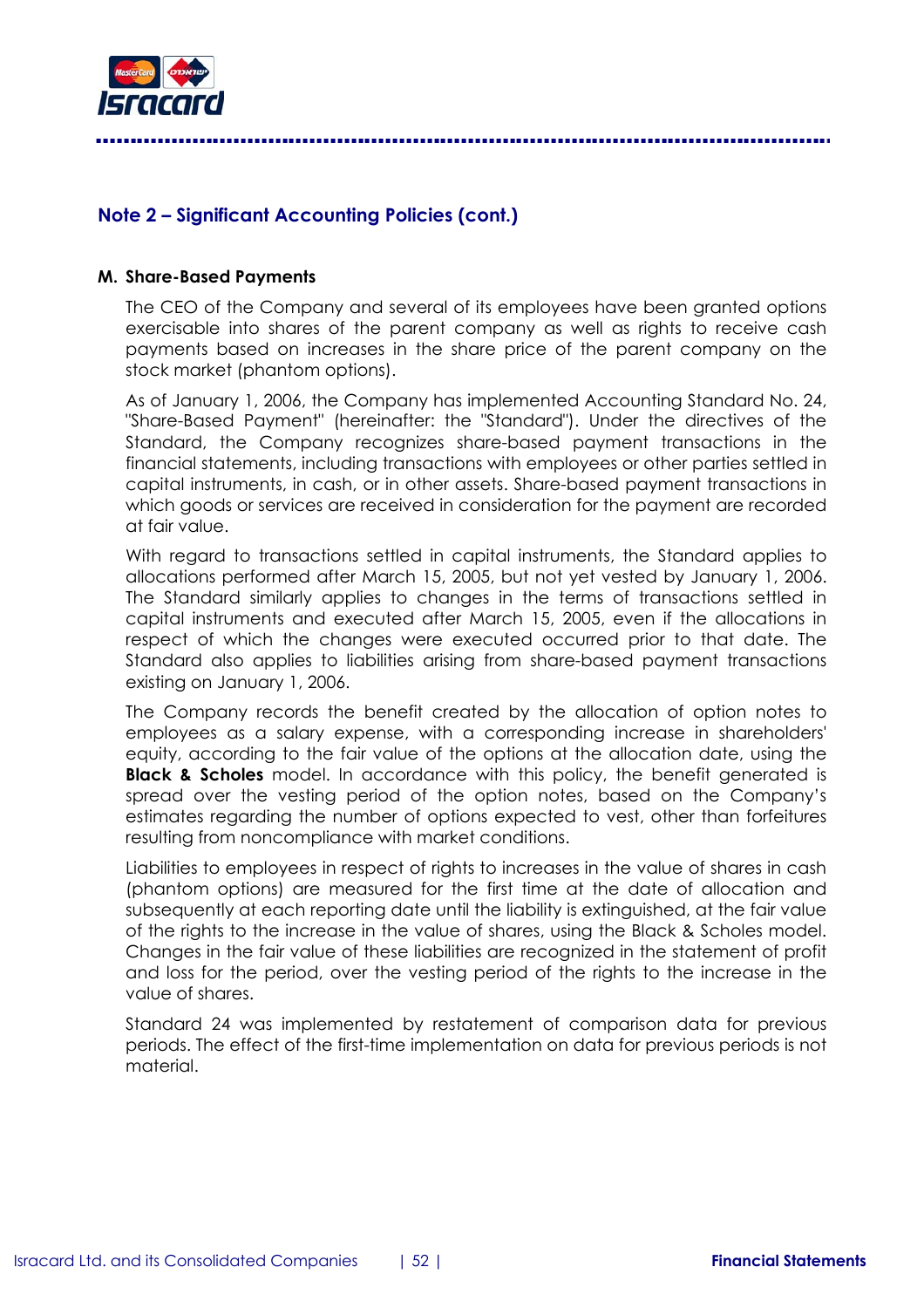#### **N. Employee Rights**

Appropriate reserves according to law, customary practice, and management expectations exist in respect of all liabilities due to employee-employer relations. Certain liabilities are calculated on an actuarial basis.

Severance pay and pension liabilities are mostly covered by amounts funded deposited with provident funds for pension and severance pay and with senior employees' insurance policies. A provision is included in the financial statements in respect of amounts of liabilities not covered in the aforesaid manner. See Note 14.

#### **O. Contingent Liabilities**

A provision for claims is required in the financial statements, according to management's estimates and based on the opinions of its legal advisors. Note 17 addresses claims pending against the Company. The disclosure is in the format set forth in the directives of the Supervisor of Banks, so that the claims filed against the Company are classified into three risk groups.

- 1. Expected probable risk the probability of some loss in the claim is over 70%, and a provision for the amount at risk is included in the financial statements.
- 2. Reasonably possible risk the probability of some loss in the claim is between 20% and 70%. No provision is included in the financial statements in respect of claims in this risk group.
- 3. Remote risk the probability of any loss in the claim is under 20%. No provision is included in the financial statements in respect of claims in this risk group.

#### **P. Revenue recognition**

- 1. Income from clearing fees is included in the statement of profit and loss at the date of capture of the transaction at the Company, on a cumulative basis, upon completion of the service. In transactions in installments funded by the businesses, income is allocated as a separate transaction for each payment.
- 2. The Company applies the directives of Clarification No. 8 of the Israel Accounting Standards Board regarding "Reporting Income on a Gross Basis or a Net Basis," and accordingly presents income from clearing fees on a gross basis, while fees to other issuers are presented under expense items.
- 3. Income from membership fees, operating fees, and deferred debit fees collected from cardholders are included in the statement of profit and loss on a cumulative basis.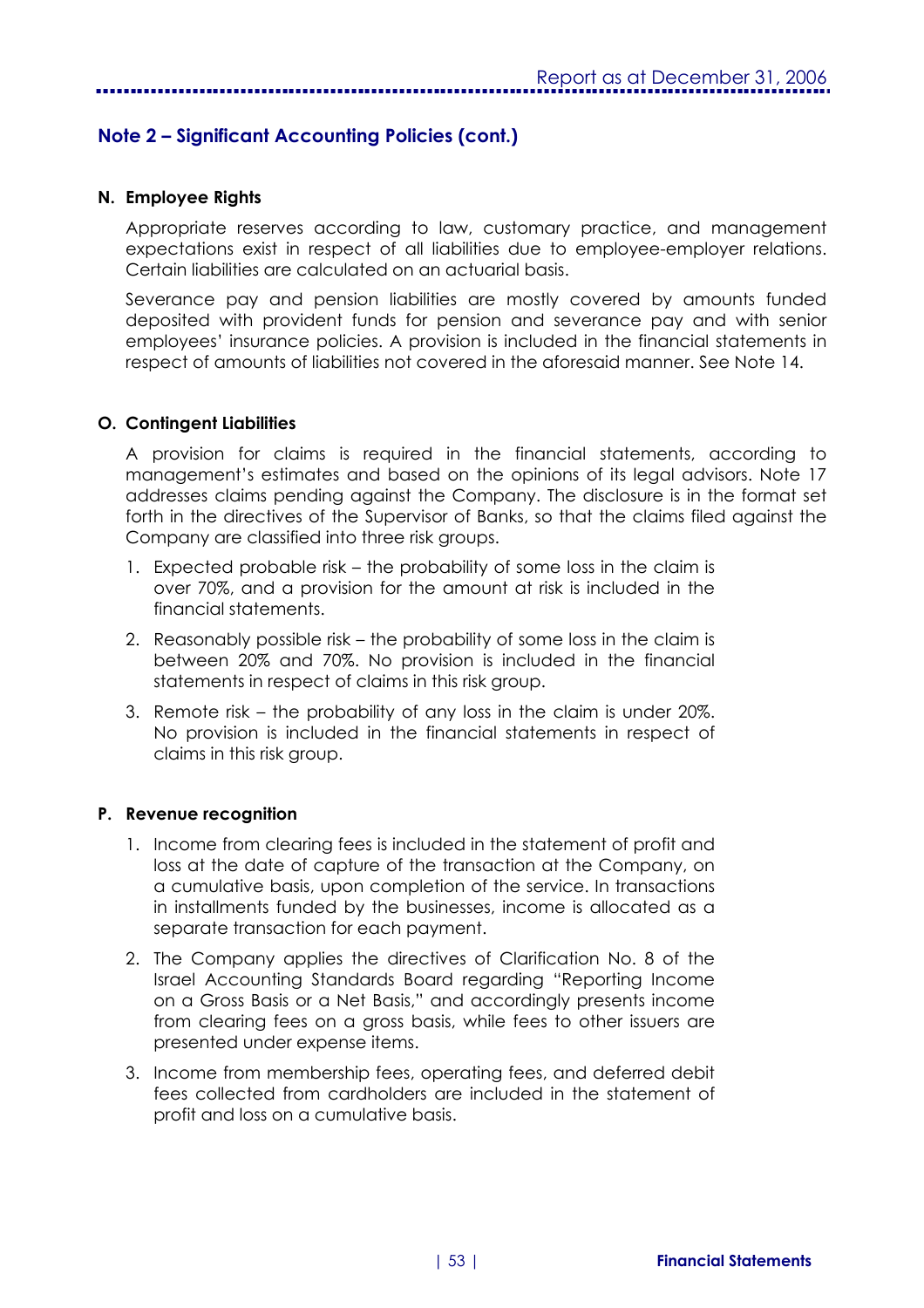

- 4. Income from interest is recorded on a cumulative basis and recognized according to the interest method, with the exception of income from interest on debts in arrears which are classified as nonincome bearing debts; such interest is allocated to the statement of profit and loss, based on actual collection.
- 5. Securities see Section D above.

#### **Q. Earnings Per Share**

Earnings per share were calculated in accordance with the directives of Standard No. 21 of the Israel Accounting Standards Board.

#### **R. Segmental Reporting**

Segmental reporting is presented in accordance with the directives of the Supervisor of Banks – see also Note 27.

#### **S. Statement of Cash Flows**

Cash flows are presented net, except from changes in non-monetary items, deposits with banking corporations, and securities. The consolidated statement of cash flows for the year ended on December 31, 2006 does not include comparison data.

#### **T. Use of Estimates**

The preparation of the financial statements in conformity with Generally Accepted Accounting Principles requires management to use estimates and evaluations that affect the reported amounts of assets and liabilities, the disclosure of contingent assets and liabilities in the financial statements, and the amounts of income and expenses during the reporting period. It is hereby clarified that actual results may differ from such estimates.

#### **U. Foreign Currency and Linkage**

Assets and liabilities in foreign currency or linked to foreign currency were included at the representative exchange rates published by the Bank of Israel at the balance sheet date.

Assets and liabilities linked to the CPI were included according to the linkage terms established for each balance.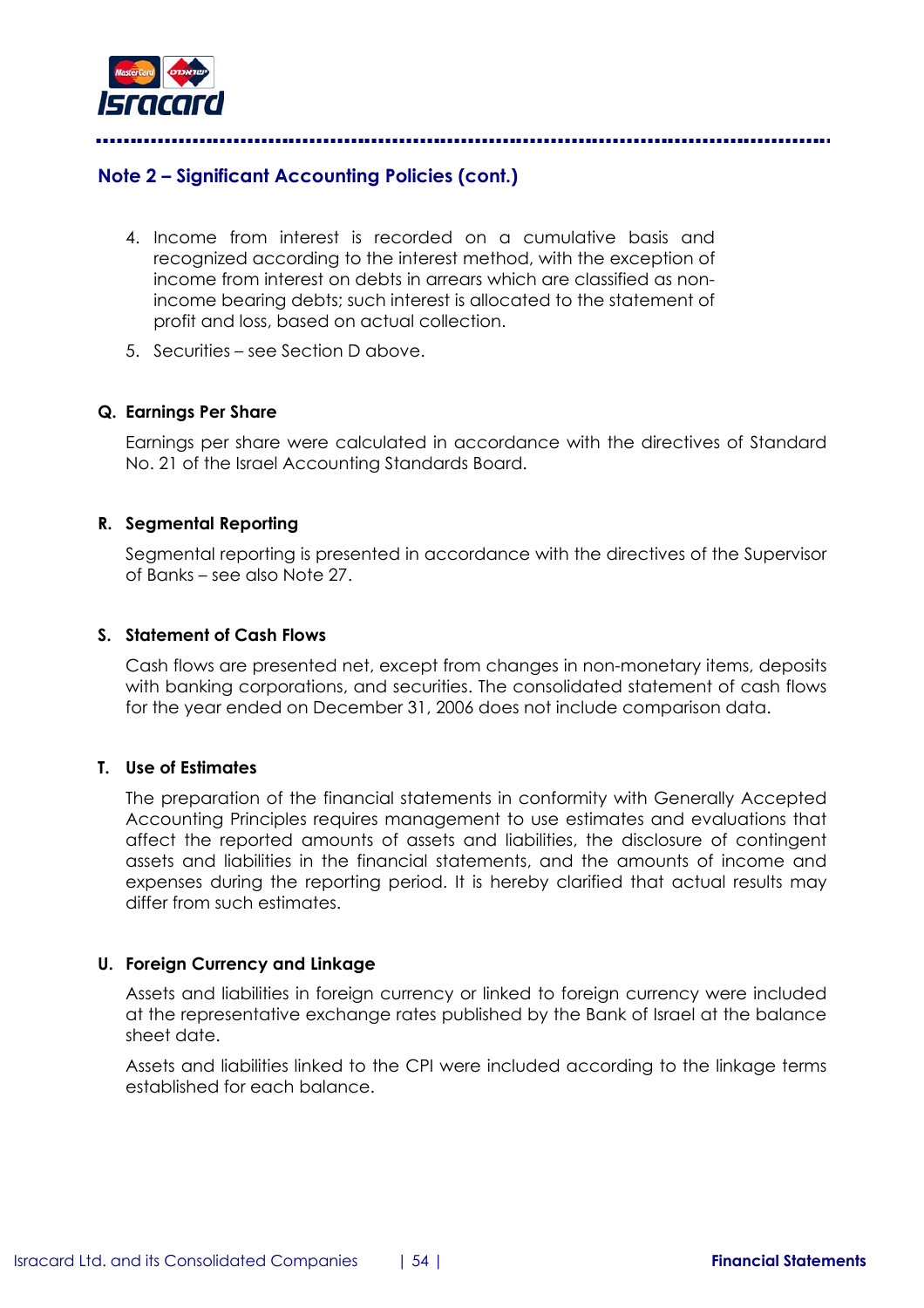## **U. Foreign Currency and Linkage (cont.)**

Set out below are data regarding the consumer price index (2000 base = 100) and exchange rates and their rates of change during the accounting period:

|                                                       | December 31 |       |
|-------------------------------------------------------|-------------|-------|
|                                                       | 2006        | 2005  |
| Consumer price index (in points)                      | 102.9       | 103.0 |
| United States dollar exchange rate (in NIS per 1 USD) | 4.225       | 4.603 |

|                      |       | Percentage change for the<br>year ended December 31 |  |  |
|----------------------|-------|-----------------------------------------------------|--|--|
|                      | 2006  | 2005                                                |  |  |
| Consumer price index | 10. I | 2.4                                                 |  |  |
| USD exchange rate    | 18.2  | 6.9                                                 |  |  |

#### **V. Disclosure of the Effect of New Accounting Standards in the Period Before their Implementation**

1. In July 2006, the Israel Accounting Standards Board published Accounting Standard No. 29, "Adoption of International Financial Reporting Standards (**IFRS**)" (hereinafter: the "Standard"). The Standard stipulates that entities subject to the Securities Law, 5728-1968 and required to report under its regulations shall prepare their financial statements according to **IFRS** for periods starting January 1, 2008. The aforesaid does not apply to banking corporations and credit card companies whose financial statements are prepared according to the directives and guidelines of the Supervisor of Banks. With regard to the manner of implementation of the Standard by the aforesaid corporations, the Supervisor of Banks has announced the following:

The Supervisor of Banks intends to routinely set forth directives for the implementation of Israeli standards published by the Israel Accounting Standards Board based on **IFRS** that do not pertain to the core business of banking.

In the second half of 2009, the Supervisor of Banks will announce his decision regarding the implementation date of **IFRS** pertaining to the core business of banking, taking into consideration the results of the process of adoption of these standards in Israel, on one hand, and the progress of the convergence process between **IFRS** and American accounting standards, on the other hand.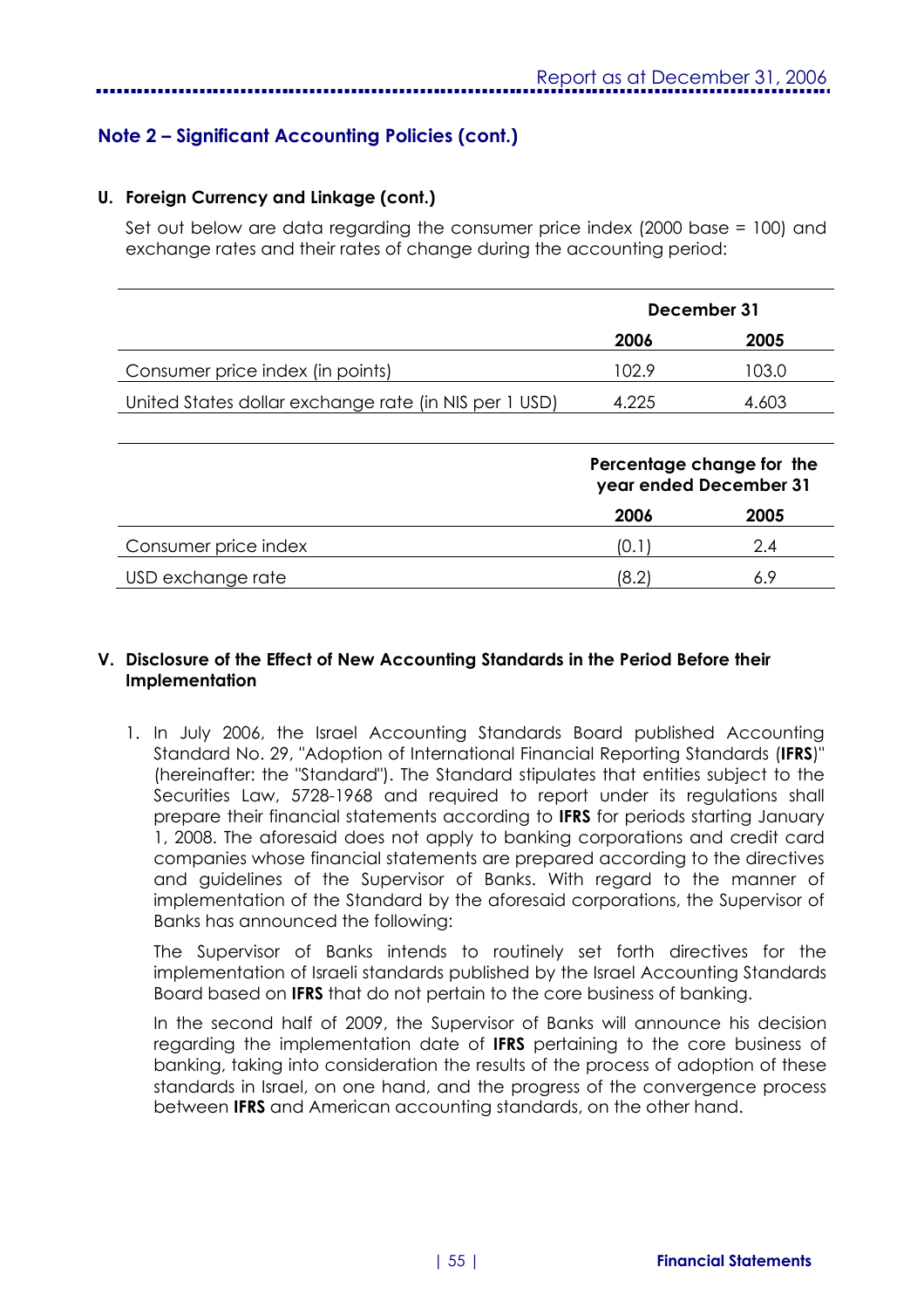

## **V. Disclosure of the Effect of New Accounting Standards in the Period Before their Implementation (cont.)**

Thus, with regard to the core business of banking, financial statements of banking corporations or credit card companies prepared according to the directives and guidelines of the Supervisor of Banks shall continue to be prepared according to the American accounting standards as stipulated in the Public Reporting Directives.

2. In September 2006, the Israel Accounting Standards Board published Accounting Standard No. 27, "Fixed Assets" (hereinafter: the "Standard"). The Standard sets forth rules for the recognition, measurement, and subtraction of fixed asset items, and the disclosure required in respect thereto. The Standard stipulates, inter alia, that when recognizing a fixed asset item for the first time, the entity must estimate and include as part of the cost of the item the costs that it will incur as a result of the obligation to dismantle and transfer the item and restore the space in which it is located. The Standard further stipulates that a group of similar fixed asset items shall be measured at cost, deducting cumulative depreciation, and deducting losses from decline in value; or alternatively, at a revalued amount, deducting cumulative depreciation, while an increase in the value of the asset as a result of revaluation beyond the initial cost shall be allocated directly to shareholders' equity, under the revaluation fund item. Any part of a fixed asset with a significant cost relative to the total cost of the item shall be depreciated separately, including costs of significant periodic tests. The Standard further stipulates that a fixed asset item acquired in return for another non-monetary item within a transaction of a commercial nature shall be measured at fair value.

The Standard will apply to financial statements for periods starting January 1, 2007. An entity choosing to use the revaluation method to measure fixed assets for the first time on January 1, 2007 shall recognize, on that date, in the revaluation fund, the amount of the difference between the revalued amount of the asset at that date and its book cost. Furthermore, an entity that did not previously include the initial estimate of the costs of dismantling and transfer of the item and of restoring the space in which it was located in the cost of fixed assets at first recognition shall be required to:

- (A) Measure the aforesaid liability as at January 1, 2007, according to generally accepted accounting principles;
- (B) Calculate the amount that would have been included in the cost of the relevant asset at the date when the liability first arose, by capitalizing the amount of the liability described in Section (A) above for the date when the liability first arose (hereinafter: the "Capitalized Amount"). Capitalization of the liability shall be performed using the best estimate of historical capitalization rates, adjusted to the risk relevant to that liability during the elapsed period;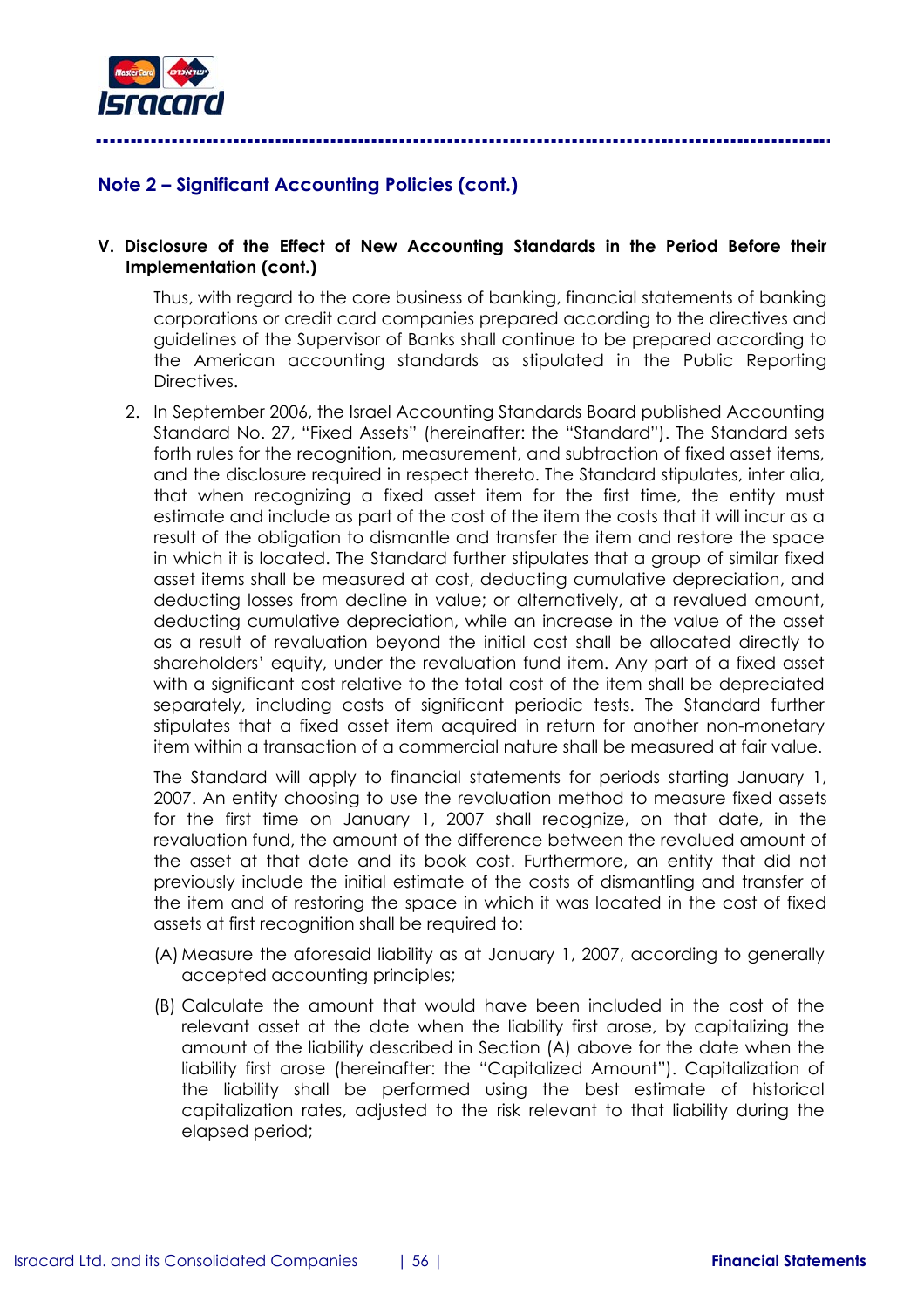#### **V. Disclosure of the Effect of New Accounting Standards in the Period Before their Implementation (cont.)**

- (C)Calculate the depreciation accrued on the capitalized amount as at January 1, 2007, based on the period of the asset's useful life as at that date;
- (D) The difference between the amount allocated to the asset according to Sections (B) and (C) above and the amount of the liability according to Section (A) above shall be allocated to surpluses.

With the exception of the above, the Standard will be adopted by retroactive implementation.

As of the date of publication of the financial statements, the Supervisor of Banks has not yet published directives regarding the manner of adoption of the Standard by credit card companies, if at all.

3. In December 2006, the Israel Accounting Standards Board published Accounting Standard No. 23, "Accounting Treatment of Transactions between an Entity and its Controlling Party" (hereinafter: the "Standard"). The Standard replaces Securities Regulations (Presentation of Transactions between a Corporation and its Controlling Party in the Financial Statements), 5756-1996, and stipulates that assets and liabilities with regard to which a transaction was executed between the entity and its controlling party shall be measured at the date of the transaction, at fair value, and the difference between the fair value and the consideration allocated in the transaction shall be allocated to shareholders' equity. A negative balance constitutes a dividend and therefore reduces the balance of surpluses. A positive difference constitutes an owner investment, and shall therefore be presented in a separate item under shareholders' equity entitled "Capital fund from a transaction between the entity and its controlling shareholder."

The Standard addresses three issues related to transactions between an entity and its controlling shareholder: transfer of an asset to the entity from the controlling party, or alternatively, transfer of an asset from the entity to the controlling party; the undertaking of a liability of the entity towards a third party, in full or in part, by the controlling party, indemnification of the entity by its controlling party for an expense, or a waiver by the controlling party of a debt owed to it by the entity, in full or in part; and loans given to the controlling party or received from the controlling party. The Standard further stipulates the disclosure to be made in the financial statements with regard to transactions between the entity and its controlling party during the period.

The Standard will apply to transactions between an entity and its controlling party executed after January 1, 2007, and to loans given to or received from the controlling party before the inception date of this Standard, as of the inception date.

As at the date of publication of the financial statements, the Supervisor of Banks has yet to issue directives with regard to the manner of adoption of the Standard by credit card companies, if at all.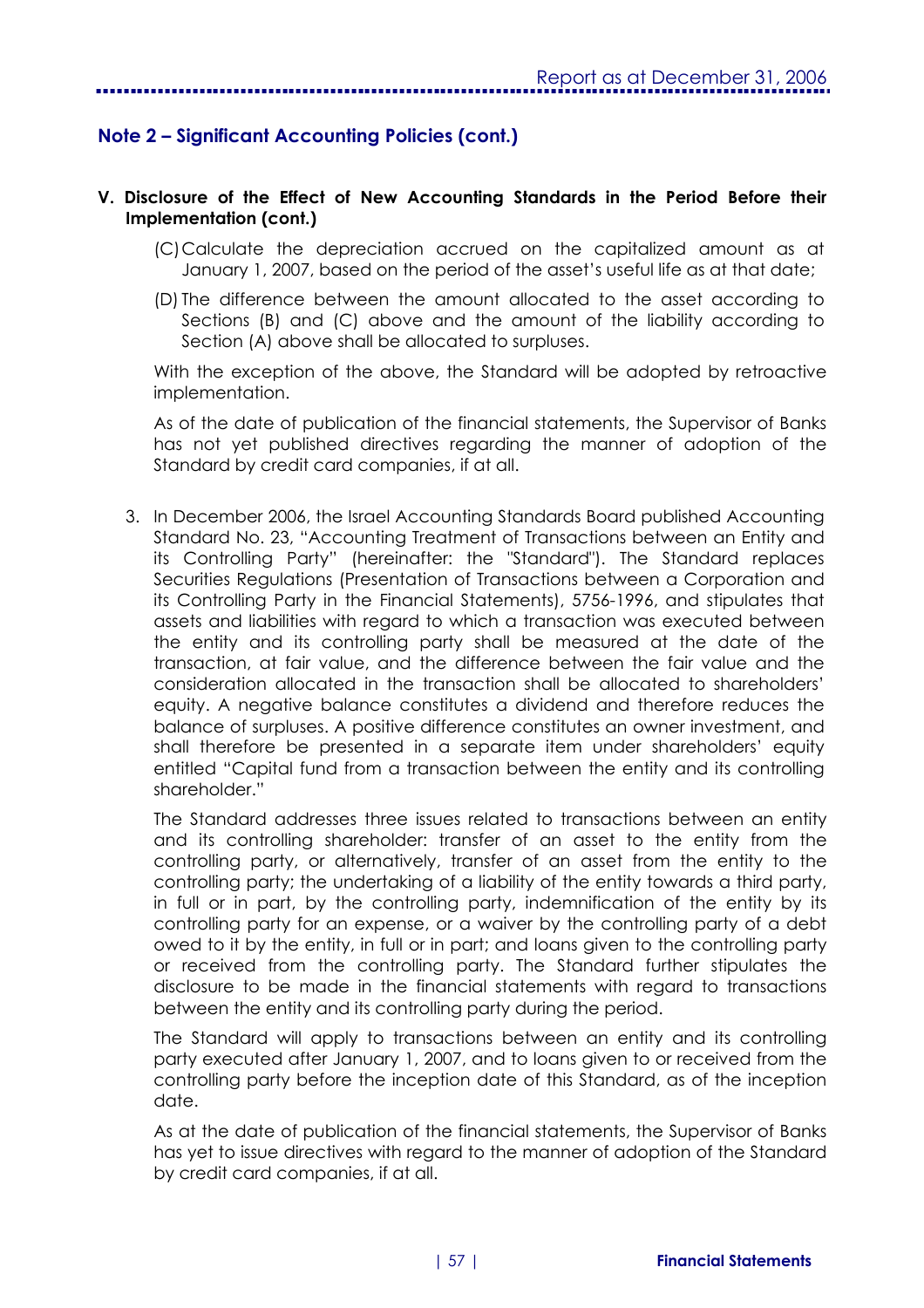

# **Note 3 – Cash on Hand and Deposits with Banks**

Reported amounts In NIS millions

|                                                            | December 31 |       |
|------------------------------------------------------------|-------------|-------|
|                                                            | 2006        | 2005  |
| Cash on hand                                               | 46          | 87    |
| Deposits with banks for an original term of up to 3 months | 1,182       | 960   |
| <b>Total cash and cash equivalents</b>                     | 1,228       | 1,047 |
| Other deposits with banks                                  | 267         | 274   |
| Total                                                      | 1,495       | 1,321 |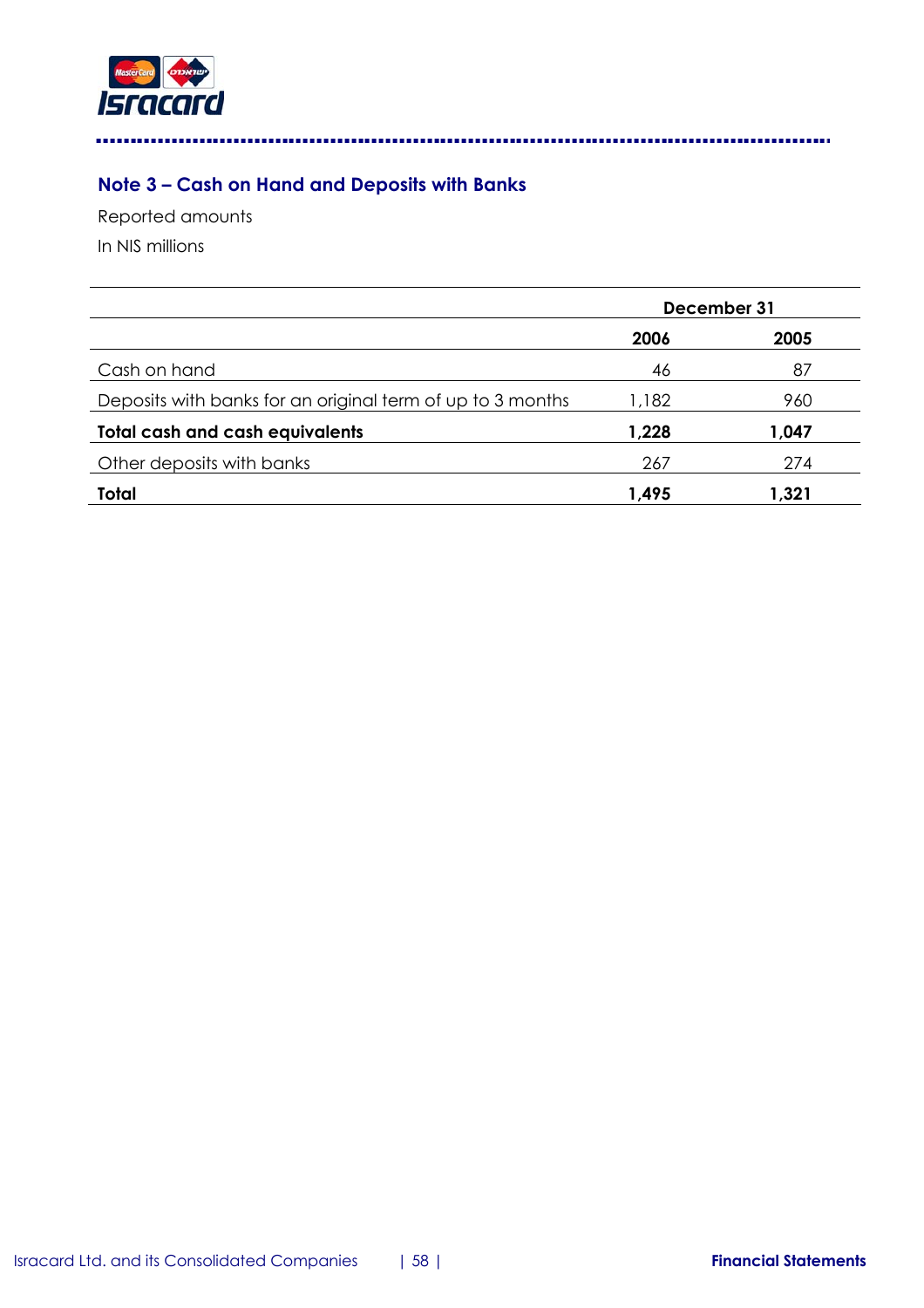# **Note 4 – Debtors in Respect of Credit Cards Activity**

Reported amounts In NIS millions

|                                                                                                | December 31 |       |
|------------------------------------------------------------------------------------------------|-------------|-------|
|                                                                                                | 2006        | 2005  |
| Debtors in respect of credit cards (1) (3)                                                     | 7,654       | 7,113 |
| Credit to cardholders (2) (3)                                                                  | 143         | 37    |
| Credit to businesses                                                                           | 6           | 5     |
| Total                                                                                          | 7,803       | 7,155 |
| Less: Provision for doubtful debts                                                             | (21)        | (17)  |
| Total debtors and credit to cardholders and businesses                                         | 7,782       | 7,138 |
| International credit cards organization                                                        | 14          | 5     |
| Income receivable                                                                              |             |       |
| Total debtors in respect of credit cards activity                                              | 7,797       | 7,143 |
| Of which, guaranteed by banks                                                                  | 7,424       | 6,865 |
| (2) Of which, guaranteed by banks                                                              | 38          | 22    |
| (3) Debtors in respect of credit cards – non interest bearing. Includes balances in respect of |             |       |

(3) Debtors in respect of credit cards – non interest bearing. Includes balances in respect of ordinary transactions, transactions in installments at the expense of the business, and other transactions. Credit to cardholders – interest bearing including credit transactions, revolving credit transactions, direct credit, and other transactions.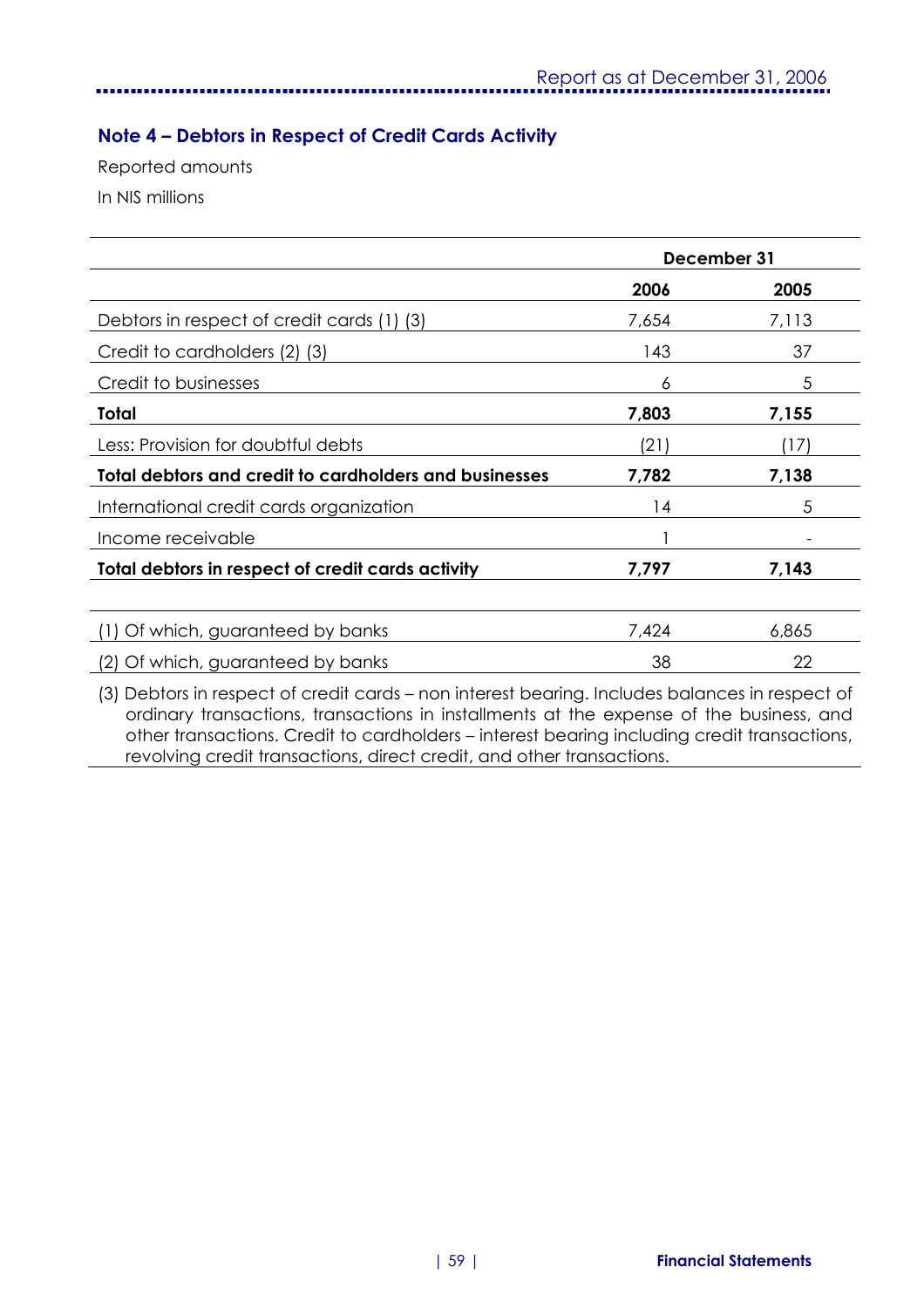

## **Note 5 – Provision for Doubtful Debts**

Reported amounts In NIS millions

|                                                     | <b>Specific</b><br>provision** | <b>Provision on</b><br>collective<br>basis | Total  |
|-----------------------------------------------------|--------------------------------|--------------------------------------------|--------|
| Balance of provision as at January 1, 2005          |                                |                                            |        |
| Net provisions for 2005                             | $*_{-}$                        |                                            | $\ast$ |
| <b>Balance of provision as at December 31, 2005</b> |                                |                                            |        |
| Net provisions for 2006                             |                                |                                            |        |
| <b>Balance of provision as at December 31, 2006</b> | 20                             |                                            |        |

\* Amount lower than NIS 0.5 million.

\*\* Does not include a provision for interest on doubtful debts after the debts were classified as doubtful.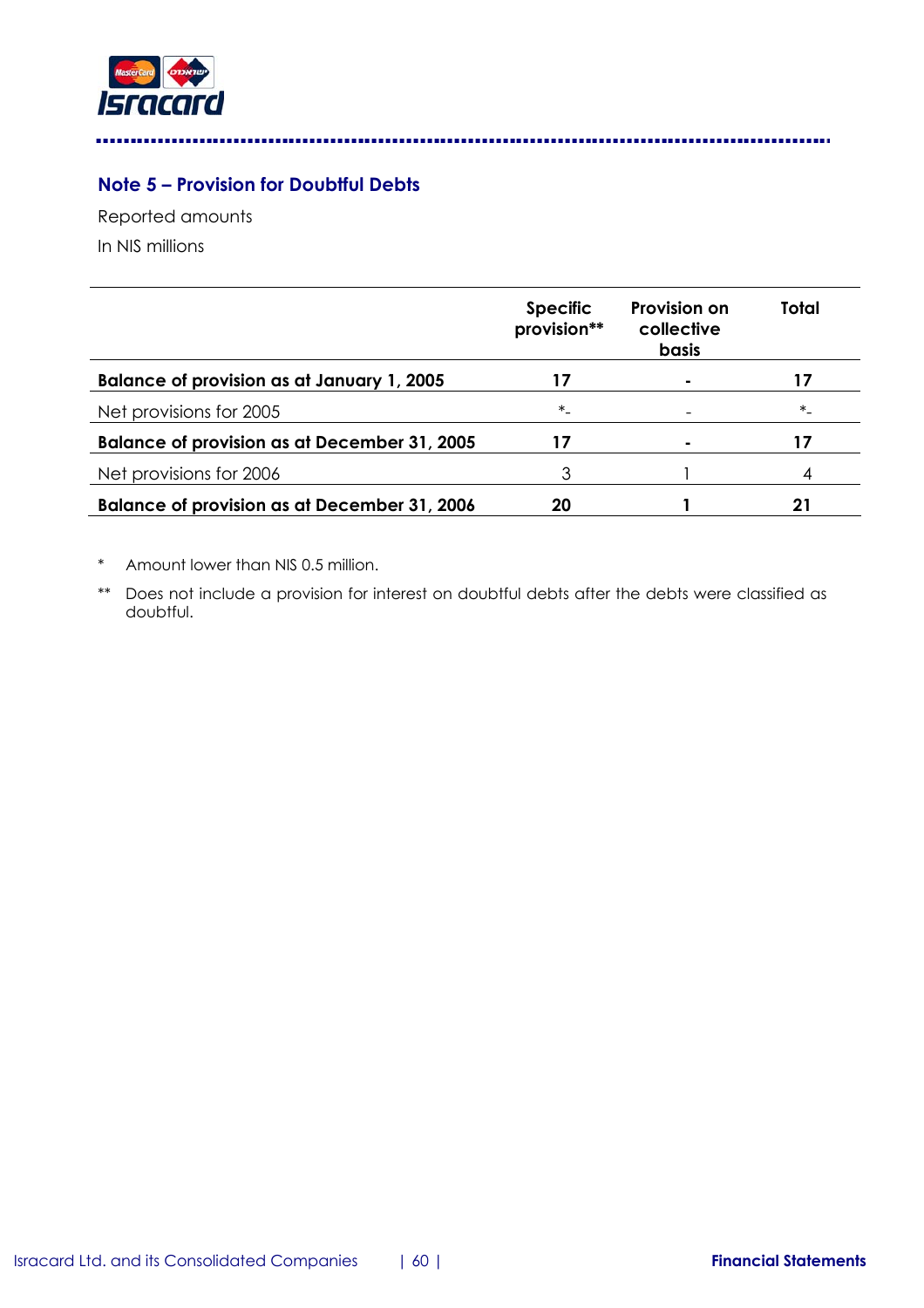## **Note 6 – Securities**

.....................

Reported amounts In NIS millions

|                                | December 31, 2006             |                                                  |                                                                    |            |
|--------------------------------|-------------------------------|--------------------------------------------------|--------------------------------------------------------------------|------------|
|                                | <b>Balance sheet</b><br>value | <b>Depreciated</b><br>cost (in shares -<br>cost) | Profits not yet<br>recognized from<br>adjustments to<br>fair value | Fair value |
| Securities available for sale: |                               |                                                  |                                                                    |            |
| <b>Shares of others**</b>      | 12                            | 12                                               | $\ast$ .                                                           | 12         |

..............................

|                                | December 31, 2005             |                                                  |                                                                    |            |  |
|--------------------------------|-------------------------------|--------------------------------------------------|--------------------------------------------------------------------|------------|--|
|                                | <b>Balance sheet</b><br>value | <b>Depreciated</b><br>cost (in shares -<br>cost) | Profits not yet<br>recognized from<br>adjustments to<br>fair value | Fair value |  |
| Securities available for sale: |                               |                                                  |                                                                    |            |  |
| Shares of others**             | 12                            | 12                                               | $\ast$ .                                                           | ני         |  |

- \* Included in shareholders' equity under the item "Adjustments for presentation of securities available for sale at fair value," in an amount lower than NIS 0.5 million.
- \*\* Includes shares for which no fair value is available, which are presented at cost, in the amount of NIS 11 million.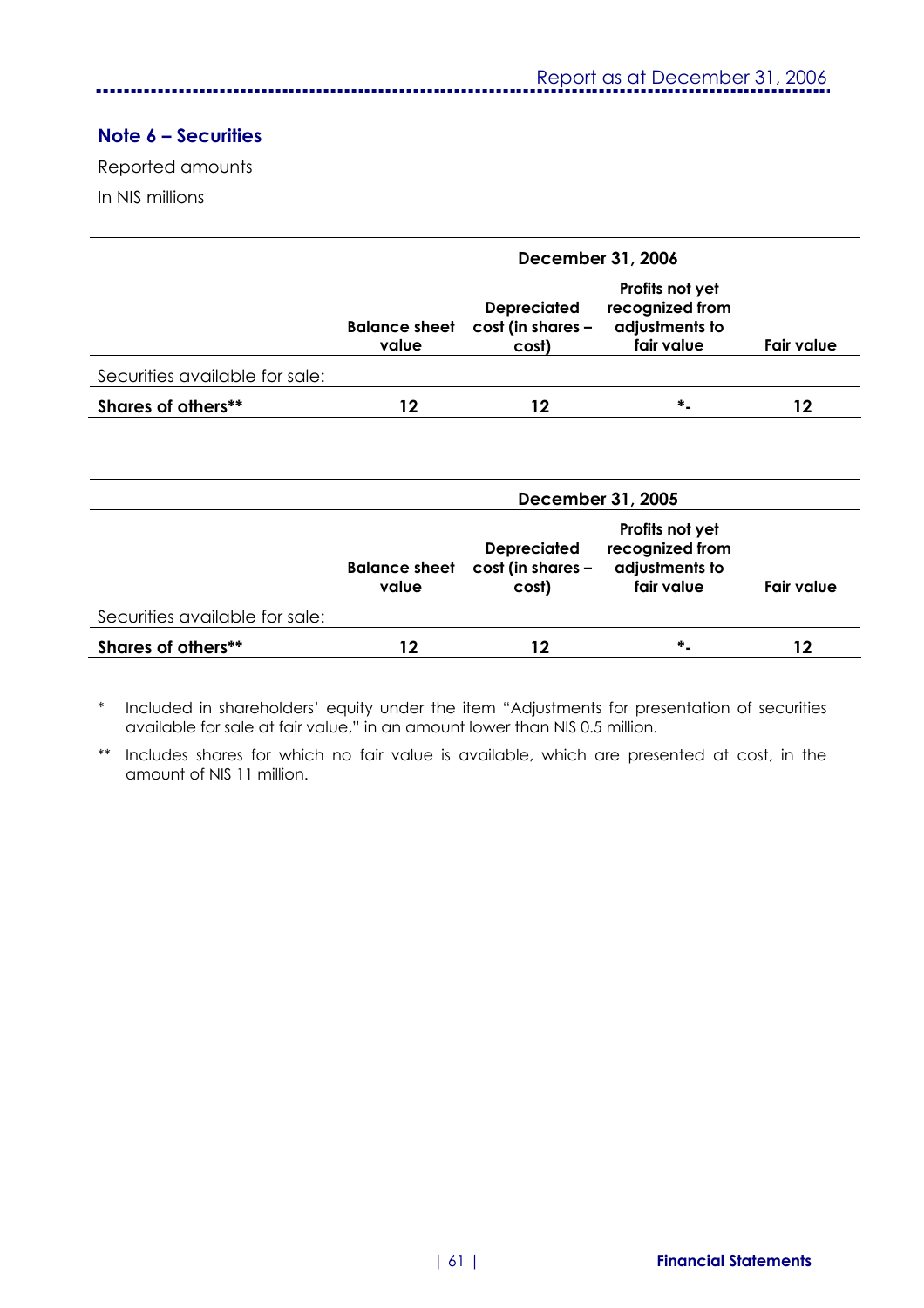

# **Note 7 – Investments in Equity-Basis Investees**

Reported amounts In NIS millions

|                                                  | December 31 |      |  |
|--------------------------------------------------|-------------|------|--|
|                                                  | 2006        | 2005 |  |
| A. Composition of item:                          |             |      |  |
| Investments in shares by equity method           | 13          |      |  |
| Of which – losses accrued since acquisition date | (3)         |      |  |

#### B. Details of principal investee companies:

|                               | 2006                                                                                                                                                                                   |     |                 |  |  |  |
|-------------------------------|----------------------------------------------------------------------------------------------------------------------------------------------------------------------------------------|-----|-----------------|--|--|--|
|                               | Contribution to<br>Share in capital<br>Investment in<br>granting the right<br>net operating<br>Share in<br>shares by<br>voting rights<br>to receive profits<br>equity method<br>profit |     |                 |  |  |  |
|                               | %<br>%                                                                                                                                                                                 |     | In NIS millions |  |  |  |
| Isracard Mimun Ltd.           | 100                                                                                                                                                                                    | 100 | $\ast$          |  |  |  |
| Isracard (Nechasim) 1994 Ltd. | 100                                                                                                                                                                                    | 100 | **28            |  |  |  |

|                               | 2005                                                                                                                                                                         |     |                 |        |  |  |
|-------------------------------|------------------------------------------------------------------------------------------------------------------------------------------------------------------------------|-----|-----------------|--------|--|--|
|                               | Share in capital<br>Contribution to<br>Investment in<br>granting the right<br>Share in<br>net operating<br>shares by<br>voting rights<br>to receive profits<br>equity method |     |                 |        |  |  |
|                               | %<br>%                                                                                                                                                                       |     | In NIS millions |        |  |  |
| Isracard Mimun Ltd.           | 100                                                                                                                                                                          | 100 | $\ast$          | $\ast$ |  |  |
| Isracard (Nechasim) 1994 Ltd. | 100                                                                                                                                                                          | 100 | $*36$           |        |  |  |

- \* Amount lower than NIS 0.5 million.
- \*\* Includes an investment in capital notes in the amount of NIS 28 million as at December 31, 2006 (2005: NIS 36 million).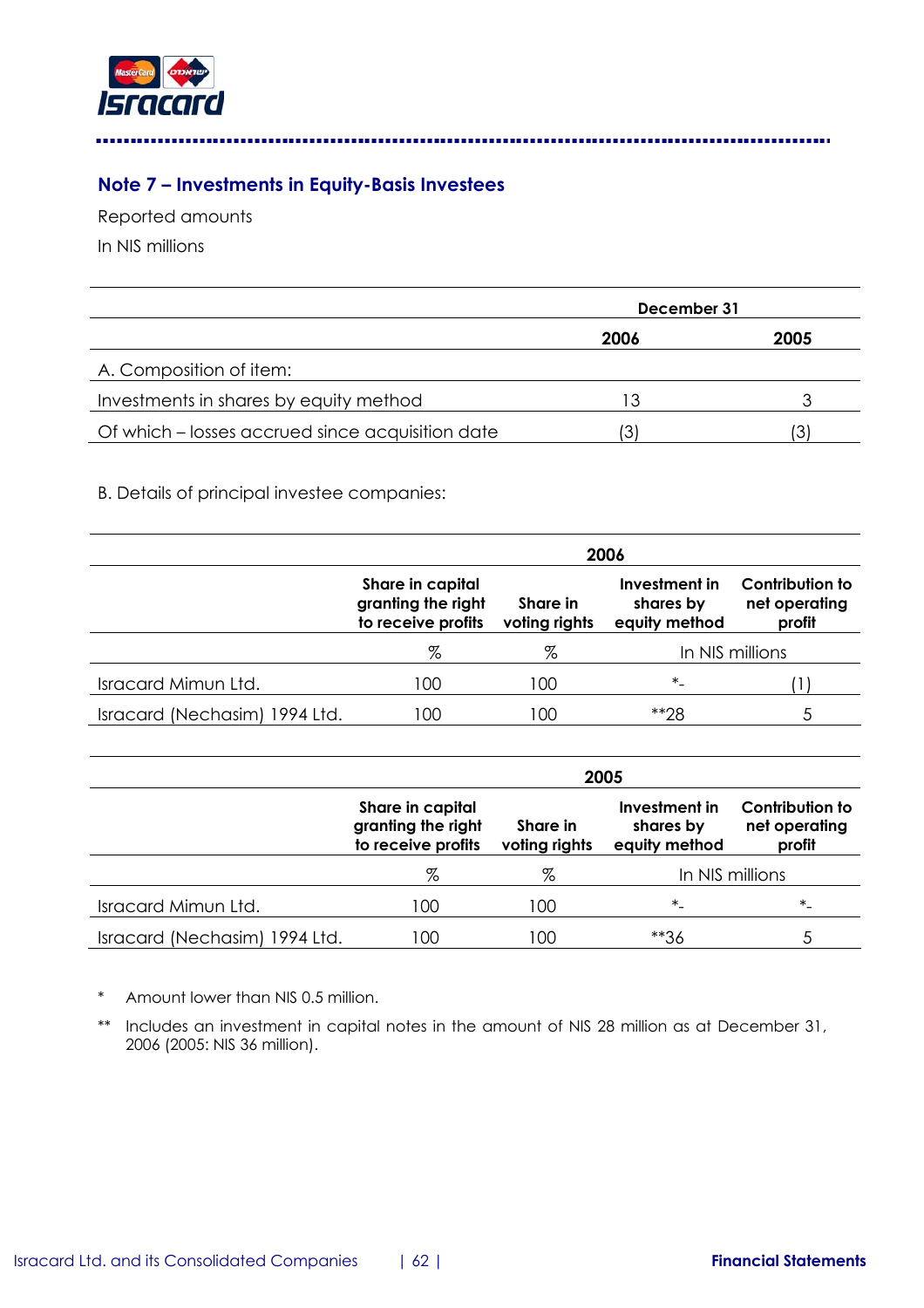# **Note 8 – Buildings and Equipment**

Reported amounts In NIS millions

...................

A. Composition:

|                                                | <b>Buildings</b><br>and<br>land | Installations<br>and<br>improvements<br>to rental<br>properties | Computers<br>and<br>peripheral<br>equipment | Software<br>$costs^{(1)}$ |          | Furniture<br>and office<br>Vehicles equipment Others Total |                |      |
|------------------------------------------------|---------------------------------|-----------------------------------------------------------------|---------------------------------------------|---------------------------|----------|------------------------------------------------------------|----------------|------|
| Cost:                                          |                                 |                                                                 |                                             |                           |          |                                                            |                |      |
| As at January 1, 2006                          | 69                              | 56                                                              | 130                                         | 27                        |          | 27                                                         | $\overline{2}$ | 312  |
| Additions                                      | $\mathbf{R}^*$                  | $*_{-}$                                                         | 21                                          | 5                         | $*_{-}$  |                                                            |                | $27$ |
| As at December 31, 2006                        | 69                              | 56                                                              | 151                                         | 32                        | 1        | 28                                                         | $\mathbf{2}$   | 339  |
| <b>Accrued depreciation:</b>                   |                                 |                                                                 |                                             |                           |          |                                                            |                |      |
| As at January 1, 2006                          | 7                               | 20                                                              | 101                                         | 11                        | $\ast$ _ | 18                                                         |                | 157  |
| Additions                                      |                                 | 2                                                               | 18                                          |                           | $*_{-}$  |                                                            |                | 23   |
| As at December 31, 2006                        | 8                               | 22                                                              | 119                                         | 12                        | $\ast$ . | 19                                                         |                | 180  |
| Depreciated balance as at<br>December 31, 2006 | 61                              | 34                                                              | 32                                          | 20                        | 1        | 9                                                          | $\mathbf 2$    | 159  |
| Depreciated balance as at<br>December 31, 2005 | 62                              | 36                                                              | 29                                          | 16                        | 1        | 9                                                          | $\overline{2}$ | 155  |
| Average weighted<br>depreciation rate in 2006: | 1.3                             | 4.9                                                             | 24.7                                        | 23.5                      | 15.0     | 10.1                                                       |                |      |
| Average weighted<br>deprecation rate in 2005:  | 1.3                             | 4.9                                                             | 25.4                                        | 21.8                      | 15.0     | 10.1                                                       |                |      |

\* Amount lower than NIS 0.5 million.

(1) Includes capitalized software costs.

B. Buildings in the amount of NIS 22 million are not used by the Company and its consolidated companies.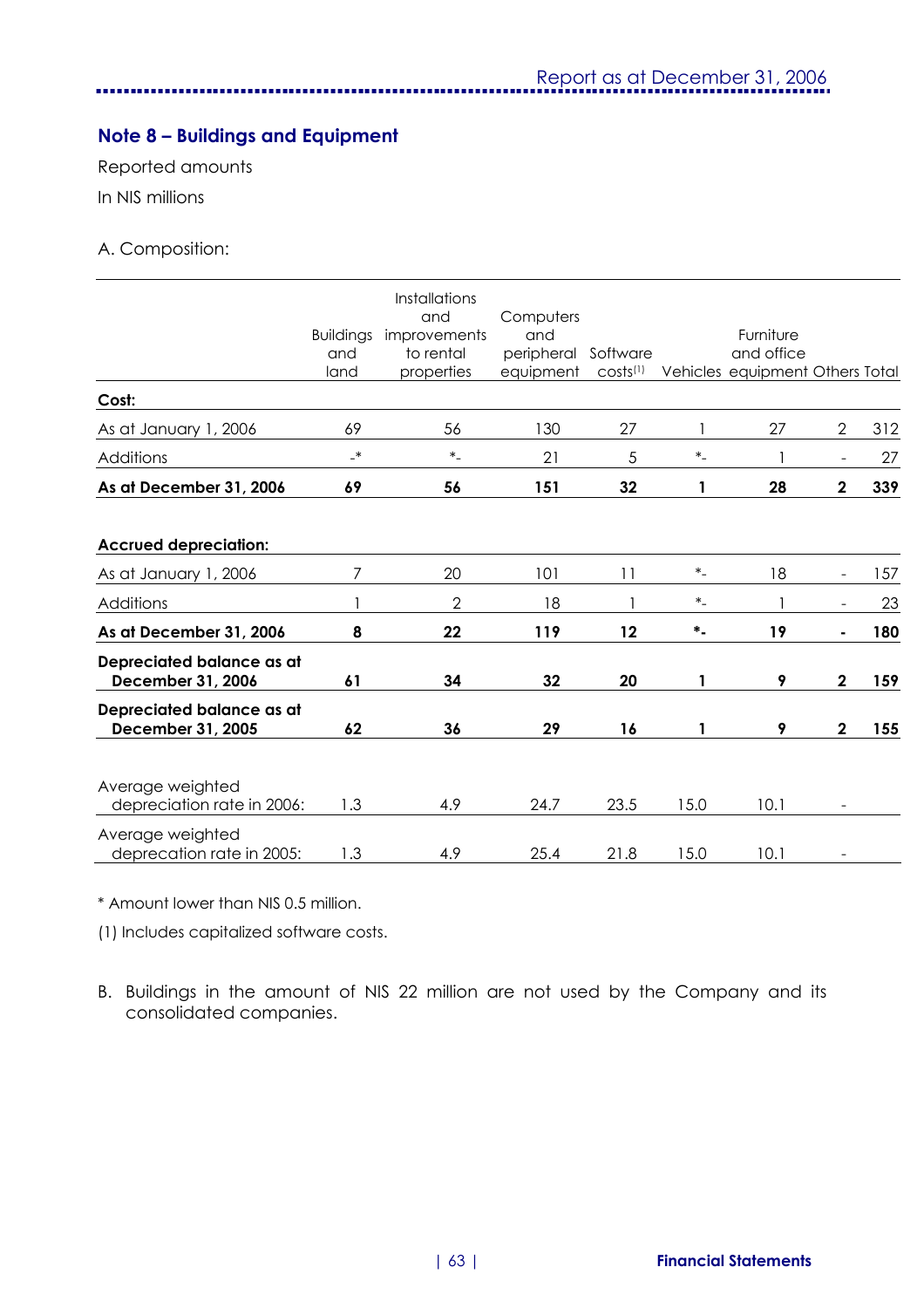

**Note 9 – Other Assets** 

Reported amounts In NIS millions

|                                              | December 31 |      |  |
|----------------------------------------------|-------------|------|--|
|                                              | 2006        | 2005 |  |
| Deferred taxes receivable, net (see Note 26) |             |      |  |

# **Other debtors and debit balances:**  Surplus of advance income tax payments over current provisions  $\qquad 7$  0 Loans to employees and the set of the set of the set of the set of the set of the set of the set of the set of the set of the set of the set of the set of the set of the set of the set of the set of the set of the set of t Prepaid expenses and the set of the set of the set of the set of the set of the set of the set of the set of the set of the set of the set of the set of the set of the set of the set of the set of the set of the set of the Related companies and the set of the set of the set of the set of the set of the set of the set of the set of the set of the set of the set of the set of the set of the set of the set of the set of the set of the set of th Others 1 1 Total other debtors and debit balances 31 34 34

**Total other assets 40 42** 

## **Note 10 – Credit from Banking Corporations**

|                                    | 2006                                                                                                    |      | December 31                                |      |
|------------------------------------|---------------------------------------------------------------------------------------------------------|------|--------------------------------------------|------|
|                                    | Average annual interest<br>rate<br>For transactions<br>For total<br>in the last month<br><b>balance</b> |      | 2006                                       | 2005 |
|                                    |                                                                                                         |      | <b>Reported amounts</b><br>in NIS millions |      |
| Credit in current drawing accounts | 8.03                                                                                                    | 7.68 | Δ                                          |      |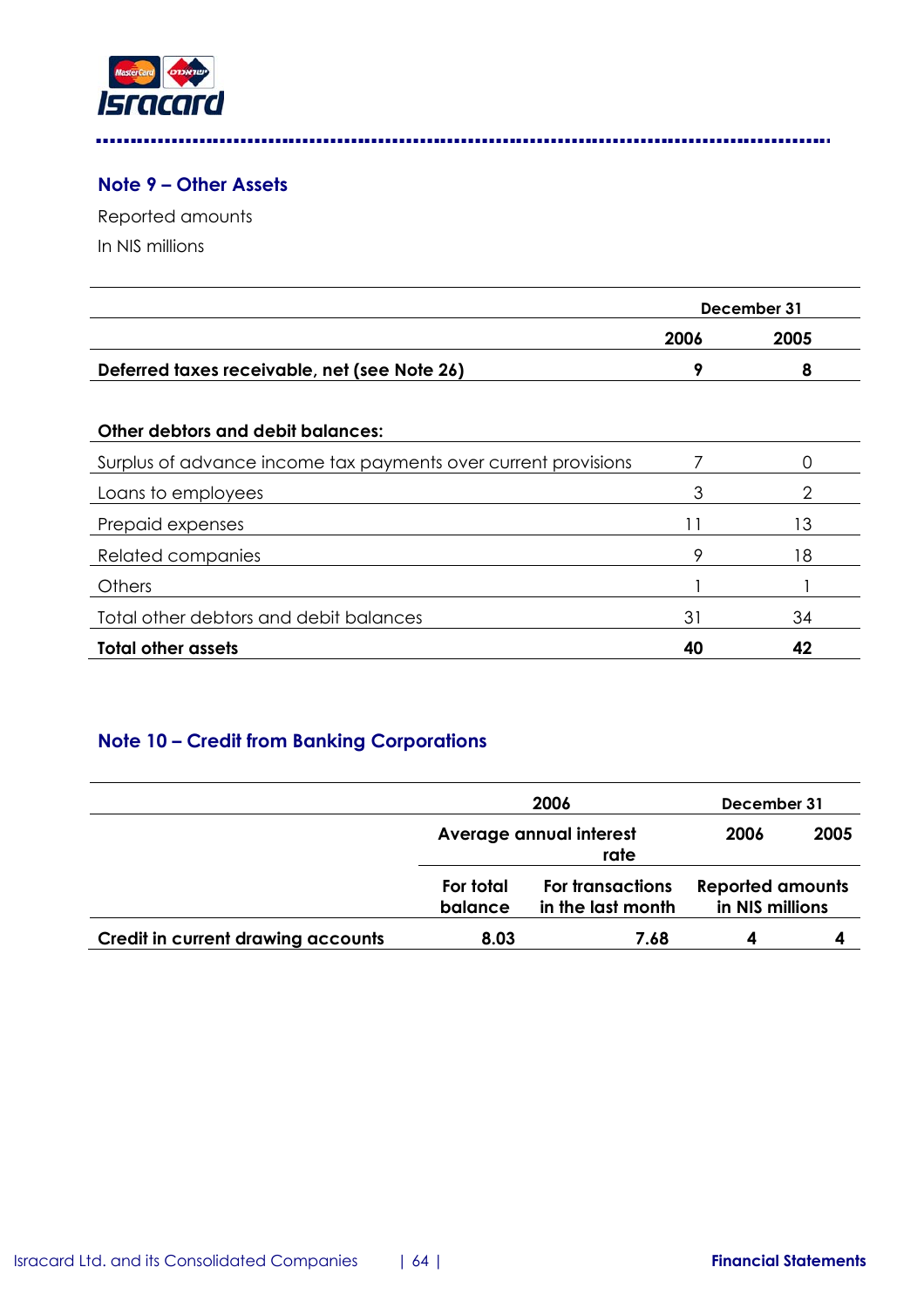# **Note 11 – Creditors in Respect of Credit Cards Activity**

Reported amounts In NIS millions

.....................

|                                                     | December 31 |       |  |
|-----------------------------------------------------|-------------|-------|--|
|                                                     | 2006        | 2005  |  |
| Businesses (1)                                      | 8,257       | 7,612 |  |
| Liabilities in respect of deposits                  | 5           | Ô     |  |
| Prepaid income                                      |             |       |  |
| Expenses payable (2)                                | 66          | 47    |  |
| Others                                              | 83          | 79    |  |
| Total creditors in respect of credit cards activity | 8,412       | 7,745 |  |

(1) Net of balances of advance payments to businesses in the amount of NIS 70 million (2005: NIS 122 million).

(2) Of which, a provision for Royalty program (stars) in the amount of NIS 39 million (2005: NIS 34 million).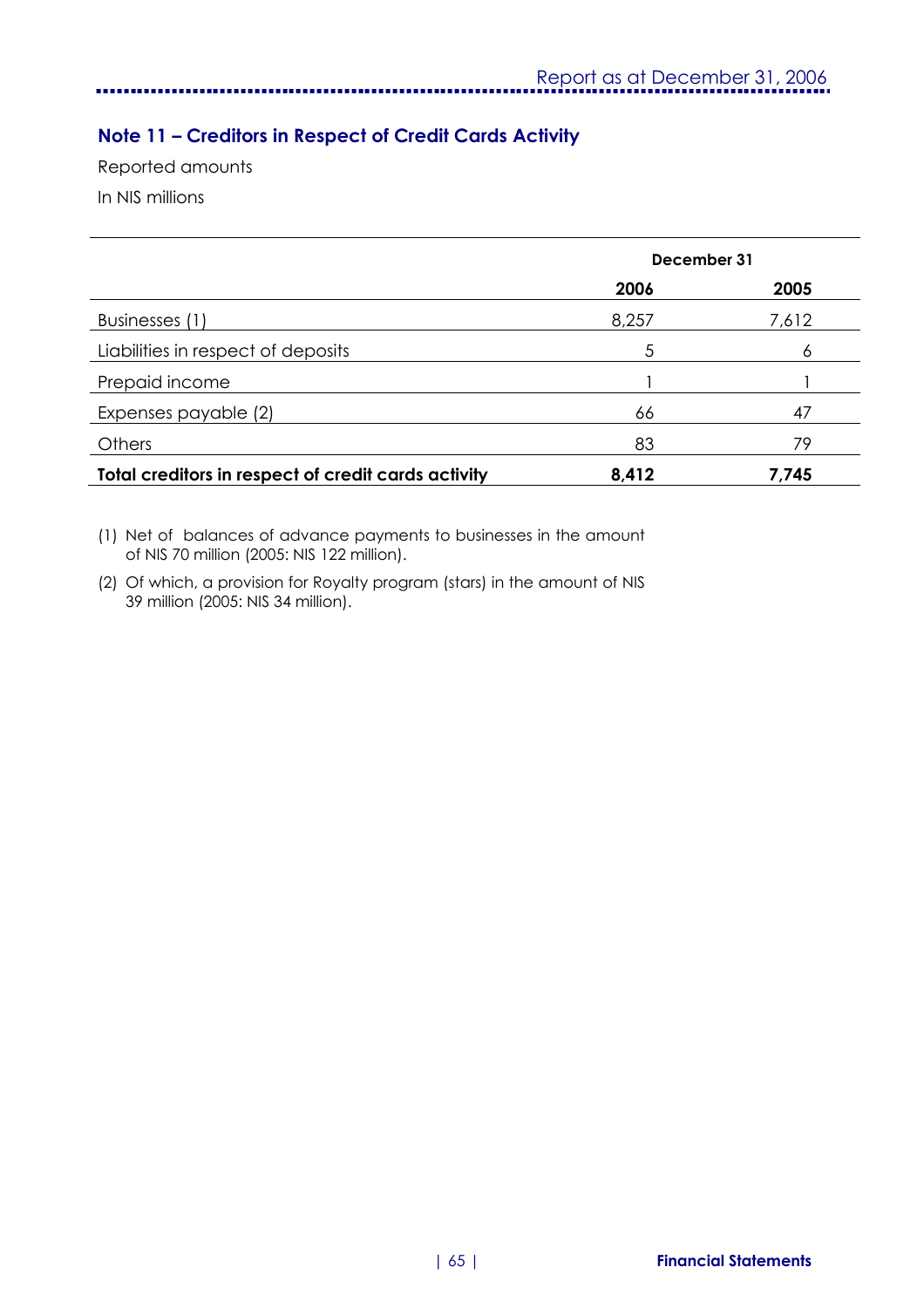

**Note 12 – Other Liabilities** 

Reported amounts In NIS millions

|                                                                                                          | December 31 |      |
|----------------------------------------------------------------------------------------------------------|-------------|------|
|                                                                                                          | 2006        | 2005 |
| Provision for deferred taxes, net (see Note 26)                                                          | 4           | 3    |
| Surplus of provision for severance pay, retirement pay, and<br>pensions over amount funded (see Note 14) | 11          | 11   |
| Other creditors and credit balances:                                                                     |             |      |
| Expenses payable in respect of salaries and related expenses                                             | 38          | 38   |
| Suppliers                                                                                                | 34          | 31   |
| Expenses payable                                                                                         | 36          | 36   |
| Institutions                                                                                             | 11          | 11   |
| Europay (Eurocard) Israel Ltd. (related party)                                                           | 247         | 197  |
| Others                                                                                                   | 15          | 16   |
| Total other creditors and credit balances                                                                | 381         | 329  |
| <b>Total other liabilities</b>                                                                           | 396         | 343  |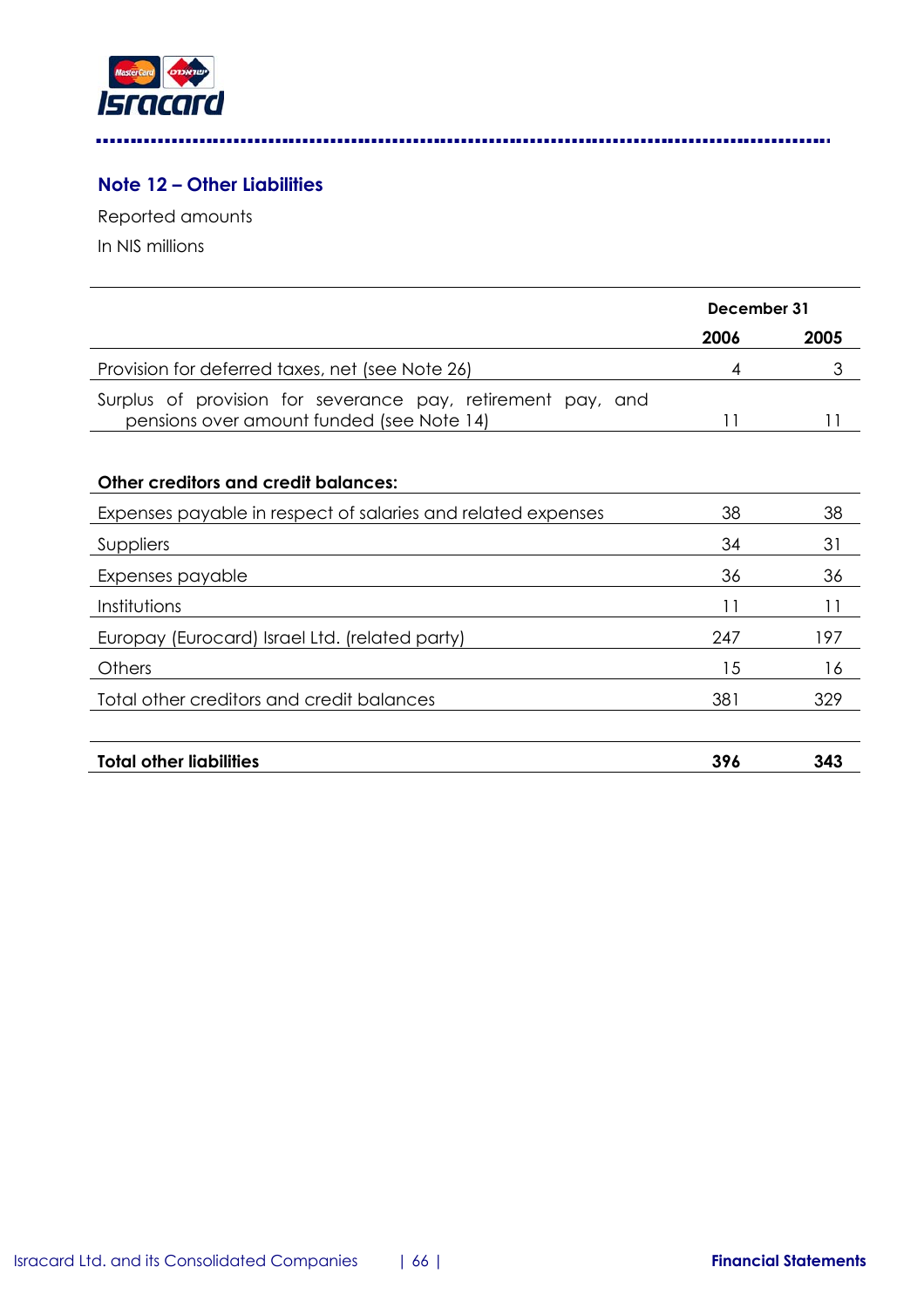# **Note 13 – Shareholders' Equity**

## **A. Composition (identical on December 31, 2005):**

|                                 | December 31,2006 |                           |  |  |
|---------------------------------|------------------|---------------------------|--|--|
|                                 | Registered       | <b>Issued and paid-up</b> |  |  |
|                                 | In NIS           |                           |  |  |
| Common shares of NIS 0.0001     | 100              | 72                        |  |  |
| Special share of NIS 0.0001 (1) |                  |                           |  |  |
|                                 | 100              | 72                        |  |  |

(1) One share registered, issued, and paid-up.

## **B. Shares rights:**

The special share grants its holder the following rights, in addition to the right to receive invitations to and participate and vote in the Company's general meetings:

- (A) In every general meeting of the Company, the owner of the special share shall have 51% of the total votes to which all shareholders of the Company are entitled at that time.
- (B) The rights attached to the special share cannot be changed except by written consent of its holder.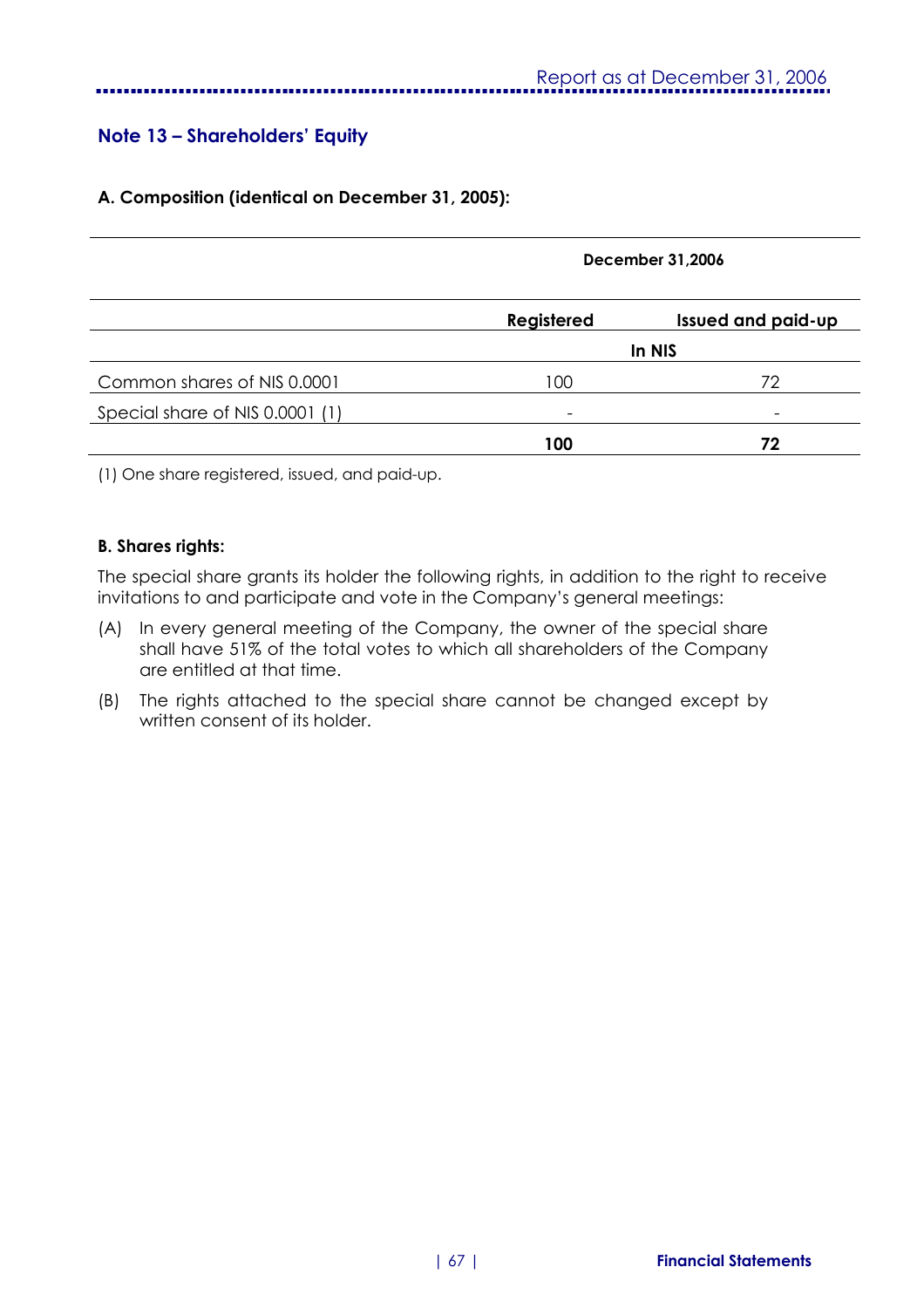

# **Note 13 – Shareholders' Equity (cont.)**

Reported amounts

In NIS millions

## **C. Capital Adequacy According to the Supervisor of Banks' Requirements**

|                                                                       | December 31, 2006 |                         | December 31, 2005 |                         |
|-----------------------------------------------------------------------|-------------------|-------------------------|-------------------|-------------------------|
|                                                                       | <b>Balances</b>   | <b>Risk</b><br>balances | <b>Balances</b>   | <b>Risk</b><br>balances |
| 1. Capital for the purpose of calculating<br>the capital ratio:       |                   |                         |                   |                         |
| Tier 1 capital                                                        | 704               |                         | 584               |                         |
|                                                                       |                   |                         |                   |                         |
| 2. Weighted risk balances:                                            |                   |                         |                   |                         |
| Credit risk                                                           |                   |                         |                   |                         |
| Assets:                                                               |                   |                         |                   |                         |
| Cash on hand and deposits with banks                                  | 1,495             | 299                     | 1,321             | 264                     |
| Debtors in respect of credit cards activity                           | 7,797             | 1,829                   | 7,143             | 1,591                   |
| Securities                                                            | 12                | 12                      | 12                | 12                      |
| Investments                                                           | 13                | 13                      | 3                 | 3                       |
| <b>Buildings and equipment</b>                                        | 159               | 159                     | 155               | 155                     |
| Other assets                                                          | 40                | 32                      | 42                | 42                      |
| <b>Total assets</b>                                                   | 9,516             | 2,344                   | 8,676             | 2,067                   |
| Market risk                                                           |                   | 32                      |                   | 29                      |
| <b>Total risk assets</b>                                              | 9,516             | 2,376                   | 8,676             | 2,096                   |
|                                                                       |                   |                         |                   |                         |
| 3. Ratio of capital to risk components:                               | In $%$            |                         | In $%$            |                         |
| Ratio of Tier 1 capital to risk components                            | 29.6              |                         | 27.9              |                         |
| Ratio of total capital to risk components                             | 29.6              |                         | 27.9              |                         |
| Ratio of minimum total capital required<br>by the Supervisor of Banks | 9                 |                         | 9                 |                         |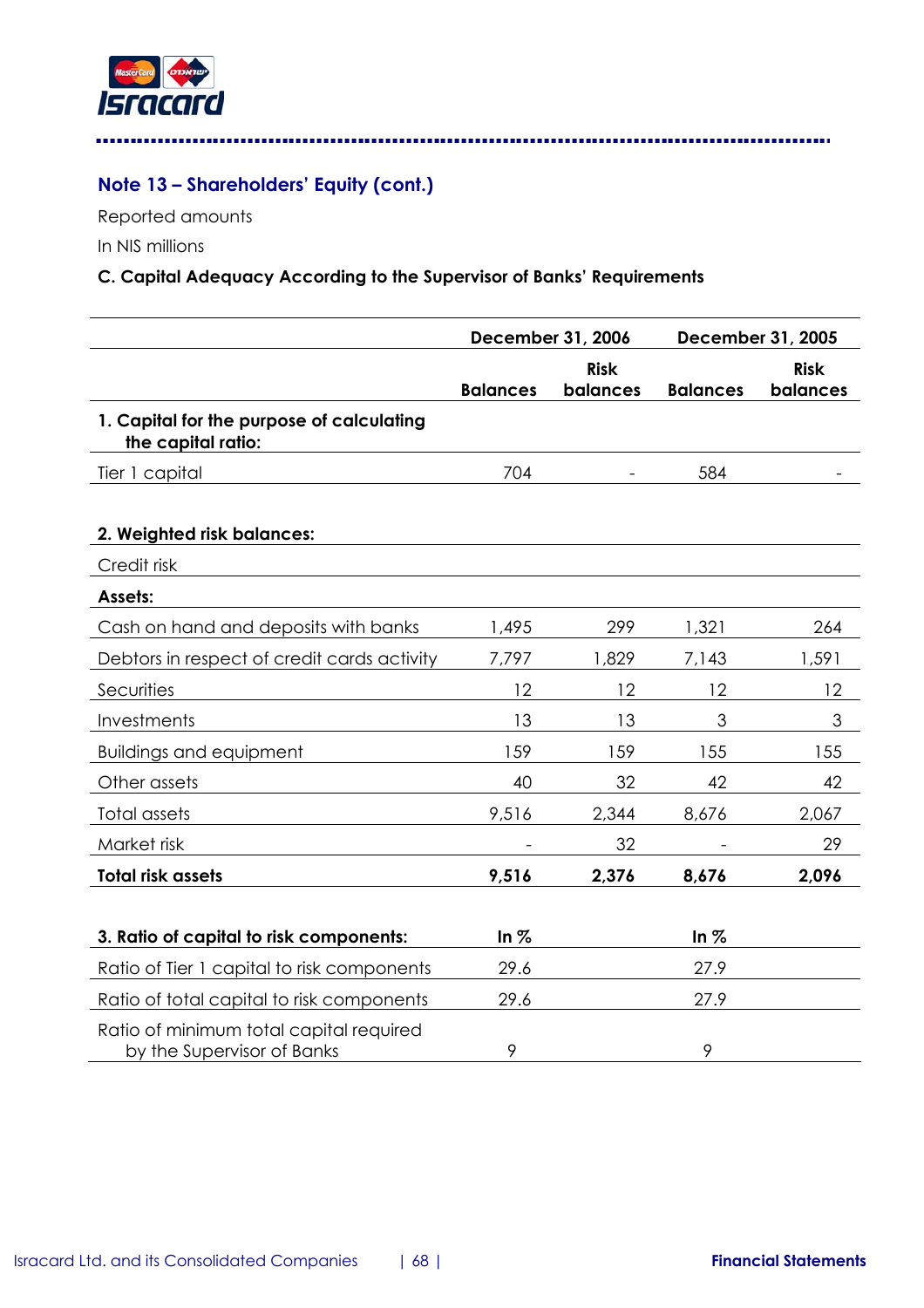## **Note 14 – Employees Rights**

#### **A. Retirement Compensation and Pension**

(1) General

The pension rights of employees reaching retirement age are mainly covered by the amounts accrued in pension-based provident funds, compensation funds, and senior employees' insurance policies, while the remainder of such rights is covered by a liability included in the financial statements. Retirement of an employee exempts the Company from the payment of severance compensation.

- (2) Personal Contracts Chairman of the Board of directors and CEO of the Company
	- (A) The Chairman of the Board of Directors, who is a controlling shareholder of Bank Hapoalim B.M. (hereinafter: the "Bank"), is entitled, according to the approval by the general meeting on September 28, 2005, at the end of his term of service at the Company, to retirement pay at a rate of 250% per year, and six months' adjustment pay. Notwithstanding and in addition to the aforesaid, should he cease to serve as Chairman of the Board of Directors of the Company other than on his own initiative, he shall be entitled to double the amount owed for adjustment pay.

Prior to the presentation of the terms of employment of the Chairman of the Board of directors for approval by the general meeting of the Company, said terms of employment were approved by the Audit Committee and by the Board of Directors of the Company.

(B) The CEO is employed under a personal contract between the CEO and the Bank. At the termination of the employee-employer relationship between the Bank and the CEO of the Company, if the sum of his age and his period of employment at the Bank exceeds 75 years (provided he has not reached the age of 62 years), the CEO will be entitled to early retirement, and may choose between enlarged severance compensation at a rate of 250% of his last monthly salary multiplied by the number of years of employment at the Bank, or a monthly pension at varying rates to be paid from the date of his early retirement until he reaches the retirement age specified by law. The rate of the pension is 2.67% per year for the first 15 years of work, 2% per year for each additional year in which he did not serve at the rank of a Deputy Managing Director of the Bank, and 2.5% for each year in which he served in any position at the rank of a Deputy Managing Director of the Bank, up to a maximum rate of 70% of the salary that entitles him to the pension. After reaching the age of 62, the CEO of the Company may choose only the enlarged compensation option.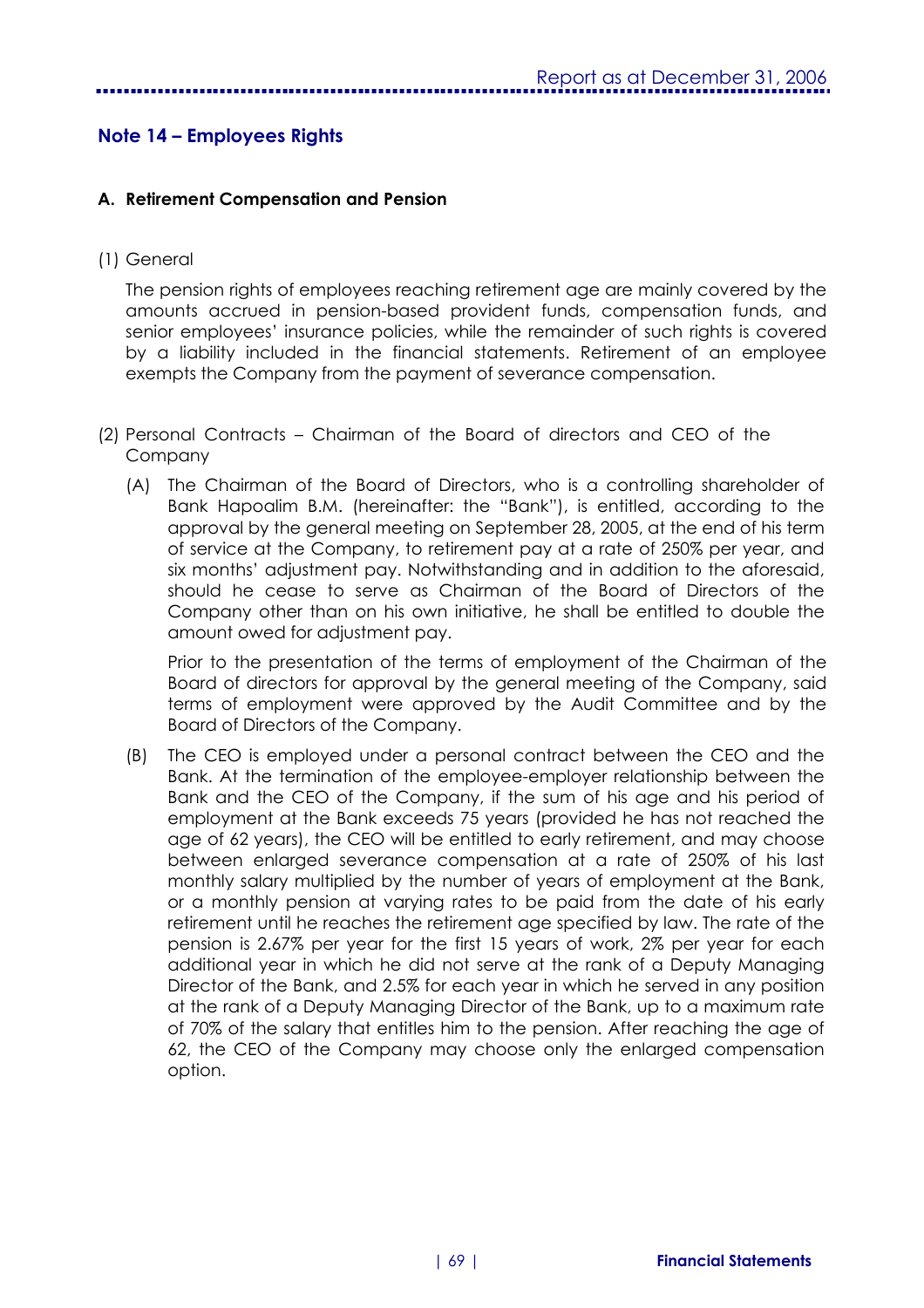

## **Note 14 – Employee Rights (cont.)**

## **A. Retirement Compensation and Pension (cont.)**

The financial statements include adequate provisions to cover the liabilities detailed in Sections 2(A) and (B) above.

#### **B. Bonuses**

(1) The Chairman of the Board of Directors is entitled to an annual bonus at varying rates, based on Bank's net return on equity, as well as the ratio of net profit to the Bank's balance sheet assets. The Company shall bear the cost of 70% of the aforesaid annual bonus. The terms of employment of the Chairman of the Board of directors were approved by the general meeting of shareholders of the Bank.

During 2006, the Chairman of the Board of directors gave notification that despite his existing contract, he would be willing for the calculation of the bonus to be made while deducting from the Bank's profits the considerable profits to be obtained as a result of the sale of assets imposed upon the Bank under the Bachar Reform.

- (2) The CEO of the Company is entitled to a signing bonus for every year of work and an annual bonus derived from the amount of his salary and from the Bank's rate of net return on equity.
- (3) Under an agreement signed between the Bank and the employees' union at the Bank, some employees are entitled to an annual bonus expressed in units of monthly salaries at varying amounts, based on the Bank's rate of net return on equity. The bonus for each individual employee is differential and is based on the employee's achievements. The Company employs employees who are on loan from Bank Hapoalim, and as such are entitled to the aforesaid bonus.
- (4) Under the employment agreement, the CEO of the Company was granted phantom options (a monetary grant based on the change in the price of the parent company's share on the Tel Aviv Stock Exchange) at no cost for the years 2004-2006.
- (5) Some employees are entitled to a "Jubilee Grant" at the end of 25 and 40 years of employment at the Company.
- (6) Some employees are entitled to compensation for unutilized sick days upon retirement.

The financial statements include appropriate provisions in respect of Sections (5) and (6) above, based on actuarial calculations, which include a real salary increment at a rate of 1% per year, and capitalized at an annual discount rate of 4%, with a total balance of approximately NIS 4 million (2005: NIS 4 million).

The financial statements include full provisions for all of the aforesaid bonuses.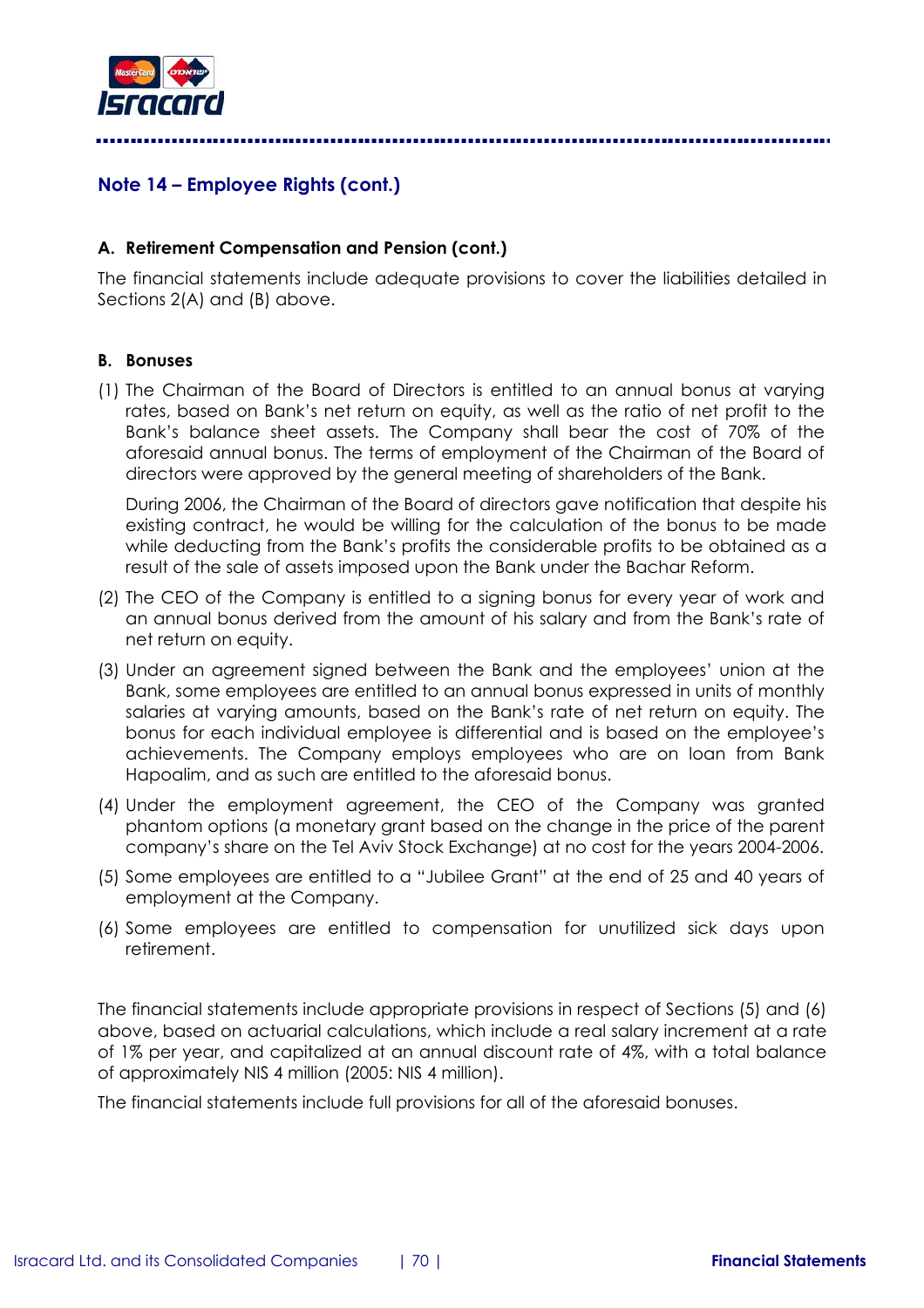## **Note 14 – Employee Rights (cont.)**

## **C. Vacations**

The Company's employees are entitled, by law and according to employment agreements, to annual vacation days. The provision was calculated based on employees' most recent salaries and the number of vacation days accumulated, with the addition of the required incidental expenses. The balance of the provision at the balance sheet date totaled approximately NIS 2 million.

#### **D. Retirement program**

The balance of the provision for retirement programs implemented in recent years amounts to NIS 5 million. The provision is based on actuarial calculations, including a real salary increment at a rate of 1% per year, and capitalized at an annual discount rate of 4%.

#### **E. Options to Employees**

In May 2004, the Board of Directors of the Bank approved an option program for the Bank's employees. Within the program, permanent Bank employees, including employees of the Company on loan from the Bank, shall be allocated nontradable option notes, at no cost, exercisable into common shares of NIS 1 of the Bank, at an exercise price of NIS 1 each. Under the terms of the program, the option notes will be granted in six equal annual portions over the course of six years, and will be exercisable starting when 48 months have elapsed from January 1 of the year in which they were granted.

Up to and including 2006, 247,256 option notes were allocated to employees of the Company on loan from the Bank. The value of the benefit in respect of these allocations, calculated according to the Black and Scholes model, amounts to approximately NIS 3 million.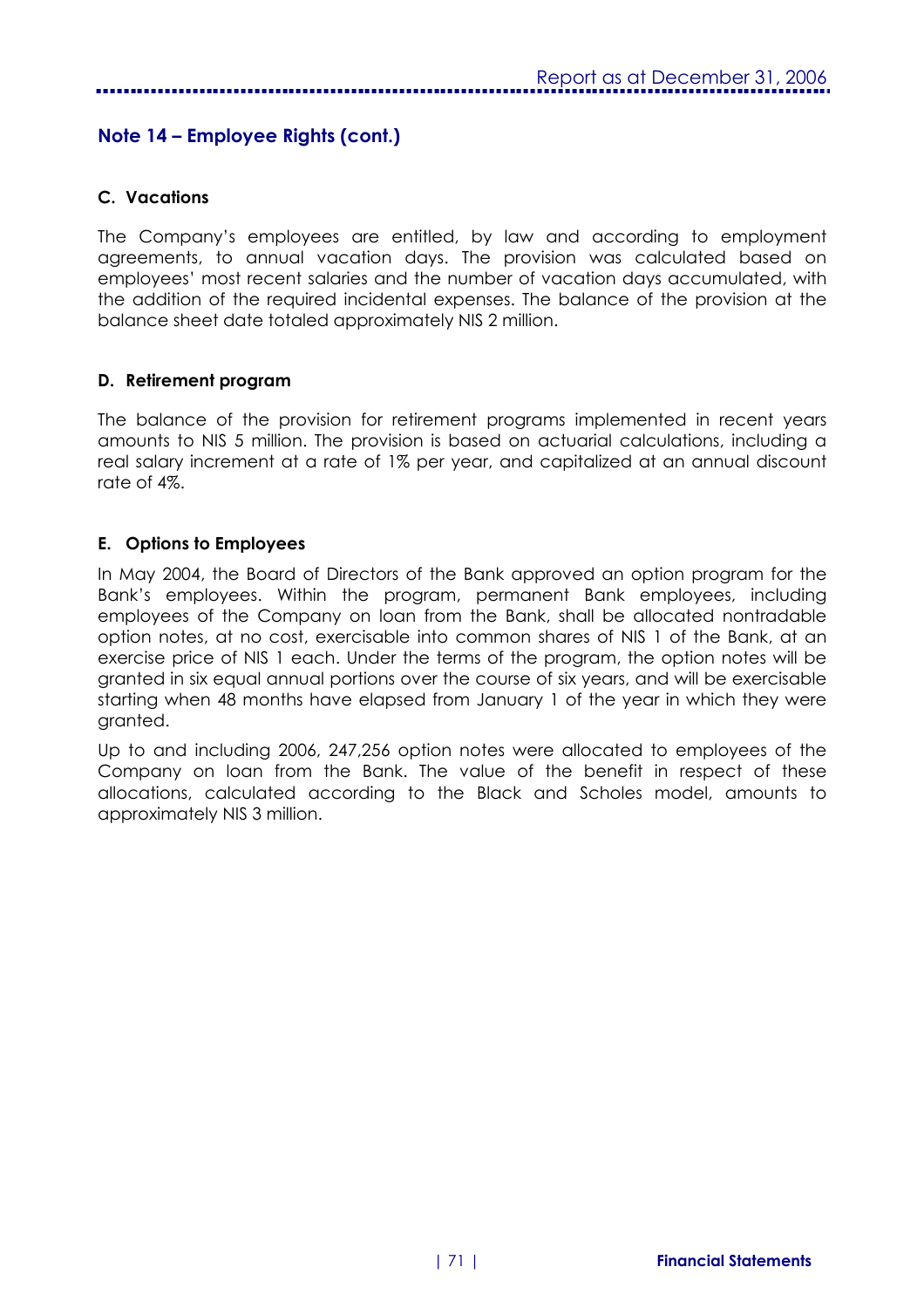

# **Note 15 – Assets and Liabilities by Linkage Base**

Reported amounts In NIS millions

**December 31, 2006 Israeli currency Foreign currency\*\* Unlinked linked USD Other CPI-Nonmonetary items Total Assets**  Cash on hand and deposits with banks 1,195 264 33 3 - 1,495 Debtors in respect of credit cards activity 7,640 47 110  $*$ - - 7,797 Securities **5** - - - - - - 12 12 Investments in equity-basis investee companies and the set of the set of the set of the set of the set of the set of the set of the set of the set of the set of the set of the set of the set of the set of the set of the set of the set of the set of the set of Buildings and equipment The Communication of the Communication of the Communication of the 159 159 Other assets 22 7 - - 11 40 **Total assets 8,857 318 143 3 195 9,516 Liabilities**  Credit from banking corporations 1 - 3 - - 4 Creditors in respect of credit cards activity 8,258 46 107 - 1 8,412 Other liabilities 396 - - - - - 396 **Total liabilities 8,655 46 110 - 1 8,812**  Difference 202 272 33 3 194 704

Amount lower than NIS 0.5 million.

\*\* Including foreign currency-linked.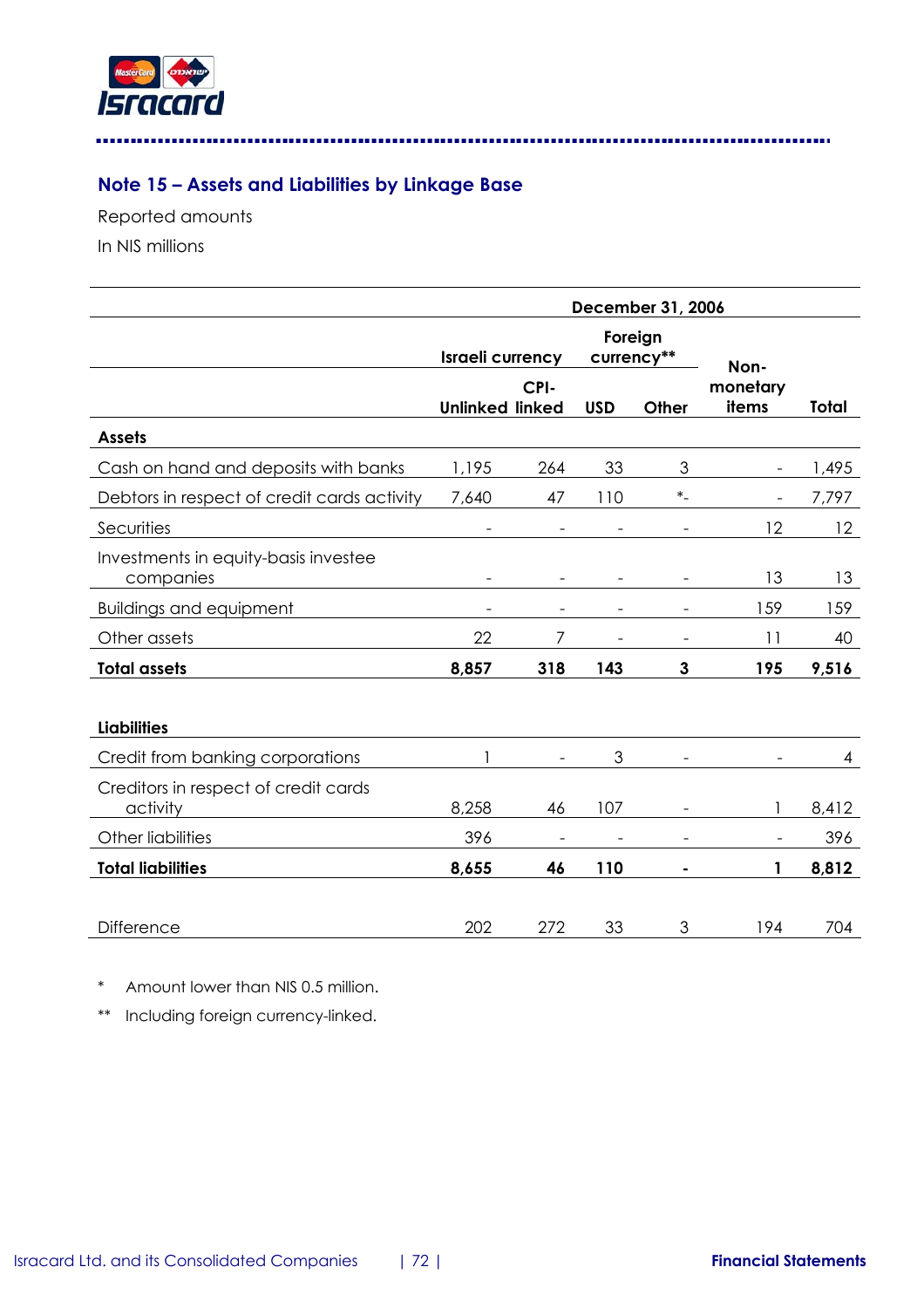# **Note 15 – Assets and Liabilities by Linkage Base (cont.)**

Reported amounts In NIS millions

.....................

|                                                   | December 31, 2005                         |                          |                          |         |                   |              |  |
|---------------------------------------------------|-------------------------------------------|--------------------------|--------------------------|---------|-------------------|--------------|--|
|                                                   | Foreign<br>currency**<br>Israeli currency |                          |                          |         | Non-              |              |  |
|                                                   | <b>Unlinked linked</b>                    | CPI-                     | <b>USD</b>               | Other   | monetary<br>items | <b>Total</b> |  |
| <b>Assets</b>                                     |                                           |                          |                          |         |                   |              |  |
| Cash on hand and deposits with banks              | 1,025                                     | 270                      | 26                       | $*_{-}$ |                   | 1,321        |  |
| Debtors in respect of credit cards activity       | 6,989                                     | 44                       | 110                      |         |                   | 7,143        |  |
| Securities                                        |                                           | $\overline{\phantom{0}}$ | $\overline{\phantom{a}}$ |         | 12                | 12           |  |
| Investments in equity-basis investee<br>companies |                                           |                          |                          |         | 3                 | 3            |  |
| <b>Buildings and equipment</b>                    |                                           |                          |                          |         | 155               | 155          |  |
| Other assets                                      | 29                                        |                          |                          |         | 13                | 42           |  |
| <b>Total assets</b>                               | 8,043                                     | 314                      | 136                      |         | 183               | 8,676        |  |
| <b>Liabilities</b>                                |                                           |                          |                          |         |                   |              |  |
| Credit from banking corporations                  | $\overline{4}$                            |                          |                          |         |                   | 4            |  |
| Creditors in respect of credit cards<br>activity  | 7,585                                     | 44                       | 115                      |         |                   | 7,745        |  |
| Other liabilities                                 | 343                                       |                          |                          |         |                   | 343          |  |
| <b>Total liabilities</b>                          | 7,932                                     | 44                       | 115                      |         | 1                 | 8,092        |  |
|                                                   |                                           |                          |                          |         |                   |              |  |
| <b>Difference</b>                                 | 111                                       | 270                      | 21                       |         | 182               | 584          |  |

\* Amount lower than NIS 0.5 million.

\*\* Including foreign currency-linked.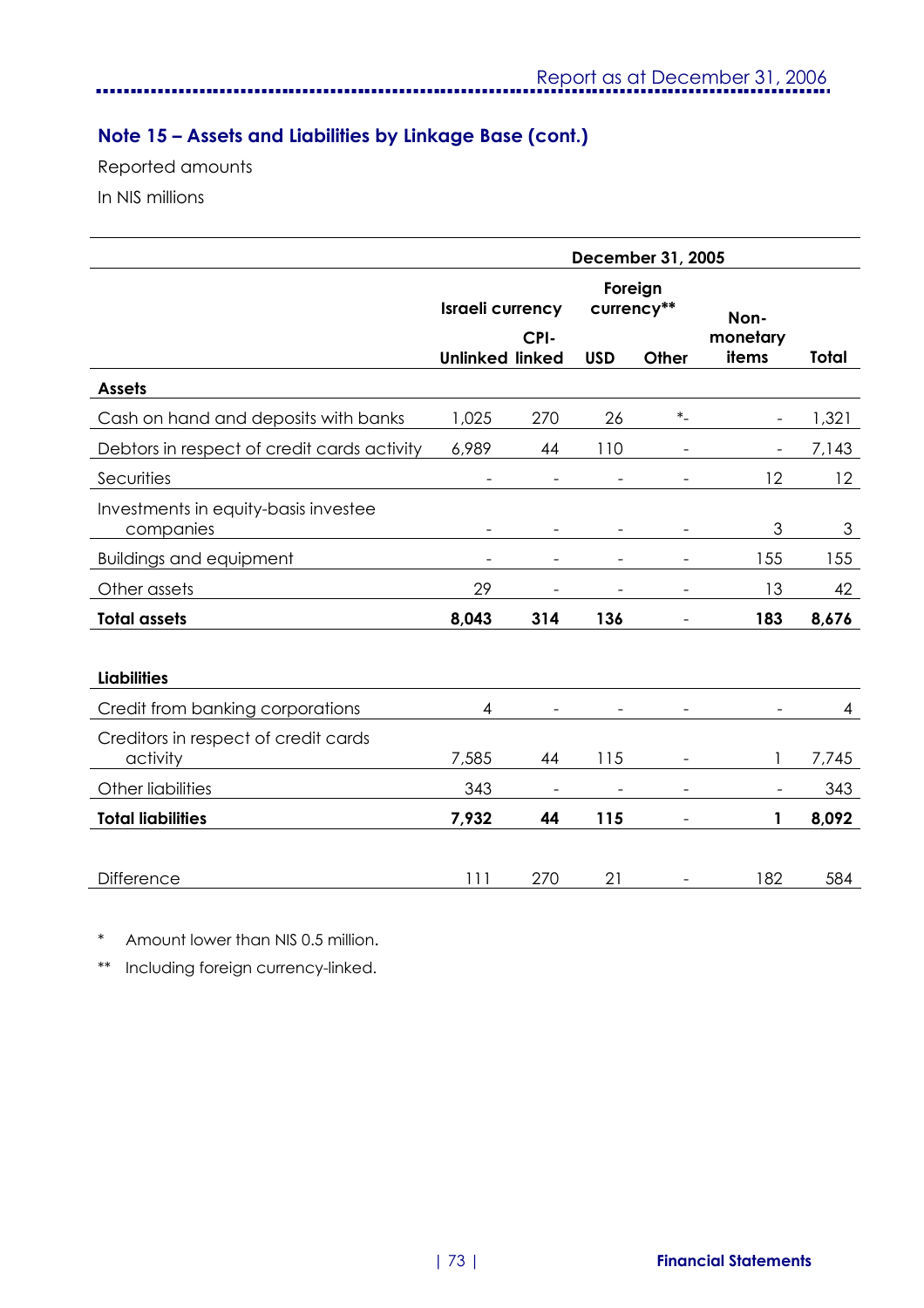

# **Note 16 – Assets and Liabilities by Linkage Base and by Term to Maturity**

Reported amounts In NIS millions

|                                              |                           |                             |                                                             | December 31, 2006                      |                                       |                                                              |
|----------------------------------------------|---------------------------|-----------------------------|-------------------------------------------------------------|----------------------------------------|---------------------------------------|--------------------------------------------------------------|
|                                              |                           |                             | <b>Expected future contractual cash flows</b>               |                                        |                                       |                                                              |
|                                              | Upon<br>demand<br>1 month | Over 1<br>month<br>3 months | Over 3<br>months<br>and up to and up to and up to<br>1 year | Over 1<br>year and<br>up to 2<br>years | Over <sub>2</sub><br>years<br>3 years | Over <sub>3</sub><br>years<br>and up to and up to<br>4 years |
| Unlinked Israeli currency                    |                           |                             |                                                             |                                        |                                       |                                                              |
| Assets                                       | 5,181                     | 1,705                       | 1,610                                                       | 292                                    | 55                                    | 1                                                            |
| Liabilities                                  | 4,329                     | 2,028                       | 1,684                                                       | 291                                    | 57                                    |                                                              |
| <b>Difference</b>                            | 852                       | (323)                       | (74)                                                        | 1                                      | (2)                                   | $\mathbf{1}$                                                 |
| <b>CPI-linked Israeli currency</b><br>Assets | 25                        | 12                          | 266                                                         | 17                                     |                                       |                                                              |
| Liabilities                                  | 23                        | 11                          | 10                                                          | $\overline{2}$                         |                                       |                                                              |
| <b>Difference</b>                            | $\mathbf 2$               | 1                           | 256                                                         | 15                                     | $\blacksquare$                        |                                                              |
| Foreign currency (3)                         |                           |                             |                                                             |                                        |                                       |                                                              |
| Assets                                       | 96                        | 23                          | 22                                                          | $\overline{4}$                         |                                       |                                                              |
| Liabilities                                  | 59                        | 24                          | 21                                                          | $\overline{4}$                         |                                       |                                                              |
| <b>Difference</b>                            | 37                        | (1)                         | 1                                                           |                                        |                                       |                                                              |
| Non-monetary items                           |                           |                             |                                                             |                                        |                                       |                                                              |
| Assets                                       |                           |                             |                                                             |                                        |                                       |                                                              |
| Liabilities                                  |                           |                             |                                                             |                                        |                                       |                                                              |

Difference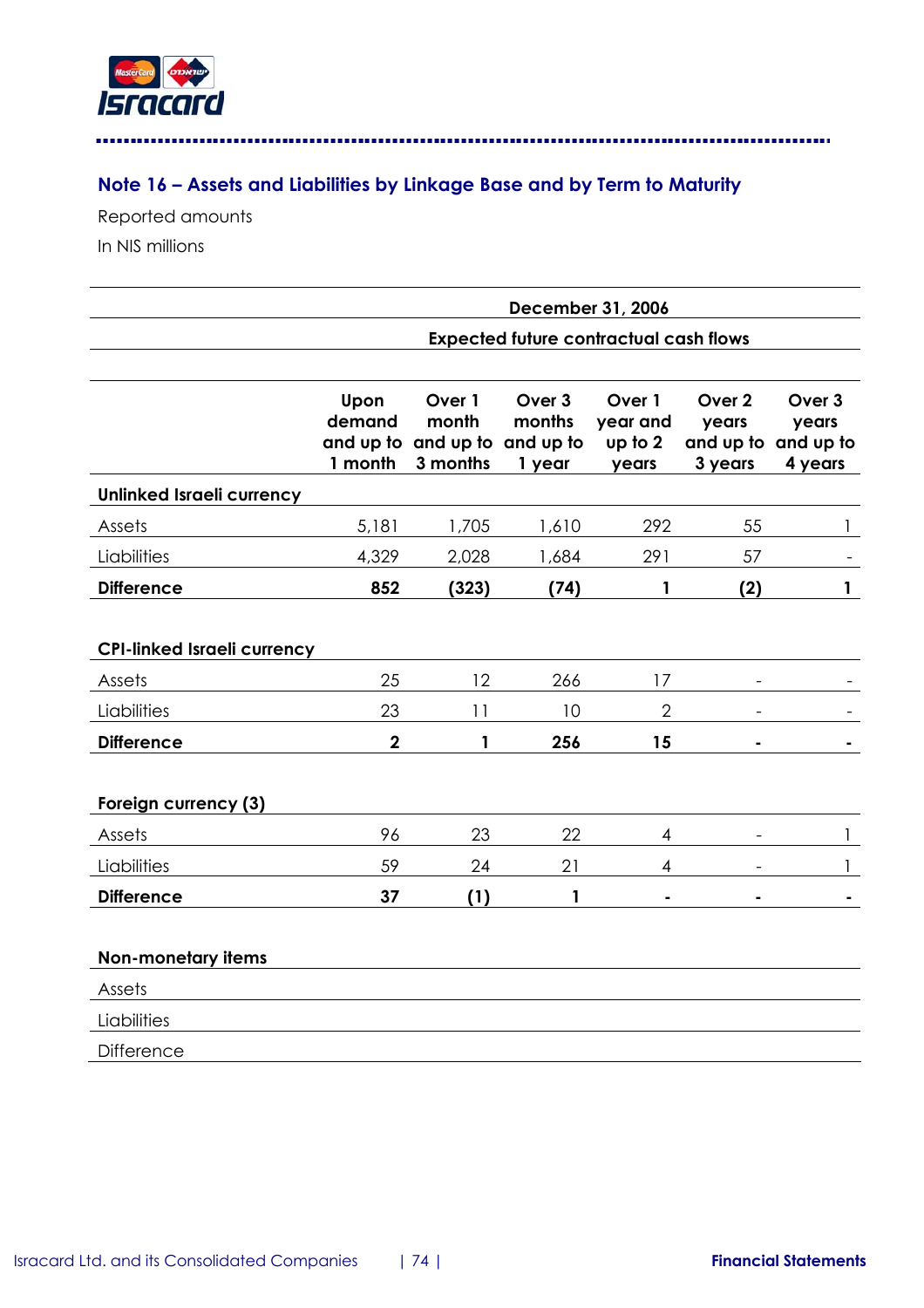## **Note 16 – Assets and Liabilities by Linkage Base and by Term to Maturity (cont.)**

|                                                   |                                        |                                           |                                       | <b>Balance sheet</b>                  |       |
|---------------------------------------------------|----------------------------------------|-------------------------------------------|---------------------------------------|---------------------------------------|-------|
|                                                   |                                        |                                           |                                       | balance (2)                           |       |
| Over 4<br>years and years and<br>up to 5<br>years | Over <sub>5</sub><br>up to 10<br>years | Over 10<br>years<br>and up to<br>20 years | <b>Total</b><br>cash<br>$flows^{(1)}$ | <b>No</b><br>maturity<br>$date^{(4)}$ | Total |
| $\overline{2}$                                    |                                        | $\overline{\phantom{a}}$                  | 8,846                                 | 14                                    | 8,857 |
| $\mathfrak{S}$                                    | $\overline{2}$                         | 4                                         | 8,398                                 | 257                                   | 8,655 |
| (1)                                               | (2)                                    | (4)                                       | 448                                   | (243)                                 | 202   |
| 1                                                 | $\overline{\phantom{a}}$               | $\overline{\phantom{a}}$                  | 321                                   | $\overline{\phantom{0}}$              | 318   |
|                                                   |                                        | $\qquad \qquad -$                         | 46                                    |                                       | 46    |
|                                                   |                                        |                                           | 275                                   |                                       | 272   |
| $\qquad \qquad -$                                 | $\overline{\phantom{a}}$               | $\overline{\phantom{a}}$                  | 146                                   |                                       | 146   |
| $\overline{\phantom{0}}$                          |                                        | $\qquad \qquad -$                         | 109                                   |                                       | 110   |
|                                                   |                                        |                                           | 37                                    | (1)                                   | 36    |
|                                                   |                                        |                                           |                                       | 195                                   | 195   |
|                                                   |                                        |                                           |                                       |                                       |       |
|                                                   |                                        |                                           |                                       | 194                                   | 194   |

(1) Expected future contractual cash flows in respect of asset and liability items by linkage base, according to remaining contractual terms to maturity of each flow. Data are presented deducting provisions for doubtful debts.

- (2) As included in Note 15, "Assets and Liabilities by Linkage Base."
- (3) Including foreign currency-linked.
- (4) Including assets whose maturity date has elapsed in the amount of NIS 5 million.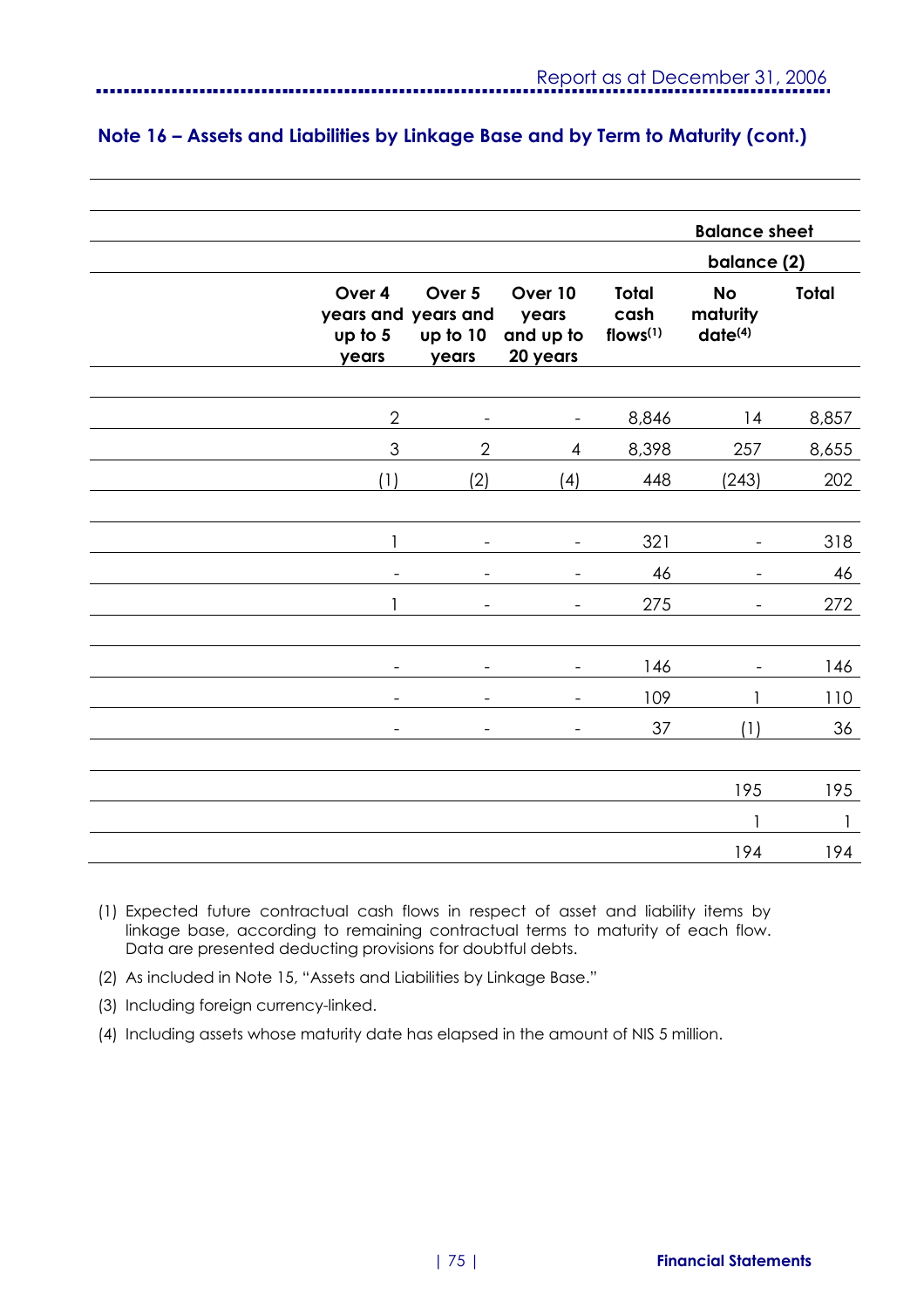

# **Note 16 – Assets and Liabilities by Linkage Base and by Term to Maturity (cont.)**

Reported amounts In NIS millions

|                   |                           |                                                              |                                               | December 31, 2006                             |                            |                                                   |
|-------------------|---------------------------|--------------------------------------------------------------|-----------------------------------------------|-----------------------------------------------|----------------------------|---------------------------------------------------|
|                   |                           |                                                              | <b>Expected future contractual cash flows</b> |                                               |                            |                                                   |
|                   | Upon<br>demand<br>1 month | Over 1<br>month<br>and up to and up to and up to<br>3 months | Over 3<br>months<br>1 year                    | Over 1<br>year and<br>up to 2<br><b>years</b> | Over 2<br>years<br>3 years | Over 3<br>years<br>and up to and up to<br>4 years |
| Total             |                           |                                                              |                                               |                                               |                            |                                                   |
| Assets            | 5,302                     | 1,740                                                        | 1,898                                         | 313                                           | 55                         | $\overline{2}$                                    |
| Liabilities       | 4,410                     | 2,063                                                        | 1,716                                         | 297                                           | 57                         |                                                   |
| <b>Difference</b> | 892                       | (323)                                                        | 182                                           | 16                                            | (2)                        |                                                   |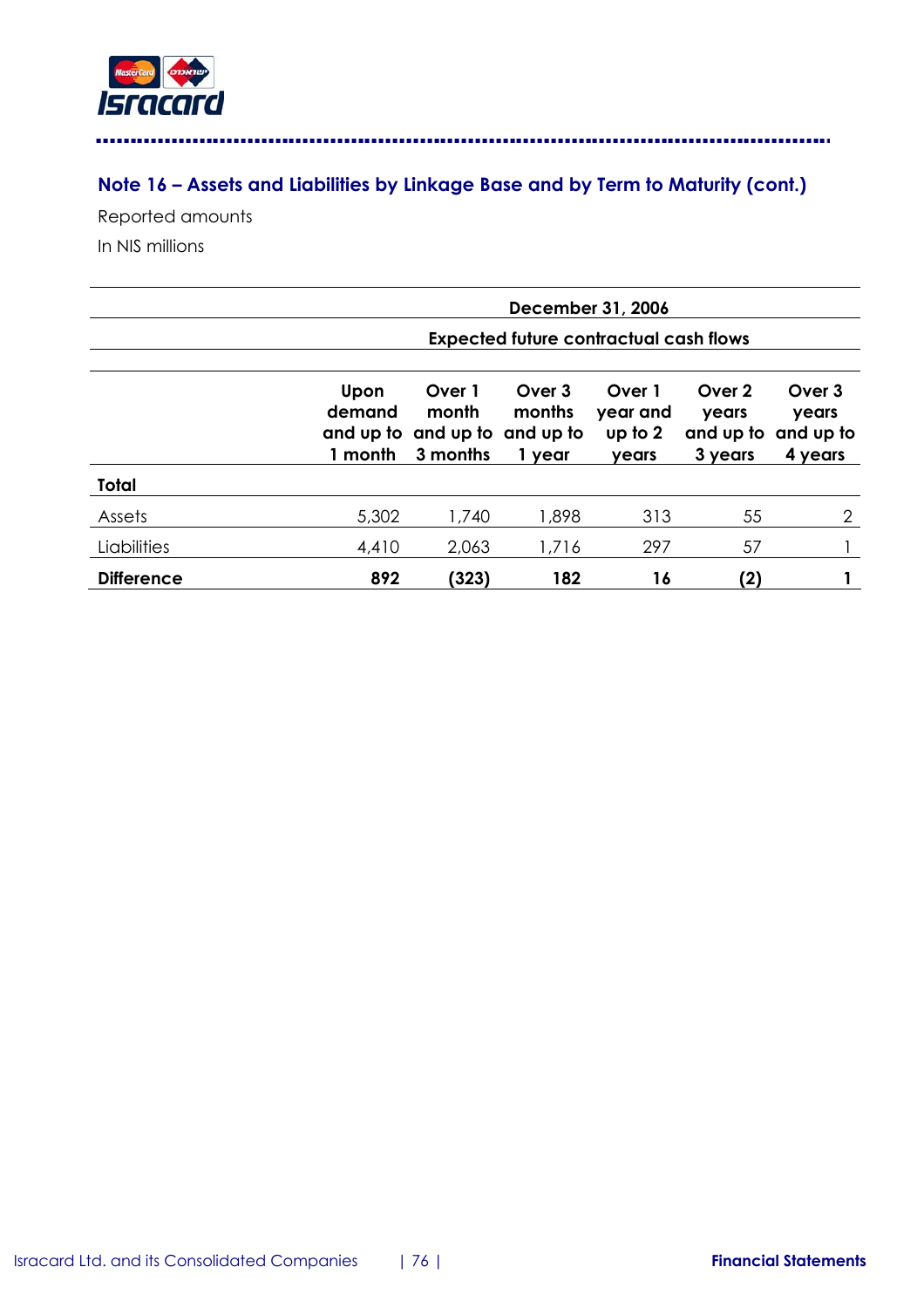|                                                   |                                            |                                                    |                                       | <b>Balance sheet</b><br>balance (2)   |                |
|---------------------------------------------------|--------------------------------------------|----------------------------------------------------|---------------------------------------|---------------------------------------|----------------|
| Over 4<br>years and years and<br>up to 5<br>years | Over 5<br>years                            | Over 10<br>years<br>up to 10 and up to<br>20 years | <b>Total</b><br>cash<br>$flows^{(1)}$ | <b>No</b><br>maturity<br>$date^{(3)}$ | <b>Total</b>   |
|                                                   |                                            |                                                    |                                       |                                       |                |
| 3<br>3                                            | $\overline{\phantom{a}}$<br>$\overline{2}$ | 4                                                  | 9,313<br>8,553                        | 209<br>259                            | 9,516<br>8,812 |
|                                                   | (2)                                        | $\bf(4)$                                           | 760                                   | (50)                                  | 704            |

## **Note 16 – Assets and Liabilities by Linkage Base and by Term to Maturity (cont.)**

- (1) Expected future contractual cash flows in respect of asset and liability items by linkage base, according to remaining contractual terms to maturity of each flow. Data are presented deducting provisions for doubtful debts.
- (2) As included in Note 15, "Assets and Liabilities by Linkage Base."
- (3) Including assets whose maturity date has elapsed in the amount of NIS 5 million.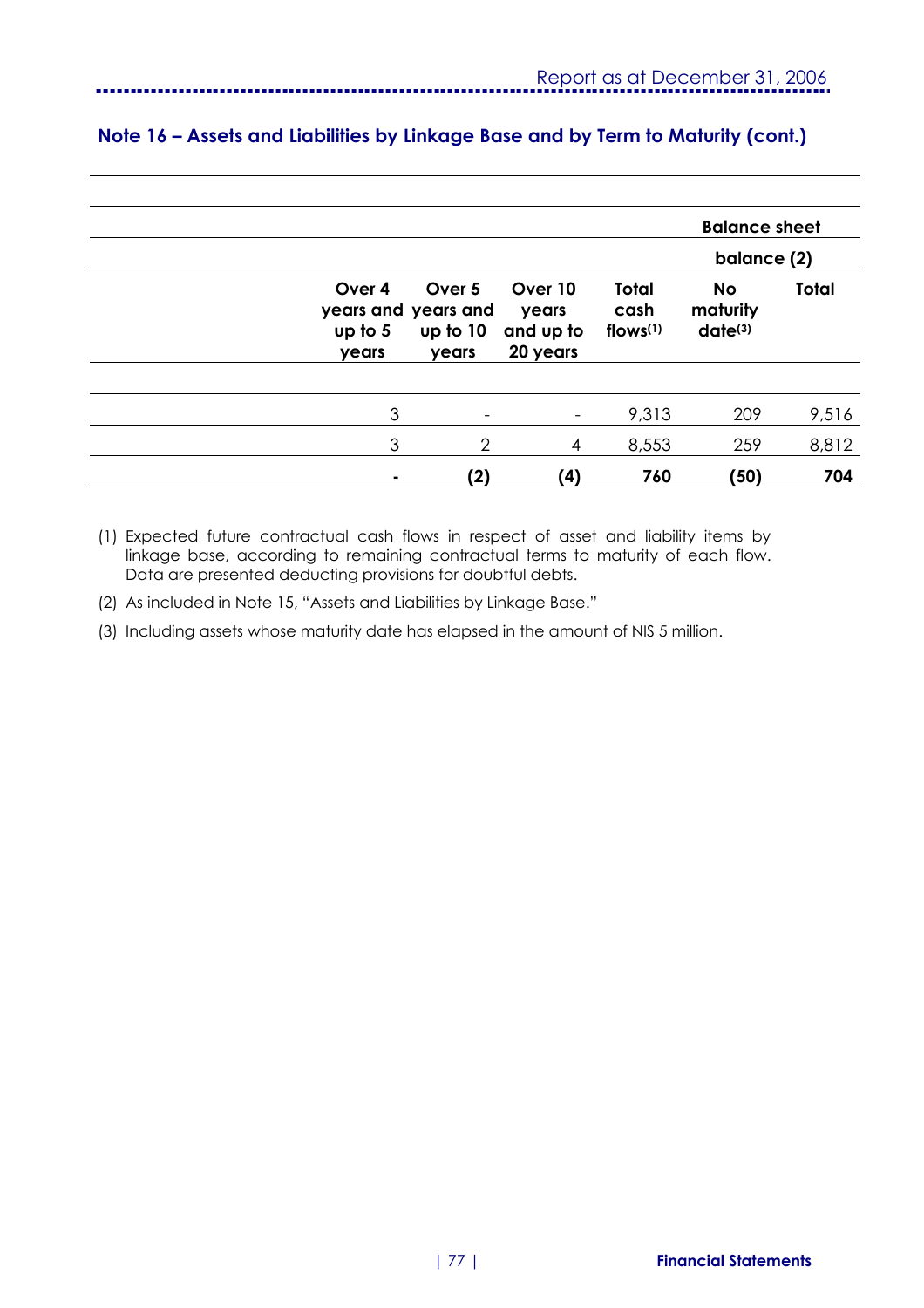

#### **A. Off-Balance Sheet Financial Instruments**

Reported amounts In NIS millions

**December 31 2006 2005**  Unutilized credit card credit facilities: Credit risk on Company 543 543 333 Credit risk on banks 13,943 12,315

Credit facilities for current transactions for credit card holders are provided by banks that are members of the Isracard Arrangement (see also Note 17G below), and are the responsibility of each banking corporation that has provided its customer such a credit line.

#### **B. Antitrust Issues and Recommendations for Additional Regulation**

In May 2005, the Antitrust Commissioner (hereinafter: the "Commissioner") declared the Company a holder of a monopoly in clearing Isracard and MasterCard charge cards. Based on the opinion of legal advisors, the Company believes it has strong arguments against the aforesaid declaration of monopoly, and the Company has appealed to the court against the declaration. In any case, the Commissioner's aforesaid declaration of monopoly will be cancelled subject to the fulfillment of the "arrangement" described below.

In August 2005, the Israel Antitrust Authority notified the Company that the Commissioner intended to impose directives upon it under Section 30 of the Restrictive Trade Practices Law. The main points of the directives, of which the Company received a draft, are as follows:

1. A directive instructing the Company to allow local clearing of MasterCard credit cards by additional clearers, as well as Isracard cards (the brand owned by the Company), subject to compliance with the license terms specified by the Commissioner, as described below.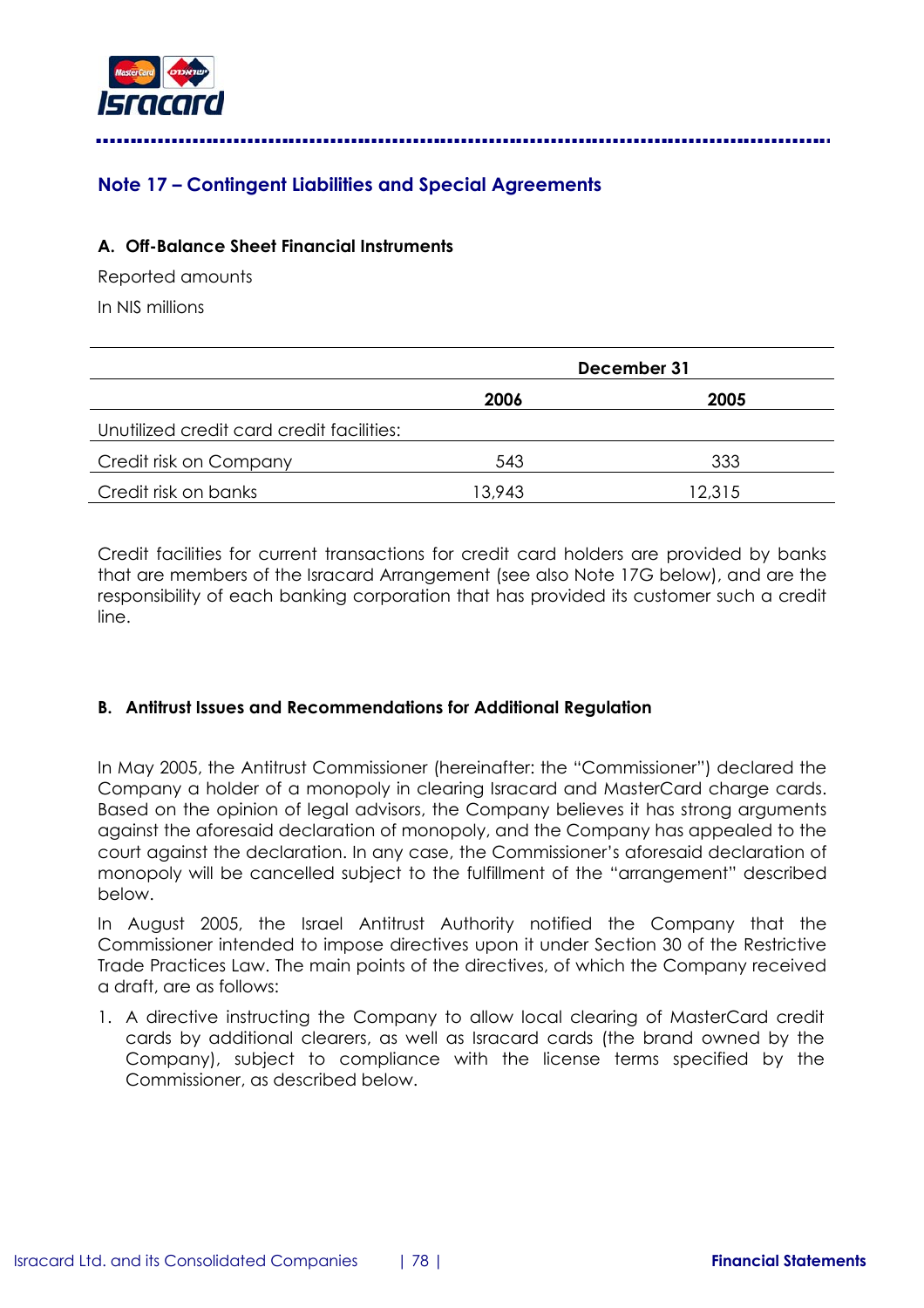#### **B. Antitrust Issues and Recommendations for Additional Regulation (cont.)**

- 2. A directive instructing the Company to sign a "domestic agreement" regulating the interaction between clearers and issuers for the purposes of clearing in Israel of the aforesaid cards, under temporary interchange fee terms (the fee paid by clearers of credit card transactions to the credit card issuers), as approved by the Antitrust Tribunal for other clearers, and a permanent interchange fee, to be approved, for the clearing of the aforesaid cards, and for clearing by the Company of Visa cards issued by the other clearers.
- 3. A directive instructing the Company to implement a common technical interface for the execution of local clearing.

The terms stipulated by the Commissioner for the granting of a license to clear Isracard cards include the Company's right to receive monetary remuneration for the license, and the obligation of the other clearers who apply for a license for such clearing to issue a minimum number of Isracard cards.

Based on the opinion of its legal advisors, the Company believes it has strong arguments against the issuance of the directives in the aforesaid draft, in itself, as well as against their content and extent. In October 2005, Isracard communicated this position to the Commissioner.

Following talks held between the Company, the credit card companies Leumi Card Ltd. and Cartisei Ashrai LeIsrael Ltd. (the three companies jointly, hereinafter: the "Credit Card Companies"), and the Commissioner, the Credit Card Companies reached an arrangement among themselves (hereinafter: the "Arrangement"), with the Commissioner's support, under which the Credit Card Companies will enter into a detailed domestic agreement among themselves regarding full local clearing in Israel, including the operation of an appropriate technical interface, of transactions in Visa and MasterCard credit cards. This Arrangement also includes matters that require approval of a binding arrangement from the Antitrust Tribunal. The Credit Card Companies, together with the banks that control each of them – respectively, Bank Hapoalim B.M., Bank Leumi LeIsrael B.M., Israel Discount Bank Ltd., and First International Bank of Israel Ltd. – filed a request to approve a binding agreement with the Tribunal on October 30, 2006, under the terms formulated and agreed upon with the Commissioner. According to its terms, the Arrangement will be in effect from the date of approval by the Tribunal, and will expire on July 1, 2013. Objections to the aforesaid request have been submitted. On October 31, 2006, the Tribunal granted provisional approval to the Arrangement, until a decision is reached, through a temporary permit.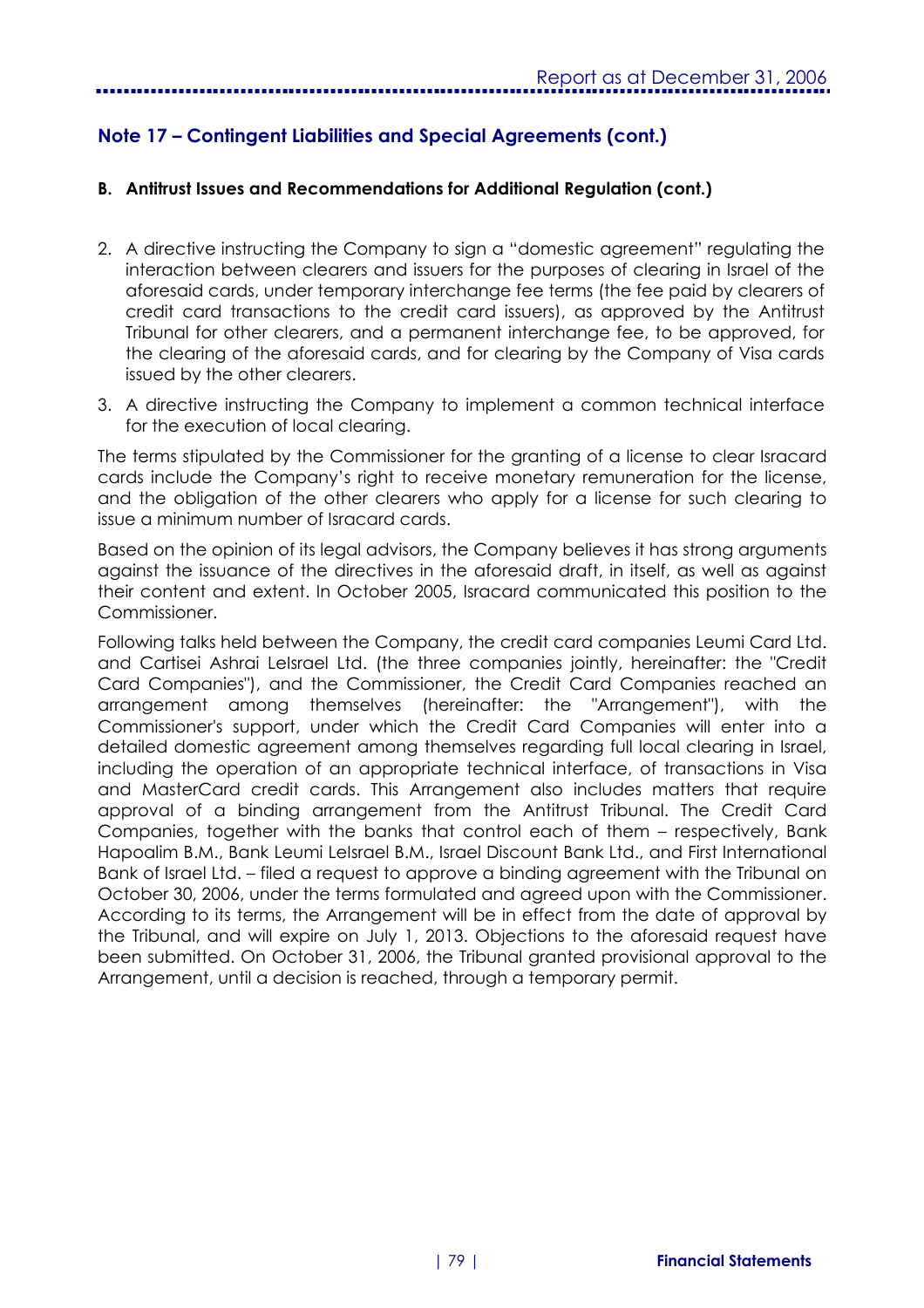

## **B. Antitrust Issues and Recommendations for Additional Regulation (cont.)**

The terms of the Arrangement include, inter alia: the establishment of interchange fee rates, which gradually decrease during the term of the Arrangement; commitment by the parties to petition the Tribunal for approval of an interchange fee for the period following the end of the Arrangement, should the parties wish to continue crossclearing; the obligation of the Company, under certain conditions, to set identical fees for the same business for clearing transactions in Isracard and MasterCard cards; and various rules of conduct that will apply to the Credit Card Companies in their agreements with businesses to enter into clearing arrangements with them, including a prohibition on ligation of different cards and various prohibitions on discrimination; and in addition, a commitment by the banks listed above to apply the aforesaid rules of conduct to themselves as well, and to undertake rules of conduct in their relationships with credit card holders and with businesses that accept credit cards, essentially prohibitions on discrimination, ligation, or influence in manners prohibited in the Arrangement with regard to transferring to a particular credit card or clearing with any of the Credit Card Companies.

The Arrangement also includes a directive under which the Commissioner will cancel the declaration of the Company as the holder of a monopoly in clearing Isracard and MasterCard cards, under the conditions stipulated in the Arrangement, which include approval of the Arrangement by the Tribunal and the execution of cross-clearing of transactions through the technical interface.

The Company cannot estimate whether or when the request for permanent approval of the Arrangement will be granted. At this stage, the Company is preparing for implementation of the Arrangement starting in June 2007, according to the provisional permit granted by the Tribunal, as described above.

A report by an Interministerial Committee for the Examination of Market Failures in the Credit Card Industry (hereinafter: the "Committee"), headed by the Accountant-General at the Ministry of Finance, was published at the end of February 2007. The Committee believes there are market failures in the credit card market and proposes amending the Banking (Licensing) Law, 5741-1981, in order to implement the following recommendations:

- 1. To appoint a qualified entity who in order to ensure competition in the area of clearing charge cards will have the authority to:
	- A. Require mutual clearing among the three credit card companies currently operating in the Visa and MasterCard markets, as well as between the aforesaid three companies and any new company to enter these markets.
	- B. Require issuers in a closed credit card system of significant volume to allow all clearers to clear their cards, thereby opening the clearing of these credit card systems to competition.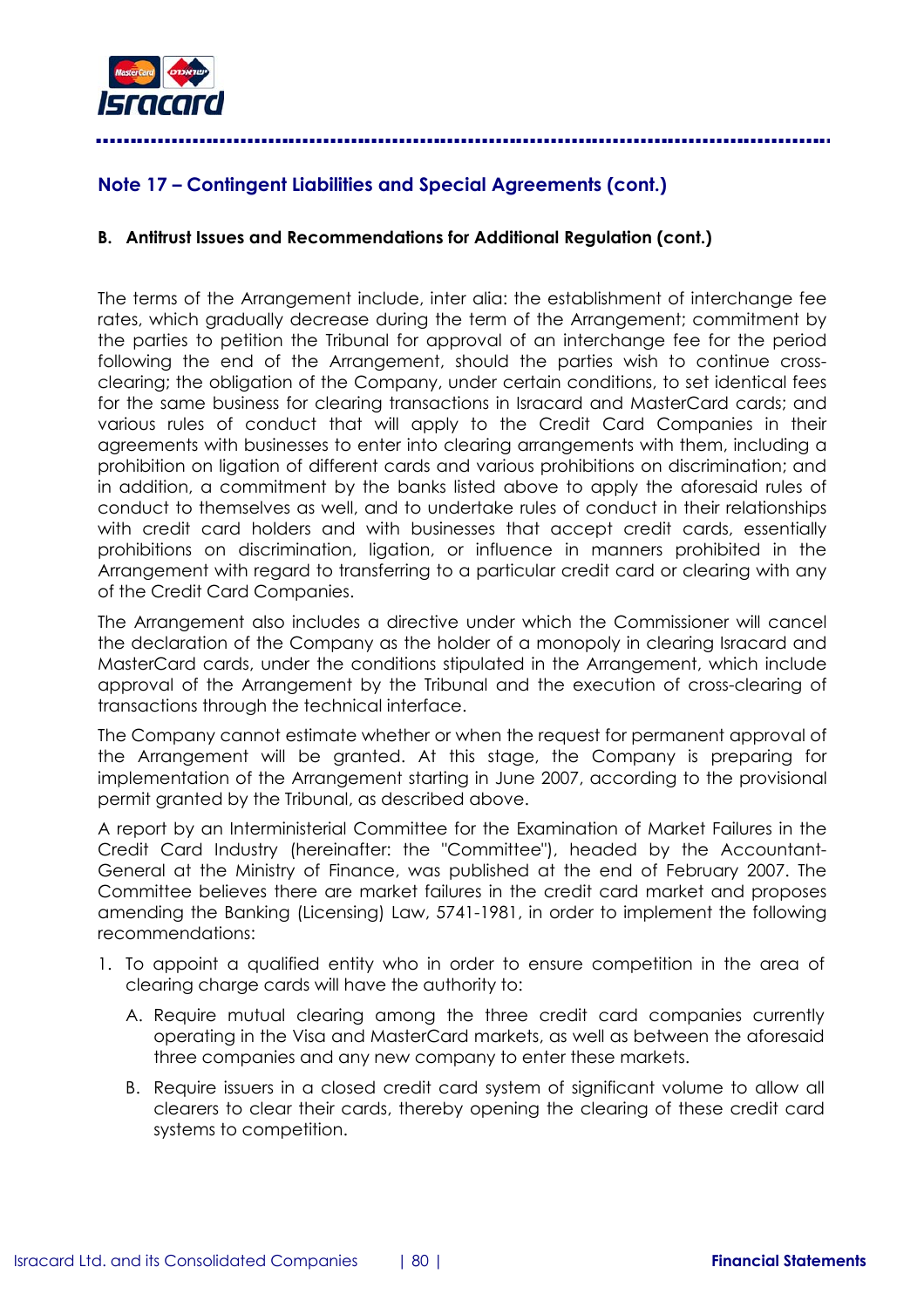#### **B. Antitrust Issues and Recommendations for Additional Regulation (cont.)**

- 2. To appoint the Supervisor of Banks as the authorized entity, and to grant him the authority to supervise issuers and clearers, including supervision of the rate of interchange fees.
- 3. To encourage new suppliers to enter the field of issuing and clearing.
- 4. The Committee also made recommendations regarding the discount of transactions performed using credit cards (hereinafter: "discount").

The Company estimates that the possible materialization of any of the following factors: large-scale clearing of transactions in MasterCard cards by additional clearers other than the Company; implementation of the Arrangement and its terms, including reduction of the interchange fee or equalization of clearing fees in Isracard cards to those of MasterCard cards; the declaration of a monopoly remaining in effect, in contradiction of the Arrangement, and the issuance of directives on the basis thereof; or legislation in accordance with the recommendations of the Committee regarding the clearing of transactions executed in credit cards (as opposed to its recommendations regarding discount) and the subsequent activity of existing or new competitors in the credit card market, including in brands owned and operated by the Company, may influence the Company's course of action and may have a material adverse effect on the Company's financial results in the future; however, the Company cannot estimate the extent of such an effect.

## **Note 17 – Contingent Liabilities and Special Agreements (cont.)**

#### **C. Legal Claims**

Several legal claims have been filed against the Company and a consolidated company, arising from the ordinary course of their business, in the aggregate amount of approximately NIS 16 million (excluding the claim detailed below). The Company estimates that the chances of acceptance of the claimants' arguments are low; therefore, no provision was made in respect of these claims.

On February 25, 2004, a claim and a petition to certify the claim as a class action under the Banking (Service to Customers) Law, 5741-1981, were filed with the District Court of Tel Aviv against the Company. The amount of the class action suit stipulated in the claim statement is NIS 192.45 million, while the amount of the personal claim is NIS 328.30.

The claimant, who is the holder of a credit card issued to her by the Company, alleges that the Company began charging two new fees, a deferred debit fee and an operating fee, without legal and/or contractual grounds and in violation of the Banking Law, 5741-1981. The claimant has petitioned to represent holders of credit cards issued by the Company who were charged the new fees.

The remedy which the claimant has requested from the court is to direct the Company to cease charging the aforesaid fees and to refund the amounts of the fees charged until the date on which the claim was filed.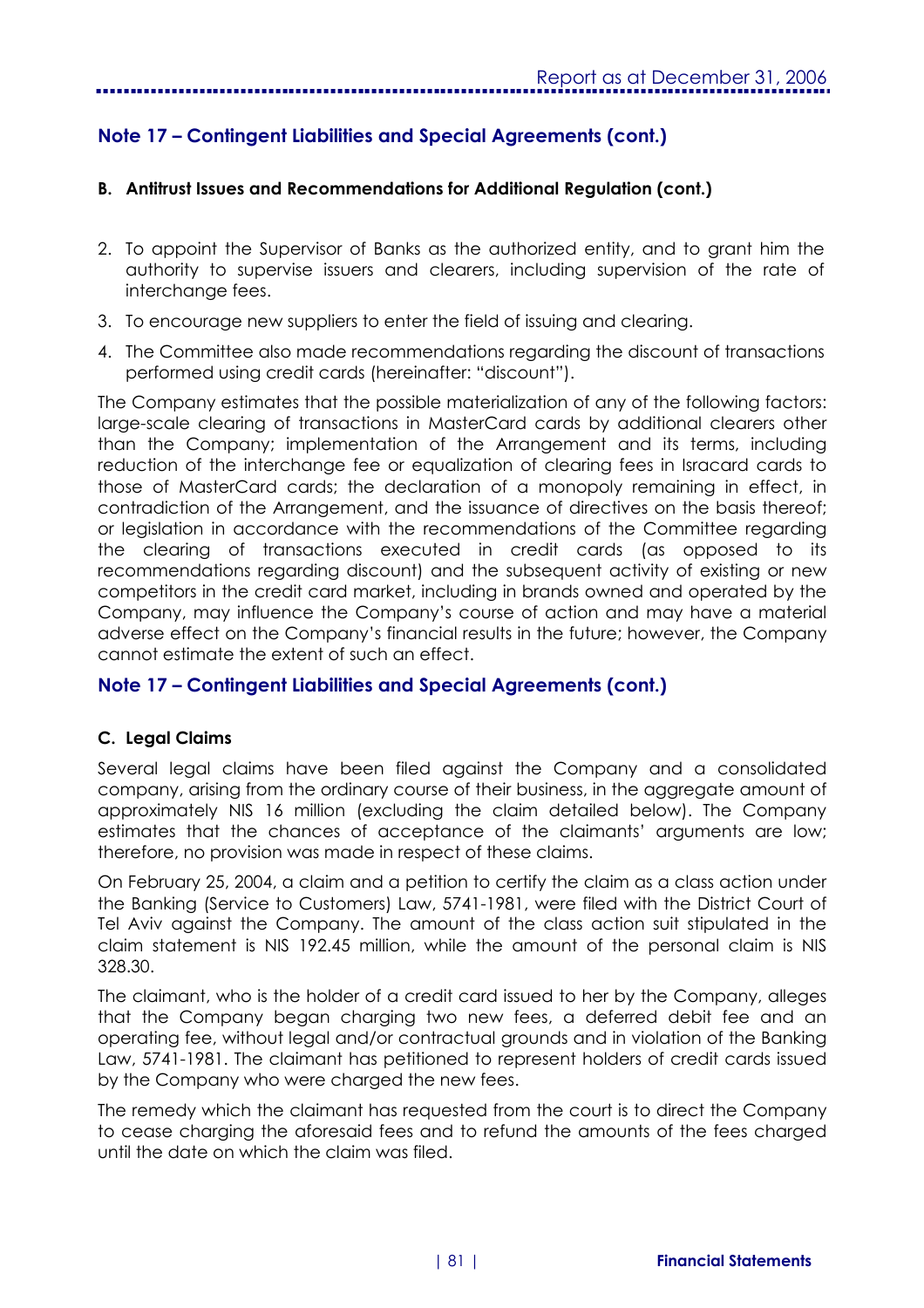

The court denied the petition to certify the claim as a class action and the claim itself in July 2006.

In the second half of October 2006, an appeal of the District Court's ruling was filed with the Supreme Court. In the opinion of the Company's legal advisors, the chances of the appeal are remote.

D. At the balance sheet date, guarantees provided by the Company exist in the amount of approximately NIS 3 million.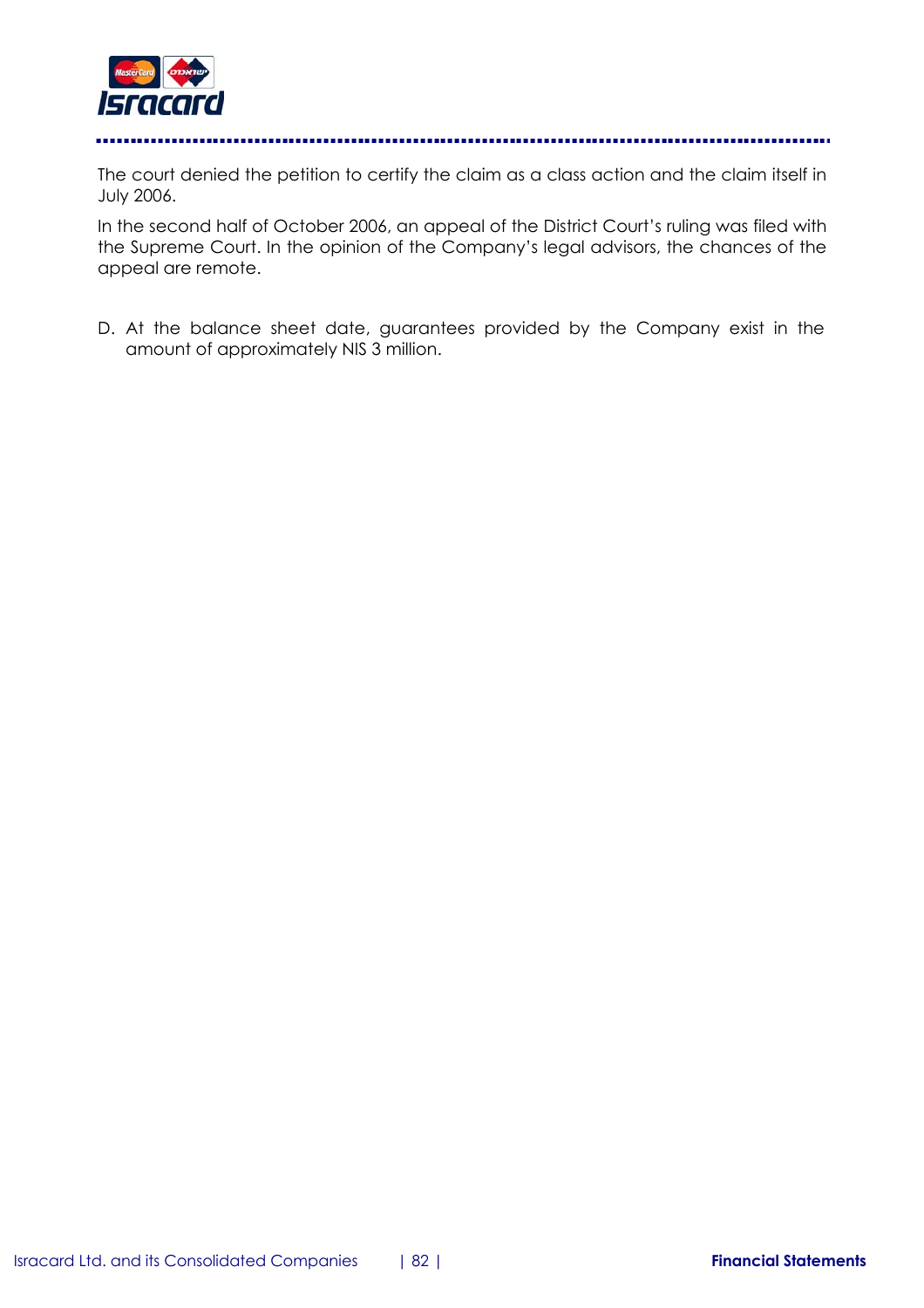#### **E. Indemnification of Directors**

The Company has undertaken a commitment to indemnify directors of the Company. The aggregate amount of the indemnification to provided under the obligation to all directors of the Company in respect of one or more indemnification events shall not exceed 30% (thirty percent) of its shareholders' equity according to its financial statements as at June 30, 2004 (which stood at a total of NIS 440 million).

#### **F. Agreements with Sister Companies**

The Company has agreements with Europay (Eurocard) Israel Ltd., Poalim Express Ltd., and Aminit Ltd., which are sister companies (hereinafter: the "Sister Companies"), for the operation of their credit card systems.

The Company operates the issuing activity of their credit cards as well as the clearing of transactions executed in Israel using cards issued abroad. The Sister Companies pay the Company fees and other payments, according to agreements between them, for the operation and management of the arrangement.

#### **G. Agreements with Banking Corporations**

#### **General**

The Company has agreements with the banks listed below with regard to the issuance of credit cards to customers of the said banks: Bank Hapoalim B.M. (its parent company), Bank Yahav for Government Employees Ltd. (a related party), Bank Massad Ltd. (a related party), Bank Otsar Hahayal Ltd., Bank Poaley Agudat Israel Ltd., First International Bank of Israel Ltd., and Bank Mizrahi-Tefahot Ltd. ("mizrahi-Tefahot Bank") (together – "Banks Under Arrangement").

Within the agreements with the Banks Under Arrangement, each bank was granted the authority to determine which customers are found suitable to join the Company's credit card arrangement, and to recommend that the Company register such customers for the credit card arrangement. Each bank is responsible for honoring all sales slips and debits executed by its customers on the day of presentation of the sales slips or debits to the bank. Furthermore, each bank is responsible for any damage caused as a result of the loss, theft, or cancellation of a credit card used by an unauthorized party. The bank's responsibility for such damages expires after a certain period.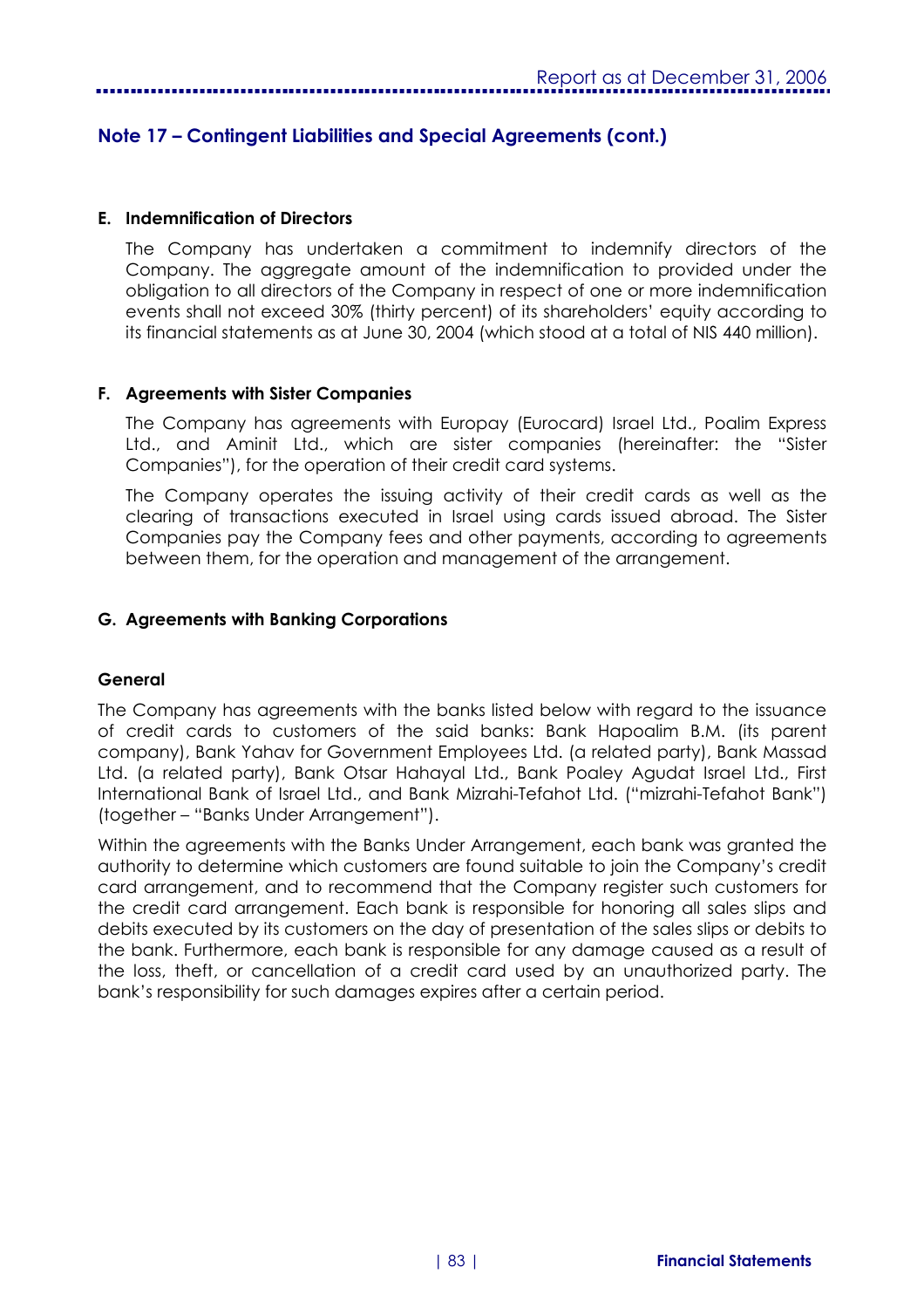

#### **G. Agreements with Banking Corporations (cont.)**

#### **Formula for Distribution of the Company's Surplus of Income over Expenses (the Distribution Formula):**

The agreements with the Banks Under Arrangement, excluding mizrahi-Tefahot Bank (with regard to the arrangement with mizrahi-Tefahot Bank, see below), stipulate a distribution formula (the "Distribution Formula") regarding each bank's entitlement to the Company's surplus of income over expenses. According to the Distribution Formula, each bank participates in the Company's surplus of income over current expenses in respect of the company's credit cards.

Each bank's participation rate in the surplus of income over expenses, after the distribution of membership fees, operating fees, and deferred debit fees, is based on the ratio of the turnover arising from transactions by customers of that bank to the overall turnover of the Company's customers (the "Turnover Ratio"). Account settlement is performed on a quarterly basis.

Within the agreements with the Banks Under Arrangement, each bank has undertaken an obligation to pay the Company quarterly royalties, which are a certain percentage of the turnover of customers' transactions in respect of debits during the course of the month and a certain percentage of the periodic membership fees, according to the rate list. At the date of distribution of the surplus of income over expenses, each bank is also credited for income from membership fees collected from its customers. The agreements further stipulate that income in respect of operating fees and deferred debit fees collected from customers shall be divided between the banks and the Company (each bank in respect of its own customers).

#### **Arrangement with Mizrahi-Tefahot Bank Regarding the Distribution Formula**

Several years ago, an amended agreement was signed between mizrahi-Tefahot Bank and the Company (the "Amended Agreement"). Until that time, the arrangement described above applied between the Company and mizrahi-Tefahot Bank.

With regard to the Distribution Formula, it was established that mizrahi-Tefahot Bank would be credited for a certain percentage of the membership fees actually collected from its customers. In addition, mizrahi-Tefahot Bank shall be entitled, under certain conditions, to receive a supplement to the amounts owed to it by the Company, according to the aforesaid Distribution Formula, up to a total equal to a certain percentage of the turnover of transactions by its customers using the Company's credit cards. In addition, mizrahi-Tefahot Bank was granted the right to notify the Company of the cancellation of these provisions of the Amended Agreement and the reinstatement of the provisions of the Distribution Formula as stipulated in the agreements with the other Banks Under Arrangement (as in effect at the date of cancellation).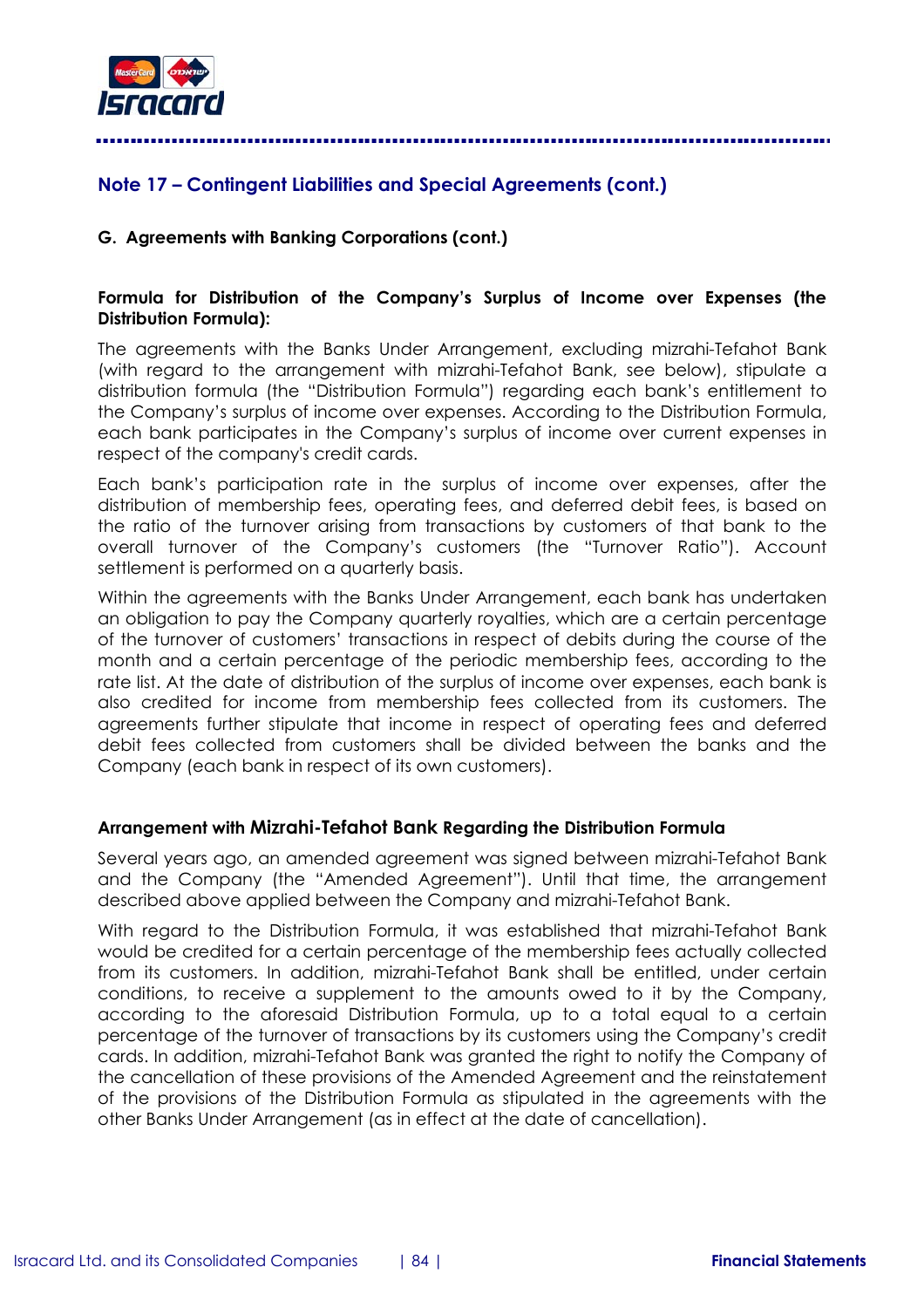Mizrahi-Tefahot Bank, which distributes credit cards of the Company and of others to its customers, has addressed a request to the credit card companies, including the Company, to submit proposals for the operation of a branded credit card for the bank. The Company has submitted a proposal and is conducting negotiations with mizrahi-Tefahot Bank, which have yet to be concluded.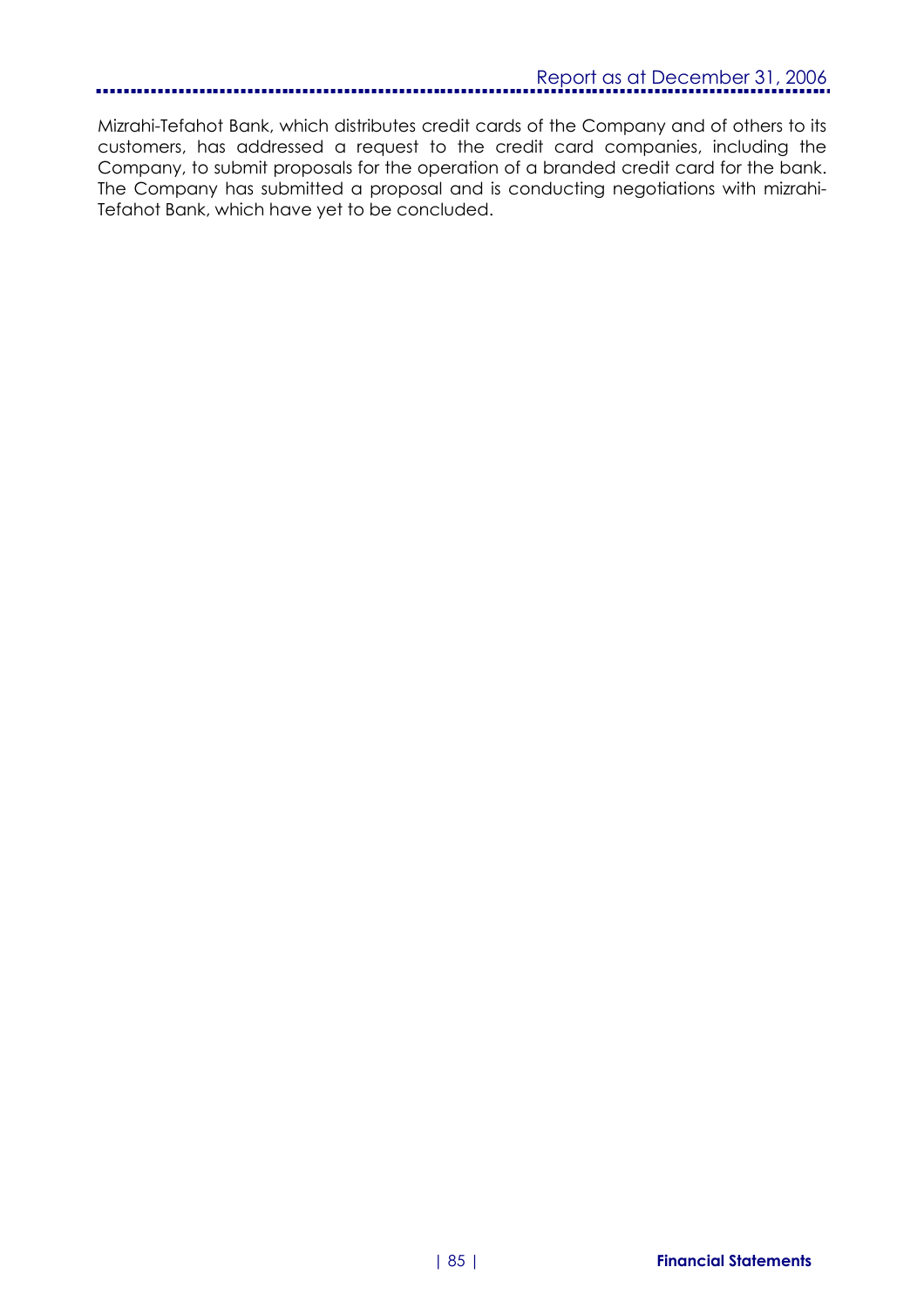

## **Note 18 – Fair Value of Financial Instruments**

**Balances and fair value estimates of financial instruments:** 

## **1. Fair value of financial instruments:**

This note includes information concerning the assessment of the fair value of financial instruments.

A "market price" cannot be quoted for the Company's financial instruments, because no active market exists in which they are traded, with the exception of securities. In view of the above, the fair value of the majority of financial instruments is estimated using accepted pricing models, such as the present value of future cash flows discounted by the discount interest rate at a rate that reflects the level of risk inherent in the financial instrument. The estimate of fair value using assessments of future cash flows and the setting of a discount interest rate on the basis of the rates close to the balance sheet date are subjective. For the majority of financial instruments, therefore, the assessment of fair value presented below is not necessarily an indication of the disposal value of the financial instrument on the balance sheet date. Fair value assessments are performed, as noted above, according to the interest rates close to the balance sheet date, and do not take interest rate volatility into account. Under the assumption of other interest rates, fair values will be obtained that may differ materially. This mainly applies to financial instruments that bear a fixed rate of interest or that do not bear interest. In addition, fees to be received or paid in the course of business activity were not taken into account in determining fair values, and tax effects are not included. Moreover, the difference between the balance sheet balance and fair value balances may not be realized, because in the majority of cases the financial instrument may be held until redemption. Due to all these factors, it should be emphasized that the data included in this note do not indicate the value of the Company as a going concern. In addition, due to the broad spectrum of assessment techniques and estimates that can be applied in assessing fair value, caution should be exercised when comparing fair values between different companies.

#### **2. Principal methods and assumptions used to calculate fair value estimates of financial instruments:**

In the majority of the items described below, for financial instruments (excluding tradable financial instruments) for an original period of up to three months or at a floating market interest rate (such as Prime or LIBOR) changed at a frequency of up to three months, the balance sheet balance serves as an approximation of fair value.

Deposits with banks - By discounting future cash flows according to the interest rates at which the Company performed similar transactions close to the balance sheet date.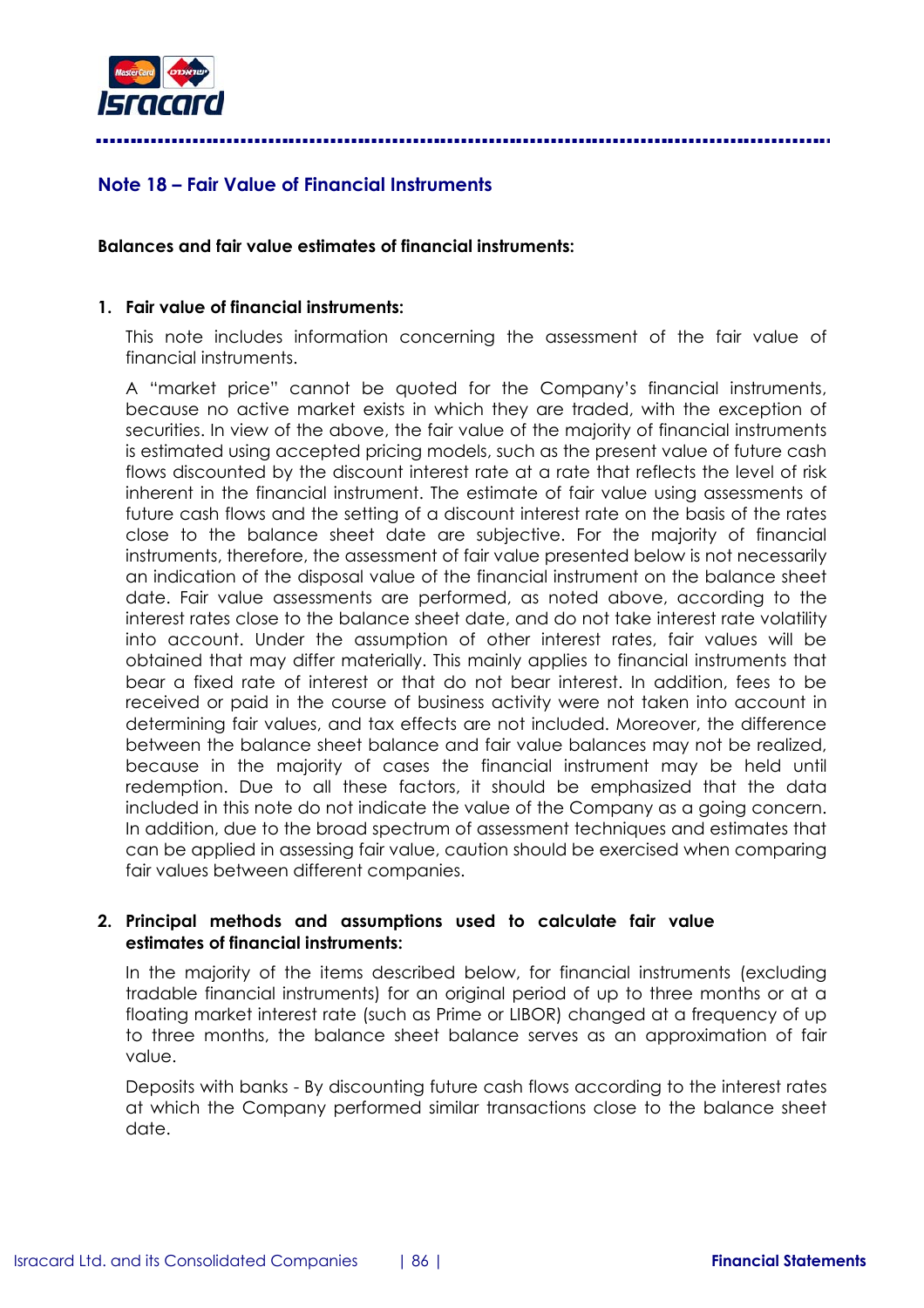## **Note 18 – Fair Value of Financial Instruments (cont.)**

Debtors in respect of credit card activity – By discounting future cash flows according to the interest rate at which the Company raised similar credit close to the balance sheet date.

Securities – Tradable securities: at market value. Nontradable securities: at cost.

Creditors in respect of credit card activity – By discounting future cash flows according to the interest rate at which the Company raises credit.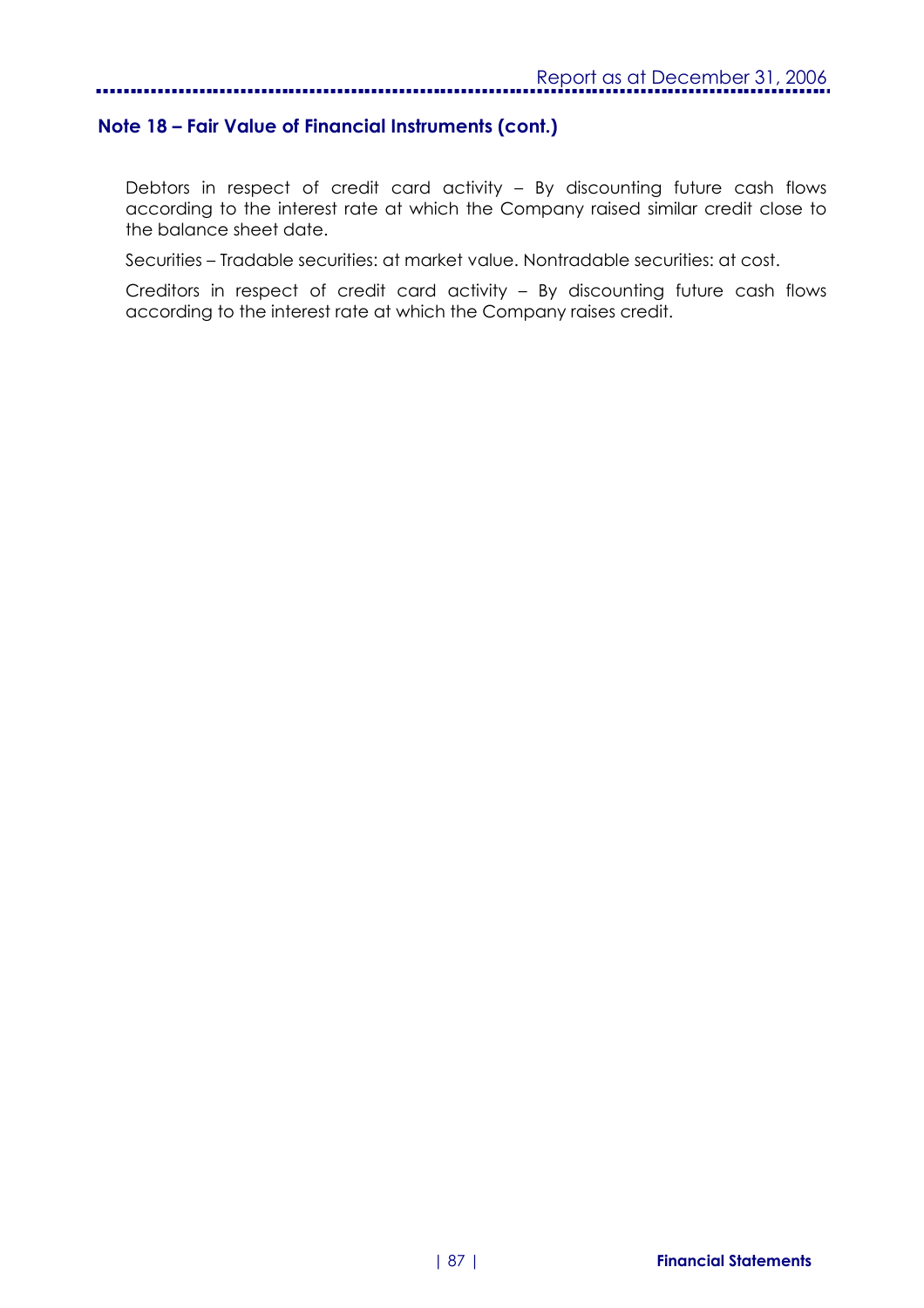

## **Note 18 – Fair Value of Financial Instruments (cont.)**

## **3. Balances and fair value estimates of financial instruments:**

|                                                  | December 31, 2006 |                                 |              |       | December 31, 2005 |                                 |       |       |
|--------------------------------------------------|-------------------|---------------------------------|--------------|-------|-------------------|---------------------------------|-------|-------|
|                                                  |                   | <b>Balance sheet</b><br>balance |              | Fair  |                   | <b>Balance sheet</b><br>balance |       | Fair  |
|                                                  | (1)               | (2)                             | <b>Total</b> | value | (1)               | (2)                             | Total | value |
| <b>Financial assets:</b>                         |                   |                                 |              |       |                   |                                 |       |       |
| hand<br>Cash<br>and<br>on<br>deposits with banks | 1,232             | 263                             | 1,495        | 1,489 | 1,050             | 271                             | 1,321 | 1,316 |
| Debtors in respect of<br>credit card activity    | 5,800             | 1,997                           | 7,797        | 7,733 | 5,268             | 1,875                           | 7,143 | 7,078 |
| Securities                                       |                   | 12                              | 12           | 12    |                   | 12                              | 12    | 12    |
| Other financial assets                           | 10                | 19                              | 29           | 28    | 18                | 11                              | 29    | 27    |
| <b>Total financial assets</b>                    | 7,042             | 2,291                           | 9,333        | 9,262 | 6,336             | 2,169                           | 8,505 | 8,433 |
| <b>Financial liabilities:</b>                    |                   |                                 |              |       |                   |                                 |       |       |
| Credit<br>banking<br>from<br>corporations        | 4                 |                                 | 4            | 4     | 4                 |                                 | 4     | 4     |
| Creditors in respect of<br>credit card activity  | 6,378             | 2,033                           | 8,411        | 8,332 | 5,818             | 1,926                           | 7,744 | 7,676 |
| Other financial liabilities                      | 91                | 305                             | 396          | 392   | 108               | 235                             | 343   | 340   |
| <b>Total financial liabilities</b>               | 6,473             | 2,338                           | 8,811        | 8,728 | 5,930             | 2,161                           | 8,091 | 8,020 |

(1) Financial instruments whose balance sheet balance is the estimated fair value, instruments presented in the balance sheet at market value, or instruments for an original period of up to 3 months or based on a floating market interest that varies at a frequency of up to 3 months.

(2) Other financial instruments.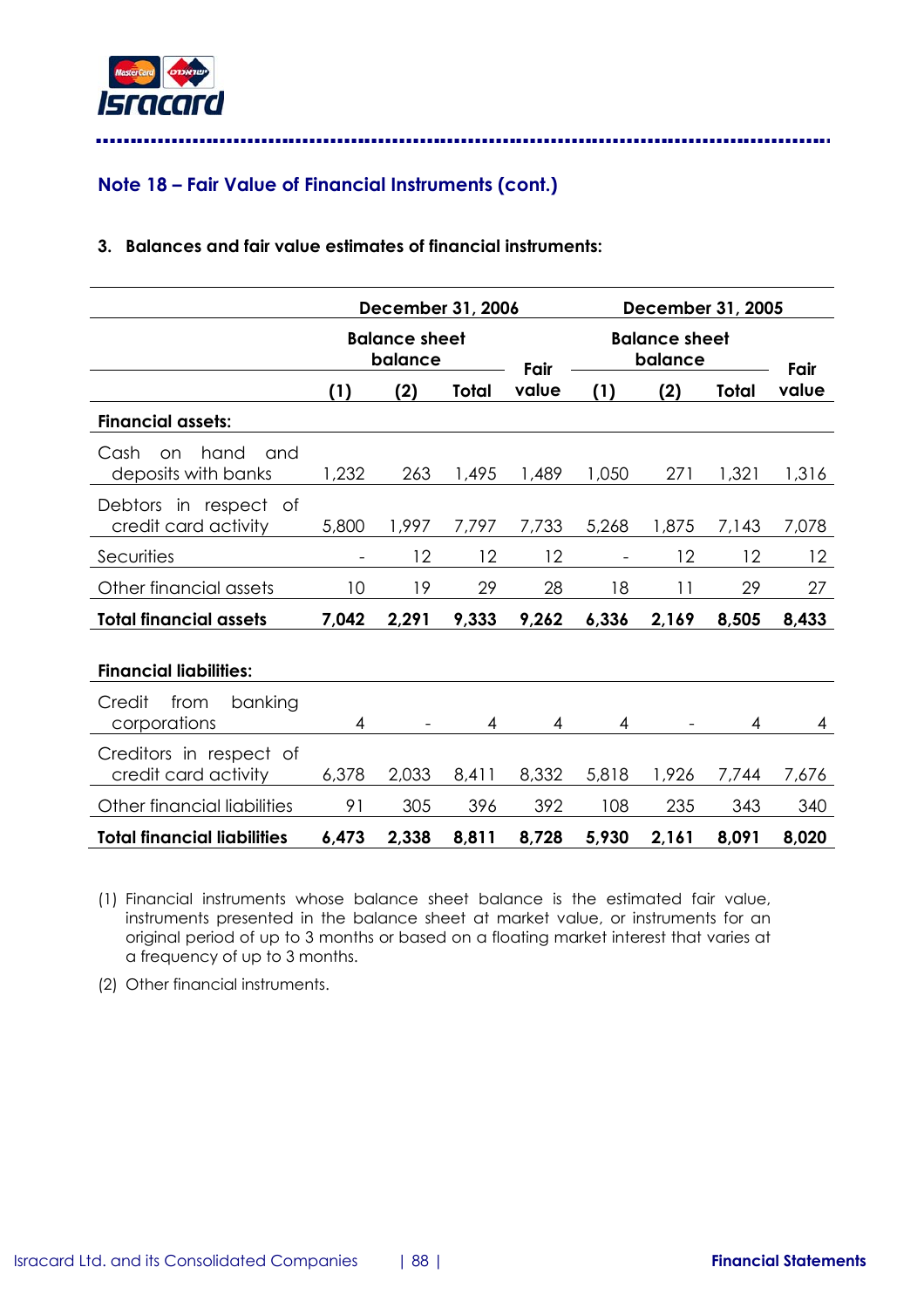## **Note 19 – Interested and Related Parties**

Reported amounts In NIS millions

.................

#### **A. Balances**

|                                                            |                             | December 31, 2006                     |                                  |                                       |                     |                                              |  |  |
|------------------------------------------------------------|-----------------------------|---------------------------------------|----------------------------------|---------------------------------------|---------------------|----------------------------------------------|--|--|
|                                                            | <b>Interested parties</b>   |                                       | <b>Related parties</b>           |                                       |                     |                                              |  |  |
|                                                            | Controlling<br>shareholders |                                       | <b>Equity-basis</b><br>investees |                                       | <b>Others</b>       |                                              |  |  |
|                                                            | Year-end<br>balance         | Highest<br>balance<br>for the<br>year | Year-end<br>balance              | Highest<br>balance<br>for the<br>year | Year-end<br>balance | <b>Highest</b><br>balance<br>for the<br>year |  |  |
| <b>Assets</b>                                              |                             |                                       |                                  |                                       |                     |                                              |  |  |
| Cash on hand and deposits with banks                       | 1,204                       | 1,883                                 | $\overline{\phantom{0}}$         | $\overline{\phantom{0}}$              |                     |                                              |  |  |
| Debtors in respect of credit card activity <sup>(1)</sup>  |                             | $\qquad \qquad -$                     |                                  |                                       |                     |                                              |  |  |
| Investments                                                |                             | $\overline{\phantom{0}}$              | 13                               | 13                                    |                     |                                              |  |  |
| Other assets                                               |                             |                                       | $\overline{\phantom{a}}$         | $\blacksquare$                        | 9                   | 18                                           |  |  |
| <b>Liabilities</b>                                         |                             |                                       |                                  |                                       |                     |                                              |  |  |
| Credit from banking corporations                           | 4                           | 25                                    |                                  |                                       | $\overline{a}$      |                                              |  |  |
| Creditors in respect of credit card activity               | 52                          | 57                                    | 403                              | 423                                   | 109                 | 109                                          |  |  |
| Other liabilities                                          | $\overline{2}$              | $\overline{2}$                        | L,                               | $\blacksquare$                        | 249                 | 258                                          |  |  |
| Shares (included in shareholders' equity)                  | $\ast$ _                    | $\ast_-$                              | $\qquad \qquad \blacksquare$     |                                       |                     |                                              |  |  |
| Credit risk and off-balance sheet financial<br>instruments | 9,050                       | 9,050                                 | $\overline{\phantom{a}}$         | $\overline{\phantom{a}}$              | 1,399               | 1,399                                        |  |  |
| Guarantees given by banks                                  | 4,670                       | 4,670                                 |                                  | $\overline{\phantom{m}}$              | 930                 | 930                                          |  |  |

\* Amount lower than NIS 0.5 million.

(1) Balance may include immaterial amounts of interested parties.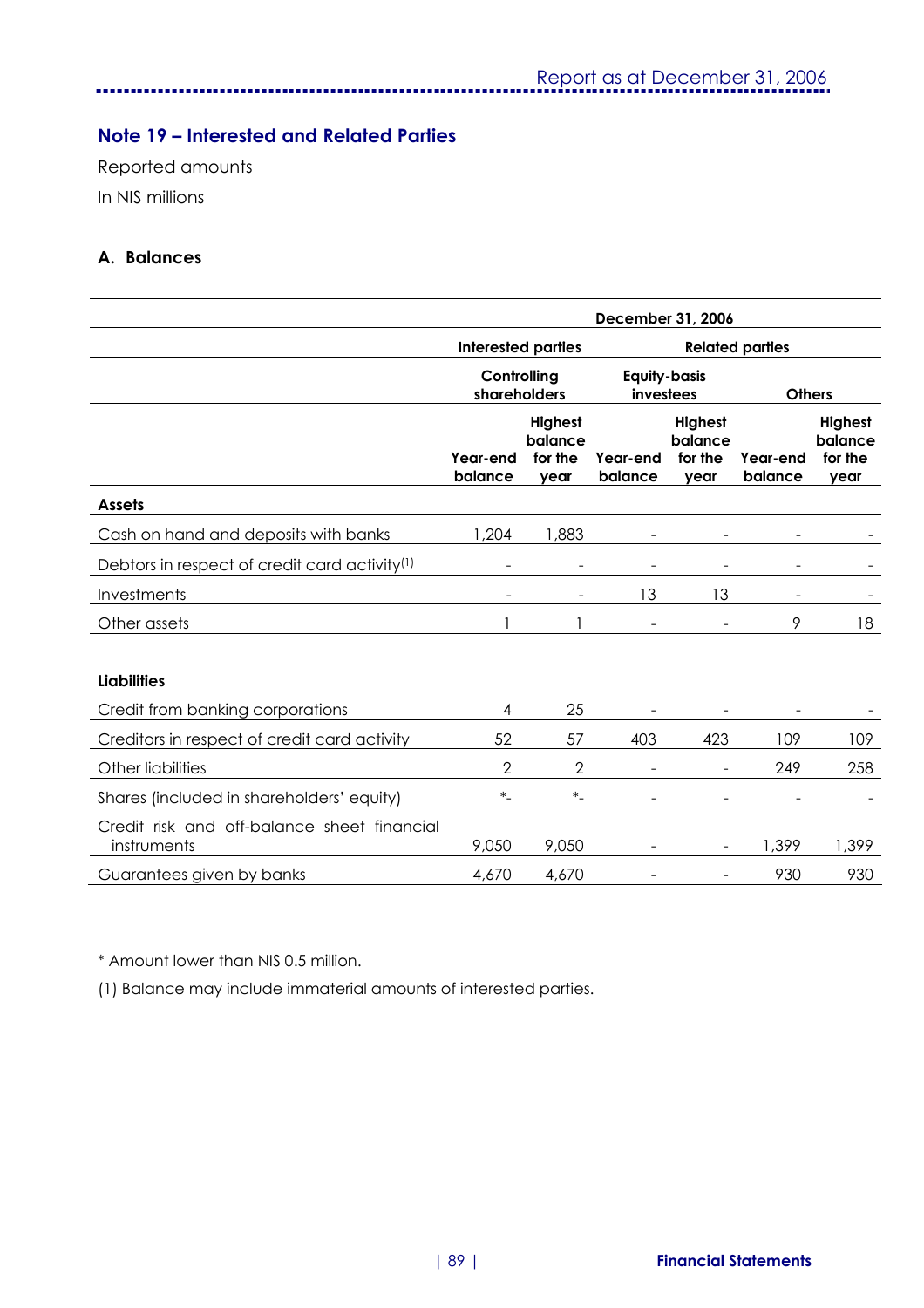

# **Note 19 – Interested and Related Parties of Credit Card Companies (cont.)**

Reported amounts In NIS millions

## **A. Balances**

|                                                            | December 31, 2005           |                                       |                                  |                                       |                        |                                              |  |
|------------------------------------------------------------|-----------------------------|---------------------------------------|----------------------------------|---------------------------------------|------------------------|----------------------------------------------|--|
|                                                            | <b>Interested parties</b>   |                                       |                                  |                                       | <b>Related parties</b> |                                              |  |
|                                                            | Controlling<br>shareholders |                                       | <b>Equity-basis</b><br>investees |                                       | <b>Others</b>          |                                              |  |
|                                                            | Year-end<br>balance         | Highest<br>balance<br>for the<br>year | Year-end<br>balance              | Highest<br>balance<br>for the<br>year | Year-end<br>balance    | <b>Highest</b><br>balance<br>for the<br>year |  |
| <b>Assets</b>                                              |                             |                                       |                                  |                                       |                        |                                              |  |
| Cash on hand and deposits with banks                       | 1,032                       | 1,457                                 |                                  |                                       | 150                    | 150                                          |  |
| Debtors in respect of credit card activity <sup>(1)</sup>  |                             | -                                     |                                  |                                       |                        |                                              |  |
| Investments                                                |                             |                                       | 3                                | 5                                     |                        |                                              |  |
| Other assets                                               |                             |                                       | $\overline{\phantom{a}}$         | $\blacksquare$                        | 17                     | 20                                           |  |
| <b>Liabilities</b>                                         |                             |                                       |                                  |                                       |                        |                                              |  |
| Credit from banking corporations                           | 4                           | 9                                     |                                  |                                       |                        |                                              |  |
| Creditors in respect of credit card activity               | 51                          | 59                                    | 395                              | 418                                   | 124                    | 230                                          |  |
| Other liabilities                                          | $\overline{2}$              | 4                                     |                                  |                                       | 197                    | 205                                          |  |
| Shares (included in shareholders' equity)                  | $*_{-}$                     | $*$                                   | ÷,                               | $\overline{\phantom{0}}$              |                        |                                              |  |
| Credit risk and off-balance sheet financial<br>instruments | 8,816                       | 8,816                                 | $\overline{\phantom{a}}$         | $\overline{\phantom{a}}$              | 1,284                  | 1,284                                        |  |
| Guarantees given by banks                                  | 4,375                       | 4,375                                 |                                  | $\overline{\phantom{a}}$              | 1,507                  | 1,507                                        |  |

\* Amount lower than NIS 0.5 million.

(1) Balance may include immaterial amounts of interested parties.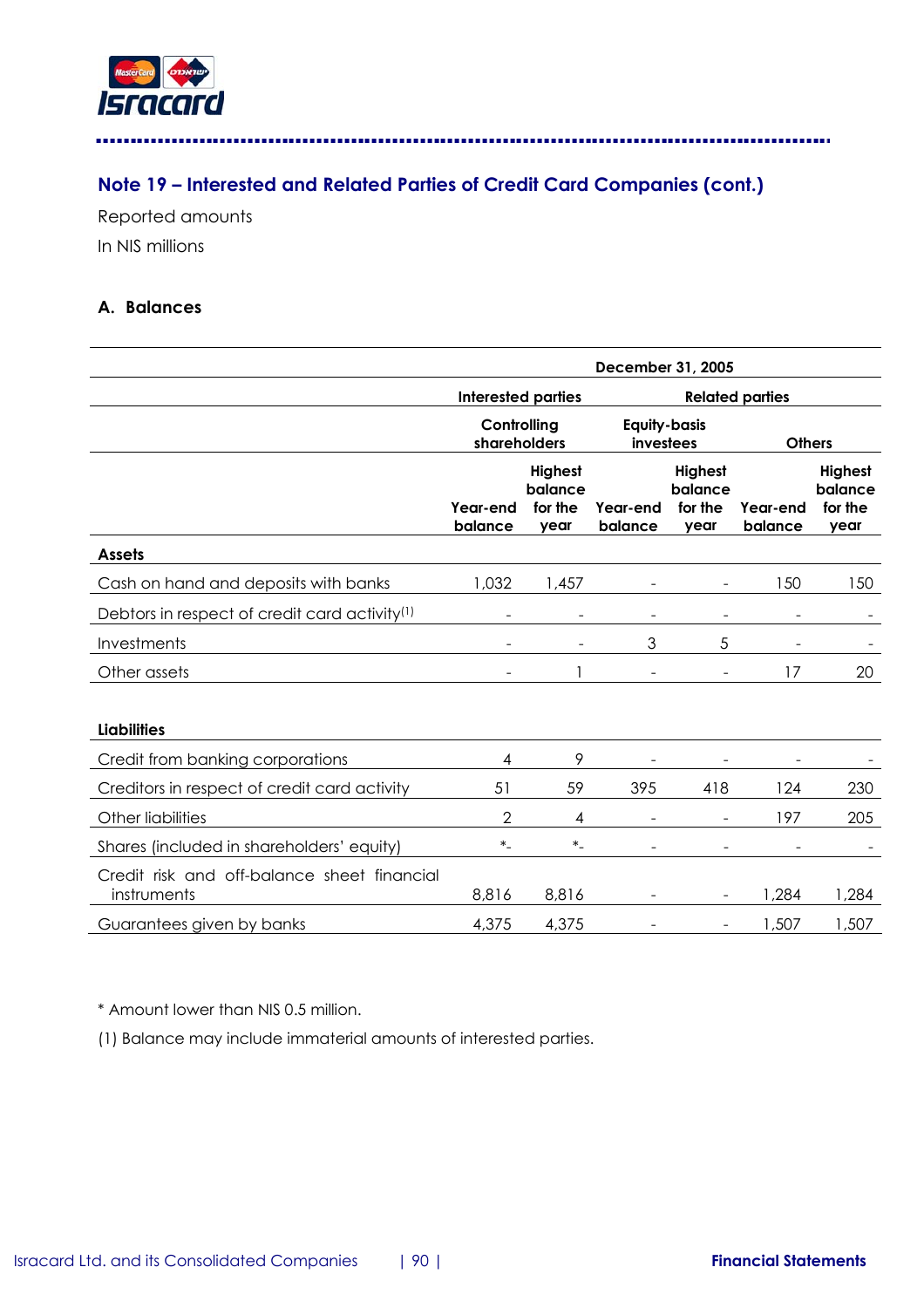## **Note 19 – Interested and Related Parties (cont.)**

Reported amounts In NIS millions

,,,,,,,,,,,,,,,

## **B. Summary of Results of Business with Interested and Related Parties**

|                                                                       | December 31, 2006                  |                                     |                        |  |  |  |
|-----------------------------------------------------------------------|------------------------------------|-------------------------------------|------------------------|--|--|--|
|                                                                       |                                    | Interested parties                  | <b>Related parties</b> |  |  |  |
|                                                                       | Controlling<br><b>shareholders</b> | <b>Directors and</b><br><b>CEOs</b> | <b>Others</b>          |  |  |  |
| Income from credit card transactions                                  | 25                                 |                                     | 6                      |  |  |  |
| Profit from financing activity before<br>provision for doubtful debts | 41                                 |                                     | '6)                    |  |  |  |
| Other income                                                          | 4                                  |                                     | 9                      |  |  |  |
| Operating expenses                                                    |                                    |                                     |                        |  |  |  |
| General and administrative expenses                                   |                                    | 9                                   |                        |  |  |  |
| Payments to banks                                                     | 250                                |                                     | 69                     |  |  |  |
|                                                                       |                                    |                                     |                        |  |  |  |
| Total                                                                 | (180)                              | 91                                  | (61)                   |  |  |  |

|                                                                       |      | December 31, 2005 |      |
|-----------------------------------------------------------------------|------|-------------------|------|
| Income from credit card transactions                                  | 20   |                   |      |
| Profit from financing activity before<br>provision for doubtful debts | 30   |                   | 6.   |
| Other income                                                          | 3    |                   |      |
| Operating expenses                                                    |      |                   |      |
| General and administrative expenses                                   |      | 16                |      |
| Payments to banks                                                     | 241  |                   | 73   |
|                                                                       |      |                   |      |
| Total                                                                 | 188) | 16                | (65) |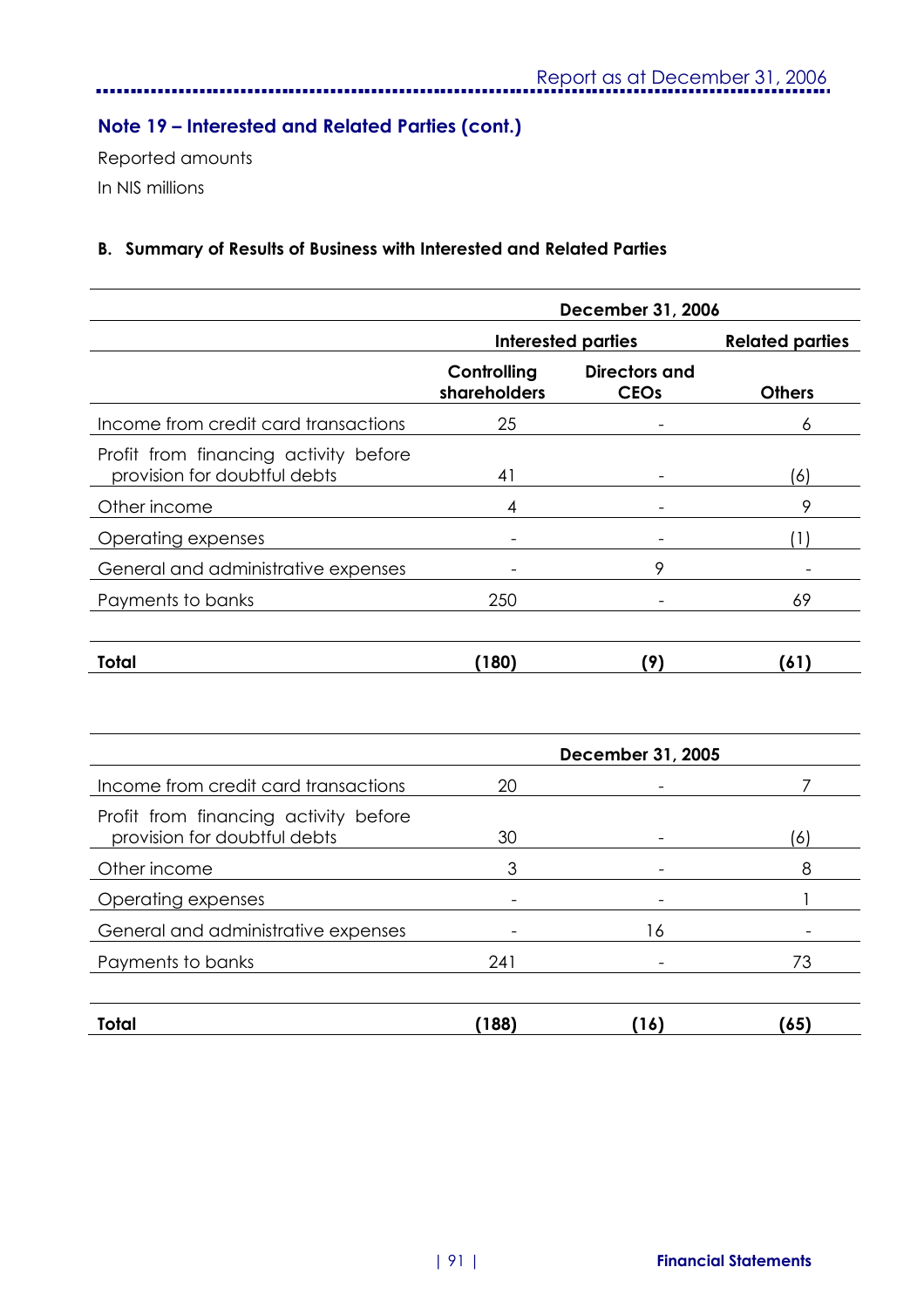

## **Note 19 – Interested and Related Parties (cont.)**

Reported amounts In NIS millions

#### **C. Benefits to Interested Parties (from the credit card company)**

|                                                                     |                                                                                                                     |                     | December 31, 2006       |       |                                     |       |                         |
|---------------------------------------------------------------------|---------------------------------------------------------------------------------------------------------------------|---------------------|-------------------------|-------|-------------------------------------|-------|-------------------------|
|                                                                     |                                                                                                                     | <b>Shareholders</b> |                         |       | Directors and<br><b>CEOs</b>        |       | <b>Others</b>           |
|                                                                     | Controlling<br>shareholders                                                                                         |                     | <b>Others</b>           |       |                                     |       |                         |
|                                                                     | Number of<br>recipients<br>Total<br>benefits of benefit benefits of benefit benefits of benefit benefits of benefit | Total               | Number of<br>recipients | Total | Number of<br>recipients             | Total | Number of<br>recipients |
| Interested party employed by<br>the corporation or on its<br>behalf | $\overline{\phantom{m}}$                                                                                            |                     |                         | 9     | 2                                   |       |                         |
|                                                                     |                                                                                                                     |                     | December 31, 2005       |       |                                     |       |                         |
|                                                                     |                                                                                                                     | <b>Shareholders</b> |                         |       | <b>Directors and</b><br><b>CEOs</b> |       | <b>Others</b>           |
|                                                                     | Controlling<br>shareholders (2)                                                                                     |                     | Others (3)              |       |                                     |       |                         |
|                                                                     | Number of                                                                                                           |                     | Number of               |       | Number of                           |       | Number of               |

**Total recipients Total recipients Total recipients Total recipients benefits of benefit benefits of benefit benefits of benefit benefits of benefit**  Interested party employed by the corporation or on its behalf - - - - - 16 2 -

#### **D. Interested and Related Parties**

For further details, see Note 14 – Employee Rights, and the Note on Contingent Liabilities and Special Agreements – 17 (E), (F), (G).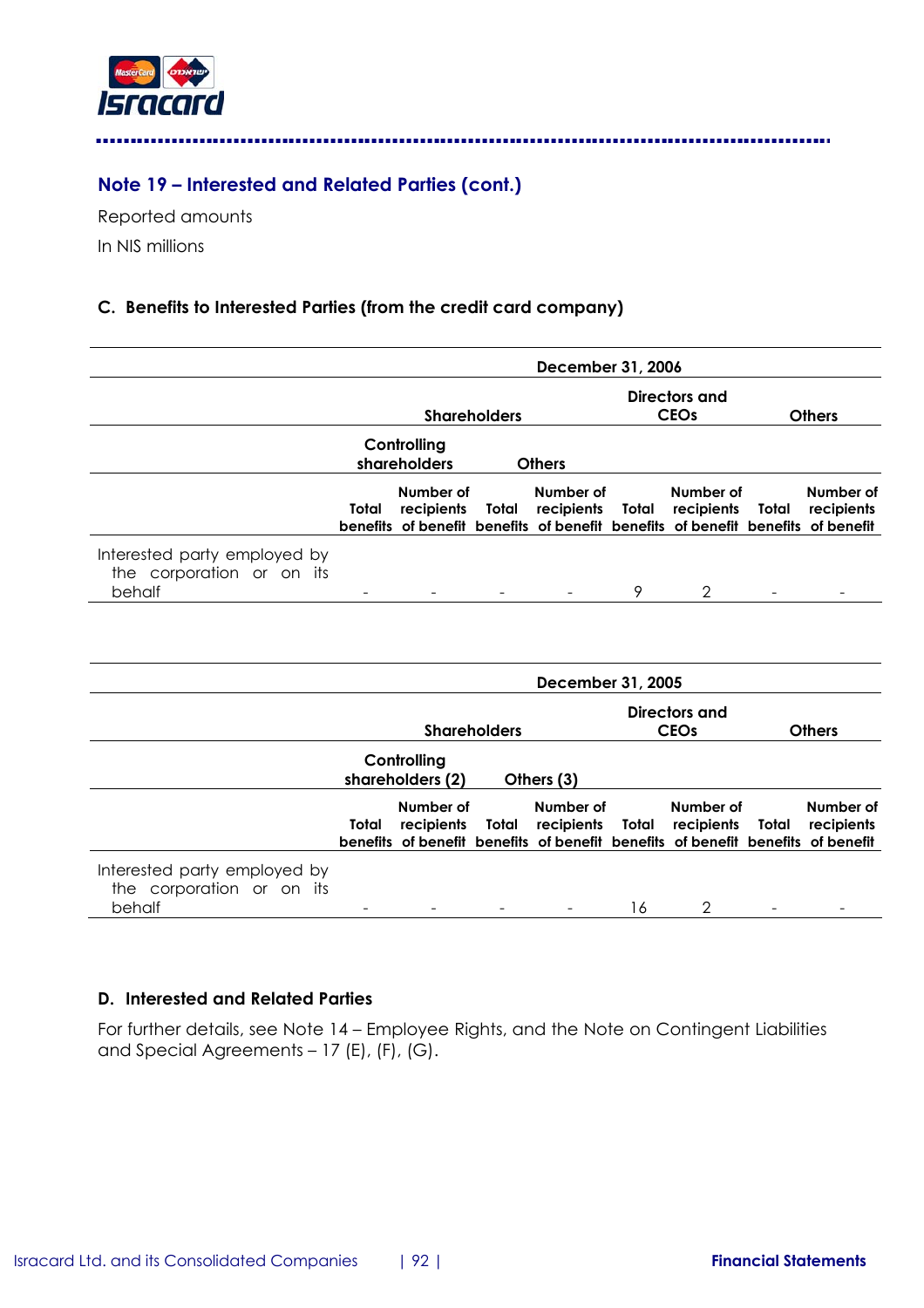## **Note 20 – Income from Credit Card Transactions**

Reported amounts In NIS millions

.............................

|                                                   | For the year ended December 31 |                |
|---------------------------------------------------|--------------------------------|----------------|
|                                                   | 2006                           | 2005           |
| Income from businesses:                           |                                |                |
| <b>Business fees</b>                              | 823                            | 744            |
| Other income                                      | 10                             | 9              |
| Total income from businesses                      | 833                            | 753            |
|                                                   |                                |                |
| Income in respect of credit card holders:         |                                |                |
| <b>Issuer fees</b>                                | 28                             | 26             |
| Service fees                                      | 120                            | 110            |
| Fees from transactions abroad                     | 20                             | 14             |
| Other income                                      | 6                              | $\overline{2}$ |
|                                                   |                                |                |
| Total income in respect of credit card holders    | 174                            | 152            |
| <b>Total income from credit card transactions</b> | 1,007                          | 905            |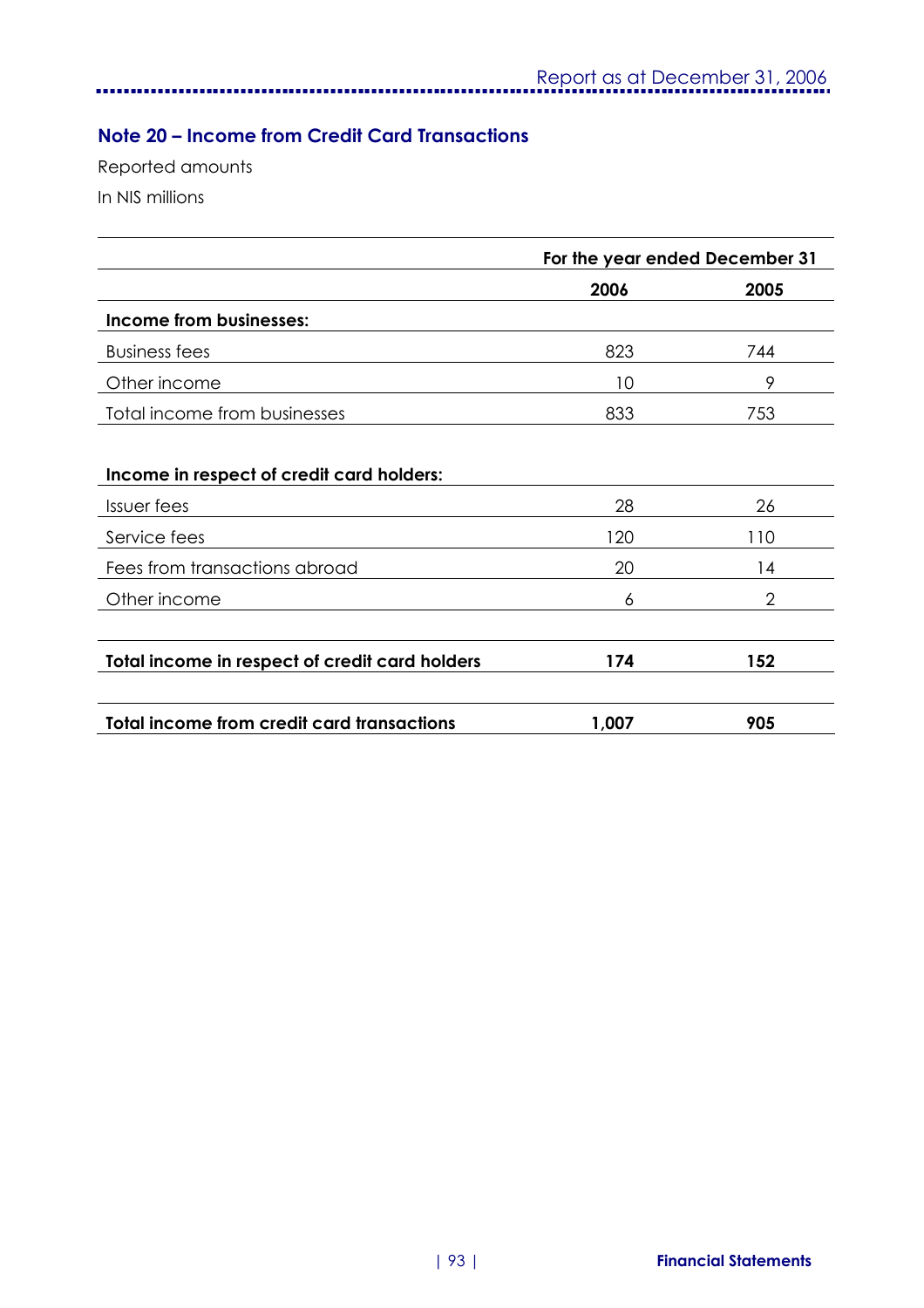

## **Note 21 – Profit from Financing Activity before Provision for Doubtful Debts**

Reported amounts In NIS millions

|                                                  | For the year ended December 31 |                |  |
|--------------------------------------------------|--------------------------------|----------------|--|
|                                                  | 2006                           | 2005           |  |
| A. Financing income in respect of assets:        |                                |                |  |
| From credit to cardholders                       | 7                              | 1              |  |
| From credit to businesses                        | $\overline{2}$                 | $\overline{2}$ |  |
| From deposits with banks                         | 49                             | 37             |  |
| From other assets                                |                                | 4              |  |
| Total in respect of assets                       | 59                             | 44             |  |
|                                                  |                                |                |  |
| B. Financing expenses in respect of liabilities: |                                |                |  |
| To banking corporations                          | 4                              | 4              |  |
| On other liabilities                             | 10                             | 9              |  |
| <b>Total in respect of liabilities</b>           | 14                             | 13             |  |
|                                                  |                                |                |  |
| C. Other:                                        |                                |                |  |
| Other financing income                           | 8                              | 9              |  |
|                                                  |                                |                |  |
| <b>Total profit from financing activity</b>      | 53                             | 40             |  |
|                                                  |                                |                |  |
| * Of which: exchange rate differences, net       | 8                              | 12             |  |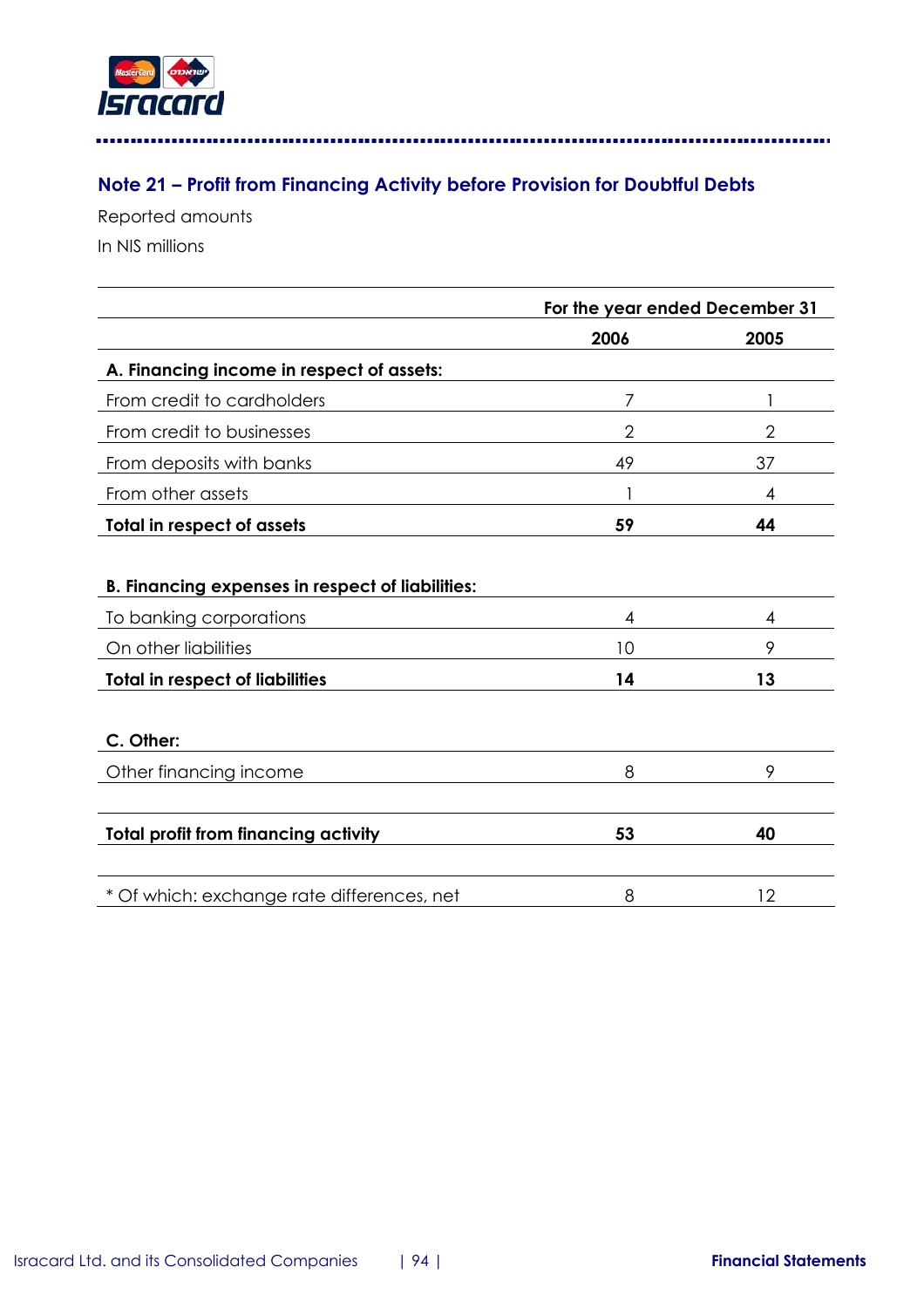## **Note 22 – Other Income**

Reported amounts In NIS millions

.....................

|                                     | For the year ended December 31 |      |  |
|-------------------------------------|--------------------------------|------|--|
|                                     | 2006                           | 2005 |  |
| From rental of assets               |                                |      |  |
| Operating fees from related parties |                                |      |  |
| Others                              |                                |      |  |
| <b>Total other income</b>           | 16                             |      |  |

...................

## **Note 23 – Operating Expenses**

Reported amounts In NIS millions

|                                                         | For the year ended December 31 |      |  |
|---------------------------------------------------------|--------------------------------|------|--|
|                                                         | 2006                           | 2005 |  |
| Salary and incidental expenses (1)                      | 103                            | 87   |  |
| Data processing and computer maintenance                | 19                             | 14   |  |
| Automatic banking services                              | 16                             | 15   |  |
| Operating fees from incoming and<br>outgoing<br>tourism | 22                             | 19   |  |
| Fees to other issuers                                   | 37                             | 33   |  |
| Amortization and depreciation                           | 21                             | 20   |  |
| Communications                                          | 4                              | 4    |  |
| Production and delivery                                 | 68                             | 56   |  |
| Damage from abuse of credit cards                       |                                | 6    |  |
| Rent and building maintenance                           | 14                             | 14   |  |
| Others                                                  | 15                             | 11   |  |
| <b>Total operating expenses</b>                         | 326                            | 279  |  |

(1) Includes salary and incidental expenses of employees in the following departments: Computer Operation and Data Processing, Data Capture and Control, Customer and Supplier Databases, Issuance and Delivery, Security, Logistics and Purchasing, Customer Relations, and Public Relations.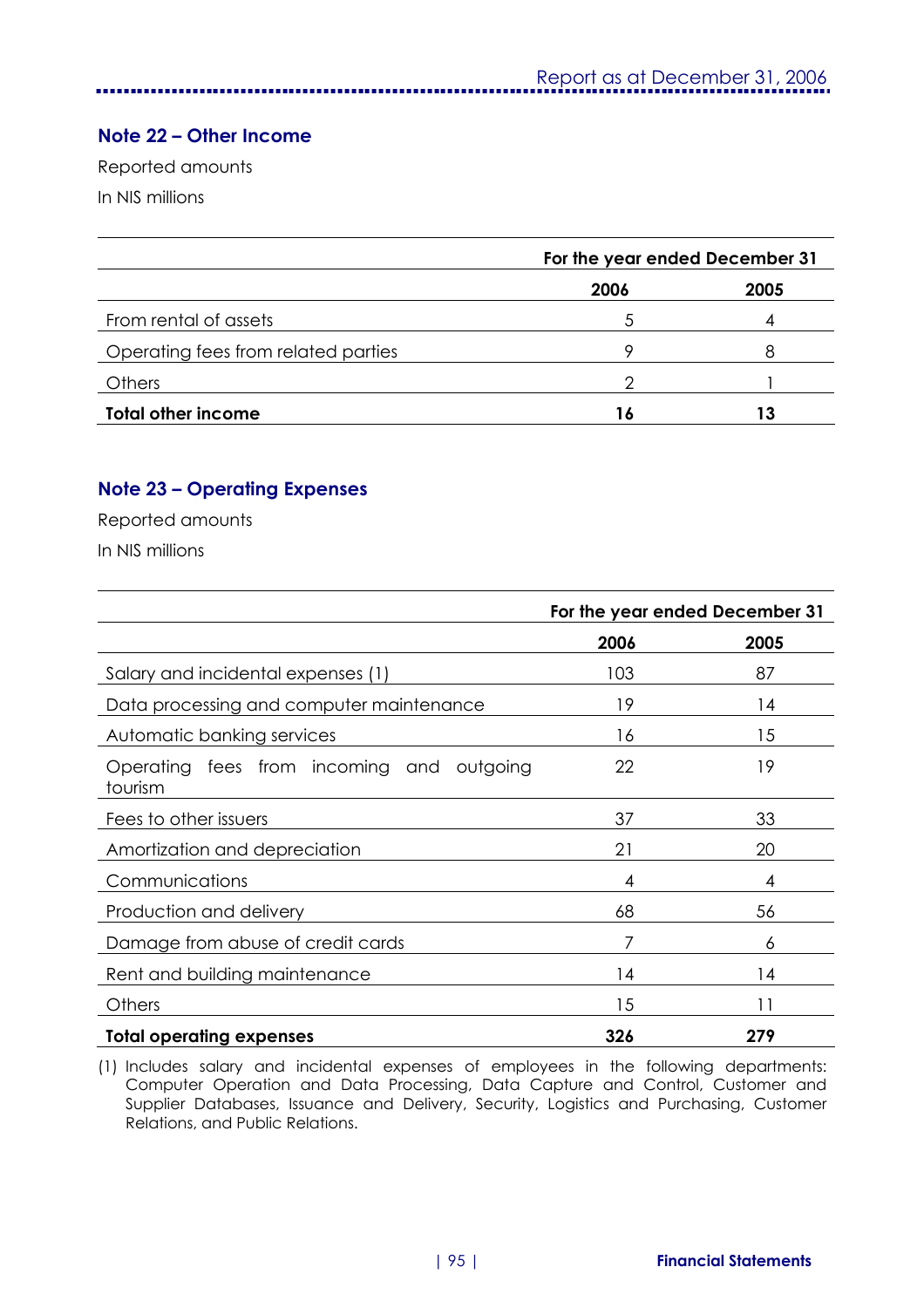

## **Note 24 – Sales and Marketing Expenses**

Reported amounts In NIS millions

|                                           | For the year ended December 31 |      |  |
|-------------------------------------------|--------------------------------|------|--|
|                                           | 2006                           | 2005 |  |
| Salary and incidental expenses (1)        | 28                             | 24   |  |
| Advertising                               | 62                             | 30   |  |
| Customer retention and recruitment        |                                | 10   |  |
| Gift campaigns for credit card holders    | 34                             | 32   |  |
| Travel insurance for credit card holders  | 5                              | 4    |  |
| Vehicle maintenance                       | 3                              | 3    |  |
| Others                                    | 3                              | 3    |  |
| <b>Total sales and marketing expenses</b> | 142                            | 106  |  |

(1) Includes salary and incidental expenses of employees in the following departments: Sales and Commerce, Advertising and Productions, Marketing Strategy, Marketing and International Relations.

## **Note 25 – General and Administrative Expenses**

Reported amounts

In NIS millions

|                                                  |      | For the year ended December 31 |  |  |
|--------------------------------------------------|------|--------------------------------|--|--|
|                                                  | 2006 | 2005                           |  |  |
| Salary and incidental expenses (1)               | 21   | 29                             |  |  |
| Professional services                            | 5    |                                |  |  |
| Insurance                                        |      |                                |  |  |
| Others                                           |      |                                |  |  |
| <b>Total general and administrative expenses</b> | 43   |                                |  |  |

(1) Includes salary and incidental expenses of employees in the following departments: Management, Finance, Accounting, and Human Resources, as well as the salary of the Chairman of the Board of Directors.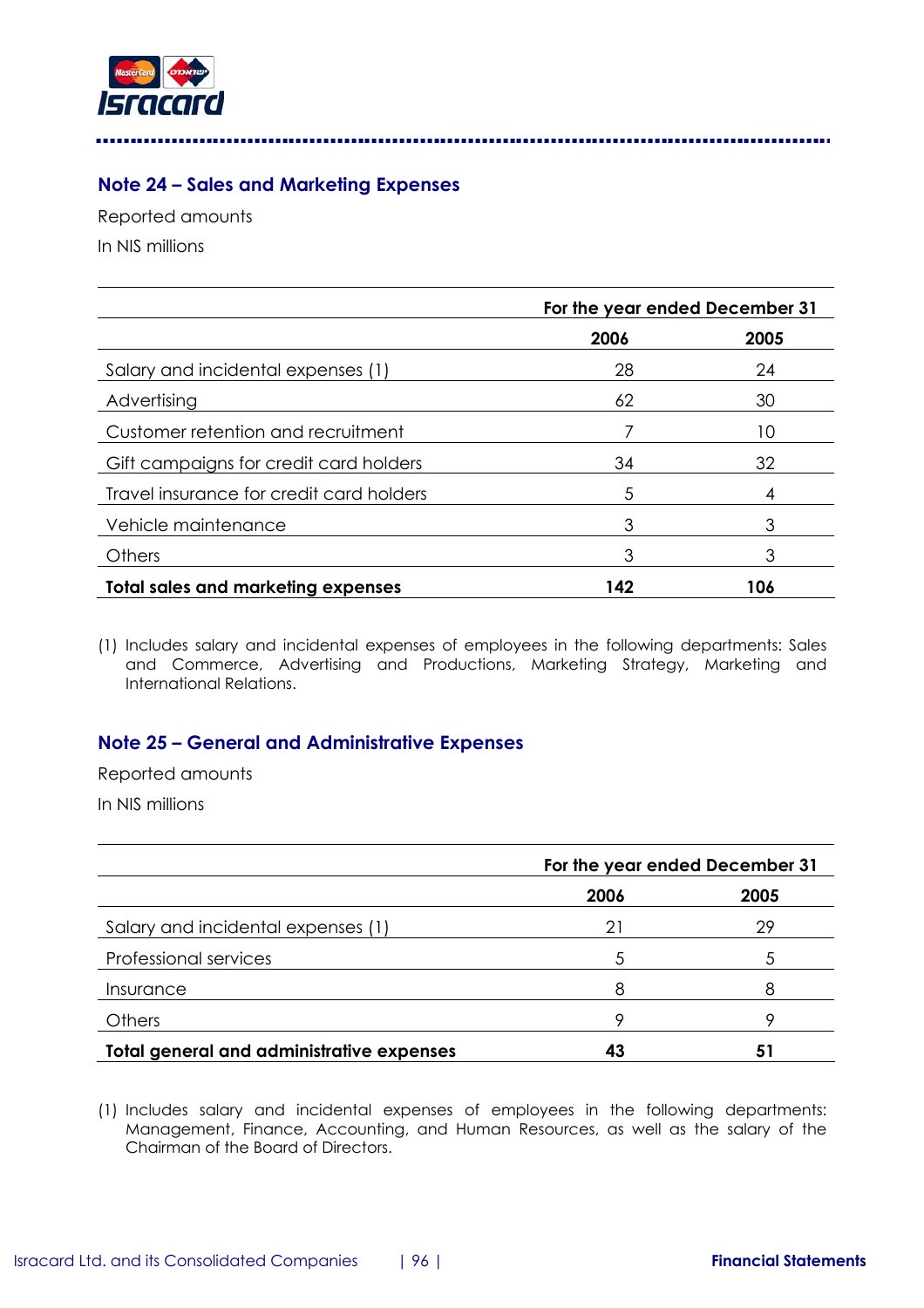## **Note 26 – Provision for Taxes on Operating Profit**

Reported amounts In NIS millions

#### **1. Item Composition:**

|                                 | For the year ended December 31 |      |  |
|---------------------------------|--------------------------------|------|--|
|                                 | 2006                           | 2005 |  |
| Current taxes for the tax year  | 54                             | 53   |  |
| Deferred taxes for the tax year |                                |      |  |
| Provision for taxes on income   | 55                             | 54   |  |

2. Adjustment of the theoretical tax rate that would apply if operating profits were taxed at the statutory tax rate applicable to the Company in Israel to the provision for taxes on operating profit as allocated to the statement of profit and loss:

|                                                   | For the year ended December 31 |      |  |
|---------------------------------------------------|--------------------------------|------|--|
|                                                   | 2006                           | 2005 |  |
| Tax rate applicable to the Company in Israel      | 31%                            | 34%  |  |
| Tax amount based on statutory rate                | 54                             | 54   |  |
| Tax increment (saving) in respect of:             |                                |      |  |
| Unrecognized expenses                             |                                |      |  |
| Deferred tax income due to changes in tax rates   | _*                             |      |  |
| Effect of Adjustment for Inflation Law, 5745-1985 | _*                             |      |  |
| Provision for taxes on income                     | 55                             | 54   |  |

\* Amounts lower than NIS 0.5 million.

3. Final assessments have been issued to the Company up to and including the 2002 tax year, including tax assessments considered to be final under the Income Tax Ordinance.

 For subsidiaries, final tax assessments have been issued up to and including the tax year 2002.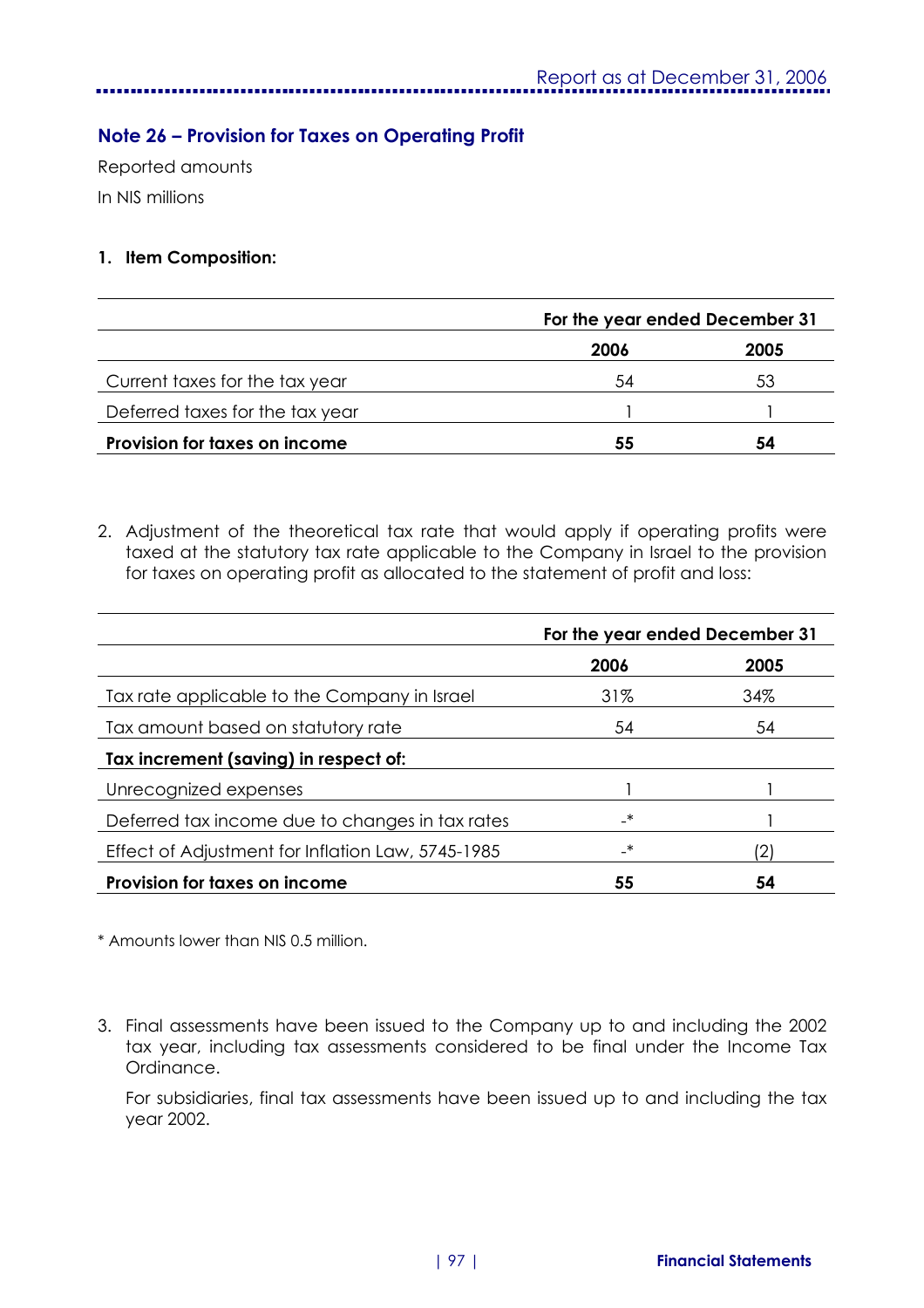

## **Note 26 – Provision for Taxes on Operating Profit (cont.)**

| Deferred taxes<br>receivable<br>December 31 |   | <b>Provision for</b><br>deferred taxes<br>December 31 |   |
|---------------------------------------------|---|-------------------------------------------------------|---|
|                                             |   |                                                       |   |
| 6                                           | 4 |                                                       |   |
|                                             |   |                                                       |   |
| 2                                           | 3 |                                                       |   |
|                                             |   | 4                                                     |   |
|                                             |   |                                                       |   |
|                                             | 9 |                                                       | 8 |

#### **4. Deferred tax balances and provision for deferred taxes:**

#### **5. Reduction in tax rates**

On July 25, 2005, the Knesset approved the Income Tax Ordinance Amendment Law (No. 147 and Ad Hoc), 5765-2005 (hereinafter: "Amendment 147").

The amendment sets forth a gradual reduction of the companies tax rate, as follows: a tax rate of 31% to apply in 2006, a tax rate of 29% to apply in 2007, a tax rate of 27% to apply in 2008, a tax rate of 26% to apply in 2009, and a tax rate of 25% to apply from 2010 forward.

In addition, as of 2010, with the reduction of the companies tax rate to 25%, all real capital gains will be taxed at a rate of 25%. Current taxes and deferred tax balances as at December 31, 2005 are calculated according to the new tax rates, as stipulated in the aforesaid Amendment 147. The effect of the change on the financial statements as at the beginning of 2005 is an increase in expenses for taxes on income in the amount of approximately NIS 1 million.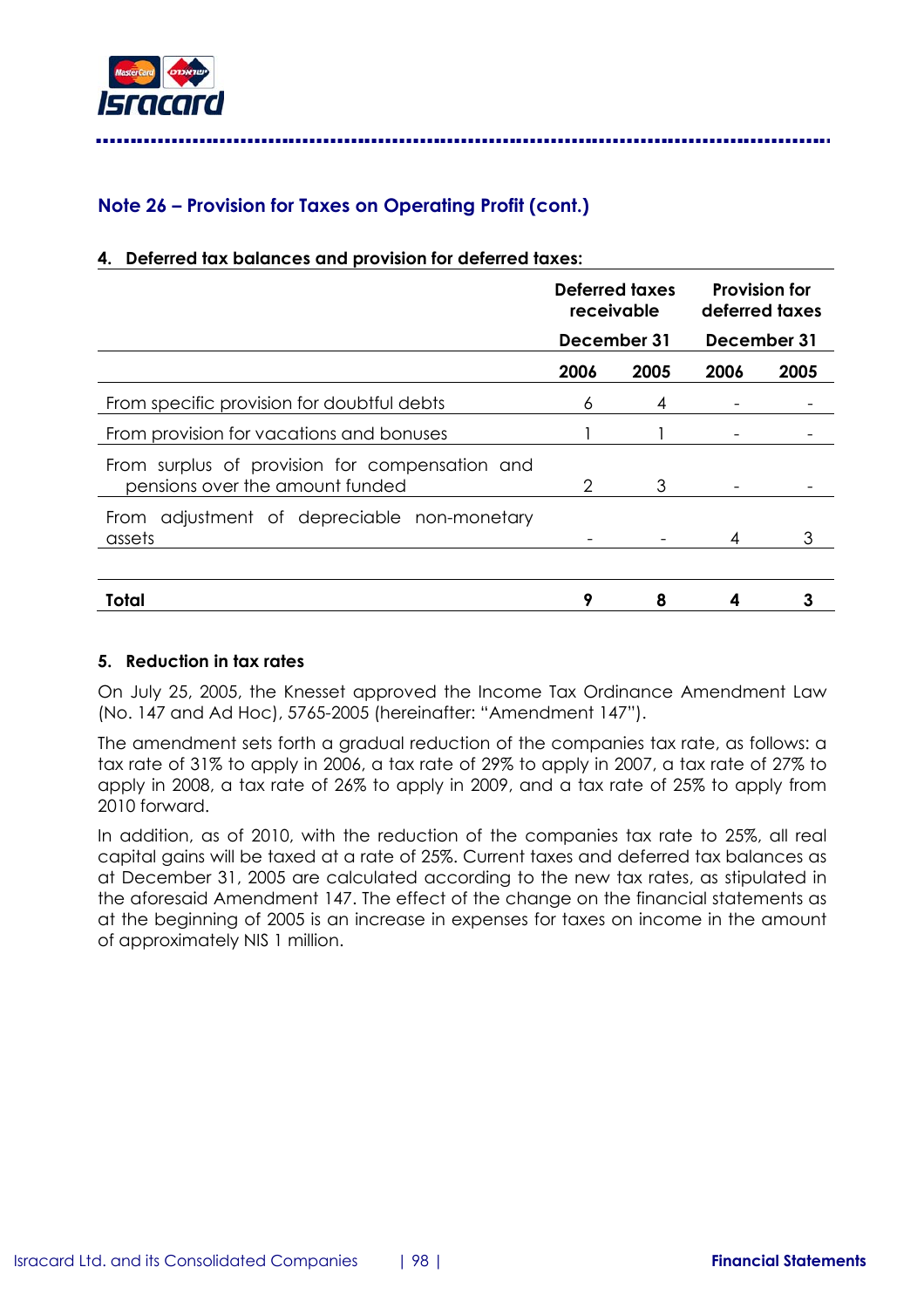## **Note 27 – Operating Segments**

#### **A. General**

The Company issues, clears, and operates Isracard type credit cards (a private brand owned by the Company), which are issued for use in Israel only. The Company also issues credit cards, jointly with Europay (Eurocard) Israel Ltd. ("Europay"), which combine the Isracard and **MasterCard** brands ("MasterCard cards"), and clears and operates MasterCard cards issued by the Company for use in Israel and by Europay for use abroad, under a license from **MasterCard International Incorporated**.

#### **The Issuance Segment**

The Company issues and operates Isracard type credit cards (a private brand) and MasterCard cards. In addition, the Company issues and operates a variety of other products, such as fuel cards and gift cards.

All income and expenses related to customer recruitment and routine handling, including customer club management, were allocated to the Issuance Segment.

The main income items associated with this segment are interchange fees, membership fees, operating fees, and deferred debit fees.

Interchange fees are fees paid by clearers to issuers in respect of transactions executed in credit cards issued by the issuer and cleared by the clearer.

The main expenses associated with this segment are customer recruitment, customer club advertising and management, issuance and delivery of cards and attachments, and production and delivery of debit statements.

#### **The Clearing Segment**

The Company has clearing agreements with businesses in various industries. In addition to clearing services, it offers businesses various marketing, financial, and operational services, including the option of payment in installments, flexible crediting dates, targeted information, and joint sales promotion campaigns.

All income and expenses related to recruitment and routine handling of businesses were allocated to this segment.

The main income item in the Clearing Segment is fees from businesses, net of interchange fees which are allocated to the Issuance Segment.

The main expenses associated with the Clearing Segment are recruitment and retention of businesses, joint advertising with businesses, clearing of sales slips, and production and delivery of credit statements.

#### **Other**

Includes all of the Company's other activities each of which does not constitute a reportable segment.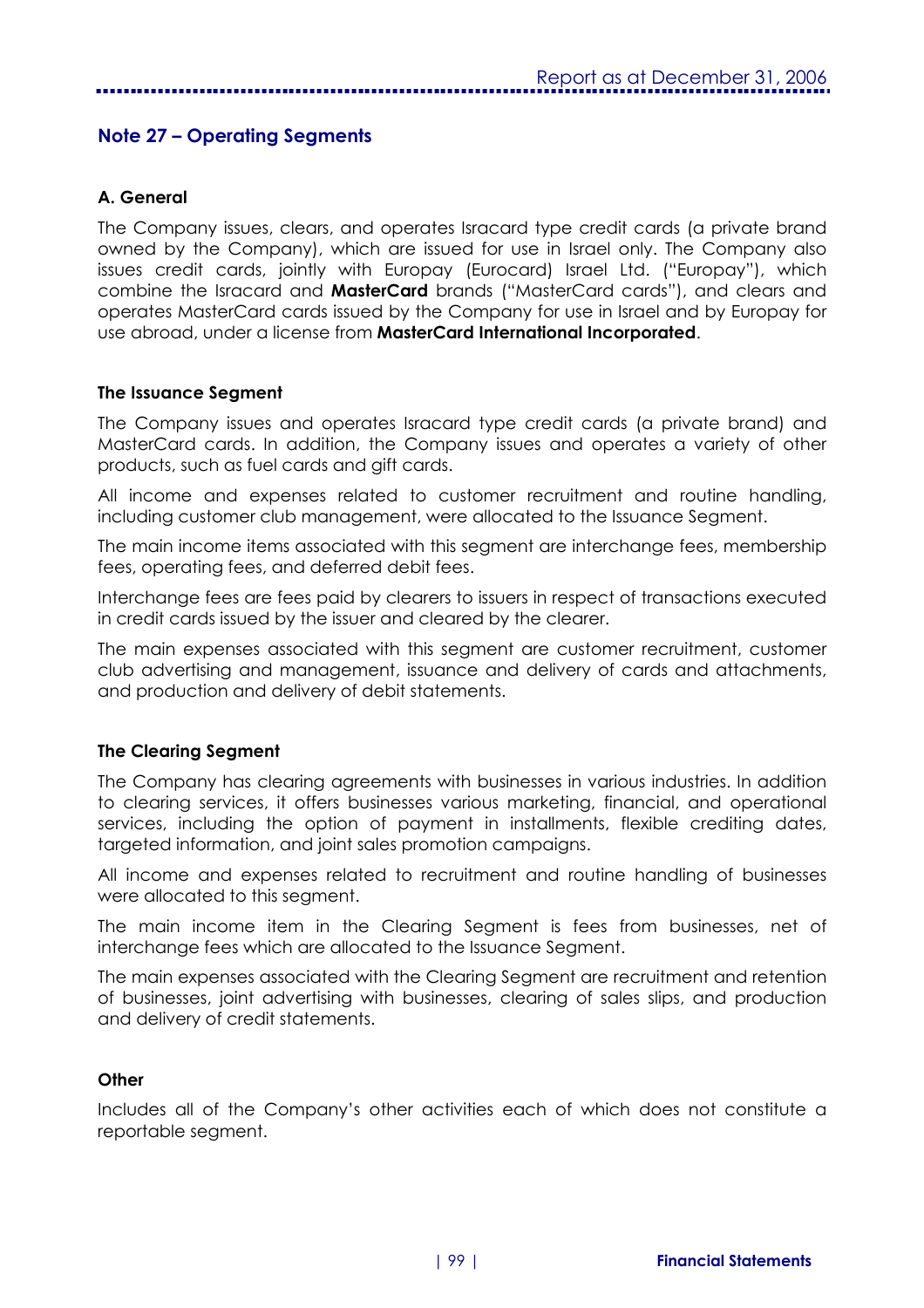

## **Note 27 – Operating Segments (cont.)**

## **B. Quantitative Data on Operating Segments:**

|                                                                                                             | For the year ended December 31, 2006 |                     |                            |                              |
|-------------------------------------------------------------------------------------------------------------|--------------------------------------|---------------------|----------------------------|------------------------------|
|                                                                                                             | <b>Clearing</b><br>Segment           | Issuance<br>Segment | Other                      | Consolidated<br><b>Total</b> |
| <b>Profit and loss data:</b>                                                                                |                                      |                     |                            |                              |
| Income                                                                                                      |                                      |                     |                            |                              |
| Fees from externals                                                                                         | 835                                  | 172                 |                            | 1,007                        |
| Fees – intersegmental                                                                                       | (642)                                | 642                 |                            |                              |
| Total                                                                                                       | 193                                  | 814                 |                            | 1,007                        |
| Profit from financing activity before<br>provision for doubtful debts                                       | 14                                   | 36                  | 3                          | 53                           |
| Other income                                                                                                |                                      | $\overline{2}$      | 13                         | 16                           |
| <b>Total income</b>                                                                                         | 208                                  | 852                 | 16                         | 1,076                        |
| <b>Expenses</b>                                                                                             |                                      |                     |                            |                              |
| Provision for doubtful debts                                                                                | $\ast$ _                             | 4                   |                            | 4                            |
| Operating                                                                                                   | 121                                  | 201                 | 4                          | 326                          |
| Sales and marketing                                                                                         | 24                                   | 118                 |                            | 142                          |
| General and administrative                                                                                  | 14                                   | 29                  |                            | 43                           |
| Payments to banks                                                                                           | 39                                   | 347                 |                            | 386                          |
| <b>Total expenses</b>                                                                                       | 198                                  | 699                 | 4                          | 901                          |
| <b>Operating profit before taxes</b>                                                                        | 10                                   | 153                 | 12                         | 175                          |
| Provision for taxes on operating profit                                                                     | 3                                    | 48                  | 4                          | 55                           |
| Net operating profit after taxes                                                                            | 7                                    | 105                 | 8                          | 120                          |
| The Company's share in operating<br>profits (losses) of equity-basis<br>investee companies after tax effect |                                      |                     | $\overline{\phantom{a}}^*$ | $\overline{\phantom{a}}^*$   |
| Net profit                                                                                                  | 7                                    | 105                 | 8                          | 120                          |

\* Amount lower than NIS 0.5 million.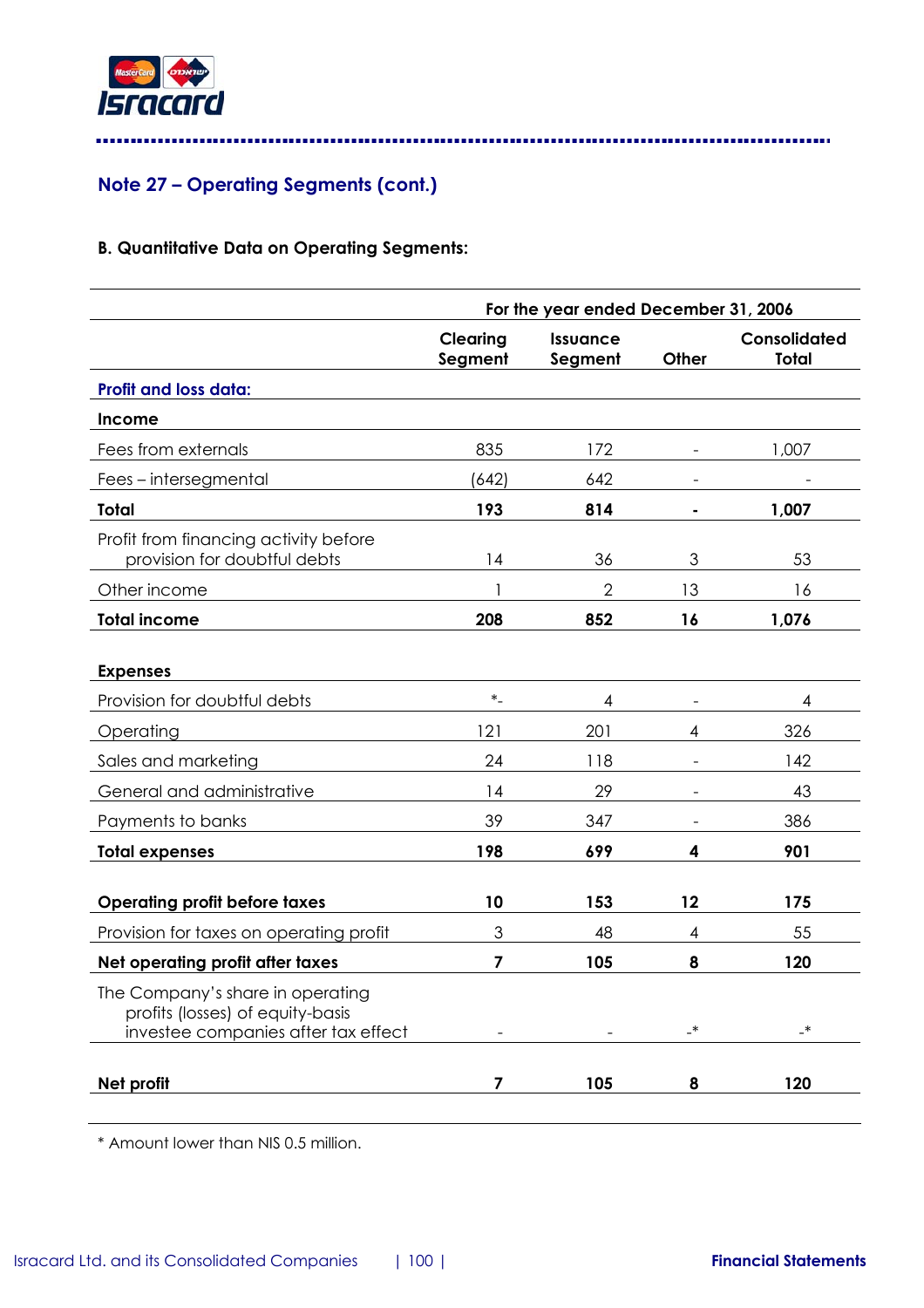## **Note 27 – Operating Segments (cont.)**

Reported amounts In NIS millions

...........................

## **B. Quantitative Data on Operating Segments (cont.):**

. . . . . . . . . . . . . . . . . . . .

|                                                             | For the year ended December 31, 2006 |                                          |       |                       |
|-------------------------------------------------------------|--------------------------------------|------------------------------------------|-------|-----------------------|
|                                                             | Clearing<br>Segment                  | <i><u><b>Issuance</b></u></i><br>Segment | Other | Consolidated<br>Total |
| <b>Additional Information</b>                               |                                      |                                          |       |                       |
| <b>Balance of assets</b>                                    | 1,124                                | 8,307                                    | 85    | 9,516                 |
| Of which: investments in equity-basis<br>investee companies |                                      |                                          | $*$   | $*_{-}$               |
| <b>Balance of liabilities</b>                               | 8,599                                | 182                                      | 31    | 8,812                 |

\* Amount lower than NIS 0.5 million.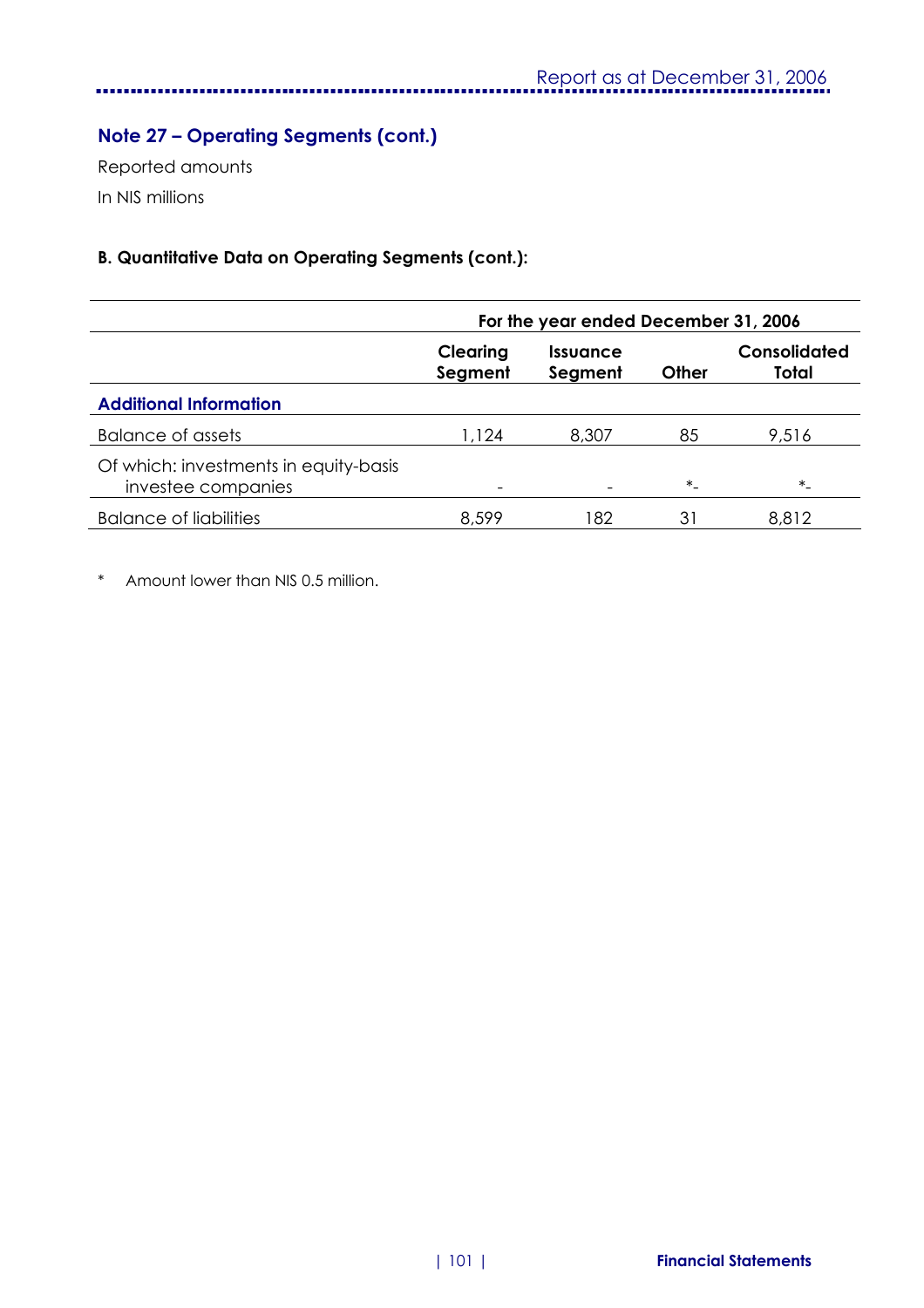

## **Note 27 – Operating Segments (cont.cont.)**

Reported amounts In NIS millions

## **B. Quantitative Data on Operating Segments (cont.):**

|                                                                                                   | For the year ended December 31, 2005 |                            |                |                              |
|---------------------------------------------------------------------------------------------------|--------------------------------------|----------------------------|----------------|------------------------------|
|                                                                                                   | <b>Clearing</b><br>Segment           | <b>Issuance</b><br>Segment | Other          | Consolidated<br><b>Total</b> |
| <b>Profit and loss data:</b>                                                                      |                                      |                            |                |                              |
| Income                                                                                            |                                      |                            |                |                              |
| Fees from externals                                                                               | 753                                  | 151                        | $\mathbf{1}$   | 905                          |
| Fees-intersegmental                                                                               | (574)                                | 574                        |                |                              |
| <b>Total</b>                                                                                      | 179                                  | 725                        | 1              | 905                          |
| Profit from financing activity before<br>provision for doubtful debts                             | 11                                   | 28                         | 1              | 40                           |
| Other income                                                                                      |                                      | 1                          | 12             | 13                           |
| <b>Total income</b>                                                                               | 190                                  | 754                        | 14             | 958                          |
| <b>Expenses</b>                                                                                   |                                      |                            |                |                              |
| Provision for doubtful debts                                                                      | (1)                                  | 1                          |                |                              |
| Operating                                                                                         | 107                                  | 169                        | 3              | 279                          |
| Sales and marketing                                                                               | 19                                   | 87                         |                | 106                          |
| General and administrative                                                                        | 17                                   | 34                         | $\overline{a}$ | 51                           |
| Payments to banks                                                                                 | 38                                   | 326                        |                | 364                          |
| <b>Total expenses</b>                                                                             | 180                                  | 617                        | 3              | 800                          |
| <b>Operating profit before taxes</b>                                                              | 10                                   | 137                        | 11             | 158                          |
| Provision for taxes on operating profit                                                           | 3                                    | 47                         | $\overline{4}$ | 54                           |
| Net operating profit after taxes                                                                  | $\overline{7}$                       | 90                         | $\overline{7}$ | 104                          |
| The Company's share in operating<br>losses of equity-basis investee<br>companies after tax effect |                                      |                            | (2)            | (2)                          |
| Net profit                                                                                        | 7                                    | 90                         | 5              | 102                          |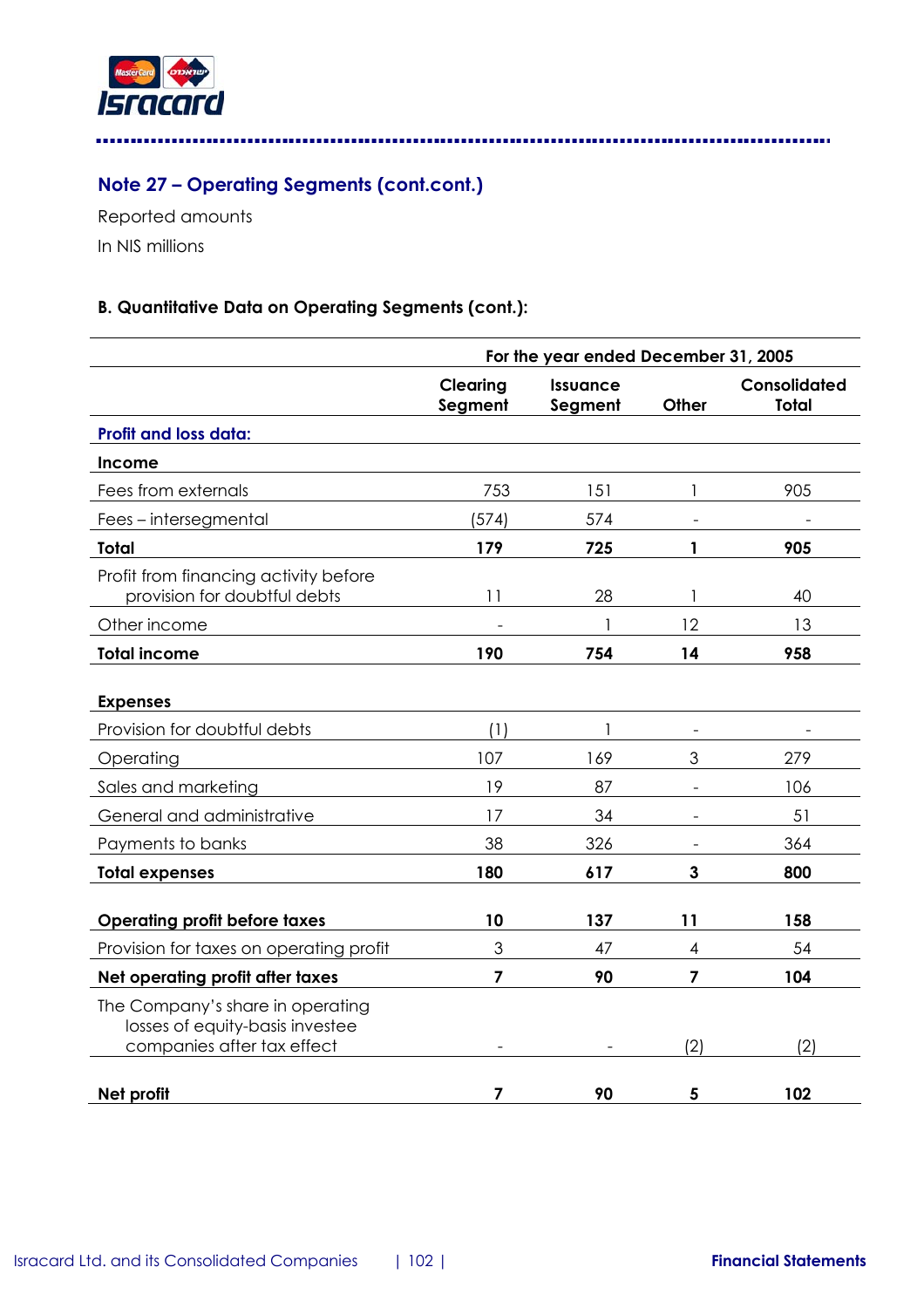## **Note 27 – Operating Segments (cont.)**

Reported amounts In NIS millions

#### **B. Quantitative Data on Operating Segments (cont.):**

|                                                             | For the year ended December 31, 2005 |                                          |                |                              |
|-------------------------------------------------------------|--------------------------------------|------------------------------------------|----------------|------------------------------|
|                                                             | Clearing<br>Segment                  | <i><u><b>Issuance</b></u></i><br>Segment | Other          | <b>Consolidated</b><br>Total |
| <b>Additional Information</b>                               |                                      |                                          |                |                              |
| <b>Balance of assets</b>                                    | 745                                  | 7,843                                    | 88             | 8,676                        |
| Of which: investments in equity-basis<br>investee companies |                                      |                                          | $\overline{2}$ |                              |
| Balance of liabilities                                      | 7,861                                |                                          | 8 ا            | 8.092                        |

## **Note 28 – Event after the Balance Sheet Date**

On March 11, 2007, Bank Hapoalim B.M. (hereinafter: the "Bank") published an immediate report announcing that it had reached an agreement with The Phoenix Holdings Ltd. (hereinafter: "The Phoenix") under which The Phoenix will acquire 25% of the shares of the Company and 25% of the shares of Europay (Eurocard) Israel Ltd., a Sister company.

The consideration to be paid by The Phoenix to the Bank will be calculated based on an aggregate value of NIS 2.55 billion for the companies. In the case of an offering to the public of the companies within 15 months, the value of the transaction will be adjusted to an amount representing 90% of the value at the offering, up to an amount of NIS 2.7 billion.

Execution of the transaction is subject to due diligence and various regulatory approvals, as well as approval by the managements and boards of directors of the Bank and of The Phoenix.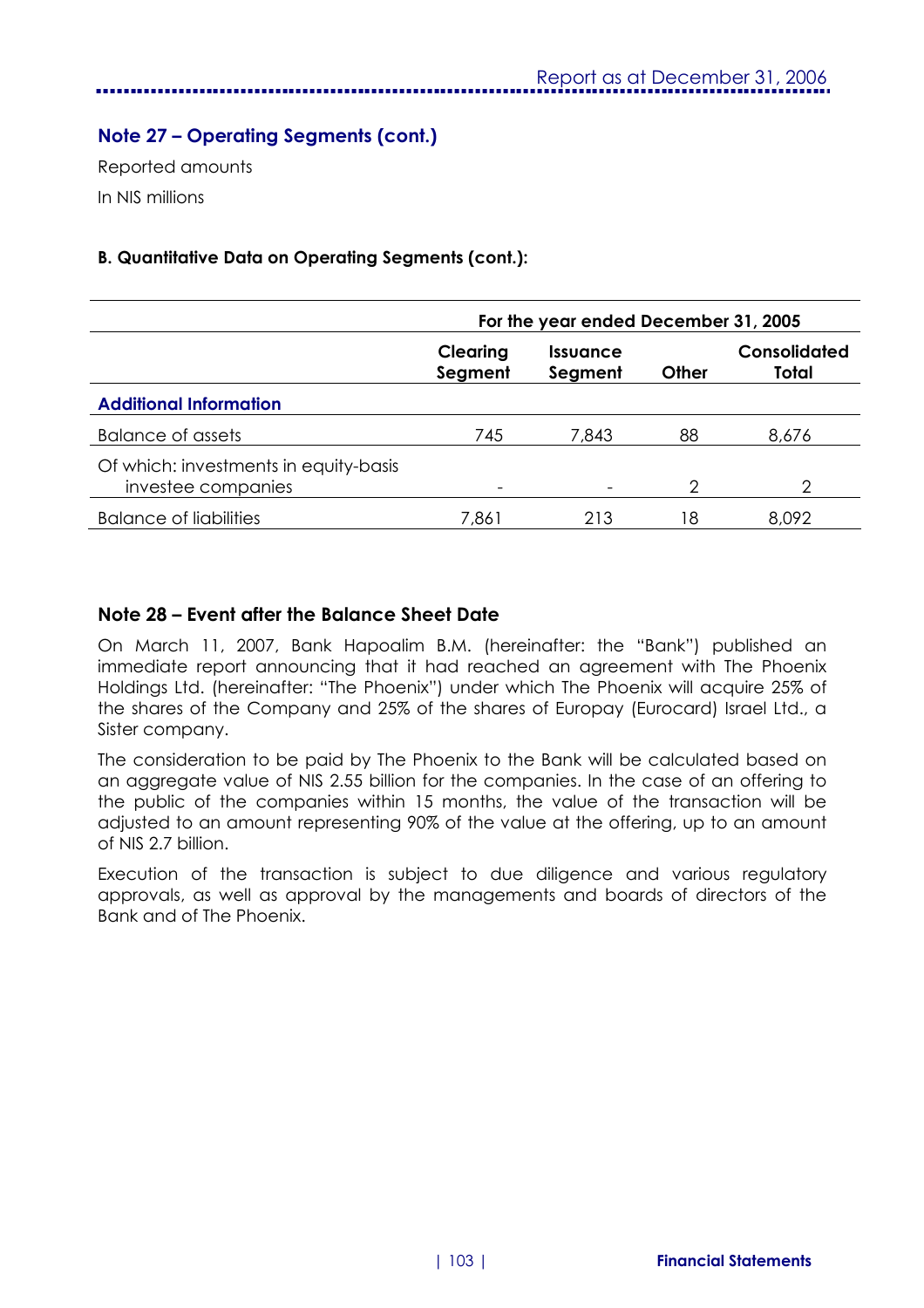

## **Note 29 – Information Based on the Company's Historical Nominal Data for Tax Purposes**

In NIS millions

|                      | December 31 |       |
|----------------------|-------------|-------|
|                      | 2006        | 2005  |
| Total assets         | 9,490       | 8,660 |
| Total liabilities    | 8,807       | 8,097 |
| Shareholders' equity | 683         | 563   |
| Nominal net profit   | 120         | 103   |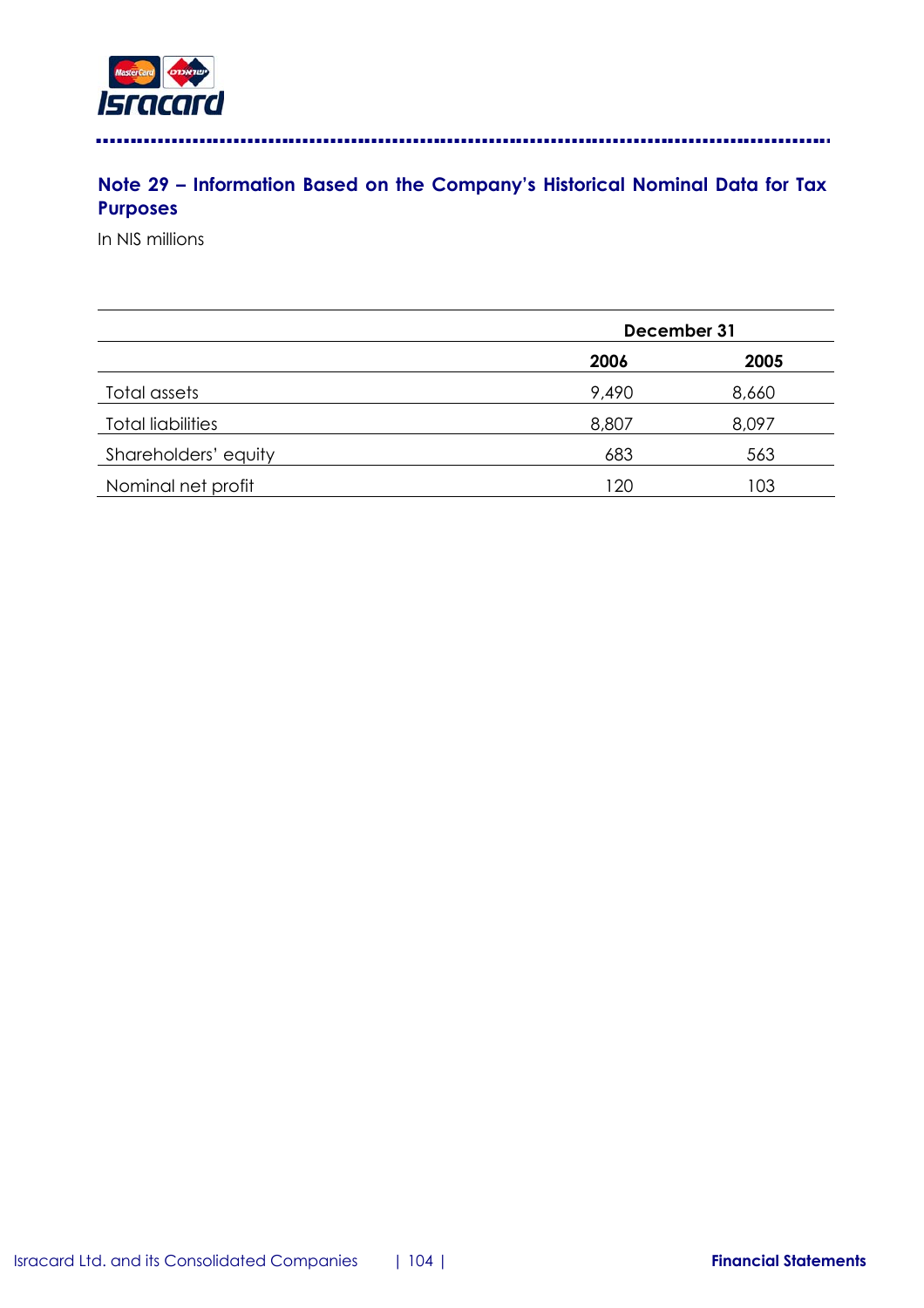## **Note 30 – Condensed Balance Sheets and Statements of Profit and Loss**

Reported amounts In NIS millions

............................

## **A. Company Balance Sheet**

|                                              | December 31 |                |
|----------------------------------------------|-------------|----------------|
|                                              | 2006        | 2005           |
| <b>Assets</b>                                |             |                |
| Cash on hand and deposits with banks         | 1,494       | 1,321          |
| Debtors in respect of credit card activity   | 7,654       | 7,123          |
| Securities                                   | 12          | 12             |
| Investments in investee companies            | 104         | 98             |
| <b>Buildings and equipment</b>               | 64          | 58             |
| Other assets                                 | 183         | 78             |
|                                              |             |                |
| <b>Total assets</b>                          | 9,511       | 8,690          |
|                                              |             |                |
| <b>Liabilities</b>                           |             |                |
| Credit from banking corporations             | 4           | $\overline{4}$ |
| Creditors in respect of credit card activity | 8,405       | 7,751          |
| Other liabilities                            | 398         | 351            |
|                                              |             |                |
| <b>Total liabilities</b>                     | 8,807       | 8,106          |
|                                              |             |                |
| Shareholders' equity                         | 704         | 584            |
|                                              |             |                |
| <b>Total liabilities and capital</b>         | 9,511       | 8,690          |